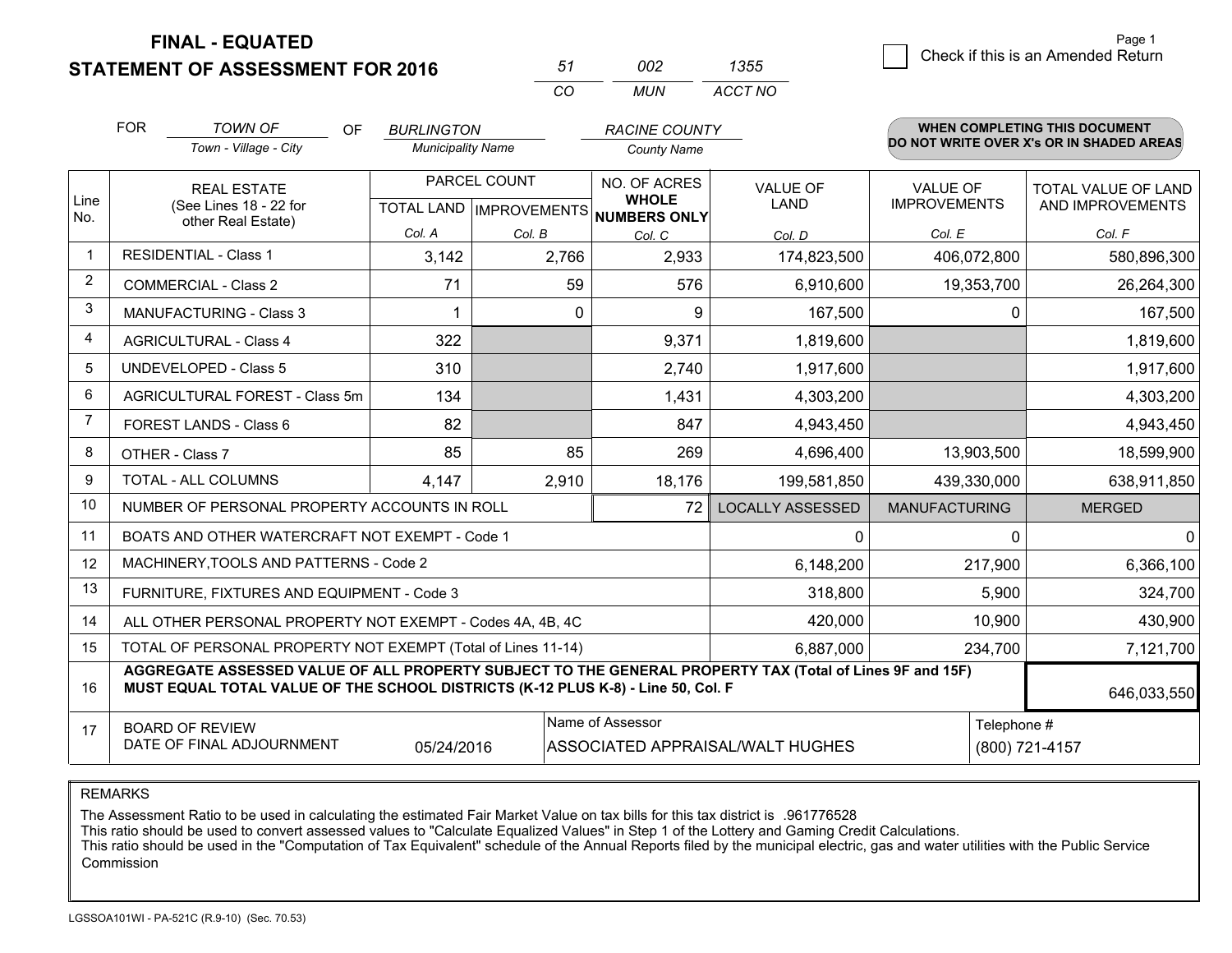*YEAR CO MUN ACCT NO* <sup>2016</sup> <sup>51</sup> <sup>002</sup> <sup>1355</sup>

Do not confuse FOREST LANDS (Line 7) with FOREST CROPS (in this section) - They are **NOT** the same

|    | Private Forest Crop - Reg Class @ 10¢ per acre                                 |                                             |  |                                                                  |  |                          | Private Forest Crop - Reg Class @ \$2.52 per acre                            |                                                                    |               |                    |
|----|--------------------------------------------------------------------------------|---------------------------------------------|--|------------------------------------------------------------------|--|--------------------------|------------------------------------------------------------------------------|--------------------------------------------------------------------|---------------|--------------------|
| 18 | (a) PARCELS                                                                    | (b) ACRES                                   |  | (c) ASSESSED VALUE                                               |  | (d) PARCELS              |                                                                              | (e) ACRES                                                          |               | (f) ASSESSED VALUE |
|    |                                                                                |                                             |  |                                                                  |  |                          |                                                                              |                                                                    |               |                    |
|    |                                                                                |                                             |  | Private Forest Crop - Special Class @ 20¢ per acre               |  |                          | Entered Before 2005 Managed Forest - Ferrous Mining CLOSED @ \$8.27 per acre |                                                                    |               |                    |
| 19 | (a) PARCELS                                                                    | (b) ACRES                                   |  | (c) ASSESSED VALUE                                               |  | (d) PARCELS              |                                                                              | (e) ACRES                                                          |               | (f) ASSESSED VALUE |
|    |                                                                                |                                             |  |                                                                  |  |                          |                                                                              |                                                                    |               |                    |
|    |                                                                                | Entered Before 2005 Managed Forest - OPEN @ |  | \$.79 per acre                                                   |  |                          |                                                                              | Entered Before 2005 Managed Forest - CLOSED @ \$1.87 per acre      |               |                    |
| 20 | (a) PARCELS                                                                    | (b) ACRES                                   |  | (c) ASSESSED VALUE                                               |  | (d) PARCELS              |                                                                              | (e) ACRES                                                          |               | (f) ASSESSED VALUE |
|    |                                                                                |                                             |  |                                                                  |  |                          |                                                                              | 120                                                                | 441,800       |                    |
|    | Entered After 2004 Managed Forest - OPEN @<br>\$2.14 per acre                  |                                             |  |                                                                  |  |                          | Entered After 2004 Managed Forest - CLOSED @ \$10.68 per acre                |                                                                    |               |                    |
| 21 | (a) PARCELS                                                                    | (b) ACRES                                   |  | (c) ASSESSED VALUE                                               |  | (d) PARCELS<br>(e) ACRES |                                                                              | (f) ASSESSED VALUE                                                 |               |                    |
|    |                                                                                |                                             |  |                                                                  |  |                          |                                                                              |                                                                    |               |                    |
|    | (a) County Forest Cropland Acres                                               |                                             |  | (b) Federal Acres                                                |  | (c) State Acres          |                                                                              | (d) County (NOT FOREST CROP) Acres                                 |               | (e) Other Acres    |
| 22 |                                                                                |                                             |  |                                                                  |  | 1,284                    |                                                                              | 234                                                                |               | 705                |
|    |                                                                                |                                             |  | Assessed Value of Omitted Property From Prior Years (Sec. 70.44) |  |                          |                                                                              | Assessed Value of Sec. 70.43 Corrections of Errors by Assessors    |               |                    |
|    |                                                                                | (a) REAL ESTATE                             |  | (b) PERSONAL                                                     |  |                          |                                                                              | (c1) REAL ESTATE                                                   |               | (c2) PERSONAL      |
| 23 |                                                                                |                                             |  |                                                                  |  |                          |                                                                              |                                                                    |               |                    |
|    | Manufacturing Equated Value of Omitted Property From Prior Years (Sec. 70.995) |                                             |  |                                                                  |  |                          |                                                                              | Mfg. Equated Value of Sec.70.43 Corrections of Errors by Assessors |               |                    |
|    | (d) REAL ESTATE                                                                |                                             |  | (e) PERSONAL                                                     |  | (f1) REAL ESTATE         |                                                                              |                                                                    | (f2) PERSONAL |                    |
|    |                                                                                |                                             |  |                                                                  |  |                          |                                                                              |                                                                    |               |                    |

## **SPECIAL DISTRICTS**

| Line<br>No. | <b>Enter 6-digit</b><br>Special District<br>Code (Col. A) | Account<br><b>Number</b><br>(Col. B) | <b>Special District Name</b><br>(Col. C) | <b>Locally Assessed Value</b><br>of Real Estate and<br><b>Personal Property (Col. D)</b> | Mfg Value of Real Estate<br>and Personal Property<br>(Col. E) | <b>Merged Value of</b><br><b>Real Estate and</b><br>Personal Property (Col. F) |
|-------------|-----------------------------------------------------------|--------------------------------------|------------------------------------------|------------------------------------------------------------------------------------------|---------------------------------------------------------------|--------------------------------------------------------------------------------|
| 24          | 517020                                                    | 0312                                 | BROWNS LAKE SANITARY DISTRICT            | 244,990,200                                                                              |                                                               | 244,990,200                                                                    |
| 25          | 517170                                                    | 0323                                 | BOHNERS LAKE SANITARY DISTRICT #1        | 150,590,900                                                                              |                                                               | 150,590,900                                                                    |
| 26          |                                                           |                                      |                                          |                                                                                          |                                                               |                                                                                |
| 27          |                                                           |                                      |                                          |                                                                                          |                                                               |                                                                                |
| 28          |                                                           |                                      |                                          |                                                                                          |                                                               |                                                                                |
| 29          |                                                           |                                      |                                          |                                                                                          |                                                               |                                                                                |
| 30          |                                                           |                                      |                                          |                                                                                          |                                                               |                                                                                |
| 31          |                                                           |                                      |                                          |                                                                                          |                                                               |                                                                                |
| 32          |                                                           |                                      |                                          |                                                                                          |                                                               |                                                                                |
| 33          |                                                           |                                      |                                          |                                                                                          |                                                               |                                                                                |
| 34          |                                                           |                                      |                                          |                                                                                          |                                                               |                                                                                |
| 35          |                                                           |                                      |                                          |                                                                                          |                                                               |                                                                                |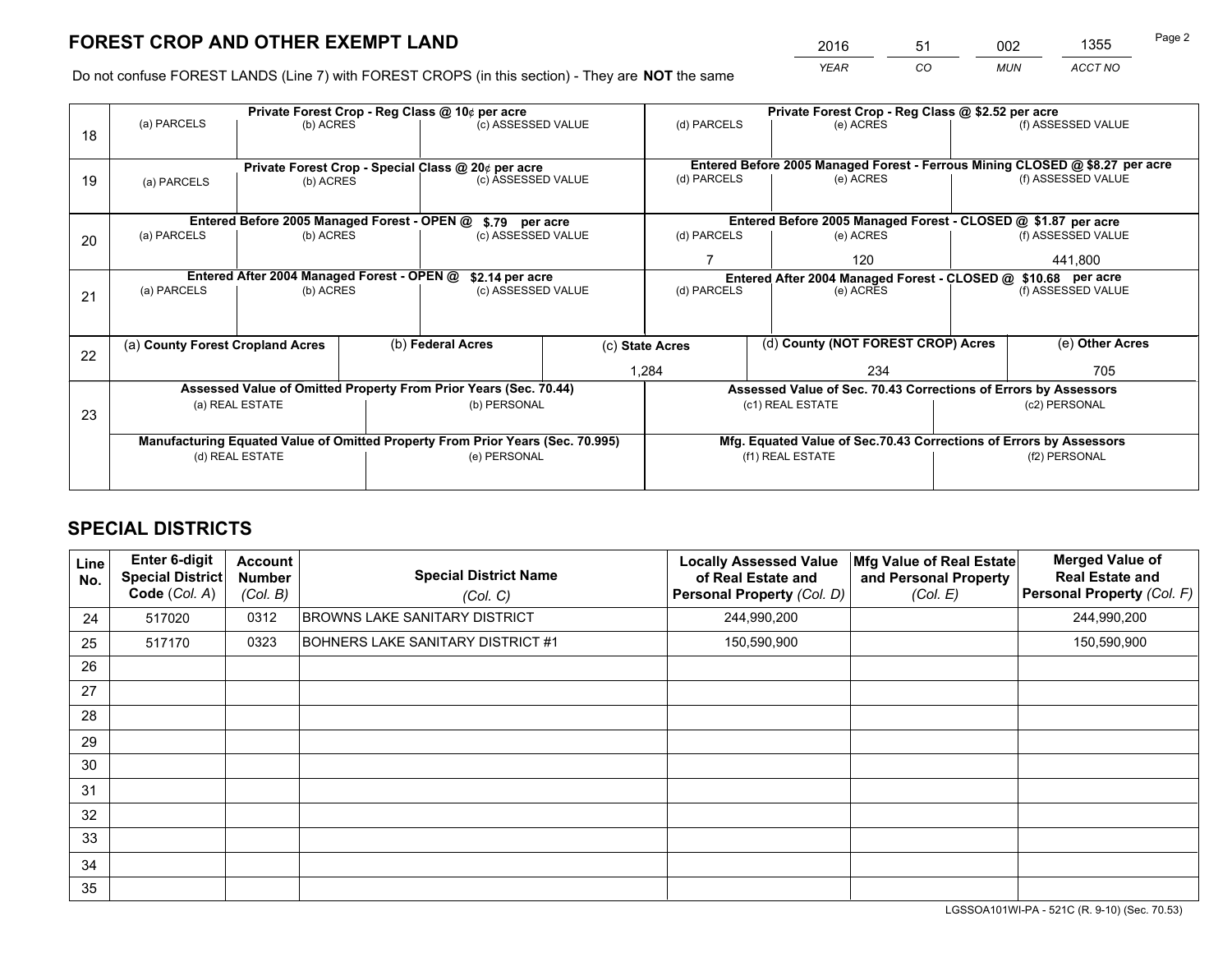|                       |                                                                 |                                             |                                                         | <b>YEAR</b>                                                                       | CO<br><b>MUN</b>                                              | ACCT NO                                                                        |
|-----------------------|-----------------------------------------------------------------|---------------------------------------------|---------------------------------------------------------|-----------------------------------------------------------------------------------|---------------------------------------------------------------|--------------------------------------------------------------------------------|
| Line<br>No.           | <b>Enter 6-digit</b><br><b>School District</b><br>Code (Col. A) | <b>Account</b><br><b>Number</b><br>(Col. B) | <b>School District Name</b><br>(Col. C)                 | <b>Locally Assessed Value</b><br>of Real Estate and<br>Personal Property (Col. D) | Mfg Value of Real Estate<br>and Personal Property<br>(Col. E) | <b>Merged Value of</b><br><b>Real Estate and</b><br>Personal Property (Col. F) |
|                       | A. SCHOOL DISTRICTS (K-8 and K-12)                              |                                             |                                                         |                                                                                   |                                                               |                                                                                |
| 36                    | 510777                                                          | 0301                                        | SCH D OF BURLINGTON AREA                                | 645,631,350                                                                       | 402,200                                                       | 646,033,550                                                                    |
| 37                    |                                                                 |                                             |                                                         |                                                                                   |                                                               |                                                                                |
| 38                    |                                                                 |                                             |                                                         |                                                                                   |                                                               |                                                                                |
| 39                    |                                                                 |                                             |                                                         |                                                                                   |                                                               |                                                                                |
| 40                    |                                                                 |                                             |                                                         |                                                                                   |                                                               |                                                                                |
| 41                    |                                                                 |                                             |                                                         |                                                                                   |                                                               |                                                                                |
| 42                    |                                                                 |                                             |                                                         |                                                                                   |                                                               |                                                                                |
| 43                    |                                                                 |                                             |                                                         |                                                                                   |                                                               |                                                                                |
| 44                    |                                                                 |                                             |                                                         |                                                                                   |                                                               |                                                                                |
| 45<br>$\overline{46}$ |                                                                 |                                             |                                                         |                                                                                   |                                                               |                                                                                |
|                       |                                                                 |                                             |                                                         |                                                                                   |                                                               |                                                                                |
| 47<br>48              |                                                                 |                                             |                                                         |                                                                                   |                                                               |                                                                                |
| 49                    |                                                                 |                                             |                                                         |                                                                                   |                                                               |                                                                                |
| 50                    |                                                                 |                                             | TOTAL ASSESSED VALUE OF SCHOOL DISTRICTS (K-8 and K-12) | 645,631,350                                                                       | 402,200                                                       | 646,033,550                                                                    |
|                       | <b>B.</b><br><b>UNION HIGH SCHOOL DISTRICTS</b>                 |                                             |                                                         |                                                                                   |                                                               |                                                                                |
| 51                    |                                                                 |                                             |                                                         |                                                                                   |                                                               |                                                                                |
| 52                    |                                                                 |                                             |                                                         |                                                                                   |                                                               |                                                                                |
| 53                    |                                                                 |                                             |                                                         |                                                                                   |                                                               |                                                                                |
| 54                    |                                                                 |                                             |                                                         |                                                                                   |                                                               |                                                                                |
| 55                    |                                                                 |                                             | TOTAL ASSESSED VALUE OF UNION HIGH SCHOOLS              |                                                                                   |                                                               |                                                                                |
|                       | C.<br><b>TECHNICAL COLLEGE DISTRICTS</b>                        |                                             |                                                         |                                                                                   |                                                               |                                                                                |
| 56                    | 000600                                                          | 0006                                        | <b>GATEWAY TECHNICAL COLLEGE</b><br><b>KENO</b>         | 645,631,350                                                                       | 402,200                                                       | 646,033,550                                                                    |
| 57                    |                                                                 |                                             |                                                         |                                                                                   |                                                               |                                                                                |
| 58                    |                                                                 |                                             |                                                         |                                                                                   |                                                               |                                                                                |
| 59                    |                                                                 |                                             | TOTAL ASSESSED VALUE OF TECHNICAL COLLEGES              | 645,631,350                                                                       | 402,200                                                       | 646,033,550                                                                    |

51

002

## *I hereby certify, to the best of my knowledge and belief, this form is complete and correct.*

**SCHOOL DISTRICTS**

| Print name of preparer | Title                    |                | Date (MM / DD / CCYY) |
|------------------------|--------------------------|----------------|-----------------------|
|                        |                          |                |                       |
| Signature of preparer  | Contact Telephone Number | E-mail address |                       |
|                        | $\sim$                   |                |                       |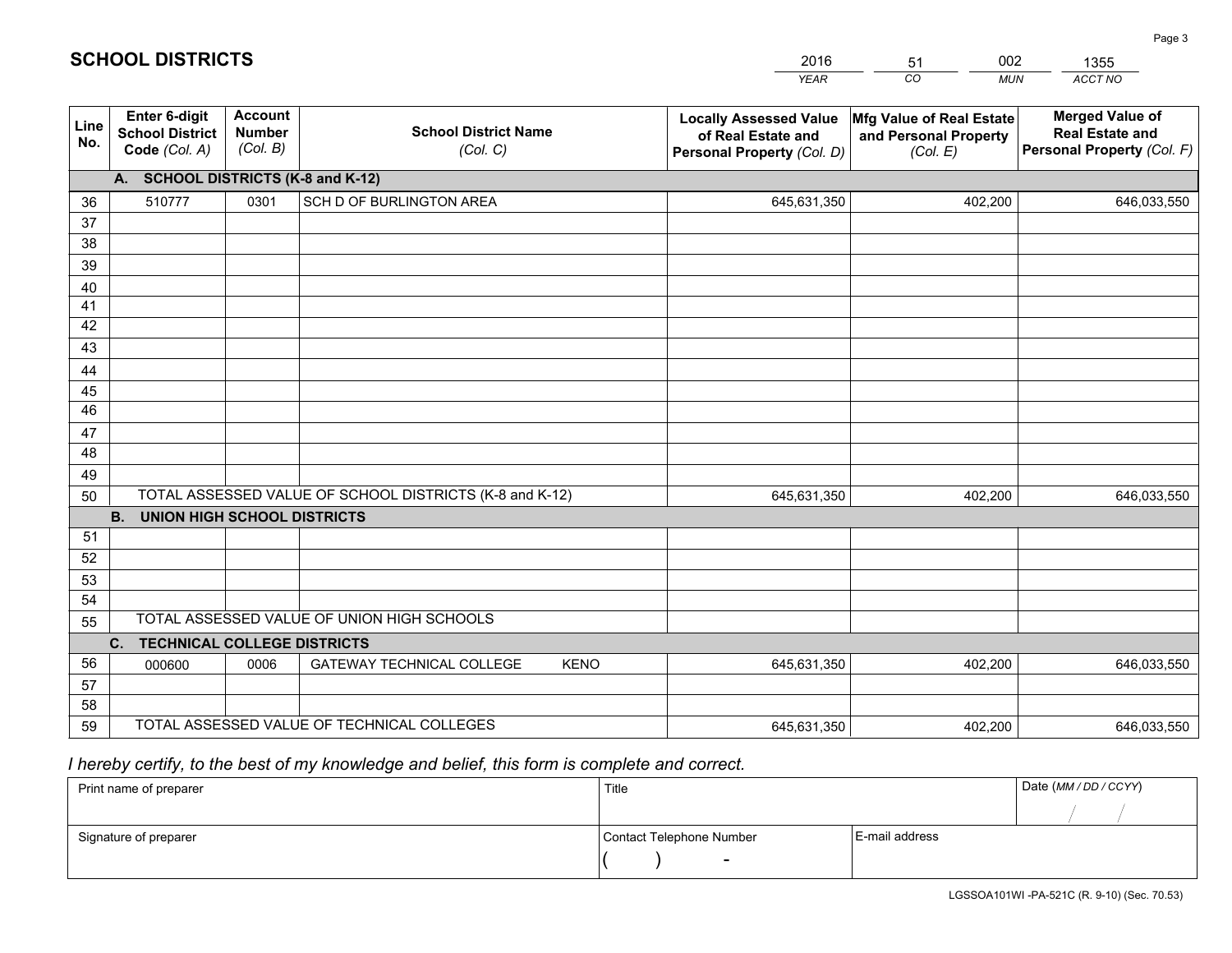## **HIGHLIGHTS**

- 1. Complete the Statement of Assessment after the Board of Review. Reflect any changes made there.
- 2. Use black ink to complete.
- 3. Line 16 must equal Line 50, Col D.
- 4. Line 55 must equal the total of K-8 schools listed on lines 36-49. Do not include K-12 schools in this comparision.
- 5. Line 59, Col. D must equal Line 16.
- 6. Special District, School District and Technical College District values must include both real estate and personal property. Examples of Special districts are: town sanitary districts, public inland lake protection and rehabilitation districts, and metropolitan sewerage districts.
- 7. DO NOT INCLUDE Manufacturing property values.DOR will print these values on the final SOA.

ADELHEID STREIF TOWN OF BURLINGTON 32288 BUSHNELL RD

ADELHEID STREIF<br>TOWN OF BURLINGTON

BURLINGTON, WI 53105 - 9426

BURLINGTON, WI 53105 32288 BUSHNELL RD

9426

 8. Accuracy of this form is very important. The values reported directly affect the equalized value DOR calculates for school and special districts.

### **Page 1:**

 If not prefilled, enter the tax year,county and municipal code,municipal type, municipal name and county name on the top of form.

Check the Amended box, if filing an amended / corrected SOA.

 Report the parcel count, acres and assessed value of taxable general property, total parcel count, (real and personal), total acres, and values from final figures set by the Board of Review.

- A. Real Estate land and improvements (buildings, etc.) is reported on lines 1 8, total line 9.
- B. Personal Property is reported on lines 11 14, Column D, total line 15.
- C. To complete this report, use the computer produced summary of the assessment roll that shows these amounts.
- D. Use whole numbers only.
- E. Add each line across and each column down to verify entries.

## **Page 2:**

- A. Report Special Items (not subject to general property tax).
- 1. Private Forest Croplands and Managed Forest Lands are reported on lines 18,19, 20 and 21. Be sure to report assessed values **NOT** taxes.
- 2. You should have copies of the orders of entry, orders of withdrawal, etc., to update your assessment roll.
	- 3. Show hundredths of acres (e.g. 39.75).
- 4. Tax exempt lands are reported on line 22.
- 5. Omitted property and sec. 70.43, Wis. Stats., corrections of errors by assessor are reported on line 23. Report real estate and personal property separately. These should be for **prior years**, not something found on the current assessment roll after the board of review.
- B. Special District (Lines 24-35) Include the value of both real and personal property.

 The Department of Revenue (DOR) preprints much of the information regarding names and codes for schools, special districts,etc. If a district is not listed, enter the name and value only, DOR will enter the proper code.

## **Page 3 School Districts:**

Include the value of both real and personal property.

Report School District (regular, elementary, union high school, and technical college).

- 1. Regular (K-12) and Elementary (K-8) school values are reported on lines 36-49, total on line 50.
- 2. Union High School (UHS) (use only if elementary schools are listed on lines 36-49) are reported on lines 51-54. UHS total value (line 55) must equal to the total **elementary school** values reported on lines 36-49. Do notinclude K-12 schools in this comparison.
- 3. Technical College values are reported on lines 56-58, total on line 59.
- 4. Use the computer summary that shows these amounts to complete this report.

#### **This form is due the second Monday in June. File this report only after your Board of Review is complete.**

 *If you have questions: Return forms to:*

Fax number: (608) 264-6887 PO Box 8971

 Email: lgs@revenue.wi.gov Wisconsin Department of Revenue Call: (608) 261-5341 Local Government Services Section 6-97Madison WI 53708-8971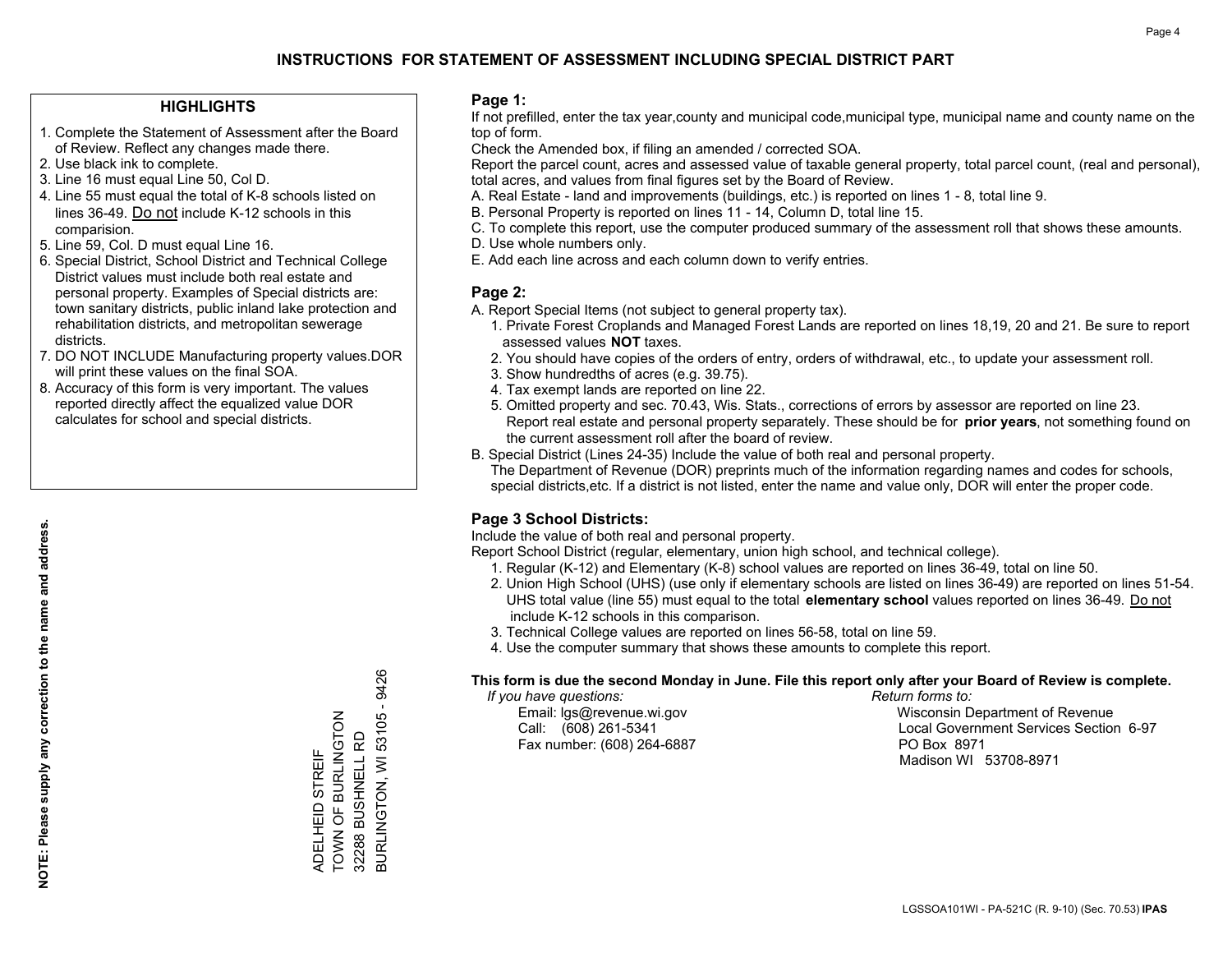**STATEMENT OF ASSESSMENT FOR 2016** 

| 51       | nnr | 1357    |
|----------|-----|---------|
| $\cdots$ | MUN | ACCT NO |

|             | <b>FOR</b><br><b>TOWN OF</b><br>OF                                                                                                                                                           | <b>DOVER</b>             |                           | <b>RACINE COUNTY</b>         |                         |                      | <b>WHEN COMPLETING THIS DOCUMENT</b>     |
|-------------|----------------------------------------------------------------------------------------------------------------------------------------------------------------------------------------------|--------------------------|---------------------------|------------------------------|-------------------------|----------------------|------------------------------------------|
|             | Town - Village - City                                                                                                                                                                        | <b>Municipality Name</b> |                           | <b>County Name</b>           |                         |                      | DO NOT WRITE OVER X's OR IN SHADED AREAS |
|             | <b>REAL ESTATE</b>                                                                                                                                                                           | PARCEL COUNT             |                           | NO. OF ACRES                 | <b>VALUE OF</b>         | <b>VALUE OF</b>      | TOTAL VALUE OF LAND                      |
| Line<br>No. | (See Lines 18 - 22 for<br>other Real Estate)                                                                                                                                                 |                          | TOTAL LAND   IMPROVEMENTS | <b>WHOLE</b><br>NUMBERS ONLY | <b>LAND</b>             | <b>IMPROVEMENTS</b>  | AND IMPROVEMENTS                         |
|             |                                                                                                                                                                                              | Col. A                   | Col. B                    | Col. C                       | Col. D                  | Col. E               | Col. F                                   |
|             | <b>RESIDENTIAL - Class 1</b>                                                                                                                                                                 | 1,681                    | 1,308                     | 2,325                        | 87,692,400              | 192,119,100          | 279,811,500                              |
| 2           | <b>COMMERCIAL - Class 2</b>                                                                                                                                                                  | 77                       | 54                        | 426                          | 6,850,200               | 21,401,700           | 28,251,900                               |
| 3           | <b>MANUFACTURING - Class 3</b>                                                                                                                                                               | 6                        | 5                         | 20                           | 482,500                 | 2,155,400            | 2,637,900                                |
| 4           | <b>AGRICULTURAL - Class 4</b>                                                                                                                                                                | 508                      |                           | 15,296                       | 2,973,900               |                      | 2,973,900                                |
| 5           | UNDEVELOPED - Class 5                                                                                                                                                                        | 367                      |                           | 1,841                        | 1,931,500               |                      | 1,931,500                                |
| 6           | AGRICULTURAL FOREST - Class 5m                                                                                                                                                               | 102                      |                           | 855                          | 2,353,500               |                      | 2,353,500                                |
| 7           | FOREST LANDS - Class 6                                                                                                                                                                       | 14                       |                           | 207                          | 1,141,000               |                      | 1,141,000                                |
| 8           | OTHER - Class 7                                                                                                                                                                              | 65                       | 62                        | 138                          | 2,638,600               | 8,523,400            | 11,162,000                               |
| 9           | TOTAL - ALL COLUMNS                                                                                                                                                                          | 2,820                    | 1,429                     | 21,108                       | 106,063,600             | 224,199,600          | 330,263,200                              |
| 10          | NUMBER OF PERSONAL PROPERTY ACCOUNTS IN ROLL                                                                                                                                                 |                          |                           | 84                           | <b>LOCALLY ASSESSED</b> | <b>MANUFACTURING</b> | <b>MERGED</b>                            |
| 11          | BOATS AND OTHER WATERCRAFT NOT EXEMPT - Code 1                                                                                                                                               |                          |                           |                              | $\Omega$                |                      | $\Omega$<br>$\Omega$                     |
| 12          | MACHINERY, TOOLS AND PATTERNS - Code 2                                                                                                                                                       |                          |                           |                              | 1,334,300               | 313,100              | 1,647,400                                |
| 13          | FURNITURE, FIXTURES AND EQUIPMENT - Code 3                                                                                                                                                   |                          |                           |                              | 1,552,900               | 76,100               | 1,629,000                                |
| 14          | ALL OTHER PERSONAL PROPERTY NOT EXEMPT - Codes 4A, 4B, 4C                                                                                                                                    |                          |                           |                              | 397,700                 | 21,300               | 419,000                                  |
| 15          | TOTAL OF PERSONAL PROPERTY NOT EXEMPT (Total of Lines 11-14)<br>3,284,900                                                                                                                    |                          |                           |                              |                         |                      | 410,500<br>3,695,400                     |
| 16          | AGGREGATE ASSESSED VALUE OF ALL PROPERTY SUBJECT TO THE GENERAL PROPERTY TAX (Total of Lines 9F and 15F)<br>MUST EQUAL TOTAL VALUE OF THE SCHOOL DISTRICTS (K-12 PLUS K-8) - Line 50, Col. F |                          |                           |                              |                         |                      | 333,958,600                              |
| 17          | <b>BOARD OF REVIEW</b>                                                                                                                                                                       |                          |                           | Name of Assessor             |                         |                      | Telephone #                              |
|             | DATE OF FINAL ADJOURNMENT<br>08/03/2016<br><b>GARDINER APPRAISAL SERVICE</b><br>(608) 943-8009                                                                                               |                          |                           |                              |                         |                      |                                          |

REMARKS

The Assessment Ratio to be used in calculating the estimated Fair Market Value on tax bills for this tax district is .976108641<br>This ratio should be used to convert assessed values to "Calculate Equalized Values" in Step 1 Commission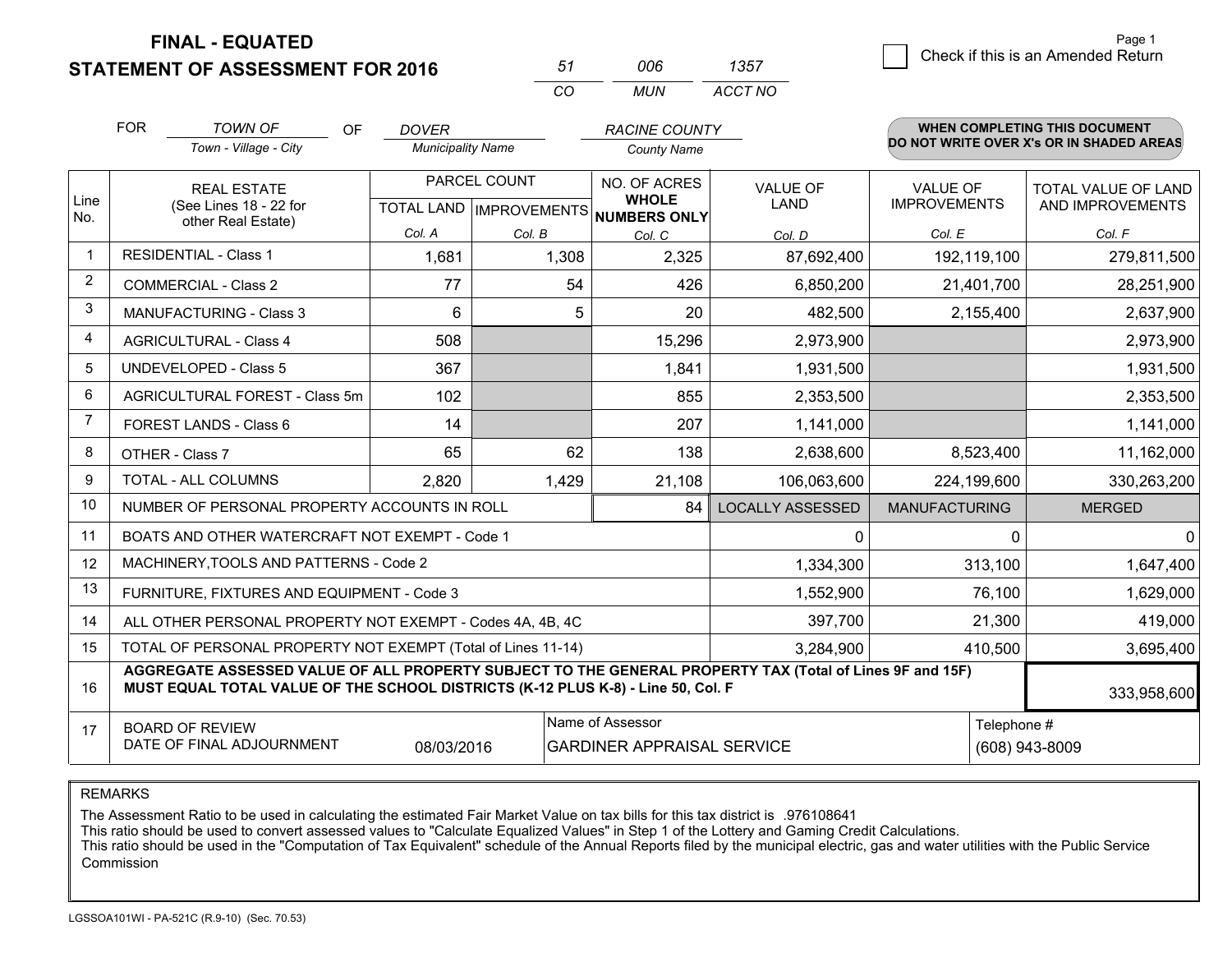*YEAR CO MUN ACCT NO* <sup>2016</sup> <sup>51</sup> <sup>006</sup> <sup>1357</sup>

Do not confuse FOREST LANDS (Line 7) with FOREST CROPS (in this section) - They are **NOT** the same

|    | Private Forest Crop - Reg Class @ 10¢ per acre                                 |                                             |  |                                                                  |        |                                                                    | Private Forest Crop - Reg Class @ \$2.52 per acre                            |               |                    |  |
|----|--------------------------------------------------------------------------------|---------------------------------------------|--|------------------------------------------------------------------|--------|--------------------------------------------------------------------|------------------------------------------------------------------------------|---------------|--------------------|--|
| 18 | (a) PARCELS                                                                    | (b) ACRES                                   |  | (c) ASSESSED VALUE                                               |        | (d) PARCELS                                                        | (e) ACRES                                                                    |               | (f) ASSESSED VALUE |  |
|    |                                                                                |                                             |  |                                                                  |        |                                                                    |                                                                              |               |                    |  |
|    |                                                                                |                                             |  | Private Forest Crop - Special Class @ 20¢ per acre               |        |                                                                    | Entered Before 2005 Managed Forest - Ferrous Mining CLOSED @ \$8.27 per acre |               |                    |  |
| 19 | (a) PARCELS                                                                    | (b) ACRES                                   |  | (c) ASSESSED VALUE                                               |        | (d) PARCELS                                                        | (e) ACRES                                                                    |               | (f) ASSESSED VALUE |  |
|    |                                                                                |                                             |  |                                                                  |        |                                                                    |                                                                              |               |                    |  |
|    |                                                                                | Entered Before 2005 Managed Forest - OPEN @ |  | \$.79 per acre                                                   |        |                                                                    | Entered Before 2005 Managed Forest - CLOSED @ \$1.87 per acre                |               |                    |  |
| 20 | (a) PARCELS                                                                    | (b) ACRES                                   |  | (c) ASSESSED VALUE                                               |        | (d) PARCELS                                                        | (e) ACRES                                                                    |               | (f) ASSESSED VALUE |  |
|    |                                                                                |                                             |  |                                                                  |        | 6                                                                  | 89                                                                           |               | 308,100            |  |
|    | Entered After 2004 Managed Forest - OPEN @<br>\$2.14 per acre                  |                                             |  |                                                                  |        | Entered After 2004 Managed Forest - CLOSED @ \$10.68 per acre      |                                                                              |               |                    |  |
| 21 | (a) PARCELS                                                                    | (b) ACRES                                   |  | (c) ASSESSED VALUE                                               |        | (d) PARCELS                                                        | (e) ACRES                                                                    |               | (f) ASSESSED VALUE |  |
|    |                                                                                |                                             |  |                                                                  |        |                                                                    |                                                                              |               |                    |  |
|    |                                                                                |                                             |  |                                                                  |        |                                                                    | 17                                                                           |               | 93,500             |  |
| 22 | (a) County Forest Cropland Acres                                               |                                             |  | (b) Federal Acres                                                |        | (d) County (NOT FOREST CROP) Acres<br>(c) State Acres              |                                                                              |               | (e) Other Acres    |  |
|    |                                                                                |                                             |  |                                                                  | 839.92 |                                                                    | 200.44                                                                       |               | 78.93              |  |
|    |                                                                                |                                             |  | Assessed Value of Omitted Property From Prior Years (Sec. 70.44) |        |                                                                    | Assessed Value of Sec. 70.43 Corrections of Errors by Assessors              |               |                    |  |
| 23 |                                                                                | (a) REAL ESTATE                             |  | (b) PERSONAL                                                     |        |                                                                    | (c1) REAL ESTATE                                                             |               | (c2) PERSONAL      |  |
|    |                                                                                |                                             |  |                                                                  |        |                                                                    |                                                                              |               | -677.500           |  |
|    | Manufacturing Equated Value of Omitted Property From Prior Years (Sec. 70.995) |                                             |  |                                                                  |        | Mfg. Equated Value of Sec.70.43 Corrections of Errors by Assessors |                                                                              |               |                    |  |
|    |                                                                                | (d) REAL ESTATE                             |  | (e) PERSONAL                                                     |        |                                                                    | (f1) REAL ESTATE                                                             | (f2) PERSONAL |                    |  |
|    |                                                                                |                                             |  |                                                                  |        |                                                                    |                                                                              |               |                    |  |

## **SPECIAL DISTRICTS**

| Line<br>No. | Enter 6-digit<br><b>Special District</b><br>Code (Col. A) | <b>Account</b><br><b>Number</b><br>(Col. B) | <b>Special District Name</b><br>(Col. C) | <b>Locally Assessed Value</b><br>of Real Estate and<br>Personal Property (Col. D) | Mfg Value of Real Estate<br>and Personal Property<br>(Col. E) | <b>Merged Value of</b><br><b>Real Estate and</b><br>Personal Property (Col. F) |
|-------------|-----------------------------------------------------------|---------------------------------------------|------------------------------------------|-----------------------------------------------------------------------------------|---------------------------------------------------------------|--------------------------------------------------------------------------------|
| 24          | 518050                                                    | 0519                                        | EAGLE LAKE PRO & REHAB DISTRICT INC      | 66,260,600                                                                        |                                                               | 66,260,600                                                                     |
| 25          |                                                           |                                             |                                          |                                                                                   |                                                               |                                                                                |
| 26          |                                                           |                                             |                                          |                                                                                   |                                                               |                                                                                |
| 27          |                                                           |                                             |                                          |                                                                                   |                                                               |                                                                                |
| 28          |                                                           |                                             |                                          |                                                                                   |                                                               |                                                                                |
| 29          |                                                           |                                             |                                          |                                                                                   |                                                               |                                                                                |
| 30          |                                                           |                                             |                                          |                                                                                   |                                                               |                                                                                |
| 31          |                                                           |                                             |                                          |                                                                                   |                                                               |                                                                                |
| 32          |                                                           |                                             |                                          |                                                                                   |                                                               |                                                                                |
| 33          |                                                           |                                             |                                          |                                                                                   |                                                               |                                                                                |
| 34          |                                                           |                                             |                                          |                                                                                   |                                                               |                                                                                |
| 35          |                                                           |                                             |                                          |                                                                                   |                                                               |                                                                                |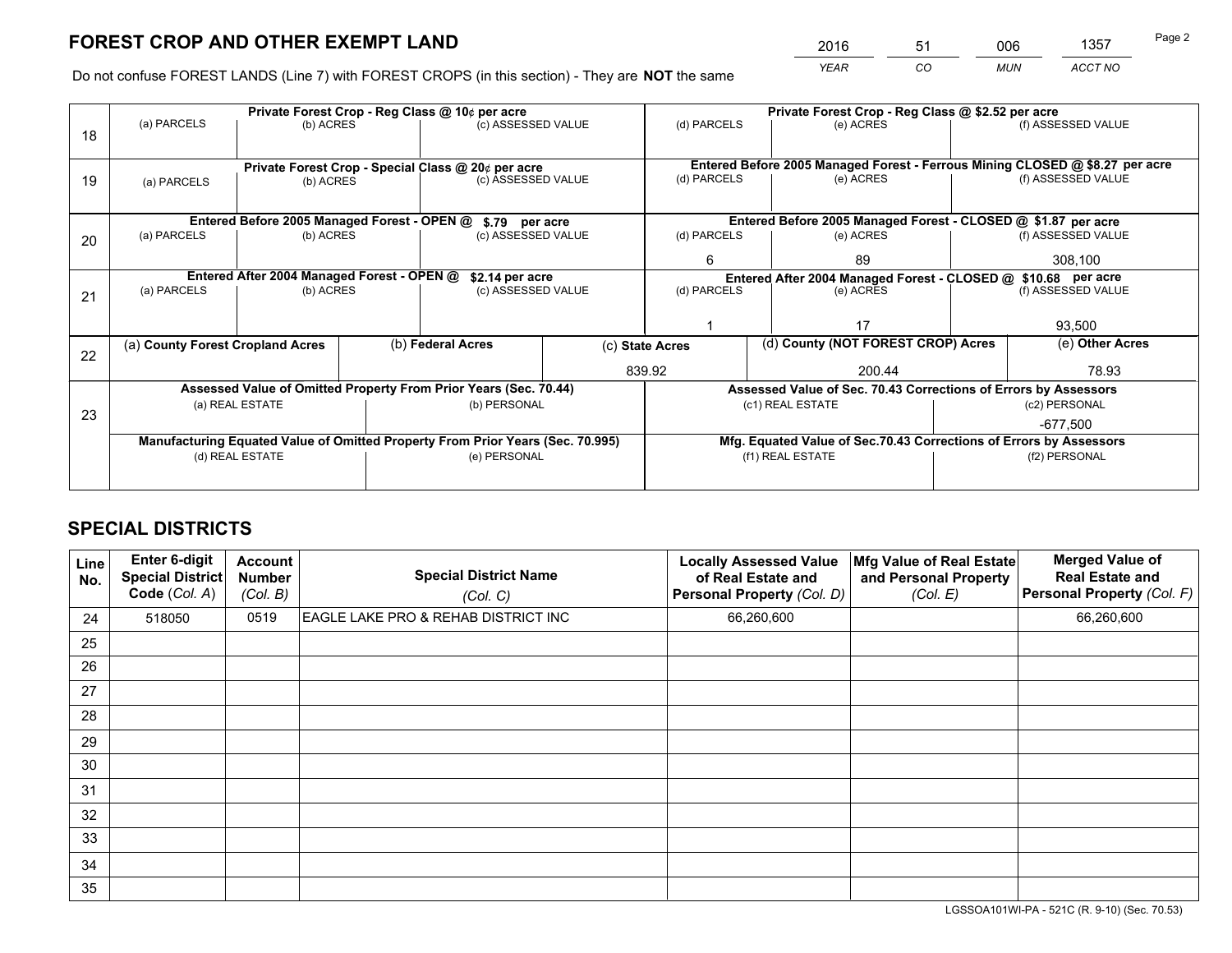|             |                                                                 |                                             |                                                         | <b>YEAR</b>                                                                       | CO<br><b>MUN</b>                                              | ACCT NO                                                                        |
|-------------|-----------------------------------------------------------------|---------------------------------------------|---------------------------------------------------------|-----------------------------------------------------------------------------------|---------------------------------------------------------------|--------------------------------------------------------------------------------|
| Line<br>No. | <b>Enter 6-digit</b><br><b>School District</b><br>Code (Col. A) | <b>Account</b><br><b>Number</b><br>(Col. B) | <b>School District Name</b><br>(Col. C)                 | <b>Locally Assessed Value</b><br>of Real Estate and<br>Personal Property (Col. D) | Mfg Value of Real Estate<br>and Personal Property<br>(Col. E) | <b>Merged Value of</b><br><b>Real Estate and</b><br>Personal Property (Col. F) |
|             | A. SCHOOL DISTRICTS (K-8 and K-12)                              |                                             |                                                         |                                                                                   |                                                               |                                                                                |
| 36          | 300657                                                          | 0176                                        | SCH D OF BRIGHTON #1                                    | 364,000                                                                           |                                                               | 364,000                                                                        |
| 37          | 510777                                                          | 0301                                        | SCH D OF BURLINGTON AREA                                | 201,683,100                                                                       | 376,800                                                       | 202,059,900                                                                    |
| 38          | 511449                                                          | 0302                                        | SCH D OF DOVER#1                                        | 81,921,800                                                                        | 2,671,600                                                     | 84,593,400                                                                     |
| 39          | 514690                                                          | 0306                                        | SCH D OF NORTH CAPE                                     | 1,167,500                                                                         |                                                               | 1,167,500                                                                      |
| 40          | 515859                                                          | 0308                                        | SCH D OF UNION GROVE J 1                                | 441,700                                                                           |                                                               | 441,700                                                                        |
| 41          | 516113                                                          | 0311                                        | SCH D OF WATERFORD GRADED J 1 (V)                       | 40,960,500                                                                        |                                                               | 40,960,500                                                                     |
| 42          | 516748                                                          | 0312                                        | SCH D OF YORKVILLE J 2                                  | 4,371,600                                                                         |                                                               | 4,371,600                                                                      |
| 43          |                                                                 |                                             |                                                         |                                                                                   |                                                               |                                                                                |
| 44          |                                                                 |                                             |                                                         |                                                                                   |                                                               |                                                                                |
| 45          |                                                                 |                                             |                                                         |                                                                                   |                                                               |                                                                                |
| 46          |                                                                 |                                             |                                                         |                                                                                   |                                                               |                                                                                |
| 47          |                                                                 |                                             |                                                         |                                                                                   |                                                               |                                                                                |
| 48          |                                                                 |                                             |                                                         |                                                                                   |                                                               |                                                                                |
| 49          |                                                                 |                                             |                                                         |                                                                                   |                                                               |                                                                                |
| 50          |                                                                 |                                             | TOTAL ASSESSED VALUE OF SCHOOL DISTRICTS (K-8 and K-12) | 330,910,200                                                                       | 3,048,400                                                     | 333,958,600                                                                    |
|             | <b>UNION HIGH SCHOOL DISTRICTS</b><br><b>B.</b>                 |                                             |                                                         |                                                                                   |                                                               |                                                                                |
| 51          | 305054                                                          | 0181                                        | UHS D OF CENTRAL-WESTOSHA UNION HIGH                    | 364,000                                                                           |                                                               | 364,000                                                                        |
| 52          | 515852                                                          | 0307                                        | UHS D OF UNION GROVE UNION HIGH                         | 86,735,100                                                                        | 2,671,600                                                     | 89,406,700                                                                     |
| 53          | 516083                                                          | 0309                                        | UHS D OF WATERFORD UNION HIGH                           | 42,128,000                                                                        |                                                               | 42,128,000                                                                     |
| 54          |                                                                 |                                             |                                                         |                                                                                   |                                                               |                                                                                |
| 55          |                                                                 |                                             | TOTAL ASSESSED VALUE OF UNION HIGH SCHOOLS              | 129,227,100                                                                       | 2,671,600                                                     | 131,898,700                                                                    |
|             | C.<br><b>TECHNICAL COLLEGE DISTRICTS</b>                        |                                             |                                                         |                                                                                   |                                                               |                                                                                |
| 56          | 000600                                                          | 0006                                        | <b>GATEWAY TECHNICAL COLLEGE</b><br><b>KENO</b>         | 330,910,200                                                                       | 3,048,400                                                     | 333,958,600                                                                    |
| 57          |                                                                 |                                             |                                                         |                                                                                   |                                                               |                                                                                |
| 58          |                                                                 |                                             |                                                         |                                                                                   |                                                               |                                                                                |
| 59          |                                                                 |                                             | TOTAL ASSESSED VALUE OF TECHNICAL COLLEGES              | 330,910,200                                                                       | 3,048,400                                                     | 333,958,600                                                                    |

51

006

 *I hereby certify, to the best of my knowledge and belief, this form is complete and correct.*

**SCHOOL DISTRICTS**

| Print name of preparer | Title                    |                | Date (MM / DD / CCYY) |
|------------------------|--------------------------|----------------|-----------------------|
|                        |                          |                |                       |
| Signature of preparer  | Contact Telephone Number | E-mail address |                       |
|                        | $\sim$                   |                |                       |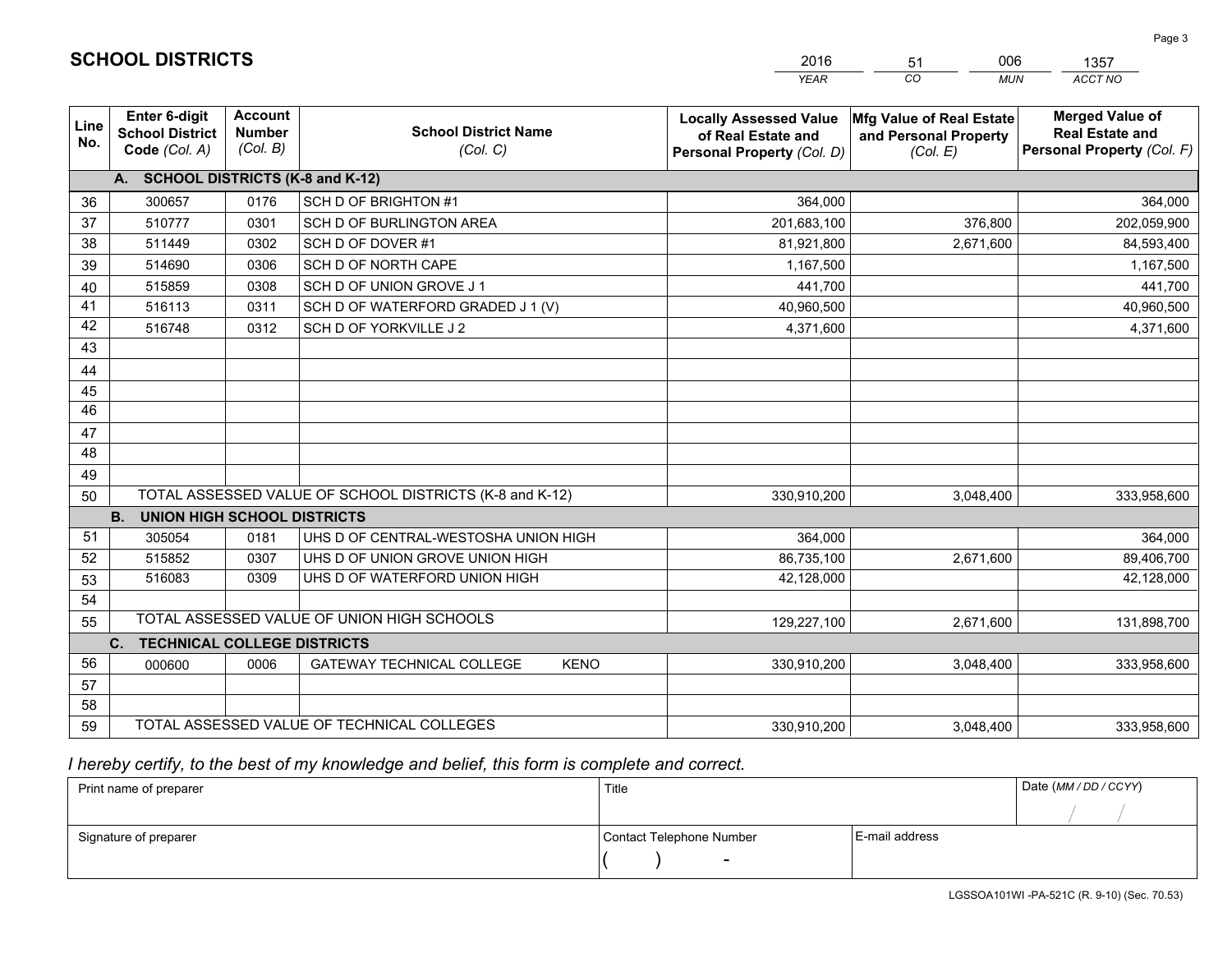## **HIGHLIGHTS**

- 1. Complete the Statement of Assessment after the Board of Review. Reflect any changes made there.
- 2. Use black ink to complete.
- 3. Line 16 must equal Line 50, Col D.
- 4. Line 55 must equal the total of K-8 schools listed on lines 36-49. Do not include K-12 schools in this comparision.
- 5. Line 59, Col. D must equal Line 16.
- 6. Special District, School District and Technical College District values must include both real estate and personal property. Examples of Special districts are: town sanitary districts, public inland lake protection and rehabilitation districts, and metropolitan sewerage districts.
- 7. DO NOT INCLUDE Manufacturing property values.DOR will print these values on the final SOA.

CAMILLE GEROU TOWN OF DOVER 4110 S BEAUMONT AVENUE KANSASVILLE, WI 53139 - 9522

CAMILLE GEROU<br>TOWN OF DOVER<br>4110 S BEAUMONT AVENUE GEROU

**KANSASVILLE, WI 53139 - 9522** 

 8. Accuracy of this form is very important. The values reported directly affect the equalized value DOR calculates for school and special districts.

### **Page 1:**

 If not prefilled, enter the tax year,county and municipal code,municipal type, municipal name and county name on the top of form.

Check the Amended box, if filing an amended / corrected SOA.

 Report the parcel count, acres and assessed value of taxable general property, total parcel count, (real and personal), total acres, and values from final figures set by the Board of Review.

- A. Real Estate land and improvements (buildings, etc.) is reported on lines 1 8, total line 9.
- B. Personal Property is reported on lines 11 14, Column D, total line 15.
- C. To complete this report, use the computer produced summary of the assessment roll that shows these amounts.
- D. Use whole numbers only.
- E. Add each line across and each column down to verify entries.

### **Page 2:**

- A. Report Special Items (not subject to general property tax).
- 1. Private Forest Croplands and Managed Forest Lands are reported on lines 18,19, 20 and 21. Be sure to report assessed values **NOT** taxes.
- 2. You should have copies of the orders of entry, orders of withdrawal, etc., to update your assessment roll.
	- 3. Show hundredths of acres (e.g. 39.75).
- 4. Tax exempt lands are reported on line 22.
- 5. Omitted property and sec. 70.43, Wis. Stats., corrections of errors by assessor are reported on line 23. Report real estate and personal property separately. These should be for **prior years**, not something found on the current assessment roll after the board of review.
- B. Special District (Lines 24-35) Include the value of both real and personal property.
- The Department of Revenue (DOR) preprints much of the information regarding names and codes for schools, special districts,etc. If a district is not listed, enter the name and value only, DOR will enter the proper code.

## **Page 3 School Districts:**

Include the value of both real and personal property.

Report School District (regular, elementary, union high school, and technical college).

- 1. Regular (K-12) and Elementary (K-8) school values are reported on lines 36-49, total on line 50.
- 2. Union High School (UHS) (use only if elementary schools are listed on lines 36-49) are reported on lines 51-54. UHS total value (line 55) must equal to the total **elementary school** values reported on lines 36-49. Do notinclude K-12 schools in this comparison.
- 3. Technical College values are reported on lines 56-58, total on line 59.
- 4. Use the computer summary that shows these amounts to complete this report.

#### **This form is due the second Monday in June. File this report only after your Board of Review is complete.**

 *If you have questions: Return forms to:*

Fax number: (608) 264-6887 PO Box 8971

 Email: lgs@revenue.wi.gov Wisconsin Department of Revenue Call: (608) 261-5341 Local Government Services Section 6-97Madison WI 53708-8971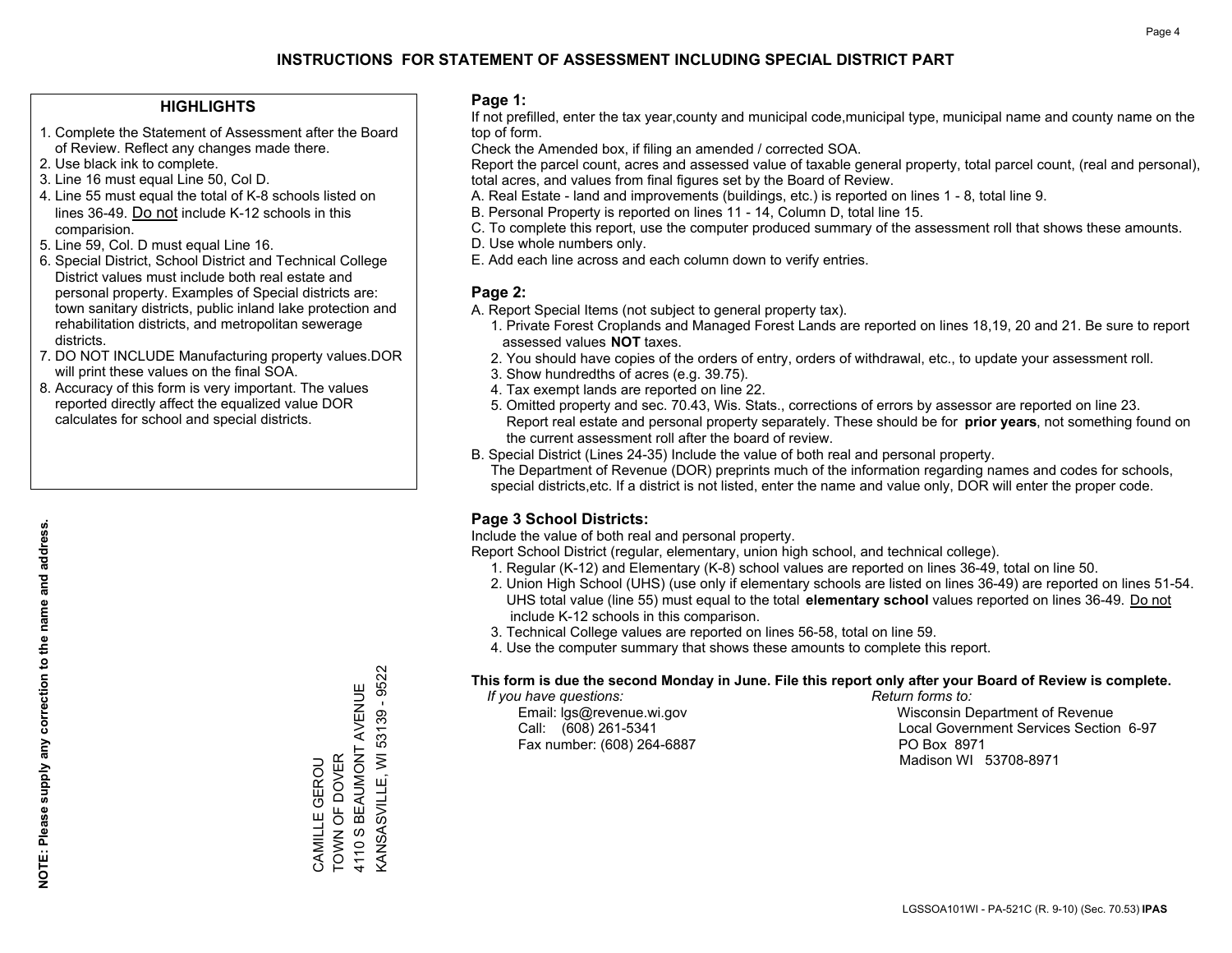**STATEMENT OF ASSESSMENT FOR 2016** 

| 57       | 01 N | 1359    |
|----------|------|---------|
| $\cdots$ | MUN  | ACCT NO |

|                | <b>FOR</b>                                                                                                                                                                                   | <b>TOWN OF</b><br><b>OF</b>                                  | <b>NORWAY</b>            |              | <b>RACINE COUNTY</b>                                                 |                                |                                        | WHEN COMPLETING THIS DOCUMENT                  |
|----------------|----------------------------------------------------------------------------------------------------------------------------------------------------------------------------------------------|--------------------------------------------------------------|--------------------------|--------------|----------------------------------------------------------------------|--------------------------------|----------------------------------------|------------------------------------------------|
|                |                                                                                                                                                                                              | Town - Village - City                                        | <b>Municipality Name</b> |              | <b>County Name</b>                                                   |                                |                                        | DO NOT WRITE OVER X's OR IN SHADED AREAS       |
| Line<br>No.    | <b>REAL ESTATE</b><br>(See Lines 18 - 22 for                                                                                                                                                 |                                                              |                          | PARCEL COUNT | NO. OF ACRES<br><b>WHOLE</b><br>TOTAL LAND IMPROVEMENTS NUMBERS ONLY | <b>VALUE OF</b><br><b>LAND</b> | <b>VALUE OF</b><br><b>IMPROVEMENTS</b> | <b>TOTAL VALUE OF LAND</b><br>AND IMPROVEMENTS |
|                |                                                                                                                                                                                              | other Real Estate)                                           | Col. A                   | Col. B       | Col. C                                                               | Col. D                         | Col. E                                 | Col. F                                         |
|                |                                                                                                                                                                                              | <b>RESIDENTIAL - Class 1</b>                                 | 3,159                    | 2,855        | 3,383                                                                | 248,092,900                    | 470,707,200                            | 718,800,100                                    |
| $\overline{2}$ |                                                                                                                                                                                              | <b>COMMERCIAL - Class 2</b>                                  | 101                      | 88           | 281                                                                  | 10,652,800                     | 25,554,800                             | 36,207,600                                     |
| 3              |                                                                                                                                                                                              | <b>MANUFACTURING - Class 3</b>                               | 8                        | 6            | 30                                                                   | 1,566,700                      | 2,881,300                              | 4,448,000                                      |
| 4              |                                                                                                                                                                                              | <b>AGRICULTURAL - Class 4</b>                                | 701                      |              | 12,701                                                               | 2,452,100                      |                                        | 2,452,100                                      |
| 5              |                                                                                                                                                                                              | <b>UNDEVELOPED - Class 5</b>                                 | 426                      |              | 1,743                                                                | 739,300                        |                                        | 739,300                                        |
| 6              |                                                                                                                                                                                              | AGRICULTURAL FOREST - Class 5m                               | 68                       |              | 324                                                                  | 789,000                        |                                        | 789,000                                        |
| 7              |                                                                                                                                                                                              | FOREST LANDS - Class 6                                       | 37                       |              | 282                                                                  | 1,482,900                      |                                        | 1,482,900                                      |
| 8              |                                                                                                                                                                                              | OTHER - Class 7                                              | 135                      | 134          | 252                                                                  | 7,252,800                      | 18,459,600                             | 25,712,400                                     |
| 9              |                                                                                                                                                                                              | TOTAL - ALL COLUMNS                                          | 4,635                    | 3,083        | 18,996                                                               | 273,028,500                    | 517,602,900                            | 790,631,400                                    |
| 10             |                                                                                                                                                                                              | NUMBER OF PERSONAL PROPERTY ACCOUNTS IN ROLL                 |                          |              | 182                                                                  | <b>LOCALLY ASSESSED</b>        | <b>MANUFACTURING</b>                   | <b>MERGED</b>                                  |
| 11             |                                                                                                                                                                                              | BOATS AND OTHER WATERCRAFT NOT EXEMPT - Code 1               |                          |              |                                                                      | 0                              | $\Omega$                               | $\mathbf{0}$                                   |
| 12             |                                                                                                                                                                                              | MACHINERY, TOOLS AND PATTERNS - Code 2                       |                          |              |                                                                      | 2,460,700                      | 507,400                                | 2,968,100                                      |
| 13             |                                                                                                                                                                                              | FURNITURE, FIXTURES AND EQUIPMENT - Code 3                   |                          |              |                                                                      | 583,900                        | 24,200                                 | 608,100                                        |
| 14             |                                                                                                                                                                                              | ALL OTHER PERSONAL PROPERTY NOT EXEMPT - Codes 4A, 4B, 4C    |                          |              |                                                                      | 383,700                        | 5.100                                  | 388,800                                        |
| 15             |                                                                                                                                                                                              | TOTAL OF PERSONAL PROPERTY NOT EXEMPT (Total of Lines 11-14) |                          |              | 3,428,300                                                            | 536,700                        | 3,965,000                              |                                                |
| 16             | AGGREGATE ASSESSED VALUE OF ALL PROPERTY SUBJECT TO THE GENERAL PROPERTY TAX (Total of Lines 9F and 15F)<br>MUST EQUAL TOTAL VALUE OF THE SCHOOL DISTRICTS (K-12 PLUS K-8) - Line 50, Col. F |                                                              |                          |              |                                                                      | 794,596,400                    |                                        |                                                |
| 17             | Name of Assessor<br>Telephone #<br><b>BOARD OF REVIEW</b><br>DATE OF FINAL ADJOURNMENT<br>05/31/2016<br>(262) 542-3332<br><b>CAL MAGNAN</b>                                                  |                                                              |                          |              |                                                                      |                                |                                        |                                                |

REMARKS

The Assessment Ratio to be used in calculating the estimated Fair Market Value on tax bills for this tax district is .966607605<br>This ratio should be used to convert assessed values to "Calculate Equalized Values" in Step 1 Commission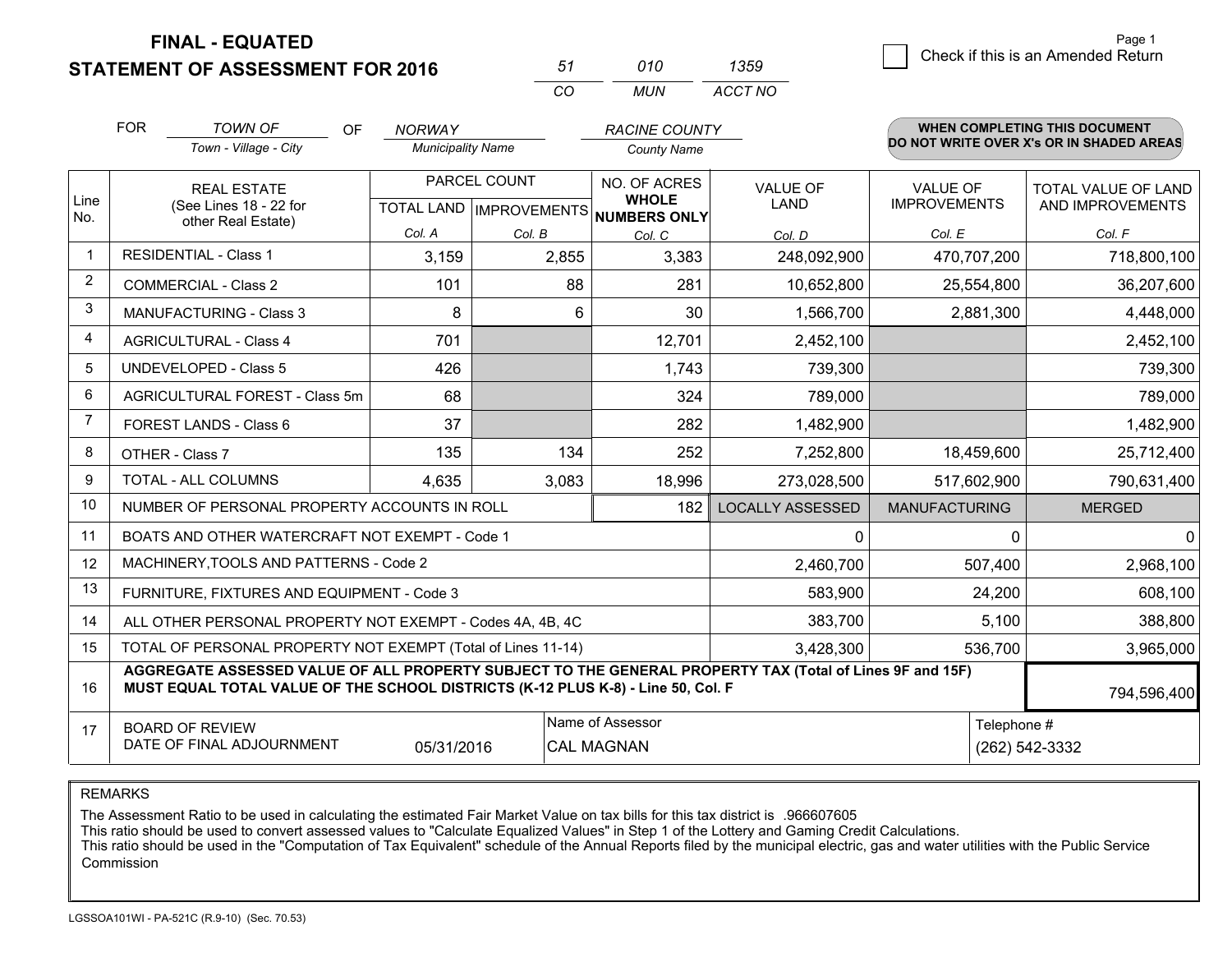*YEAR CO MUN ACCT NO* <sup>2016</sup> <sup>51</sup> <sup>010</sup> <sup>1359</sup>

Do not confuse FOREST LANDS (Line 7) with FOREST CROPS (in this section) - They are **NOT** the same

|    | Private Forest Crop - Reg Class @ 10¢ per acre                                 |                                             |  |                                                                  |                 | Private Forest Crop - Reg Class @ \$2.52 per acre                  |                                                                              |               |                                                                                     |  |
|----|--------------------------------------------------------------------------------|---------------------------------------------|--|------------------------------------------------------------------|-----------------|--------------------------------------------------------------------|------------------------------------------------------------------------------|---------------|-------------------------------------------------------------------------------------|--|
| 18 | (a) PARCELS                                                                    | (b) ACRES                                   |  | (c) ASSESSED VALUE                                               |                 | (d) PARCELS                                                        | (e) ACRES                                                                    |               | (f) ASSESSED VALUE                                                                  |  |
|    |                                                                                |                                             |  |                                                                  |                 |                                                                    |                                                                              |               |                                                                                     |  |
|    |                                                                                |                                             |  | Private Forest Crop - Special Class @ 20¢ per acre               |                 |                                                                    | Entered Before 2005 Managed Forest - Ferrous Mining CLOSED @ \$8.27 per acre |               |                                                                                     |  |
| 19 | (a) PARCELS                                                                    | (b) ACRES                                   |  | (c) ASSESSED VALUE                                               |                 | (d) PARCELS                                                        | (e) ACRES                                                                    |               | (f) ASSESSED VALUE                                                                  |  |
|    |                                                                                |                                             |  |                                                                  |                 |                                                                    |                                                                              |               |                                                                                     |  |
|    |                                                                                | Entered Before 2005 Managed Forest - OPEN @ |  | \$.79 per acre                                                   |                 |                                                                    | Entered Before 2005 Managed Forest - CLOSED @ \$1.87 per acre                |               |                                                                                     |  |
| 20 | (a) PARCELS                                                                    | (b) ACRES                                   |  | (c) ASSESSED VALUE                                               |                 | (d) PARCELS                                                        | (e) ACRES                                                                    |               | (f) ASSESSED VALUE                                                                  |  |
|    |                                                                                |                                             |  |                                                                  |                 | 9                                                                  | 77.54                                                                        |               | 393,200                                                                             |  |
|    | Entered After 2004 Managed Forest - OPEN @                                     |                                             |  |                                                                  | \$2.14 per acre |                                                                    |                                                                              |               | Entered After 2004 Managed Forest - CLOSED @ \$10.68 per acre<br>(f) ASSESSED VALUE |  |
| 21 | (a) PARCELS                                                                    | (b) ACRES                                   |  | (c) ASSESSED VALUE                                               |                 | (d) PARCELS                                                        | (e) ACRES                                                                    |               |                                                                                     |  |
|    |                                                                                |                                             |  |                                                                  |                 |                                                                    |                                                                              |               | 375,000                                                                             |  |
|    |                                                                                |                                             |  |                                                                  |                 |                                                                    | 39.6                                                                         |               |                                                                                     |  |
| 22 | (a) County Forest Cropland Acres                                               |                                             |  | (b) Federal Acres                                                |                 | (d) County (NOT FOREST CROP) Acres<br>(c) State Acres              |                                                                              |               | (e) Other Acres                                                                     |  |
|    |                                                                                |                                             |  |                                                                  |                 | 333.33<br>199.5                                                    |                                                                              |               | 225.21                                                                              |  |
|    |                                                                                |                                             |  | Assessed Value of Omitted Property From Prior Years (Sec. 70.44) |                 |                                                                    | Assessed Value of Sec. 70.43 Corrections of Errors by Assessors              |               |                                                                                     |  |
| 23 |                                                                                | (a) REAL ESTATE                             |  | (b) PERSONAL                                                     |                 |                                                                    | (c1) REAL ESTATE                                                             |               | (c2) PERSONAL                                                                       |  |
|    |                                                                                |                                             |  |                                                                  |                 |                                                                    |                                                                              |               |                                                                                     |  |
|    | Manufacturing Equated Value of Omitted Property From Prior Years (Sec. 70.995) |                                             |  |                                                                  |                 | Mfg. Equated Value of Sec.70.43 Corrections of Errors by Assessors |                                                                              |               |                                                                                     |  |
|    |                                                                                | (d) REAL ESTATE                             |  | (e) PERSONAL                                                     |                 | (f1) REAL ESTATE                                                   |                                                                              | (f2) PERSONAL |                                                                                     |  |
|    |                                                                                |                                             |  |                                                                  |                 |                                                                    |                                                                              |               |                                                                                     |  |

## **SPECIAL DISTRICTS**

| Line<br>No. | <b>Enter 6-digit</b><br><b>Special District</b><br>Code (Col. A) | <b>Account</b><br><b>Number</b><br>(Col. B) | <b>Special District Name</b><br>(Col, C) | <b>Locally Assessed Value</b><br>of Real Estate and<br>Personal Property (Col. D) | Mfg Value of Real Estate<br>and Personal Property<br>(Col. E) | <b>Merged Value of</b><br><b>Real Estate and</b><br>Personal Property (Col. F) |
|-------------|------------------------------------------------------------------|---------------------------------------------|------------------------------------------|-----------------------------------------------------------------------------------|---------------------------------------------------------------|--------------------------------------------------------------------------------|
| 24          | 517060                                                           | 0315                                        | NORTH CAPE SANITARY DISTRICT             | 2,826,000                                                                         | 620,500                                                       | 3,446,500                                                                      |
| 25          | 517080                                                           | 0317                                        | NORWAY SANITARY DISTRICT #1              | 511,238,600                                                                       | 294,200                                                       | 511,532,800                                                                    |
| 26          | 518040                                                           | 0325                                        | WIND LAKE MANAGEMENT DISTRICT            | 206,346,500                                                                       |                                                               | 206,346,500                                                                    |
| 27          | 518070                                                           | 0571                                        | LONG LAKE PROTECTION DISTRICT            | 17,579,400                                                                        |                                                               | 17,579,400                                                                     |
| 28          | 518080                                                           | 0572                                        | WAUBEESEE LAKE PROTECTION DISTRICT       | 48,909,100                                                                        |                                                               | 48,909,100                                                                     |
| 29          |                                                                  |                                             |                                          |                                                                                   |                                                               |                                                                                |
| 30          |                                                                  |                                             |                                          |                                                                                   |                                                               |                                                                                |
| 31          |                                                                  |                                             |                                          |                                                                                   |                                                               |                                                                                |
| 32          |                                                                  |                                             |                                          |                                                                                   |                                                               |                                                                                |
| 33          |                                                                  |                                             |                                          |                                                                                   |                                                               |                                                                                |
| 34          |                                                                  |                                             |                                          |                                                                                   |                                                               |                                                                                |
| 35          |                                                                  |                                             |                                          |                                                                                   |                                                               |                                                                                |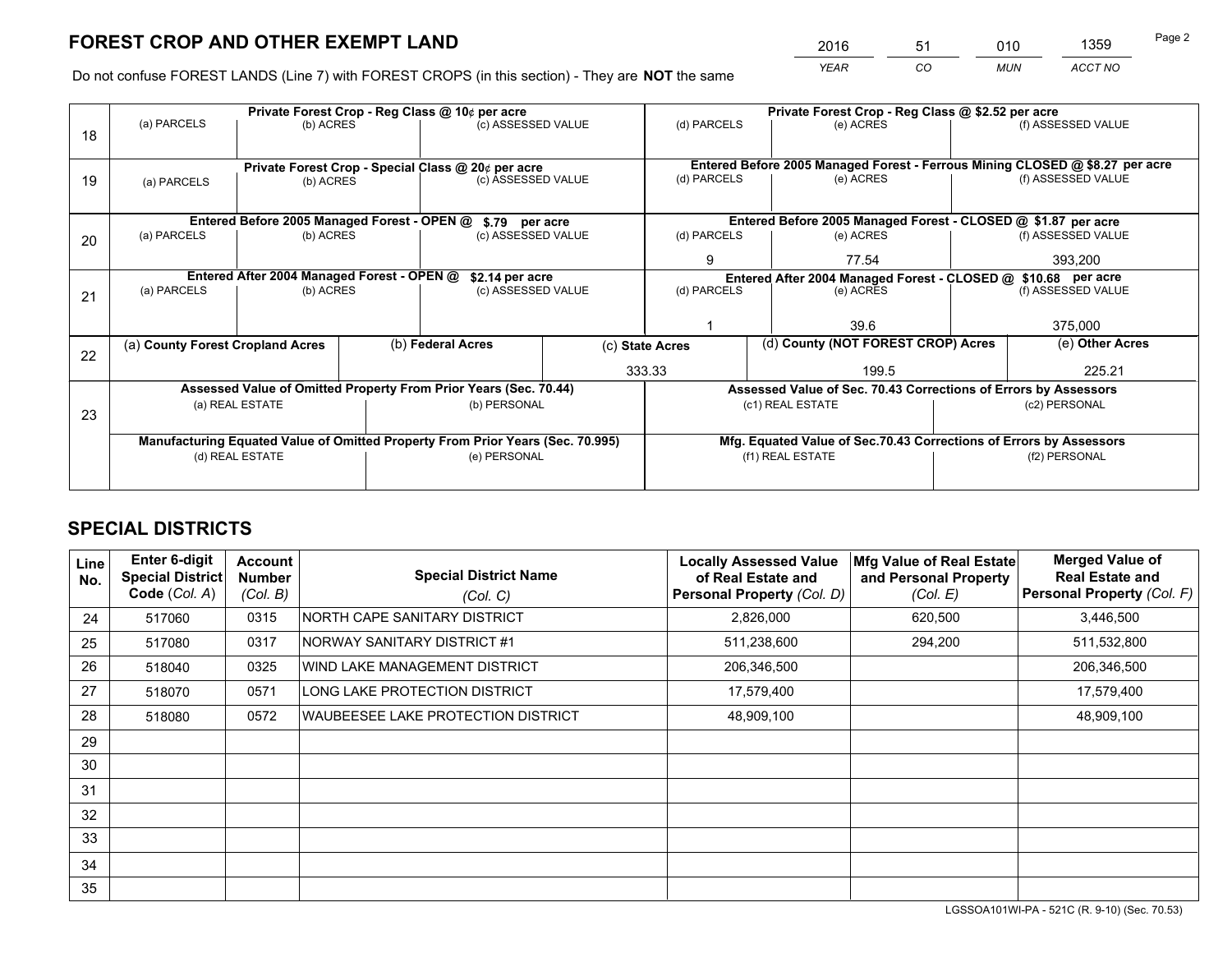|             |                                                                 |                                             |                                                         | <b>YEAR</b>                                                                       | CO<br><b>MUN</b>                                              | ACCT NO                                                                        |
|-------------|-----------------------------------------------------------------|---------------------------------------------|---------------------------------------------------------|-----------------------------------------------------------------------------------|---------------------------------------------------------------|--------------------------------------------------------------------------------|
| Line<br>No. | <b>Enter 6-digit</b><br><b>School District</b><br>Code (Col. A) | <b>Account</b><br><b>Number</b><br>(Col. B) | <b>School District Name</b><br>(Col. C)                 | <b>Locally Assessed Value</b><br>of Real Estate and<br>Personal Property (Col. D) | Mfg Value of Real Estate<br>and Personal Property<br>(Col. E) | <b>Merged Value of</b><br><b>Real Estate and</b><br>Personal Property (Col. F) |
|             | A. SCHOOL DISTRICTS (K-8 and K-12)                              |                                             |                                                         |                                                                                   |                                                               |                                                                                |
| 36          | 514011                                                          | 0303                                        | SCH D OF NORWAY J 7                                     | 76,837,900                                                                        | 4,070,000                                                     | 80,907,900                                                                     |
| 37          | 514690                                                          | 0306                                        | SCH D OF NORTH CAPE                                     | 174,746,100                                                                       | 620,500                                                       | 175,366,600                                                                    |
| 38          | 516104                                                          | 0310                                        | SCH D OF WASHINGTON - CALDWELL                          | 163,300                                                                           |                                                               | 163,300                                                                        |
| 39          | 516113                                                          | 0311                                        | SCH D OF WATERFORD GRADED J 1 (V)                       | 61,757,300                                                                        |                                                               | 61,757,300                                                                     |
| 40          | 673857                                                          | 0415                                        | SCH D OF MUSKEGO-NORWAY                                 | 476,107,100                                                                       | 294,200                                                       | 476,401,300                                                                    |
| 41          |                                                                 |                                             |                                                         |                                                                                   |                                                               |                                                                                |
| 42          |                                                                 |                                             |                                                         |                                                                                   |                                                               |                                                                                |
| 43          |                                                                 |                                             |                                                         |                                                                                   |                                                               |                                                                                |
| 44          |                                                                 |                                             |                                                         |                                                                                   |                                                               |                                                                                |
| 45          |                                                                 |                                             |                                                         |                                                                                   |                                                               |                                                                                |
| 46          |                                                                 |                                             |                                                         |                                                                                   |                                                               |                                                                                |
| 47          |                                                                 |                                             |                                                         |                                                                                   |                                                               |                                                                                |
| 48          |                                                                 |                                             |                                                         |                                                                                   |                                                               |                                                                                |
| 49          |                                                                 |                                             |                                                         |                                                                                   |                                                               |                                                                                |
| 50          |                                                                 |                                             | TOTAL ASSESSED VALUE OF SCHOOL DISTRICTS (K-8 and K-12) | 789,611,700                                                                       | 4,984,700                                                     | 794,596,400                                                                    |
|             | <b>B.</b><br><b>UNION HIGH SCHOOL DISTRICTS</b>                 |                                             |                                                         |                                                                                   |                                                               |                                                                                |
| 51          | 516083                                                          | 0309                                        | UHS D OF WATERFORD UNION HIGH                           | 313,504,600                                                                       | 4,690,500                                                     | 318,195,100                                                                    |
| 52          |                                                                 |                                             |                                                         |                                                                                   |                                                               |                                                                                |
| 53          |                                                                 |                                             |                                                         |                                                                                   |                                                               |                                                                                |
| 54          |                                                                 |                                             |                                                         |                                                                                   |                                                               |                                                                                |
| 55          |                                                                 |                                             | TOTAL ASSESSED VALUE OF UNION HIGH SCHOOLS              | 313,504,600                                                                       | 4,690,500                                                     | 318,195,100                                                                    |
|             | C.<br><b>TECHNICAL COLLEGE DISTRICTS</b>                        |                                             |                                                         |                                                                                   |                                                               |                                                                                |
| 56          | 000600                                                          | 0006                                        | <b>GATEWAY TECHNICAL COLLEGE</b><br><b>KENO</b>         | 313,504,600                                                                       | 4,690,500                                                     | 318,195,100                                                                    |
| 57          | 000800                                                          | 0007                                        | WAUKESHA COUNTY AREA TECH COLLEGE PEWA                  | 476,107,100                                                                       | 294,200                                                       | 476,401,300                                                                    |
| 58          |                                                                 |                                             |                                                         |                                                                                   |                                                               |                                                                                |
| 59          |                                                                 |                                             | TOTAL ASSESSED VALUE OF TECHNICAL COLLEGES              | 789,611,700                                                                       | 4,984,700                                                     | 794,596,400                                                                    |

51

010

## *I hereby certify, to the best of my knowledge and belief, this form is complete and correct.*

**SCHOOL DISTRICTS**

| Print name of preparer | Title                    |                | Date (MM / DD / CCYY) |
|------------------------|--------------------------|----------------|-----------------------|
|                        |                          |                |                       |
| Signature of preparer  | Contact Telephone Number | E-mail address |                       |
|                        | $\overline{\phantom{0}}$ |                |                       |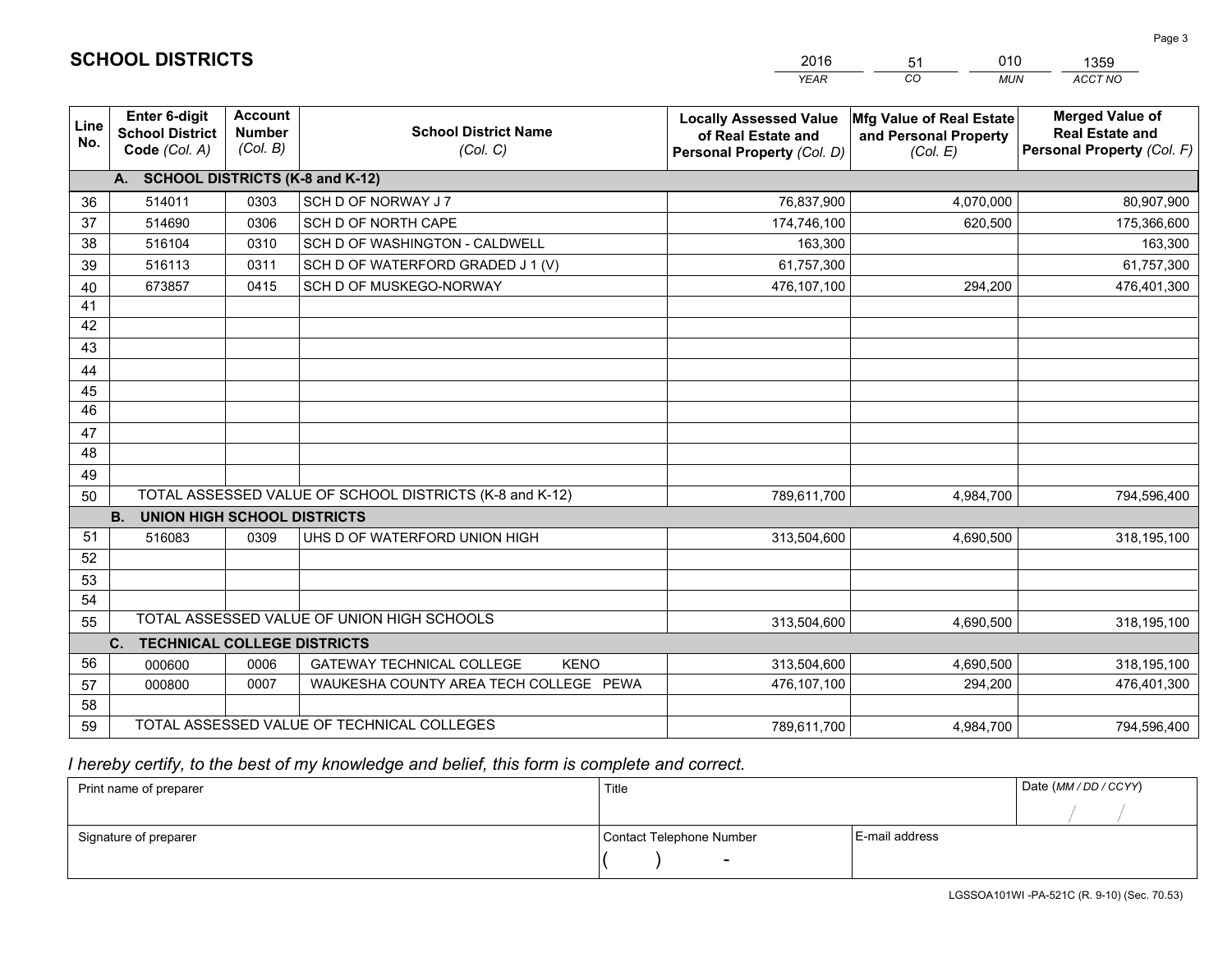## **HIGHLIGHTS**

- 1. Complete the Statement of Assessment after the Board of Review. Reflect any changes made there.
- 2. Use black ink to complete.
- 3. Line 16 must equal Line 50, Col D.
- 4. Line 55 must equal the total of K-8 schools listed on lines 36-49. Do not include K-12 schools in this comparision.
- 5. Line 59, Col. D must equal Line 16.
- 6. Special District, School District and Technical College District values must include both real estate and personal property. Examples of Special districts are: town sanitary districts, public inland lake protection and rehabilitation districts, and metropolitan sewerage districts.
- 7. DO NOT INCLUDE Manufacturing property values.DOR will print these values on the final SOA.
- 8. Accuracy of this form is very important. The values reported directly affect the equalized value DOR calculates for school and special districts.

### **Page 1:**

 If not prefilled, enter the tax year,county and municipal code,municipal type, municipal name and county name on the top of form.

Check the Amended box, if filing an amended / corrected SOA.

 Report the parcel count, acres and assessed value of taxable general property, total parcel count, (real and personal), total acres, and values from final figures set by the Board of Review.

- A. Real Estate land and improvements (buildings, etc.) is reported on lines 1 8, total line 9.
- B. Personal Property is reported on lines 11 14, Column D, total line 15.
- C. To complete this report, use the computer produced summary of the assessment roll that shows these amounts.
- D. Use whole numbers only.
- E. Add each line across and each column down to verify entries.

## **Page 2:**

- A. Report Special Items (not subject to general property tax).
- 1. Private Forest Croplands and Managed Forest Lands are reported on lines 18,19, 20 and 21. Be sure to report assessed values **NOT** taxes.
- 2. You should have copies of the orders of entry, orders of withdrawal, etc., to update your assessment roll.
	- 3. Show hundredths of acres (e.g. 39.75).
- 4. Tax exempt lands are reported on line 22.
- 5. Omitted property and sec. 70.43, Wis. Stats., corrections of errors by assessor are reported on line 23. Report real estate and personal property separately. These should be for **prior years**, not something found on the current assessment roll after the board of review.
- B. Special District (Lines 24-35) Include the value of both real and personal property.

 The Department of Revenue (DOR) preprints much of the information regarding names and codes for schools, special districts,etc. If a district is not listed, enter the name and value only, DOR will enter the proper code.

## **Page 3 School Districts:**

Include the value of both real and personal property.

Report School District (regular, elementary, union high school, and technical college).

- 1. Regular (K-12) and Elementary (K-8) school values are reported on lines 36-49, total on line 50.
- 2. Union High School (UHS) (use only if elementary schools are listed on lines 36-49) are reported on lines 51-54. UHS total value (line 55) must equal to the total **elementary school** values reported on lines 36-49. Do notinclude K-12 schools in this comparison.
- 3. Technical College values are reported on lines 56-58, total on line 59.
- 4. Use the computer summary that shows these amounts to complete this report.

#### **This form is due the second Monday in June. File this report only after your Board of Review is complete.**

 *If you have questions: Return forms to:*

Fax number: (608) 264-6887 PO Box 8971

 Email: lgs@revenue.wi.gov Wisconsin Department of Revenue Call: (608) 261-5341 Local Government Services Section 6-97Madison WI 53708-8971

WIND LAKE, WI 53185 PATRICIA CAMPBELL<br>TOWN OF NORWAY<br>6419 HEG PARK RD WIND LAKE, WI 53185 PATRICIA CAMPBELL TOWN OF NORWAY 6419 HEG PARK RD

**NOTE: Please supply any correction to the name and address.**

NOTE: Please supply any correction to the name and address.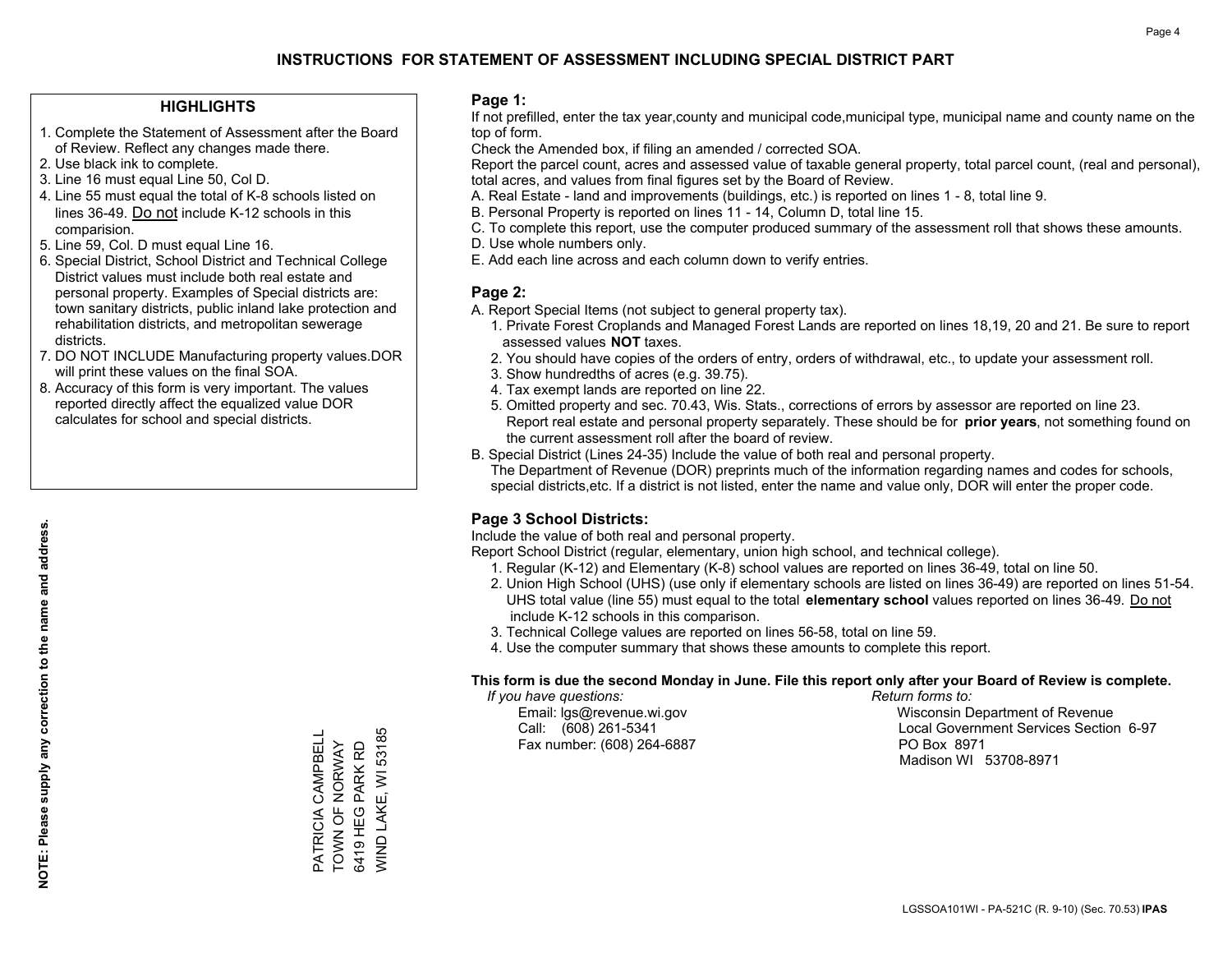**STATEMENT OF ASSESSMENT FOR 2016** 

| 57       | (112) | 1360    |
|----------|-------|---------|
| $\cdots$ | MUN   | ACCT NO |

|                | <b>FOR</b>                                                                                                                                                 | <b>TOWN OF</b><br>OF<br>Town - Village - City                                                                                                                                                | <b>RAYMOND</b><br><b>Municipality Name</b>               |        | <b>RACINE COUNTY</b><br><b>County Name</b> |                         |                                        | WHEN COMPLETING THIS DOCUMENT<br>DO NOT WRITE OVER X's OR IN SHADED AREAS |
|----------------|------------------------------------------------------------------------------------------------------------------------------------------------------------|----------------------------------------------------------------------------------------------------------------------------------------------------------------------------------------------|----------------------------------------------------------|--------|--------------------------------------------|-------------------------|----------------------------------------|---------------------------------------------------------------------------|
| Line<br>No.    | <b>REAL ESTATE</b><br>(See Lines 18 - 22 for<br>other Real Estate)                                                                                         |                                                                                                                                                                                              | PARCEL COUNT<br>TOTAL LAND   IMPROVEMENTS   NUMBERS ONLY |        | NO. OF ACRES<br><b>WHOLE</b>               | <b>VALUE OF</b><br>LAND | <b>VALUE OF</b><br><b>IMPROVEMENTS</b> | <b>TOTAL VALUE OF LAND</b><br>AND IMPROVEMENTS                            |
|                |                                                                                                                                                            |                                                                                                                                                                                              | Col. A                                                   | Col. B | Col. C                                     | Col. D                  | Col. E                                 | Col. F                                                                    |
| $\mathbf{1}$   |                                                                                                                                                            | <b>RESIDENTIAL - Class 1</b>                                                                                                                                                                 | 1,355                                                    | 1,293  | 3,824                                      | 88,614,400              | 236,858,000                            | 325,472,400                                                               |
| 2              |                                                                                                                                                            | <b>COMMERCIAL - Class 2</b>                                                                                                                                                                  | 99                                                       | 83     | 510                                        | 14,594,800              | 36,079,300                             | 50,674,100                                                                |
| 3              |                                                                                                                                                            | <b>MANUFACTURING - Class 3</b>                                                                                                                                                               | $\overline{7}$                                           | 7      | 23                                         | 1,108,900               | 6,419,400                              | 7,528,300                                                                 |
| 4              |                                                                                                                                                            | <b>AGRICULTURAL - Class 4</b>                                                                                                                                                                | 804                                                      |        | 14,210                                     | 2,985,900               |                                        | 2,985,900                                                                 |
| 5              |                                                                                                                                                            | UNDEVELOPED - Class 5                                                                                                                                                                        | 446                                                      |        | 1,862                                      | 862,100                 |                                        | 862,100                                                                   |
| 6              |                                                                                                                                                            | AGRICULTURAL FOREST - Class 5m                                                                                                                                                               | 47                                                       |        | 341                                        | 864,400                 |                                        | 864,400                                                                   |
| $\overline{7}$ |                                                                                                                                                            | FOREST LANDS - Class 6                                                                                                                                                                       | 57                                                       |        | 468                                        | 1,886,900               |                                        | 1,886,900                                                                 |
| 8              |                                                                                                                                                            | OTHER - Class 7                                                                                                                                                                              | 221                                                      | 215    | 443                                        | 9,554,000               | 36,441,700                             | 45,995,700                                                                |
| 9              |                                                                                                                                                            | TOTAL - ALL COLUMNS                                                                                                                                                                          | 3,036                                                    | 1,598  | 21,681                                     | 120,471,400             | 315,798,400                            | 436,269,800                                                               |
| 10             |                                                                                                                                                            | NUMBER OF PERSONAL PROPERTY ACCOUNTS IN ROLL                                                                                                                                                 |                                                          |        | 130                                        | <b>LOCALLY ASSESSED</b> | <b>MANUFACTURING</b>                   | <b>MERGED</b>                                                             |
| 11             |                                                                                                                                                            | BOATS AND OTHER WATERCRAFT NOT EXEMPT - Code 1                                                                                                                                               |                                                          |        |                                            | 9,700                   | $\Omega$                               | 9,700                                                                     |
| 12             |                                                                                                                                                            | MACHINERY, TOOLS AND PATTERNS - Code 2                                                                                                                                                       |                                                          |        |                                            | 2,494,650               | 1,148,800                              | 3,643,450                                                                 |
| 13             |                                                                                                                                                            | FURNITURE, FIXTURES AND EQUIPMENT - Code 3                                                                                                                                                   |                                                          |        |                                            | 788,600                 | 506,900                                | 1,295,500                                                                 |
| 14             |                                                                                                                                                            | ALL OTHER PERSONAL PROPERTY NOT EXEMPT - Codes 4A, 4B, 4C                                                                                                                                    |                                                          |        |                                            | 556,900                 | 243,100                                | 800,000                                                                   |
| 15             |                                                                                                                                                            | TOTAL OF PERSONAL PROPERTY NOT EXEMPT (Total of Lines 11-14)                                                                                                                                 |                                                          |        | 3,849,850                                  | 1,898,800               | 5,748,650                              |                                                                           |
| 16             |                                                                                                                                                            | AGGREGATE ASSESSED VALUE OF ALL PROPERTY SUBJECT TO THE GENERAL PROPERTY TAX (Total of Lines 9F and 15F)<br>MUST EQUAL TOTAL VALUE OF THE SCHOOL DISTRICTS (K-12 PLUS K-8) - Line 50, Col. F |                                                          |        |                                            |                         |                                        | 442,018,450                                                               |
| 17             | Name of Assessor<br>Telephone #<br><b>BOARD OF REVIEW</b><br>DATE OF FINAL ADJOURNMENT<br>06/02/2016<br><b>MAGNAN ASSESSING SERVICES</b><br>(262) 542-3332 |                                                                                                                                                                                              |                                                          |        |                                            |                         |                                        |                                                                           |

REMARKS

The Assessment Ratio to be used in calculating the estimated Fair Market Value on tax bills for this tax district is .953454678<br>This ratio should be used to convert assessed values to "Calculate Equalized Values" in Step 1 Commission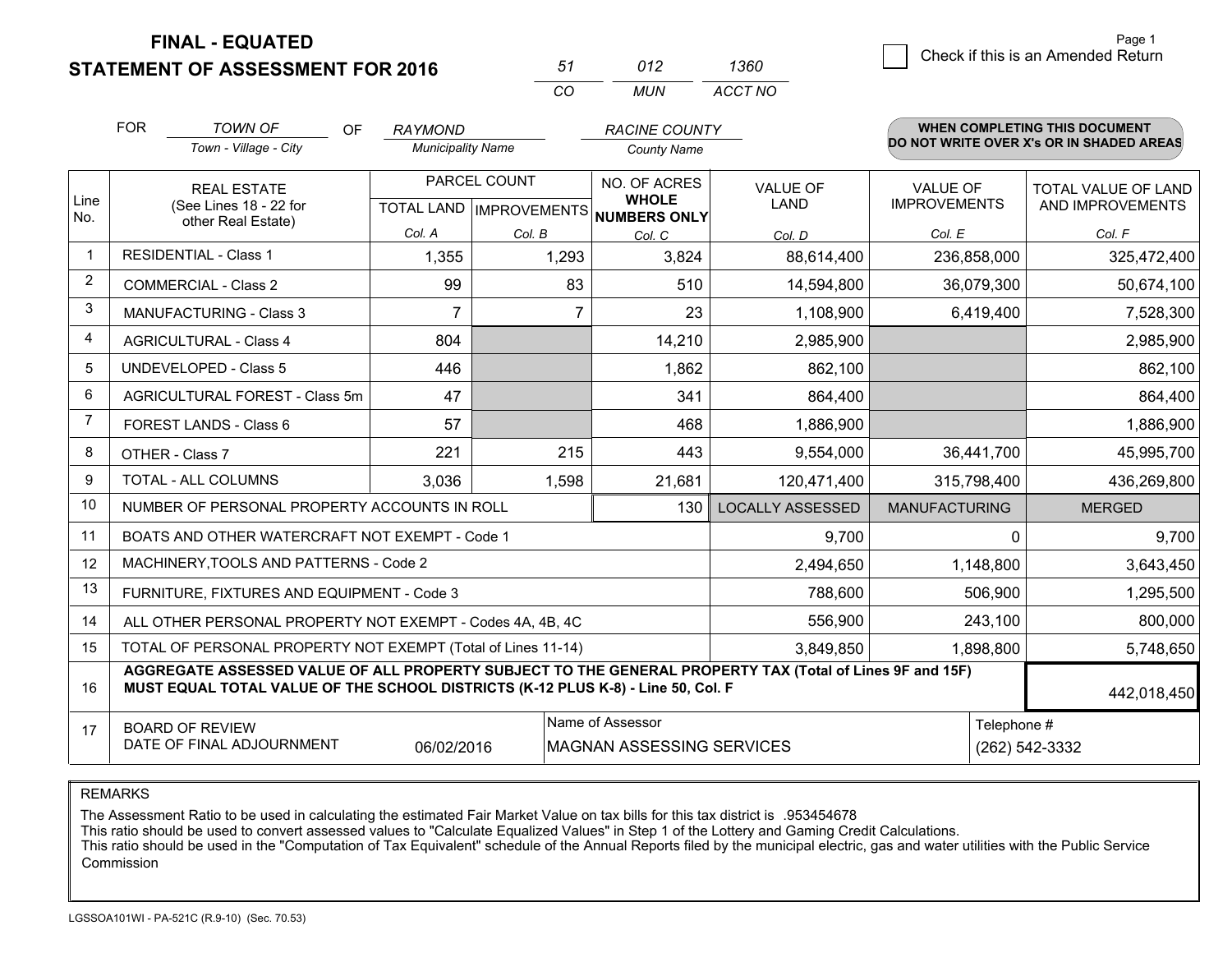*YEAR CO MUN ACCT NO* <sup>2016</sup> <sup>51</sup> <sup>012</sup> <sup>1360</sup>

Do not confuse FOREST LANDS (Line 7) with FOREST CROPS (in this section) - They are **NOT** the same

|    | Private Forest Crop - Reg Class @ 10¢ per acre                                 |                                             |  |                                                                  |                                                                              | Private Forest Crop - Reg Class @ \$2.52 per acre                  |                                                                 |  |                    |  |
|----|--------------------------------------------------------------------------------|---------------------------------------------|--|------------------------------------------------------------------|------------------------------------------------------------------------------|--------------------------------------------------------------------|-----------------------------------------------------------------|--|--------------------|--|
| 18 | (a) PARCELS                                                                    | (b) ACRES                                   |  | (c) ASSESSED VALUE                                               |                                                                              | (d) PARCELS                                                        | (e) ACRES                                                       |  | (f) ASSESSED VALUE |  |
|    |                                                                                |                                             |  |                                                                  |                                                                              |                                                                    |                                                                 |  |                    |  |
|    | Private Forest Crop - Special Class @ 20¢ per acre                             |                                             |  |                                                                  | Entered Before 2005 Managed Forest - Ferrous Mining CLOSED @ \$8.27 per acre |                                                                    |                                                                 |  |                    |  |
| 19 | (a) PARCELS                                                                    | (b) ACRES                                   |  | (c) ASSESSED VALUE                                               |                                                                              | (d) PARCELS                                                        | (e) ACRES                                                       |  | (f) ASSESSED VALUE |  |
|    |                                                                                |                                             |  |                                                                  |                                                                              |                                                                    |                                                                 |  |                    |  |
|    |                                                                                | Entered Before 2005 Managed Forest - OPEN @ |  | \$.79 per acre                                                   |                                                                              |                                                                    | Entered Before 2005 Managed Forest - CLOSED @ \$1.87 per acre   |  |                    |  |
| 20 | (a) PARCELS                                                                    | (b) ACRES                                   |  | (c) ASSESSED VALUE                                               |                                                                              | (d) PARCELS                                                        | (e) ACRES                                                       |  | (f) ASSESSED VALUE |  |
|    |                                                                                |                                             |  |                                                                  |                                                                              | 10                                                                 | 157                                                             |  | 673,900            |  |
|    | Entered After 2004 Managed Forest - OPEN @                                     |                                             |  | \$2.14 per acre                                                  | Entered After 2004 Managed Forest - CLOSED @ \$10.68 per acre                |                                                                    |                                                                 |  | (f) ASSESSED VALUE |  |
| 21 | (a) PARCELS                                                                    | (b) ACRES                                   |  | (c) ASSESSED VALUE                                               |                                                                              | (d) PARCELS                                                        | (e) ACRES                                                       |  |                    |  |
|    |                                                                                |                                             |  |                                                                  |                                                                              |                                                                    |                                                                 |  |                    |  |
|    |                                                                                |                                             |  |                                                                  |                                                                              | $\mathcal{P}$                                                      | 58.12                                                           |  | 290,600            |  |
| 22 | (a) County Forest Cropland Acres                                               |                                             |  | (b) Federal Acres                                                |                                                                              | (d) County (NOT FOREST CROP) Acres<br>(c) State Acres              |                                                                 |  | (e) Other Acres    |  |
|    |                                                                                |                                             |  |                                                                  |                                                                              | 108.61<br>78.88                                                    |                                                                 |  | 123.81             |  |
|    |                                                                                |                                             |  | Assessed Value of Omitted Property From Prior Years (Sec. 70.44) |                                                                              |                                                                    | Assessed Value of Sec. 70.43 Corrections of Errors by Assessors |  |                    |  |
| 23 |                                                                                | (a) REAL ESTATE                             |  | (b) PERSONAL                                                     |                                                                              |                                                                    | (c1) REAL ESTATE                                                |  | (c2) PERSONAL      |  |
|    |                                                                                |                                             |  |                                                                  |                                                                              |                                                                    |                                                                 |  |                    |  |
|    | Manufacturing Equated Value of Omitted Property From Prior Years (Sec. 70.995) |                                             |  |                                                                  |                                                                              | Mfg. Equated Value of Sec.70.43 Corrections of Errors by Assessors |                                                                 |  |                    |  |
|    |                                                                                | (d) REAL ESTATE                             |  | (e) PERSONAL                                                     |                                                                              |                                                                    | (f1) REAL ESTATE                                                |  | (f2) PERSONAL      |  |
|    |                                                                                |                                             |  |                                                                  |                                                                              |                                                                    |                                                                 |  |                    |  |

## **SPECIAL DISTRICTS**

| Line<br>No. | <b>Enter 6-digit</b><br><b>Special District</b><br>Code (Col. A) | <b>Account</b><br><b>Number</b><br>(Col. B) | <b>Special District Name</b><br>(Col. C) | <b>Locally Assessed Value</b><br>of Real Estate and<br><b>Personal Property (Col. D)</b> | Mfg Value of Real Estate<br>and Personal Property<br>(Col. E) | <b>Merged Value of</b><br><b>Real Estate and</b><br>Personal Property (Col. F) |
|-------------|------------------------------------------------------------------|---------------------------------------------|------------------------------------------|------------------------------------------------------------------------------------------|---------------------------------------------------------------|--------------------------------------------------------------------------------|
| 24          | 517060                                                           | 0315                                        | NORTH CAPE SANITARY DISTRICT             | 4,030,500                                                                                |                                                               | 4,030,500                                                                      |
| 25          | 517160                                                           | 0322                                        | RAYMOND HEIGHTS SANITARY DISTRICT        | 17,753,050                                                                               |                                                               | 17,753,050                                                                     |
| 26          |                                                                  |                                             |                                          |                                                                                          |                                                               |                                                                                |
| 27          |                                                                  |                                             |                                          |                                                                                          |                                                               |                                                                                |
| 28          |                                                                  |                                             |                                          |                                                                                          |                                                               |                                                                                |
| 29          |                                                                  |                                             |                                          |                                                                                          |                                                               |                                                                                |
| 30          |                                                                  |                                             |                                          |                                                                                          |                                                               |                                                                                |
| 31          |                                                                  |                                             |                                          |                                                                                          |                                                               |                                                                                |
| 32          |                                                                  |                                             |                                          |                                                                                          |                                                               |                                                                                |
| 33          |                                                                  |                                             |                                          |                                                                                          |                                                               |                                                                                |
| 34          |                                                                  |                                             |                                          |                                                                                          |                                                               |                                                                                |
| 35          |                                                                  |                                             |                                          |                                                                                          |                                                               |                                                                                |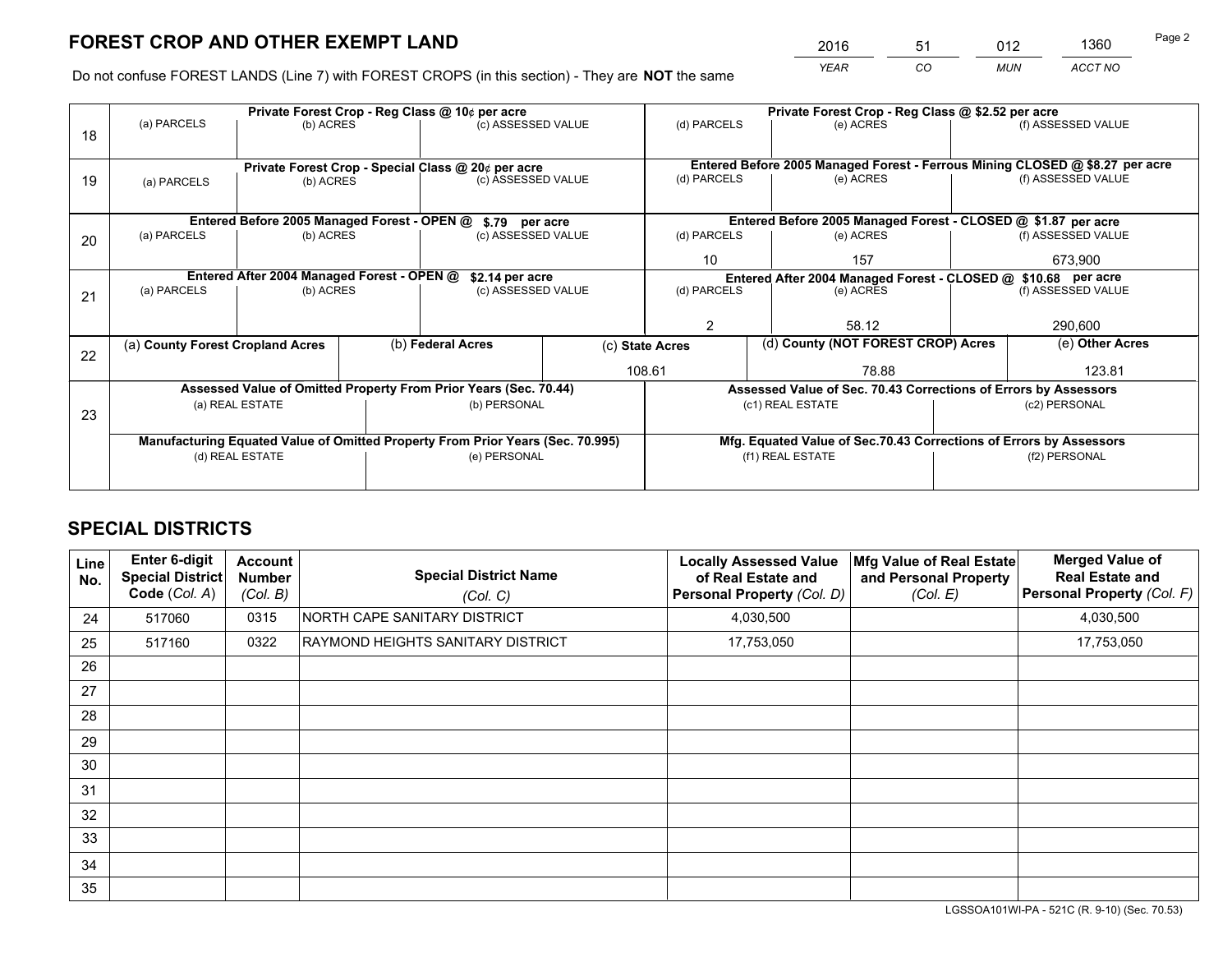|             |                                                          |                                             |                                                         | <b>YEAR</b>                                                                       | CO<br><b>MUN</b>                                              | ACCT NO                                                                        |
|-------------|----------------------------------------------------------|---------------------------------------------|---------------------------------------------------------|-----------------------------------------------------------------------------------|---------------------------------------------------------------|--------------------------------------------------------------------------------|
| Line<br>No. | Enter 6-digit<br><b>School District</b><br>Code (Col. A) | <b>Account</b><br><b>Number</b><br>(Col. B) | <b>School District Name</b><br>(Col. C)                 | <b>Locally Assessed Value</b><br>of Real Estate and<br>Personal Property (Col. D) | Mfg Value of Real Estate<br>and Personal Property<br>(Col. E) | <b>Merged Value of</b><br><b>Real Estate and</b><br>Personal Property (Col. F) |
|             | A. SCHOOL DISTRICTS (K-8 and K-12)                       |                                             |                                                         |                                                                                   |                                                               |                                                                                |
| 36          | 514011                                                   | 0303                                        | SCH D OF NORWAY J 7                                     | 25,941,850                                                                        |                                                               | 25,941,850                                                                     |
| 37          | 514686                                                   | 0305                                        | SCH D OF RAYMOND #14                                    | 378,175,250                                                                       | 9,427,100                                                     | 387,602,350                                                                    |
| 38          | 514690                                                   | 0306                                        | SCH D OF NORTH CAPE                                     | 19,875,850                                                                        |                                                               | 19,875,850                                                                     |
| 39          | 516748                                                   | 0312                                        | SCH D OF YORKVILLE J 2                                  | 8,598,400                                                                         |                                                               | 8,598,400                                                                      |
| 40          |                                                          |                                             |                                                         |                                                                                   |                                                               |                                                                                |
| 41          |                                                          |                                             |                                                         |                                                                                   |                                                               |                                                                                |
| 42          |                                                          |                                             |                                                         |                                                                                   |                                                               |                                                                                |
| 43          |                                                          |                                             |                                                         |                                                                                   |                                                               |                                                                                |
| 44          |                                                          |                                             |                                                         |                                                                                   |                                                               |                                                                                |
| 45          |                                                          |                                             |                                                         |                                                                                   |                                                               |                                                                                |
| 46          |                                                          |                                             |                                                         |                                                                                   |                                                               |                                                                                |
| 47          |                                                          |                                             |                                                         |                                                                                   |                                                               |                                                                                |
| 48          |                                                          |                                             |                                                         |                                                                                   |                                                               |                                                                                |
| 49          |                                                          |                                             |                                                         |                                                                                   |                                                               |                                                                                |
| 50          |                                                          |                                             | TOTAL ASSESSED VALUE OF SCHOOL DISTRICTS (K-8 and K-12) | 432,591,350                                                                       | 9,427,100                                                     | 442,018,450                                                                    |
|             | <b>B.</b><br><b>UNION HIGH SCHOOL DISTRICTS</b>          |                                             |                                                         |                                                                                   |                                                               |                                                                                |
| 51          | 515852                                                   | 0307                                        | UHS D OF UNION GROVE UNION HIGH                         | 386,773,650                                                                       | 9,427,100                                                     | 396,200,750                                                                    |
| 52          | 516083                                                   | 0309                                        | UHS D OF WATERFORD UNION HIGH                           | 45,817,700                                                                        |                                                               | 45,817,700                                                                     |
| 53          |                                                          |                                             |                                                         |                                                                                   |                                                               |                                                                                |
| 54          |                                                          |                                             |                                                         |                                                                                   |                                                               |                                                                                |
| 55          |                                                          |                                             | TOTAL ASSESSED VALUE OF UNION HIGH SCHOOLS              | 432,591,350                                                                       | 9,427,100                                                     | 442,018,450                                                                    |
|             | C.<br><b>TECHNICAL COLLEGE DISTRICTS</b>                 |                                             |                                                         |                                                                                   |                                                               |                                                                                |
| 56          | 000600                                                   | 0006                                        | <b>GATEWAY TECHNICAL COLLEGE</b><br><b>KENO</b>         | 432,591,350                                                                       | 9,427,100                                                     | 442,018,450                                                                    |
| 57          |                                                          |                                             |                                                         |                                                                                   |                                                               |                                                                                |
| 58          |                                                          |                                             |                                                         |                                                                                   |                                                               |                                                                                |
| 59          |                                                          |                                             | TOTAL ASSESSED VALUE OF TECHNICAL COLLEGES              | 432,591,350                                                                       | 9,427,100                                                     | 442,018,450                                                                    |

51

012

 *I hereby certify, to the best of my knowledge and belief, this form is complete and correct.*

**SCHOOL DISTRICTS**

| Print name of preparer | Title                    |                | Date (MM / DD / CCYY) |
|------------------------|--------------------------|----------------|-----------------------|
|                        |                          |                |                       |
| Signature of preparer  | Contact Telephone Number | E-mail address |                       |
|                        | $\overline{\phantom{0}}$ |                |                       |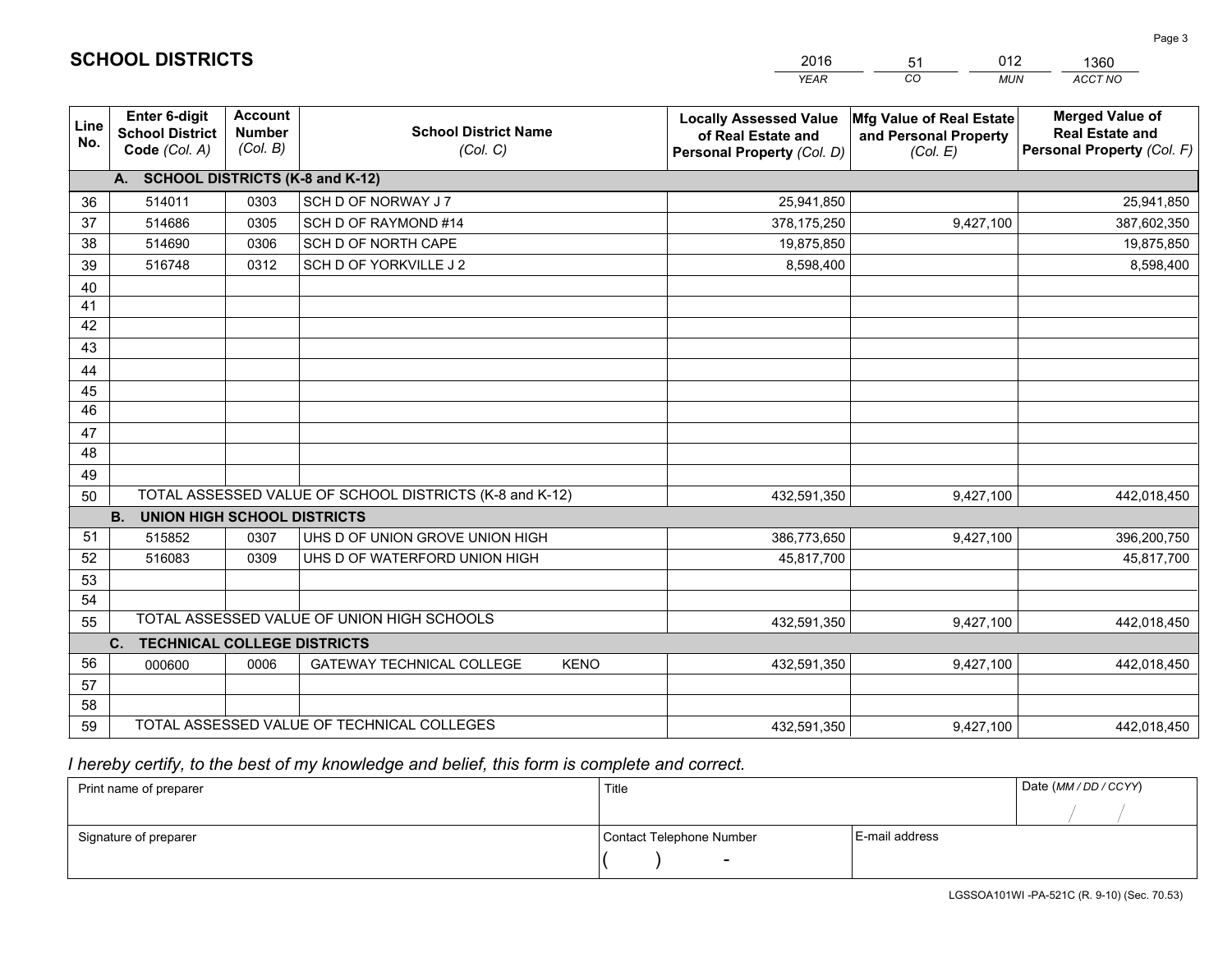## **HIGHLIGHTS**

- 1. Complete the Statement of Assessment after the Board of Review. Reflect any changes made there.
- 2. Use black ink to complete.
- 3. Line 16 must equal Line 50, Col D.
- 4. Line 55 must equal the total of K-8 schools listed on lines 36-49. Do not include K-12 schools in this comparision.
- 5. Line 59, Col. D must equal Line 16.
- 6. Special District, School District and Technical College District values must include both real estate and personal property. Examples of Special districts are: town sanitary districts, public inland lake protection and rehabilitation districts, and metropolitan sewerage districts.
- 7. DO NOT INCLUDE Manufacturing property values.DOR will print these values on the final SOA.

LINDA TERRY

TOWN OF RAYMOND

\_INDA TERRY<br>TOWN OF RAYMOND

2255 76TH ST

2255 76TH ST

FRANKSVILLE, WI 53126 - 9539

FRANKSVILLE, WI 53126 -

9539

 8. Accuracy of this form is very important. The values reported directly affect the equalized value DOR calculates for school and special districts.

### **Page 1:**

 If not prefilled, enter the tax year,county and municipal code,municipal type, municipal name and county name on the top of form.

Check the Amended box, if filing an amended / corrected SOA.

 Report the parcel count, acres and assessed value of taxable general property, total parcel count, (real and personal), total acres, and values from final figures set by the Board of Review.

- A. Real Estate land and improvements (buildings, etc.) is reported on lines 1 8, total line 9.
- B. Personal Property is reported on lines 11 14, Column D, total line 15.
- C. To complete this report, use the computer produced summary of the assessment roll that shows these amounts.
- D. Use whole numbers only.
- E. Add each line across and each column down to verify entries.

### **Page 2:**

- A. Report Special Items (not subject to general property tax).
- 1. Private Forest Croplands and Managed Forest Lands are reported on lines 18,19, 20 and 21. Be sure to report assessed values **NOT** taxes.
- 2. You should have copies of the orders of entry, orders of withdrawal, etc., to update your assessment roll.
	- 3. Show hundredths of acres (e.g. 39.75).
- 4. Tax exempt lands are reported on line 22.
- 5. Omitted property and sec. 70.43, Wis. Stats., corrections of errors by assessor are reported on line 23. Report real estate and personal property separately. These should be for **prior years**, not something found on the current assessment roll after the board of review.
- B. Special District (Lines 24-35) Include the value of both real and personal property.
- The Department of Revenue (DOR) preprints much of the information regarding names and codes for schools, special districts,etc. If a district is not listed, enter the name and value only, DOR will enter the proper code.

## **Page 3 School Districts:**

Include the value of both real and personal property.

Report School District (regular, elementary, union high school, and technical college).

- 1. Regular (K-12) and Elementary (K-8) school values are reported on lines 36-49, total on line 50.
- 2. Union High School (UHS) (use only if elementary schools are listed on lines 36-49) are reported on lines 51-54. UHS total value (line 55) must equal to the total **elementary school** values reported on lines 36-49. Do notinclude K-12 schools in this comparison.
- 3. Technical College values are reported on lines 56-58, total on line 59.
- 4. Use the computer summary that shows these amounts to complete this report.

#### **This form is due the second Monday in June. File this report only after your Board of Review is complete.**

 *If you have questions: Return forms to:*

Fax number: (608) 264-6887 PO Box 8971

 Email: lgs@revenue.wi.gov Wisconsin Department of Revenue Call: (608) 261-5341 Local Government Services Section 6-97Madison WI 53708-8971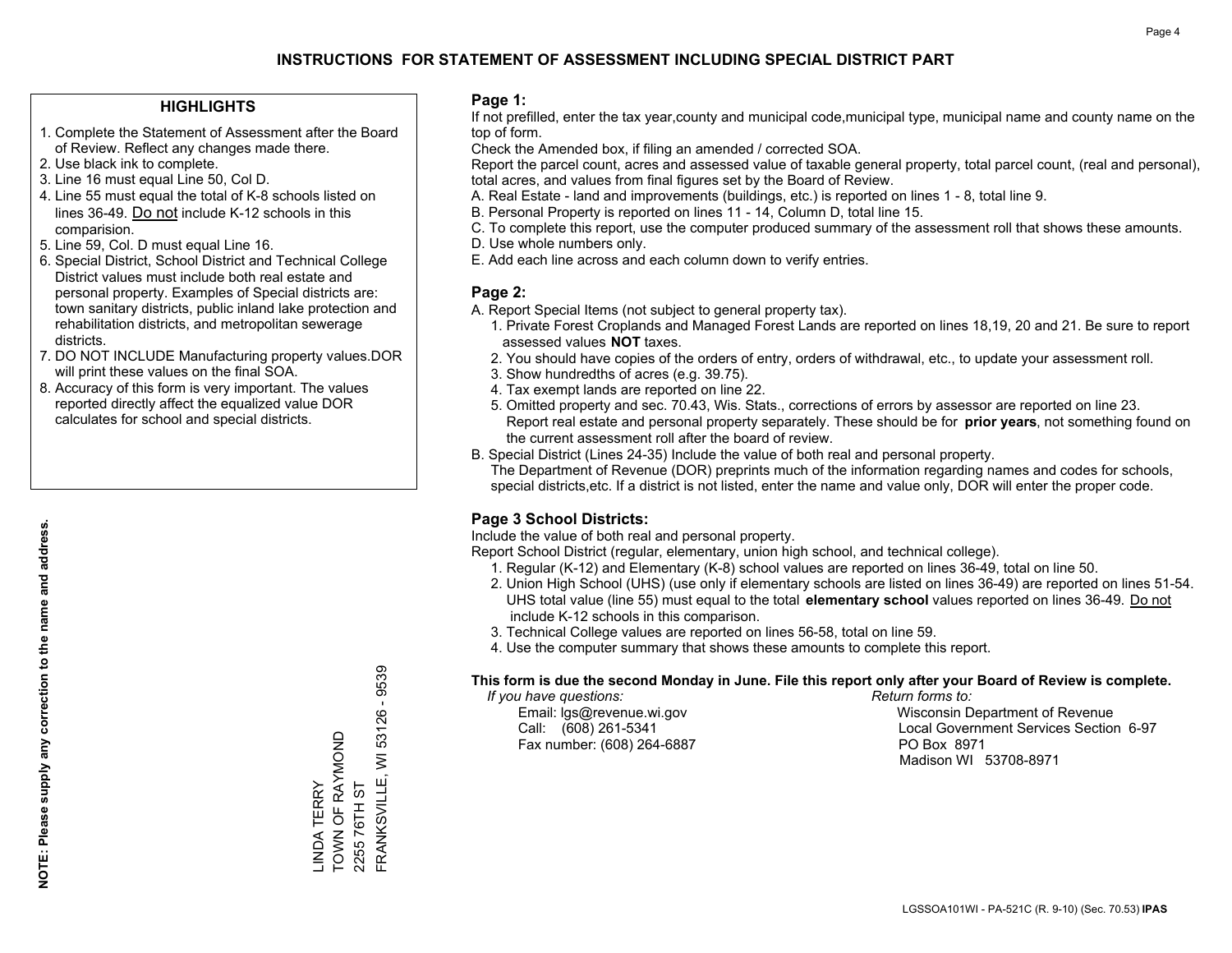**STATEMENT OF ASSESSMENT FOR 2016** 

| 51       | 016  | 1362    |
|----------|------|---------|
| $\cdots$ | MUN. | ACCT NO |

|                | <b>FOR</b><br><b>TOWN OF</b><br><b>OF</b><br><b>WATERFORD</b><br><b>RACINE COUNTY</b><br>Town - Village - City<br><b>Municipality Name</b>                                                   |                                                              |            |              | <b>WHEN COMPLETING THIS DOCUMENT</b><br>DO NOT WRITE OVER X's OR IN SHADED AREAS |                         |                      |                     |  |  |
|----------------|----------------------------------------------------------------------------------------------------------------------------------------------------------------------------------------------|--------------------------------------------------------------|------------|--------------|----------------------------------------------------------------------------------|-------------------------|----------------------|---------------------|--|--|
|                |                                                                                                                                                                                              |                                                              |            |              | <b>County Name</b>                                                               |                         |                      |                     |  |  |
|                | <b>REAL ESTATE</b>                                                                                                                                                                           |                                                              |            | PARCEL COUNT | <b>NO. OF ACRES</b>                                                              | <b>VALUE OF</b>         | <b>VALUE OF</b>      | TOTAL VALUE OF LAND |  |  |
| Line<br>No.    |                                                                                                                                                                                              | (See Lines 18 - 22 for<br>other Real Estate)                 |            |              | <b>WHOLE</b><br>TOTAL LAND   IMPROVEMENTS   NUMBERS ONLY                         | <b>LAND</b>             | <b>IMPROVEMENTS</b>  | AND IMPROVEMENTS    |  |  |
|                |                                                                                                                                                                                              |                                                              | Col. A     | Col. B       | Col. C                                                                           | Col. D                  | Col. E               | Col. F              |  |  |
|                |                                                                                                                                                                                              | <b>RESIDENTIAL - Class 1</b>                                 | 2,984      | 2,554        | 2,388                                                                            | 227,837,350             | 476,627,260          | 704,464,610         |  |  |
| 2              |                                                                                                                                                                                              | <b>COMMERCIAL - Class 2</b>                                  | 45         | 32           | 511                                                                              | 6,263,400               | 10,640,300           | 16,903,700          |  |  |
| 3              |                                                                                                                                                                                              | <b>MANUFACTURING - Class 3</b>                               |            |              | 160                                                                              | 774,400                 | 318,100              | 1,092,500           |  |  |
| 4              |                                                                                                                                                                                              | <b>AGRICULTURAL - Class 4</b>                                | 381        |              | 11,042                                                                           | 2,360,900               |                      | 2,360,900           |  |  |
| 5              |                                                                                                                                                                                              | UNDEVELOPED - Class 5                                        | 145        |              | 2,055                                                                            | 1,721,150               |                      | 1,721,150           |  |  |
| 6              |                                                                                                                                                                                              | AGRICULTURAL FOREST - Class 5m                               | 27         |              | 276                                                                              | 796,800                 |                      | 796,800             |  |  |
| $\overline{7}$ |                                                                                                                                                                                              | FOREST LANDS - Class 6                                       | 39         |              | 406                                                                              | 2,260,100               |                      | 2,260,100           |  |  |
| 8              |                                                                                                                                                                                              | OTHER - Class 7                                              | 99         | 99           | 121                                                                              | 2,495,800               | 16,782,500           | 19,278,300          |  |  |
| 9              |                                                                                                                                                                                              | TOTAL - ALL COLUMNS                                          | 3,721      | 2,686        | 16,959                                                                           | 244,509,900             | 504,368,160          | 748,878,060         |  |  |
| 10             |                                                                                                                                                                                              | NUMBER OF PERSONAL PROPERTY ACCOUNTS IN ROLL                 |            |              | 53                                                                               | <b>LOCALLY ASSESSED</b> | <b>MANUFACTURING</b> | <b>MERGED</b>       |  |  |
| 11             |                                                                                                                                                                                              | BOATS AND OTHER WATERCRAFT NOT EXEMPT - Code 1               |            |              |                                                                                  | $\mathbf{0}$            | 0                    | $\overline{0}$      |  |  |
| 12             |                                                                                                                                                                                              | MACHINERY, TOOLS AND PATTERNS - Code 2                       |            |              |                                                                                  | 1,311,800               | 19,000               | 1,330,800           |  |  |
| 13             |                                                                                                                                                                                              | FURNITURE, FIXTURES AND EQUIPMENT - Code 3                   |            |              |                                                                                  | 383,100                 | 100                  | 383,200             |  |  |
| 14             |                                                                                                                                                                                              | ALL OTHER PERSONAL PROPERTY NOT EXEMPT - Codes 4A, 4B, 4C    |            |              |                                                                                  | 0                       | 200                  | 200                 |  |  |
| 15             |                                                                                                                                                                                              | TOTAL OF PERSONAL PROPERTY NOT EXEMPT (Total of Lines 11-14) |            | 1,694,900    | 19,300                                                                           | 1,714,200               |                      |                     |  |  |
| 16             | AGGREGATE ASSESSED VALUE OF ALL PROPERTY SUBJECT TO THE GENERAL PROPERTY TAX (Total of Lines 9F and 15F)<br>MUST EQUAL TOTAL VALUE OF THE SCHOOL DISTRICTS (K-12 PLUS K-8) - Line 50, Col. F |                                                              |            |              |                                                                                  |                         | 750,592,260          |                     |  |  |
| 17             |                                                                                                                                                                                              | <b>BOARD OF REVIEW</b>                                       |            |              | Name of Assessor                                                                 |                         | Telephone #          |                     |  |  |
|                |                                                                                                                                                                                              | DATE OF FINAL ADJOURNMENT                                    | 06/10/2016 |              | <b>KATHY ROMANAK</b>                                                             |                         |                      | (262) 534-3003      |  |  |

REMARKS

The Assessment Ratio to be used in calculating the estimated Fair Market Value on tax bills for this tax district is .968666048

This ratio should be used to convert assessed values to "Calculate Equalized Values" in Step 1 of the Lottery and Gaming Credit Calculations.<br>This ratio should be used in the "Computation of Tax Equivalent" schedule of the Commission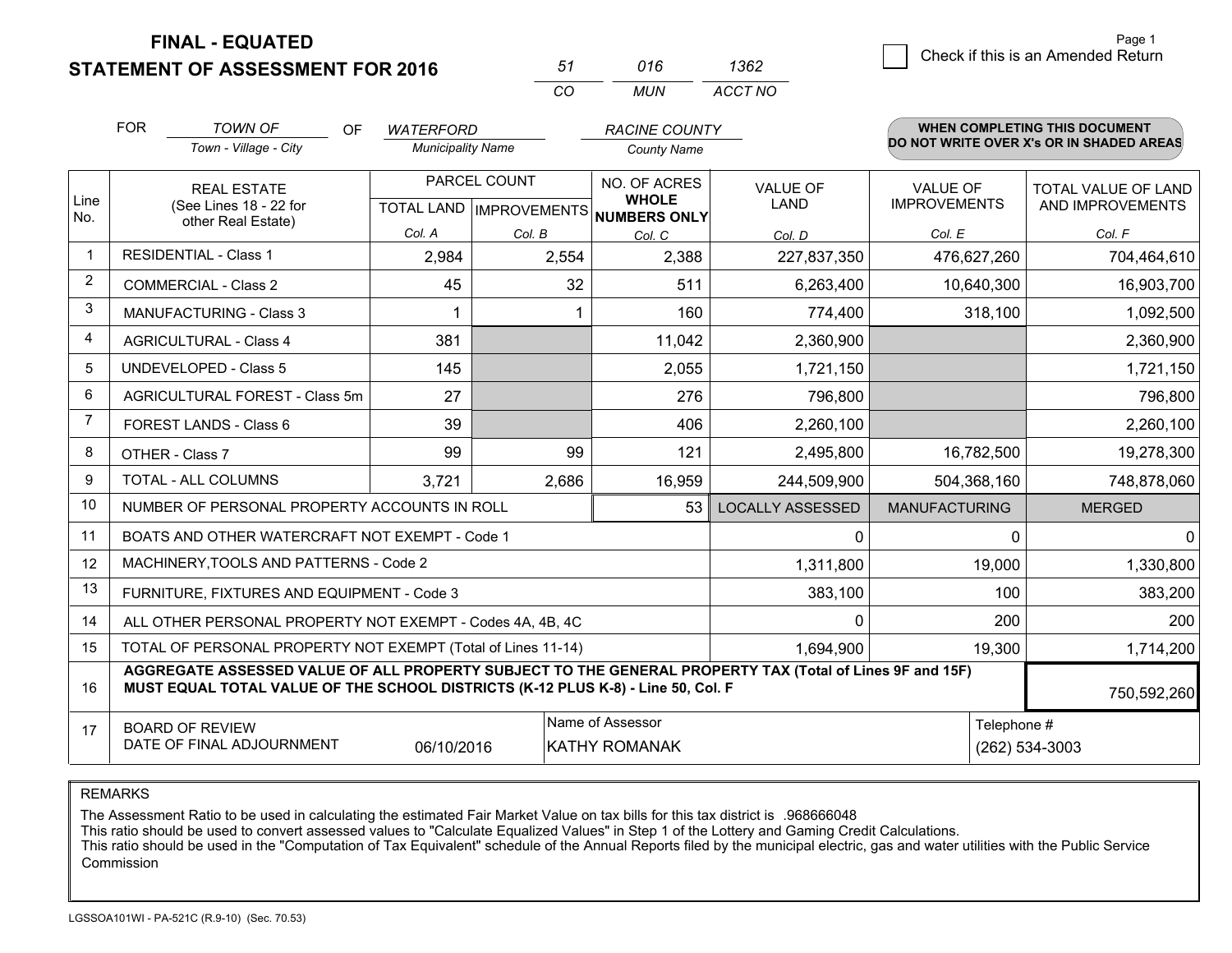*YEAR CO MUN ACCT NO* <sup>2016</sup> <sup>51</sup> <sup>016</sup> <sup>1362</sup>

Do not confuse FOREST LANDS (Line 7) with FOREST CROPS (in this section) - They are **NOT** the same

|    |                                                               |                                             |  | Private Forest Crop - Reg Class @ 10¢ per acre                                 |          | Private Forest Crop - Reg Class @ \$2.52 per acre                            |                                                                    |               |                    |
|----|---------------------------------------------------------------|---------------------------------------------|--|--------------------------------------------------------------------------------|----------|------------------------------------------------------------------------------|--------------------------------------------------------------------|---------------|--------------------|
| 18 | (a) PARCELS                                                   | (b) ACRES                                   |  | (c) ASSESSED VALUE                                                             |          | (d) PARCELS                                                                  | (e) ACRES                                                          |               | (f) ASSESSED VALUE |
|    |                                                               |                                             |  |                                                                                |          |                                                                              |                                                                    |               |                    |
|    |                                                               |                                             |  | Private Forest Crop - Special Class @ 20¢ per acre                             |          | Entered Before 2005 Managed Forest - Ferrous Mining CLOSED @ \$8.27 per acre |                                                                    |               |                    |
| 19 | (a) PARCELS                                                   | (b) ACRES                                   |  | (c) ASSESSED VALUE                                                             |          | (d) PARCELS                                                                  | (e) ACRES                                                          |               | (f) ASSESSED VALUE |
|    |                                                               |                                             |  |                                                                                |          |                                                                              |                                                                    |               |                    |
|    |                                                               | Entered Before 2005 Managed Forest - OPEN @ |  | \$.79 per acre                                                                 |          |                                                                              | Entered Before 2005 Managed Forest - CLOSED @ \$1.87 per acre      |               |                    |
| 20 | (a) PARCELS                                                   | (b) ACRES                                   |  | (c) ASSESSED VALUE                                                             |          | (d) PARCELS                                                                  | (e) ACRES                                                          |               | (f) ASSESSED VALUE |
|    |                                                               |                                             |  |                                                                                |          | 50                                                                           |                                                                    | 100,000       |                    |
|    | Entered After 2004 Managed Forest - OPEN @<br>\$2.14 per acre |                                             |  |                                                                                |          | Entered After 2004 Managed Forest - CLOSED @ \$10.68 per acre                |                                                                    |               |                    |
| 21 | (a) PARCELS                                                   | (b) ACRES                                   |  | (c) ASSESSED VALUE                                                             |          | (d) PARCELS                                                                  | (e) ACRES                                                          |               | (f) ASSESSED VALUE |
|    |                                                               |                                             |  |                                                                                |          |                                                                              |                                                                    |               |                    |
|    |                                                               |                                             |  |                                                                                |          |                                                                              | 30                                                                 |               | 60,000             |
| 22 | (a) County Forest Cropland Acres                              |                                             |  | (b) Federal Acres                                                              |          | (c) State Acres                                                              | (d) County (NOT FOREST CROP) Acres                                 |               | (e) Other Acres    |
|    |                                                               |                                             |  |                                                                                | 1,599.68 |                                                                              | 52.64                                                              |               | 105.37             |
|    |                                                               |                                             |  | Assessed Value of Omitted Property From Prior Years (Sec. 70.44)               |          |                                                                              | Assessed Value of Sec. 70.43 Corrections of Errors by Assessors    |               |                    |
| 23 |                                                               | (a) REAL ESTATE                             |  | (b) PERSONAL                                                                   |          |                                                                              | (c1) REAL ESTATE                                                   |               | (c2) PERSONAL      |
|    |                                                               |                                             |  |                                                                                |          |                                                                              |                                                                    |               |                    |
|    |                                                               |                                             |  | Manufacturing Equated Value of Omitted Property From Prior Years (Sec. 70.995) |          |                                                                              | Mfg. Equated Value of Sec.70.43 Corrections of Errors by Assessors |               |                    |
|    |                                                               | (d) REAL ESTATE                             |  | (e) PERSONAL                                                                   |          | (f1) REAL ESTATE                                                             |                                                                    | (f2) PERSONAL |                    |
|    |                                                               |                                             |  |                                                                                |          |                                                                              |                                                                    |               |                    |

## **SPECIAL DISTRICTS**

| Line<br>No. | <b>Enter 6-digit</b><br><b>Special District</b><br>Code (Col. A) | Account<br><b>Number</b><br>(Col. B) | <b>Special District Name</b><br>(Col. C) | <b>Locally Assessed Value</b><br>of Real Estate and<br><b>Personal Property (Col. D)</b> | Mfg Value of Real Estate<br>and Personal Property<br>(Col. E) | <b>Merged Value of</b><br><b>Real Estate and</b><br>Personal Property (Col. F) |
|-------------|------------------------------------------------------------------|--------------------------------------|------------------------------------------|------------------------------------------------------------------------------------------|---------------------------------------------------------------|--------------------------------------------------------------------------------|
| 24          | 515110                                                           | 0311                                 | WESTERN RACINE COUNTY SEWER DISTRICT     | 564,788,400                                                                              |                                                               | 564,788,400                                                                    |
| 25          | 517100                                                           | 0318                                 | WATERFORD SANITARY DISTRICT #1           | 564,788,400                                                                              |                                                               | 564,788,400                                                                    |
| 26          | 518060                                                           | 0564                                 | WATERFORD WATERWAY MANAGEMENT DISTRICT   | 224,037,400                                                                              |                                                               | 224,037,400                                                                    |
| 27          |                                                                  |                                      |                                          |                                                                                          |                                                               |                                                                                |
| 28          |                                                                  |                                      |                                          |                                                                                          |                                                               |                                                                                |
| 29          |                                                                  |                                      |                                          |                                                                                          |                                                               |                                                                                |
| 30          |                                                                  |                                      |                                          |                                                                                          |                                                               |                                                                                |
| 31          |                                                                  |                                      |                                          |                                                                                          |                                                               |                                                                                |
| 32          |                                                                  |                                      |                                          |                                                                                          |                                                               |                                                                                |
| 33          |                                                                  |                                      |                                          |                                                                                          |                                                               |                                                                                |
| 34          |                                                                  |                                      |                                          |                                                                                          |                                                               |                                                                                |
| 35          |                                                                  |                                      |                                          |                                                                                          |                                                               |                                                                                |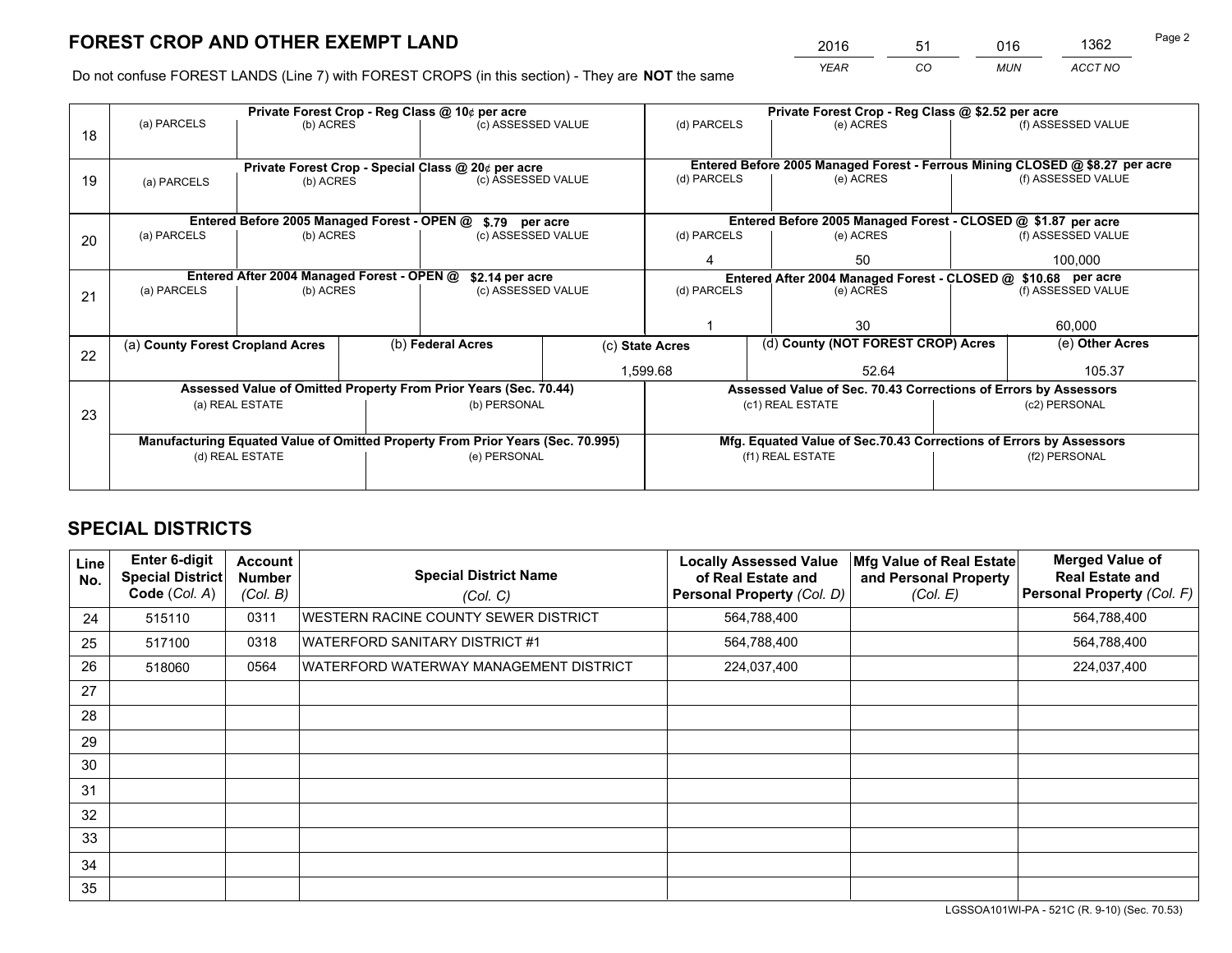|             |                                                          |                                             |                                                         | <b>YEAR</b>                                                                       | CO<br><b>MUN</b>                                              | ACCT NO                                                                        |
|-------------|----------------------------------------------------------|---------------------------------------------|---------------------------------------------------------|-----------------------------------------------------------------------------------|---------------------------------------------------------------|--------------------------------------------------------------------------------|
| Line<br>No. | Enter 6-digit<br><b>School District</b><br>Code (Col. A) | <b>Account</b><br><b>Number</b><br>(Col. B) | <b>School District Name</b><br>(Col. C)                 | <b>Locally Assessed Value</b><br>of Real Estate and<br>Personal Property (Col. D) | Mfg Value of Real Estate<br>and Personal Property<br>(Col. E) | <b>Merged Value of</b><br><b>Real Estate and</b><br>Personal Property (Col. F) |
|             | А.                                                       |                                             | <b>SCHOOL DISTRICTS (K-8 and K-12)</b>                  |                                                                                   |                                                               |                                                                                |
| 36          | 516104                                                   | 0310                                        | SCH D OF WASHINGTON - CALDWELL                          | 196,884,360                                                                       |                                                               | 196,884,360                                                                    |
| 37          | 516113                                                   | 0311                                        | SCH D OF WATERFORD GRADED J 1 (V)                       | 552,596,100                                                                       | 1,111,800                                                     | 553,707,900                                                                    |
| 38          |                                                          |                                             |                                                         |                                                                                   |                                                               |                                                                                |
| 39          |                                                          |                                             |                                                         |                                                                                   |                                                               |                                                                                |
| 40          |                                                          |                                             |                                                         |                                                                                   |                                                               |                                                                                |
| 41          |                                                          |                                             |                                                         |                                                                                   |                                                               |                                                                                |
| 42          |                                                          |                                             |                                                         |                                                                                   |                                                               |                                                                                |
| 43          |                                                          |                                             |                                                         |                                                                                   |                                                               |                                                                                |
| 44<br>45    |                                                          |                                             |                                                         |                                                                                   |                                                               |                                                                                |
| 46          |                                                          |                                             |                                                         |                                                                                   |                                                               |                                                                                |
| 47          |                                                          |                                             |                                                         |                                                                                   |                                                               |                                                                                |
| 48          |                                                          |                                             |                                                         |                                                                                   |                                                               |                                                                                |
| 49          |                                                          |                                             |                                                         |                                                                                   |                                                               |                                                                                |
| 50          |                                                          |                                             | TOTAL ASSESSED VALUE OF SCHOOL DISTRICTS (K-8 and K-12) | 749,480,460                                                                       | 1,111,800                                                     | 750,592,260                                                                    |
|             | <b>B.</b><br><b>UNION HIGH SCHOOL DISTRICTS</b>          |                                             |                                                         |                                                                                   |                                                               |                                                                                |
| 51          | 516083                                                   | 0309                                        | UHS D OF WATERFORD UNION HIGH                           | 749,480,460                                                                       | 1,111,800                                                     | 750,592,260                                                                    |
| 52          |                                                          |                                             |                                                         |                                                                                   |                                                               |                                                                                |
| 53          |                                                          |                                             |                                                         |                                                                                   |                                                               |                                                                                |
| 54          |                                                          |                                             |                                                         |                                                                                   |                                                               |                                                                                |
| 55          |                                                          |                                             | TOTAL ASSESSED VALUE OF UNION HIGH SCHOOLS              | 749,480,460                                                                       | 1,111,800                                                     | 750,592,260                                                                    |
|             | C.<br><b>TECHNICAL COLLEGE DISTRICTS</b>                 |                                             |                                                         |                                                                                   |                                                               |                                                                                |
| 56          | 000600                                                   | 0006                                        | <b>GATEWAY TECHNICAL COLLEGE</b><br><b>KENO</b>         | 749,480,460                                                                       | 1,111,800                                                     | 750,592,260                                                                    |
| 57          |                                                          |                                             |                                                         |                                                                                   |                                                               |                                                                                |
| 58          |                                                          |                                             |                                                         |                                                                                   |                                                               |                                                                                |
| 59          |                                                          |                                             | TOTAL ASSESSED VALUE OF TECHNICAL COLLEGES              | 749,480,460                                                                       | 1,111,800                                                     | 750,592,260                                                                    |

51

016

 *I hereby certify, to the best of my knowledge and belief, this form is complete and correct.*

**SCHOOL DISTRICTS**

| Print name of preparer | Title                    |                | Date (MM / DD / CCYY) |
|------------------------|--------------------------|----------------|-----------------------|
|                        |                          |                |                       |
| Signature of preparer  | Contact Telephone Number | E-mail address |                       |
|                        | $\sim$                   |                |                       |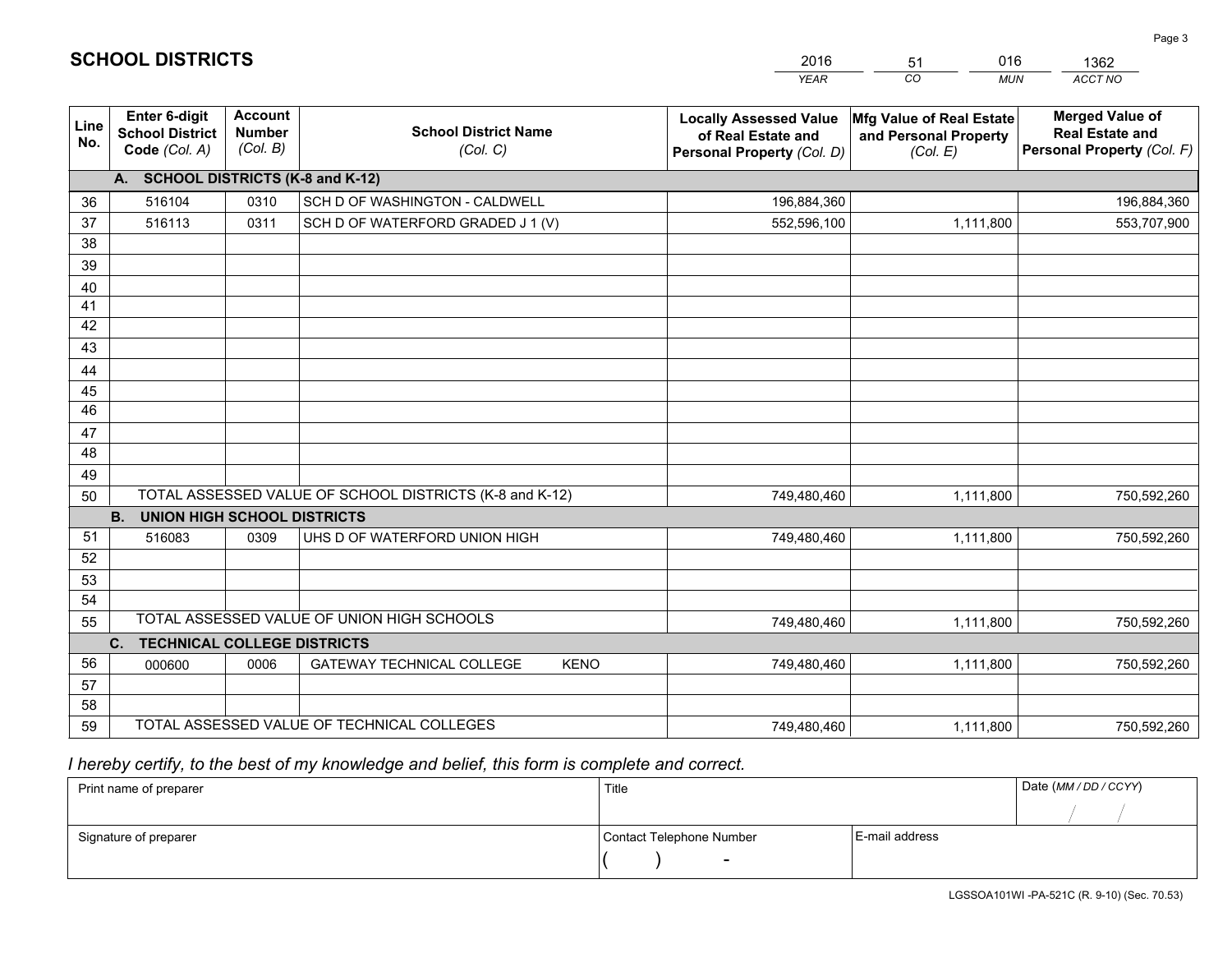## **HIGHLIGHTS**

- 1. Complete the Statement of Assessment after the Board of Review. Reflect any changes made there.
- 2. Use black ink to complete.
- 3. Line 16 must equal Line 50, Col D.
- 4. Line 55 must equal the total of K-8 schools listed on lines 36-49. Do not include K-12 schools in this comparision.
- 5. Line 59, Col. D must equal Line 16.
- 6. Special District, School District and Technical College District values must include both real estate and personal property. Examples of Special districts are: town sanitary districts, public inland lake protection and rehabilitation districts, and metropolitan sewerage districts.
- 7. DO NOT INCLUDE Manufacturing property values.DOR will print these values on the final SOA.
- 8. Accuracy of this form is very important. The values reported directly affect the equalized value DOR calculates for school and special districts.

### **Page 1:**

 If not prefilled, enter the tax year,county and municipal code,municipal type, municipal name and county name on the top of form.

Check the Amended box, if filing an amended / corrected SOA.

 Report the parcel count, acres and assessed value of taxable general property, total parcel count, (real and personal), total acres, and values from final figures set by the Board of Review.

- A. Real Estate land and improvements (buildings, etc.) is reported on lines 1 8, total line 9.
- B. Personal Property is reported on lines 11 14, Column D, total line 15.
- C. To complete this report, use the computer produced summary of the assessment roll that shows these amounts.
- D. Use whole numbers only.
- E. Add each line across and each column down to verify entries.

## **Page 2:**

- A. Report Special Items (not subject to general property tax).
- 1. Private Forest Croplands and Managed Forest Lands are reported on lines 18,19, 20 and 21. Be sure to report assessed values **NOT** taxes.
- 2. You should have copies of the orders of entry, orders of withdrawal, etc., to update your assessment roll.
	- 3. Show hundredths of acres (e.g. 39.75).
- 4. Tax exempt lands are reported on line 22.
- 5. Omitted property and sec. 70.43, Wis. Stats., corrections of errors by assessor are reported on line 23. Report real estate and personal property separately. These should be for **prior years**, not something found on the current assessment roll after the board of review.
- B. Special District (Lines 24-35) Include the value of both real and personal property.
- The Department of Revenue (DOR) preprints much of the information regarding names and codes for schools, special districts,etc. If a district is not listed, enter the name and value only, DOR will enter the proper code.

## **Page 3 School Districts:**

Include the value of both real and personal property.

Report School District (regular, elementary, union high school, and technical college).

- 1. Regular (K-12) and Elementary (K-8) school values are reported on lines 36-49, total on line 50.
- 2. Union High School (UHS) (use only if elementary schools are listed on lines 36-49) are reported on lines 51-54. UHS total value (line 55) must equal to the total **elementary school** values reported on lines 36-49. Do notinclude K-12 schools in this comparison.
- 3. Technical College values are reported on lines 56-58, total on line 59.
- 4. Use the computer summary that shows these amounts to complete this report.

#### **This form is due the second Monday in June. File this report only after your Board of Review is complete.**

 *If you have questions: Return forms to:*

Fax number: (608) 264-6887 PO Box 8971

 Email: lgs@revenue.wi.gov Wisconsin Department of Revenue Call: (608) 261-5341 Local Government Services Section 6-97Madison WI 53708-8971

WATERFORD, WI 53185 - 4434 WATERFORD, WI 53185 - 4434 TOWN OF WATERFORD TINA MAYER<br>TOWN OF WATERFORD 415 N MILWAUKEE ST 415 N MILWAUKEE ST TINA MAYER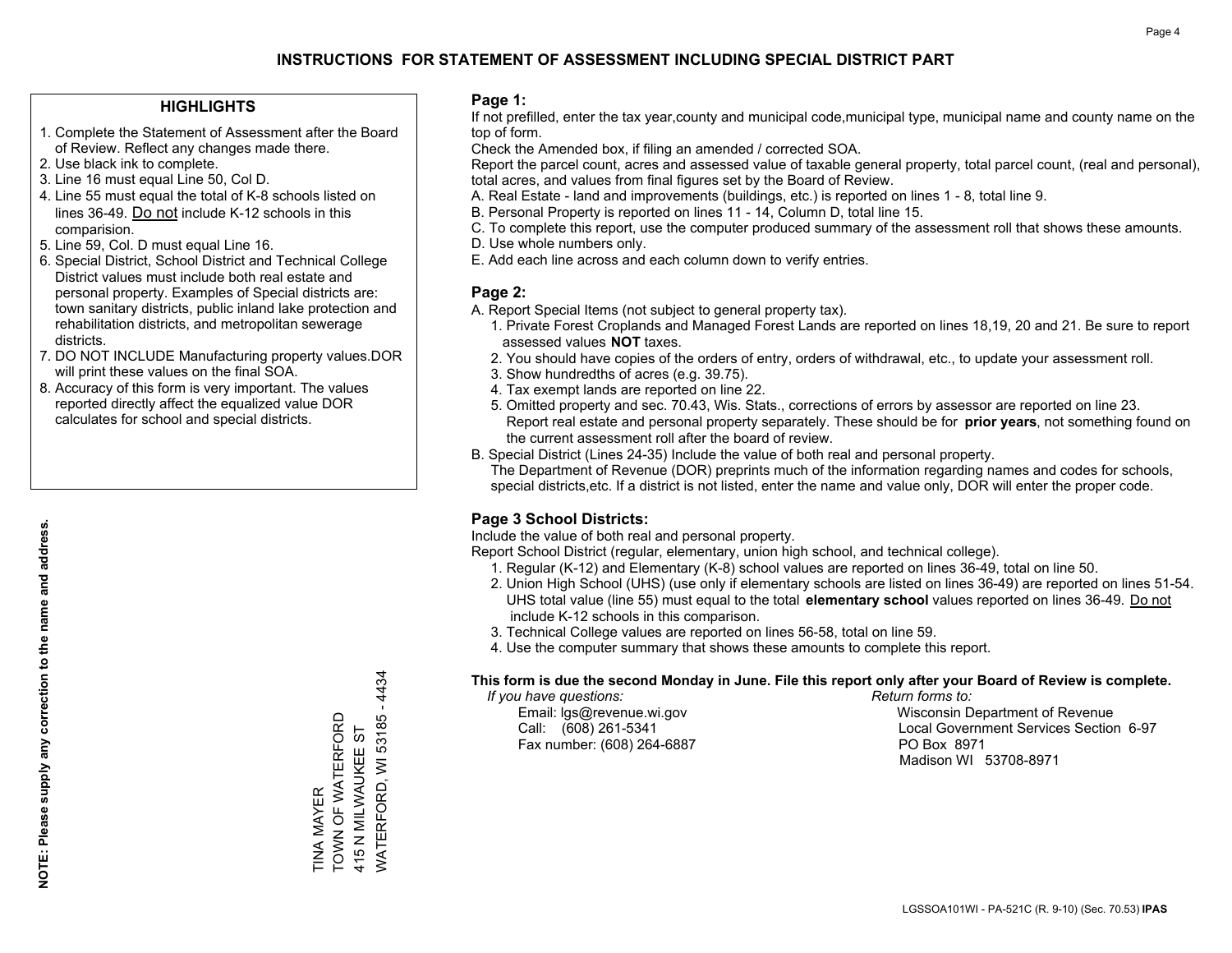**STATEMENT OF ASSESSMENT FOR 2016** 

| 51 | 018 | 1363    |
|----|-----|---------|
| (  | MUN | ACCT NO |

|                | <b>FOR</b><br><b>TOWN OF</b><br><b>OF</b><br><b>YORKVILLE</b><br><b>Municipality Name</b>                                                                                                    |                                                           | <b>RACINE COUNTY</b> |                                                          |                    | <b>WHEN COMPLETING THIS DOCUMENT</b><br>DO NOT WRITE OVER X's OR IN SHADED AREAS |                      |                            |
|----------------|----------------------------------------------------------------------------------------------------------------------------------------------------------------------------------------------|-----------------------------------------------------------|----------------------|----------------------------------------------------------|--------------------|----------------------------------------------------------------------------------|----------------------|----------------------------|
|                |                                                                                                                                                                                              | Town - Village - City                                     |                      |                                                          | <b>County Name</b> |                                                                                  |                      |                            |
|                |                                                                                                                                                                                              | <b>REAL ESTATE</b>                                        |                      | PARCEL COUNT                                             | NO. OF ACRES       | <b>VALUE OF</b>                                                                  | <b>VALUE OF</b>      | <b>TOTAL VALUE OF LAND</b> |
| Line<br>No.    | (See Lines 18 - 22 for<br>other Real Estate)                                                                                                                                                 |                                                           |                      | <b>WHOLE</b><br>TOTAL LAND   IMPROVEMENTS   NUMBERS ONLY | LAND               | <b>IMPROVEMENTS</b>                                                              | AND IMPROVEMENTS     |                            |
|                |                                                                                                                                                                                              |                                                           | Col. A               | Col. B                                                   | Col. C             | Col. D                                                                           | Col. E               | Col. F                     |
|                |                                                                                                                                                                                              | <b>RESIDENTIAL - Class 1</b>                              | 1,003                | 923                                                      | 2,956              | 52,217,000                                                                       | 208,569,400          | 260,786,400                |
| 2              |                                                                                                                                                                                              | <b>COMMERCIAL - Class 2</b>                               | 164                  | 137                                                      | 745                | 43,208,100                                                                       | 118,245,500          | 161,453,600                |
| 3              |                                                                                                                                                                                              | <b>MANUFACTURING - Class 3</b>                            | 11                   | 11                                                       | 85                 | 5,994,700                                                                        | 21,665,300           | 27,660,000                 |
| 4              |                                                                                                                                                                                              | <b>AGRICULTURAL - Class 4</b>                             | 467                  |                                                          | 14,158             | 3,130,700                                                                        |                      | 3,130,700                  |
| 5              |                                                                                                                                                                                              | <b>UNDEVELOPED - Class 5</b>                              | 232                  |                                                          | 1,184              | 767,100                                                                          |                      | 767,100                    |
| 6              |                                                                                                                                                                                              | AGRICULTURAL FOREST - Class 5m                            | $\mathbf{0}$         |                                                          | $\mathbf{0}$       | 0                                                                                |                      | 0                          |
| $\overline{7}$ |                                                                                                                                                                                              | FOREST LANDS - Class 6                                    | 51                   |                                                          | 426                | 1,781,900                                                                        |                      | 1,781,900                  |
| 8              |                                                                                                                                                                                              | OTHER - Class 7                                           | 102                  | 99                                                       | 349                | 7,028,500                                                                        | 21,632,300           | 28,660,800                 |
| 9              |                                                                                                                                                                                              | TOTAL - ALL COLUMNS                                       | 2,030                | 1,170                                                    | 19,903             | 114,128,000                                                                      | 370,112,500          | 484,240,500                |
| 10             |                                                                                                                                                                                              | NUMBER OF PERSONAL PROPERTY ACCOUNTS IN ROLL              |                      |                                                          | 237                | <b>LOCALLY ASSESSED</b>                                                          | <b>MANUFACTURING</b> | <b>MERGED</b>              |
| 11             |                                                                                                                                                                                              | BOATS AND OTHER WATERCRAFT NOT EXEMPT - Code 1            |                      |                                                          |                    | 1,300                                                                            | $\Omega$             | 1,300                      |
| 12             |                                                                                                                                                                                              | MACHINERY, TOOLS AND PATTERNS - Code 2                    |                      |                                                          |                    | 16,619,100                                                                       | 2,212,800            | 18,831,900                 |
| 13             |                                                                                                                                                                                              | FURNITURE, FIXTURES AND EQUIPMENT - Code 3                |                      |                                                          |                    | 2,548,400                                                                        | 1,193,700            | 3,742,100                  |
| 14             |                                                                                                                                                                                              | ALL OTHER PERSONAL PROPERTY NOT EXEMPT - Codes 4A, 4B, 4C |                      |                                                          |                    | 3,434,100                                                                        | 645,500              | 4,079,600                  |
| 15             | TOTAL OF PERSONAL PROPERTY NOT EXEMPT (Total of Lines 11-14)<br>22,602,900                                                                                                                   |                                                           |                      |                                                          |                    |                                                                                  | 4,052,000            | 26,654,900                 |
| 16             | AGGREGATE ASSESSED VALUE OF ALL PROPERTY SUBJECT TO THE GENERAL PROPERTY TAX (Total of Lines 9F and 15F)<br>MUST EQUAL TOTAL VALUE OF THE SCHOOL DISTRICTS (K-12 PLUS K-8) - Line 50, Col. F |                                                           |                      |                                                          |                    |                                                                                  |                      | 510,895,400                |
| 17             |                                                                                                                                                                                              | <b>BOARD OF REVIEW</b>                                    |                      |                                                          | Name of Assessor   |                                                                                  | Telephone #          |                            |
|                |                                                                                                                                                                                              | DATE OF FINAL ADJOURNMENT                                 | 06/29/2016           |                                                          | DH ASSESSMENT LLC  |                                                                                  |                      | (262) 498-7473             |

REMARKS

The Assessment Ratio to be used in calculating the estimated Fair Market Value on tax bills for this tax district is 1.017575445

This ratio should be used to convert assessed values to "Calculate Equalized Values" in Step 1 of the Lottery and Gaming Credit Calculations.<br>This ratio should be used in the "Computation of Tax Equivalent" schedule of the Commission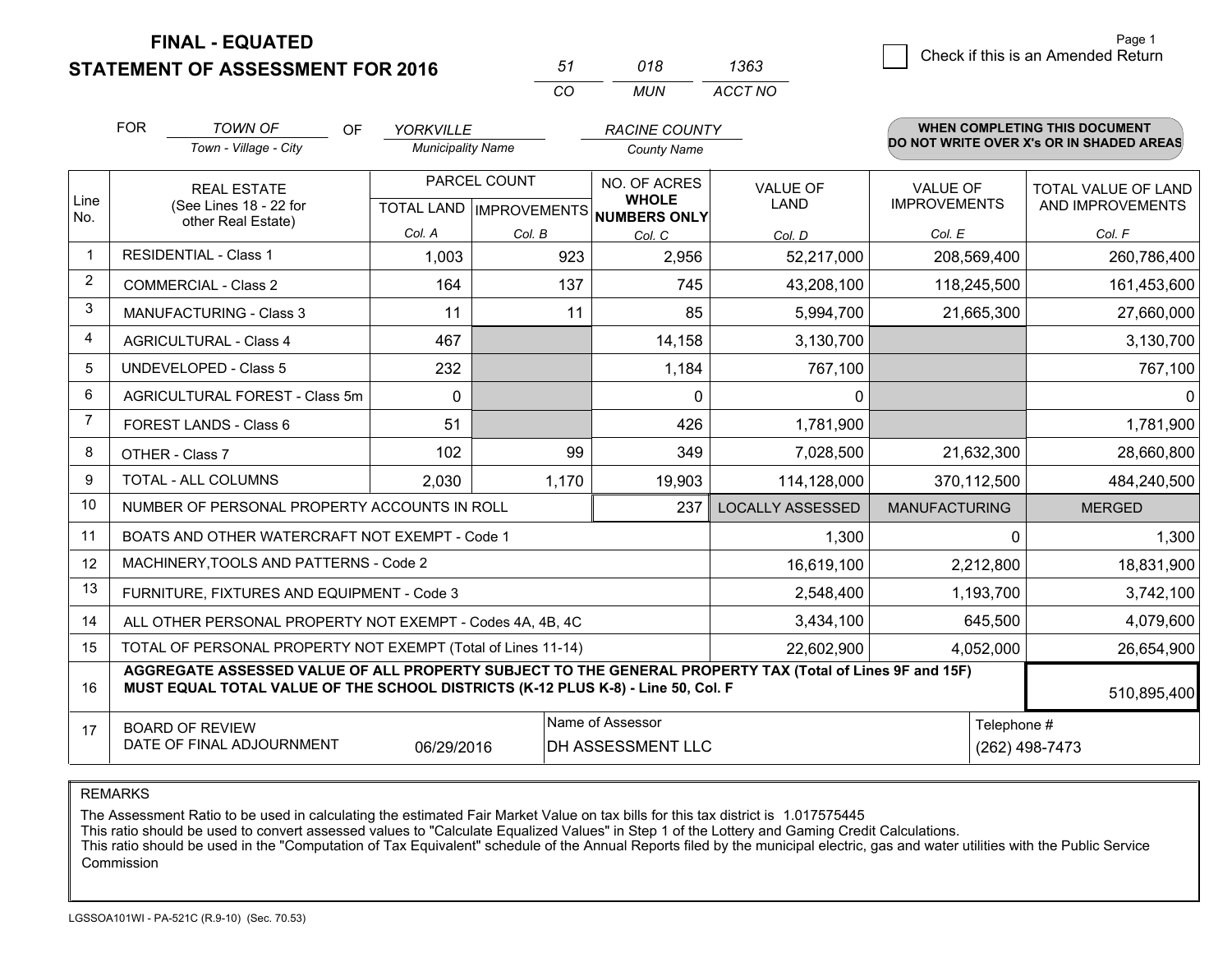*YEAR CO MUN ACCT NO* <sup>2016</sup> <sup>51</sup> <sup>018</sup> <sup>1363</sup>

Do not confuse FOREST LANDS (Line 7) with FOREST CROPS (in this section) - They are **NOT** the same

|    | Private Forest Crop - Reg Class @ 10¢ per acre                                 |                                             |  |                                                                  |  |                                                                              | Private Forest Crop - Reg Class @ \$2.52 per acre                  |                    |                                                                 |  |
|----|--------------------------------------------------------------------------------|---------------------------------------------|--|------------------------------------------------------------------|--|------------------------------------------------------------------------------|--------------------------------------------------------------------|--------------------|-----------------------------------------------------------------|--|
| 18 | (a) PARCELS                                                                    | (b) ACRES                                   |  | (c) ASSESSED VALUE                                               |  | (d) PARCELS                                                                  | (e) ACRES                                                          |                    | (f) ASSESSED VALUE                                              |  |
|    |                                                                                |                                             |  |                                                                  |  |                                                                              |                                                                    |                    |                                                                 |  |
|    | Private Forest Crop - Special Class @ 20¢ per acre                             |                                             |  |                                                                  |  | Entered Before 2005 Managed Forest - Ferrous Mining CLOSED @ \$8.27 per acre |                                                                    |                    |                                                                 |  |
| 19 | (a) PARCELS                                                                    | (b) ACRES                                   |  | (c) ASSESSED VALUE                                               |  | (d) PARCELS                                                                  | (e) ACRES                                                          |                    | (f) ASSESSED VALUE                                              |  |
|    |                                                                                |                                             |  |                                                                  |  |                                                                              |                                                                    |                    |                                                                 |  |
|    |                                                                                | Entered Before 2005 Managed Forest - OPEN @ |  | \$.79 per acre                                                   |  |                                                                              | Entered Before 2005 Managed Forest - CLOSED @ \$1.87 per acre      |                    |                                                                 |  |
| 20 | (a) PARCELS                                                                    | (b) ACRES                                   |  | (c) ASSESSED VALUE                                               |  | (d) PARCELS                                                                  | (e) ACRES                                                          |                    | (f) ASSESSED VALUE                                              |  |
|    |                                                                                |                                             |  |                                                                  |  | 3                                                                            | 12                                                                 |                    | 54,000                                                          |  |
|    | Entered After 2004 Managed Forest - OPEN @<br>\$2.14 per acre                  |                                             |  |                                                                  |  | Entered After 2004 Managed Forest - CLOSED @ \$10.68 per acre                |                                                                    |                    |                                                                 |  |
| 21 | (a) PARCELS                                                                    | (b) ACRES                                   |  | (c) ASSESSED VALUE                                               |  | (d) PARCELS<br>(e) ACRES                                                     |                                                                    | (f) ASSESSED VALUE |                                                                 |  |
|    |                                                                                |                                             |  |                                                                  |  |                                                                              |                                                                    |                    |                                                                 |  |
|    | (a) County Forest Cropland Acres                                               |                                             |  | (b) Federal Acres                                                |  | (d) County (NOT FOREST CROP) Acres<br>(c) State Acres                        |                                                                    |                    | (e) Other Acres                                                 |  |
| 22 |                                                                                |                                             |  |                                                                  |  |                                                                              |                                                                    |                    |                                                                 |  |
|    |                                                                                |                                             |  |                                                                  |  | 122.82                                                                       | 630.33                                                             |                    | 310.66                                                          |  |
|    |                                                                                |                                             |  | Assessed Value of Omitted Property From Prior Years (Sec. 70.44) |  |                                                                              |                                                                    |                    | Assessed Value of Sec. 70.43 Corrections of Errors by Assessors |  |
| 23 |                                                                                | (a) REAL ESTATE                             |  | (b) PERSONAL                                                     |  |                                                                              | (c1) REAL ESTATE                                                   | (c2) PERSONAL      |                                                                 |  |
|    |                                                                                |                                             |  |                                                                  |  |                                                                              |                                                                    |                    |                                                                 |  |
|    | Manufacturing Equated Value of Omitted Property From Prior Years (Sec. 70.995) |                                             |  |                                                                  |  |                                                                              | Mfg. Equated Value of Sec.70.43 Corrections of Errors by Assessors |                    |                                                                 |  |
|    |                                                                                | (d) REAL ESTATE                             |  | (e) PERSONAL                                                     |  | (f1) REAL ESTATE                                                             |                                                                    |                    | (f2) PERSONAL                                                   |  |
|    |                                                                                |                                             |  |                                                                  |  |                                                                              |                                                                    |                    |                                                                 |  |

## **SPECIAL DISTRICTS**

| Line<br>No. | Enter 6-digit<br>Special District<br>Code (Col. A) | <b>Account</b><br><b>Number</b> | <b>Special District Name</b> | <b>Locally Assessed Value</b><br>of Real Estate and | Mfg Value of Real Estate<br>and Personal Property | <b>Merged Value of</b><br><b>Real Estate and</b><br>Personal Property (Col. F) |
|-------------|----------------------------------------------------|---------------------------------|------------------------------|-----------------------------------------------------|---------------------------------------------------|--------------------------------------------------------------------------------|
|             |                                                    | (Col. B)                        | (Col. C)                     | Personal Property (Col. D)                          | (Col. E)                                          |                                                                                |
| 24          |                                                    |                                 |                              |                                                     |                                                   |                                                                                |
| 25          |                                                    |                                 |                              |                                                     |                                                   |                                                                                |
| 26          |                                                    |                                 |                              |                                                     |                                                   |                                                                                |
| 27          |                                                    |                                 |                              |                                                     |                                                   |                                                                                |
| 28          |                                                    |                                 |                              |                                                     |                                                   |                                                                                |
| 29          |                                                    |                                 |                              |                                                     |                                                   |                                                                                |
| 30          |                                                    |                                 |                              |                                                     |                                                   |                                                                                |
| 31          |                                                    |                                 |                              |                                                     |                                                   |                                                                                |
| 32          |                                                    |                                 |                              |                                                     |                                                   |                                                                                |
| 33          |                                                    |                                 |                              |                                                     |                                                   |                                                                                |
| 34          |                                                    |                                 |                              |                                                     |                                                   |                                                                                |
| 35          |                                                    |                                 |                              |                                                     |                                                   |                                                                                |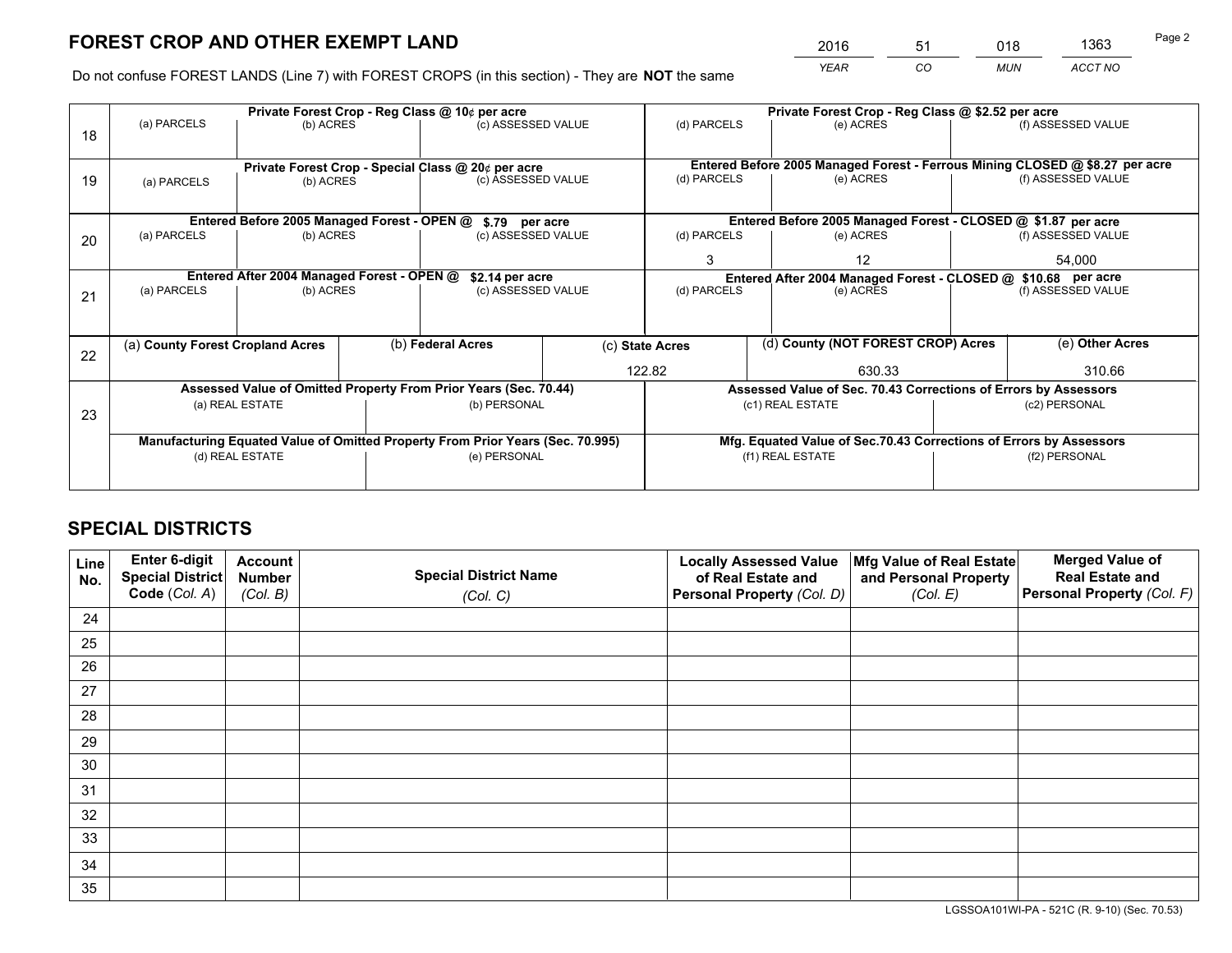|             |                                                                 |                                             |                                                         | <b>YEAR</b>                                                                       | CO<br><b>MUN</b>                                              | ACCT NO                                                                        |
|-------------|-----------------------------------------------------------------|---------------------------------------------|---------------------------------------------------------|-----------------------------------------------------------------------------------|---------------------------------------------------------------|--------------------------------------------------------------------------------|
| Line<br>No. | <b>Enter 6-digit</b><br><b>School District</b><br>Code (Col. A) | <b>Account</b><br><b>Number</b><br>(Col. B) | <b>School District Name</b><br>(Col. C)                 | <b>Locally Assessed Value</b><br>of Real Estate and<br>Personal Property (Col. D) | Mfg Value of Real Estate<br>and Personal Property<br>(Col. E) | <b>Merged Value of</b><br><b>Real Estate and</b><br>Personal Property (Col. F) |
|             | A. SCHOOL DISTRICTS (K-8 and K-12)                              |                                             |                                                         |                                                                                   |                                                               |                                                                                |
| 36          | 515859                                                          | 0308                                        | SCH D OF UNION GROVE J 1                                | 62,020,400                                                                        |                                                               | 62,020,400                                                                     |
| 37          | 516748                                                          | 0312                                        | SCH D OF YORKVILLE J 2                                  | 417,163,000                                                                       | 31,712,000                                                    | 448,875,000                                                                    |
| 38          |                                                                 |                                             |                                                         |                                                                                   |                                                               |                                                                                |
| 39          |                                                                 |                                             |                                                         |                                                                                   |                                                               |                                                                                |
| 40          |                                                                 |                                             |                                                         |                                                                                   |                                                               |                                                                                |
| 41          |                                                                 |                                             |                                                         |                                                                                   |                                                               |                                                                                |
| 42          |                                                                 |                                             |                                                         |                                                                                   |                                                               |                                                                                |
| 43          |                                                                 |                                             |                                                         |                                                                                   |                                                               |                                                                                |
| 44          |                                                                 |                                             |                                                         |                                                                                   |                                                               |                                                                                |
| 45<br>46    |                                                                 |                                             |                                                         |                                                                                   |                                                               |                                                                                |
| 47          |                                                                 |                                             |                                                         |                                                                                   |                                                               |                                                                                |
| 48          |                                                                 |                                             |                                                         |                                                                                   |                                                               |                                                                                |
| 49          |                                                                 |                                             |                                                         |                                                                                   |                                                               |                                                                                |
| 50          |                                                                 |                                             | TOTAL ASSESSED VALUE OF SCHOOL DISTRICTS (K-8 and K-12) | 479,183,400                                                                       | 31,712,000                                                    | 510,895,400                                                                    |
|             | <b>B.</b><br><b>UNION HIGH SCHOOL DISTRICTS</b>                 |                                             |                                                         |                                                                                   |                                                               |                                                                                |
| 51          | 515852                                                          | 0307                                        | UHS D OF UNION GROVE UNION HIGH                         | 479,183,400                                                                       | 31,712,000                                                    | 510,895,400                                                                    |
| 52          |                                                                 |                                             |                                                         |                                                                                   |                                                               |                                                                                |
| 53          |                                                                 |                                             |                                                         |                                                                                   |                                                               |                                                                                |
| 54          |                                                                 |                                             |                                                         |                                                                                   |                                                               |                                                                                |
| 55          |                                                                 |                                             | TOTAL ASSESSED VALUE OF UNION HIGH SCHOOLS              | 479,183,400                                                                       | 31,712,000                                                    | 510,895,400                                                                    |
|             | C.<br><b>TECHNICAL COLLEGE DISTRICTS</b>                        |                                             |                                                         |                                                                                   |                                                               |                                                                                |
| 56          | 000600                                                          | 0006                                        | <b>GATEWAY TECHNICAL COLLEGE</b><br><b>KENO</b>         | 479,183,400                                                                       | 31,712,000                                                    | 510,895,400                                                                    |
| 57          |                                                                 |                                             |                                                         |                                                                                   |                                                               |                                                                                |
| 58          |                                                                 |                                             |                                                         |                                                                                   |                                                               |                                                                                |
| 59          |                                                                 |                                             | TOTAL ASSESSED VALUE OF TECHNICAL COLLEGES              | 479,183,400                                                                       | 31,712,000                                                    | 510,895,400                                                                    |

51

018

 *I hereby certify, to the best of my knowledge and belief, this form is complete and correct.*

**SCHOOL DISTRICTS**

| Print name of preparer | Title                    | Date (MM / DD / CCYY) |  |
|------------------------|--------------------------|-----------------------|--|
|                        |                          |                       |  |
| Signature of preparer  | Contact Telephone Number | E-mail address        |  |
|                        | $\sim$                   |                       |  |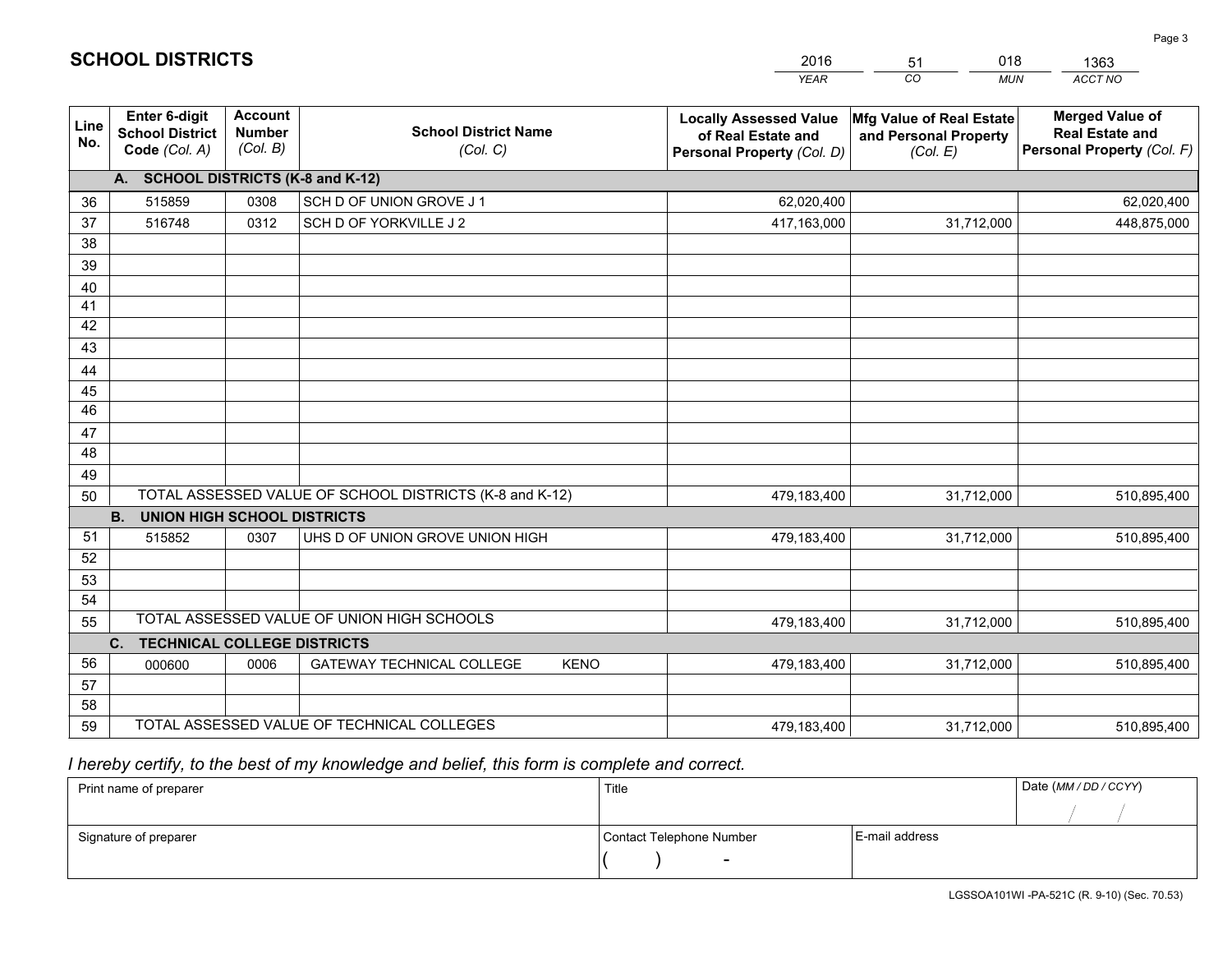## **HIGHLIGHTS**

- 1. Complete the Statement of Assessment after the Board of Review. Reflect any changes made there.
- 2. Use black ink to complete.
- 3. Line 16 must equal Line 50, Col D.
- 4. Line 55 must equal the total of K-8 schools listed on lines 36-49. Do not include K-12 schools in this comparision.
- 5. Line 59, Col. D must equal Line 16.
- 6. Special District, School District and Technical College District values must include both real estate and personal property. Examples of Special districts are: town sanitary districts, public inland lake protection and rehabilitation districts, and metropolitan sewerage districts.
- 7. DO NOT INCLUDE Manufacturing property values.DOR will print these values on the final SOA.

MICHAEL MCKINNEY TOWN OF YORKVILLE 925 15TH AVENUE

**MICHAEL MCKINNEY**<br>TOWN OF YORKVILLE

UNION GROVE, WI 53182 - 1427

JNION GROVE, WI 53182

925 15TH AVENUE

 $-1427$ 

 8. Accuracy of this form is very important. The values reported directly affect the equalized value DOR calculates for school and special districts.

### **Page 1:**

 If not prefilled, enter the tax year,county and municipal code,municipal type, municipal name and county name on the top of form.

Check the Amended box, if filing an amended / corrected SOA.

 Report the parcel count, acres and assessed value of taxable general property, total parcel count, (real and personal), total acres, and values from final figures set by the Board of Review.

- A. Real Estate land and improvements (buildings, etc.) is reported on lines 1 8, total line 9.
- B. Personal Property is reported on lines 11 14, Column D, total line 15.
- C. To complete this report, use the computer produced summary of the assessment roll that shows these amounts.
- D. Use whole numbers only.
- E. Add each line across and each column down to verify entries.

### **Page 2:**

- A. Report Special Items (not subject to general property tax).
- 1. Private Forest Croplands and Managed Forest Lands are reported on lines 18,19, 20 and 21. Be sure to report assessed values **NOT** taxes.
- 2. You should have copies of the orders of entry, orders of withdrawal, etc., to update your assessment roll.
	- 3. Show hundredths of acres (e.g. 39.75).
- 4. Tax exempt lands are reported on line 22.
- 5. Omitted property and sec. 70.43, Wis. Stats., corrections of errors by assessor are reported on line 23. Report real estate and personal property separately. These should be for **prior years**, not something found on the current assessment roll after the board of review.
- B. Special District (Lines 24-35) Include the value of both real and personal property.
- The Department of Revenue (DOR) preprints much of the information regarding names and codes for schools, special districts,etc. If a district is not listed, enter the name and value only, DOR will enter the proper code.

## **Page 3 School Districts:**

Include the value of both real and personal property.

Report School District (regular, elementary, union high school, and technical college).

- 1. Regular (K-12) and Elementary (K-8) school values are reported on lines 36-49, total on line 50.
- 2. Union High School (UHS) (use only if elementary schools are listed on lines 36-49) are reported on lines 51-54. UHS total value (line 55) must equal to the total **elementary school** values reported on lines 36-49. Do notinclude K-12 schools in this comparison.
- 3. Technical College values are reported on lines 56-58, total on line 59.
- 4. Use the computer summary that shows these amounts to complete this report.

#### **This form is due the second Monday in June. File this report only after your Board of Review is complete.**

 *If you have questions: Return forms to:*

Fax number: (608) 264-6887 PO Box 8971

 Email: lgs@revenue.wi.gov Wisconsin Department of Revenue Call: (608) 261-5341 Local Government Services Section 6-97Madison WI 53708-8971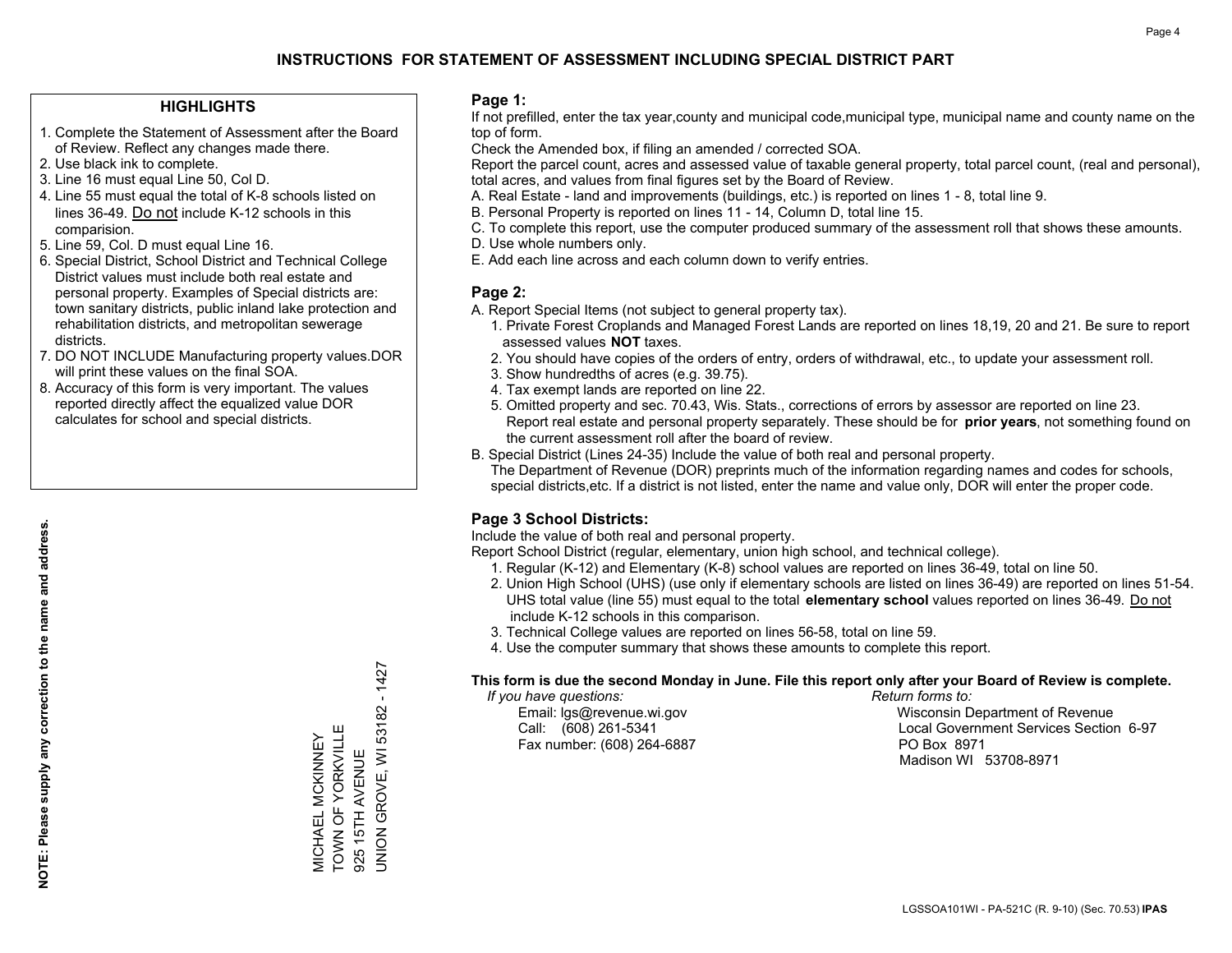**STATEMENT OF ASSESSMENT FOR 2016** 

| 51  | 104 | 1356    |
|-----|-----|---------|
| CO. | MUN | ACCT NO |

|             | <b>FOR</b><br><b>VILLAGE OF</b><br>OF.<br>Town - Village - City                                                                                                                              | <b>CALEDONIA</b><br><b>Municipality Name</b> |                                                            | <b>RACINE COUNTY</b><br><b>County Name</b> |                                |                                        | WHEN COMPLETING THIS DOCUMENT<br>DO NOT WRITE OVER X's OR IN SHADED AREAS |
|-------------|----------------------------------------------------------------------------------------------------------------------------------------------------------------------------------------------|----------------------------------------------|------------------------------------------------------------|--------------------------------------------|--------------------------------|----------------------------------------|---------------------------------------------------------------------------|
| Line<br>No. | <b>REAL ESTATE</b><br>(See Lines 18 - 22 for<br>other Real Estate)                                                                                                                           |                                              | PARCEL COUNT<br>TOTAL LAND   IMPROVEMENTS <br>NUMBERS ONLY |                                            | <b>VALUE OF</b><br><b>LAND</b> | <b>VALUE OF</b><br><b>IMPROVEMENTS</b> | <b>TOTAL VALUE OF LAND</b><br>AND IMPROVEMENTS                            |
|             |                                                                                                                                                                                              | Col. A                                       | Col. B                                                     | Col. C                                     | Col. D                         | Col. E                                 | Col. F                                                                    |
| $\mathbf 1$ | <b>RESIDENTIAL - Class 1</b>                                                                                                                                                                 | 9,664                                        | 8,829                                                      | 8,522                                      | 414,203,000                    | 1,286,927,400                          | 1,701,130,400                                                             |
| 2           | <b>COMMERCIAL - Class 2</b>                                                                                                                                                                  | 335                                          | 274                                                        | 1,058                                      | 42,922,300                     | 143,170,300                            | 186,092,600                                                               |
| 3           | <b>MANUFACTURING - Class 3</b>                                                                                                                                                               | 33                                           | 26                                                         | 372                                        | 8,798,000                      | 25,364,300                             | 34,162,300                                                                |
| 4           | <b>AGRICULTURAL - Class 4</b>                                                                                                                                                                | 603                                          |                                                            | 11,357                                     | 2,089,700                      |                                        | 2,089,700                                                                 |
| 5           | UNDEVELOPED - Class 5                                                                                                                                                                        | 167                                          |                                                            | 924                                        | 491,300                        |                                        | 491,300                                                                   |
| 6           | AGRICULTURAL FOREST - Class 5m                                                                                                                                                               | 13                                           |                                                            | 71                                         | 63,900                         |                                        | 63,900                                                                    |
| 7           | FOREST LANDS - Class 6                                                                                                                                                                       | 115                                          |                                                            | 740                                        | 665,700                        |                                        | 665,700                                                                   |
| 8           | OTHER - Class 7                                                                                                                                                                              | 224                                          | 215                                                        | 603                                        | 10,351,100                     | 36,504,200                             | 46,855,300                                                                |
| 9           | TOTAL - ALL COLUMNS                                                                                                                                                                          | 11,154                                       | 9,344                                                      | 23,647                                     | 479,585,000                    | 1,491,966,200                          | 1,971,551,200                                                             |
| 10          | NUMBER OF PERSONAL PROPERTY ACCOUNTS IN ROLL                                                                                                                                                 |                                              |                                                            | 372                                        | <b>LOCALLY ASSESSED</b>        | <b>MANUFACTURING</b>                   | <b>MERGED</b>                                                             |
| 11          | BOATS AND OTHER WATERCRAFT NOT EXEMPT - Code 1                                                                                                                                               |                                              |                                                            |                                            | 0                              |                                        | $\mathbf{0}$<br>0                                                         |
| 12          | MACHINERY, TOOLS AND PATTERNS - Code 2                                                                                                                                                       |                                              |                                                            |                                            | 5,975,200                      | 4,019,500                              | 9,994,700                                                                 |
| 13          | FURNITURE, FIXTURES AND EQUIPMENT - Code 3                                                                                                                                                   |                                              |                                                            |                                            | 5,492,600                      | 1,774,200                              | 7,266,800                                                                 |
| 14          | ALL OTHER PERSONAL PROPERTY NOT EXEMPT - Codes 4A, 4B, 4C                                                                                                                                    |                                              | 351,500                                                    | 233,200                                    | 584,700                        |                                        |                                                                           |
| 15          | TOTAL OF PERSONAL PROPERTY NOT EXEMPT (Total of Lines 11-14)<br>11,819,300                                                                                                                   |                                              |                                                            |                                            |                                |                                        | 6,026,900<br>17,846,200                                                   |
| 16          | AGGREGATE ASSESSED VALUE OF ALL PROPERTY SUBJECT TO THE GENERAL PROPERTY TAX (Total of Lines 9F and 15F)<br>MUST EQUAL TOTAL VALUE OF THE SCHOOL DISTRICTS (K-12 PLUS K-8) - Line 50, Col. F |                                              |                                                            |                                            |                                |                                        | 1,989,397,400                                                             |
| 17          | Name of Assessor<br><b>BOARD OF REVIEW</b><br>DATE OF FINAL ADJOURNMENT<br>10/19/2016<br><b>MARTIN KUEHN</b>                                                                                 |                                              |                                                            |                                            |                                |                                        | Telephone #<br>(414) 708-0205                                             |

REMARKS

The Assessment Ratio to be used in calculating the estimated Fair Market Value on tax bills for this tax district is .991074369

This ratio should be used to convert assessed values to "Calculate Equalized Values" in Step 1 of the Lottery and Gaming Credit Calculations.<br>This ratio should be used in the "Computation of Tax Equivalent" schedule of the Commission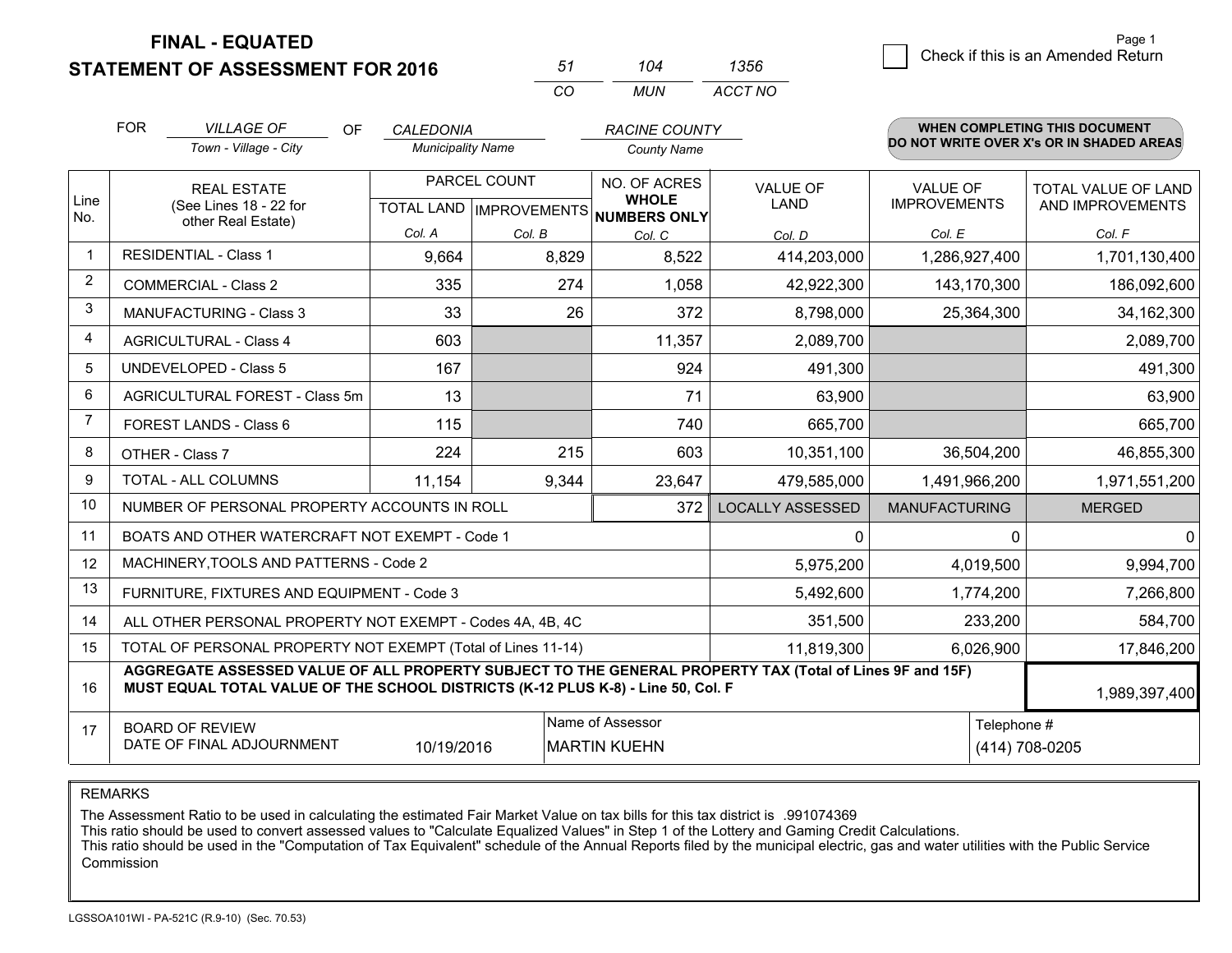*YEAR CO MUN ACCT NO* <sup>2016</sup> <sup>51</sup> <sup>104</sup> <sup>1356</sup>

Do not confuse FOREST LANDS (Line 7) with FOREST CROPS (in this section) - They are **NOT** the same

| (f) ASSESSED VALUE<br>Entered Before 2005 Managed Forest - Ferrous Mining CLOSED @ \$8.27 per acre<br>(f) ASSESSED VALUE |  |  |  |
|--------------------------------------------------------------------------------------------------------------------------|--|--|--|
|                                                                                                                          |  |  |  |
|                                                                                                                          |  |  |  |
|                                                                                                                          |  |  |  |
|                                                                                                                          |  |  |  |
|                                                                                                                          |  |  |  |
| Entered Before 2005 Managed Forest - CLOSED @ \$1.87 per acre                                                            |  |  |  |
| (f) ASSESSED VALUE                                                                                                       |  |  |  |
| 9,000                                                                                                                    |  |  |  |
| Entered After 2004 Managed Forest - CLOSED @ \$10.68 per acre                                                            |  |  |  |
| (f) ASSESSED VALUE                                                                                                       |  |  |  |
|                                                                                                                          |  |  |  |
| 81,000                                                                                                                   |  |  |  |
| (e) Other Acres                                                                                                          |  |  |  |
| 2,196.19                                                                                                                 |  |  |  |
| Assessed Value of Sec. 70.43 Corrections of Errors by Assessors                                                          |  |  |  |
|                                                                                                                          |  |  |  |
|                                                                                                                          |  |  |  |
| Mfg. Equated Value of Sec.70.43 Corrections of Errors by Assessors                                                       |  |  |  |
|                                                                                                                          |  |  |  |
| (f2) PERSONAL                                                                                                            |  |  |  |
| (c2) PERSONAL                                                                                                            |  |  |  |

## **SPECIAL DISTRICTS**

| Line<br>No. | Enter 6-digit<br>Special District<br>Code (Col. A) | <b>Account</b><br><b>Number</b><br>(Col. B) | <b>Special District Name</b><br>(Col. C) | <b>Locally Assessed Value</b><br>of Real Estate and<br>Personal Property (Col. D) | Mfg Value of Real Estate<br>and Personal Property<br>(Col. E) | <b>Merged Value of</b><br><b>Real Estate and</b><br>Personal Property (Col. F) |
|-------------|----------------------------------------------------|---------------------------------------------|------------------------------------------|-----------------------------------------------------------------------------------|---------------------------------------------------------------|--------------------------------------------------------------------------------|
| 24          |                                                    |                                             |                                          |                                                                                   |                                                               |                                                                                |
| 25          |                                                    |                                             |                                          |                                                                                   |                                                               |                                                                                |
| 26          |                                                    |                                             |                                          |                                                                                   |                                                               |                                                                                |
| 27          |                                                    |                                             |                                          |                                                                                   |                                                               |                                                                                |
| 28          |                                                    |                                             |                                          |                                                                                   |                                                               |                                                                                |
| 29          |                                                    |                                             |                                          |                                                                                   |                                                               |                                                                                |
| 30          |                                                    |                                             |                                          |                                                                                   |                                                               |                                                                                |
| 31          |                                                    |                                             |                                          |                                                                                   |                                                               |                                                                                |
| 32          |                                                    |                                             |                                          |                                                                                   |                                                               |                                                                                |
| 33          |                                                    |                                             |                                          |                                                                                   |                                                               |                                                                                |
| 34          |                                                    |                                             |                                          |                                                                                   |                                                               |                                                                                |
| 35          |                                                    |                                             |                                          |                                                                                   |                                                               |                                                                                |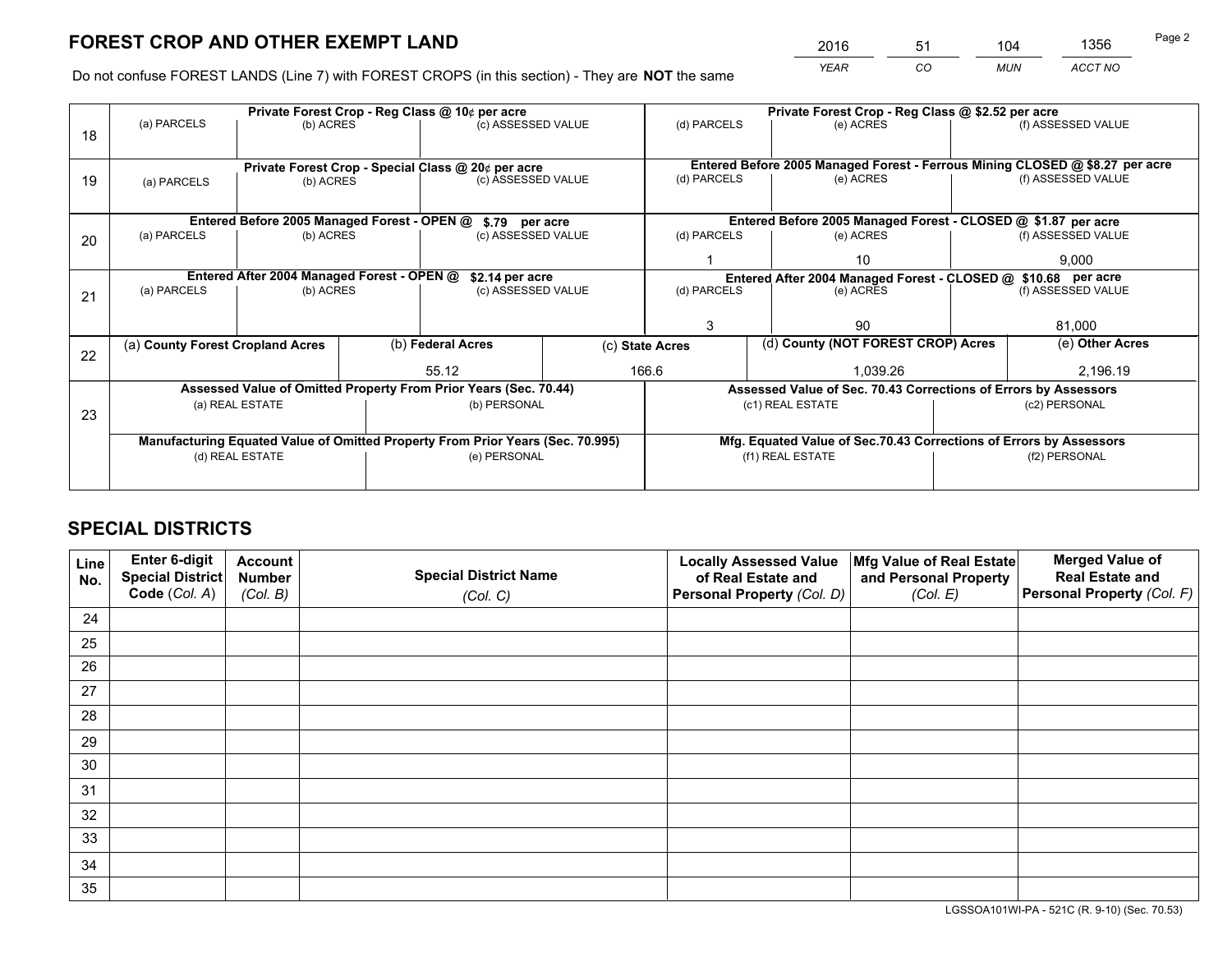|             |                                                                 |                                             |                                                         | <b>YEAR</b>                                                                       | CO<br><b>MUN</b>                                              | ACCT NO                                                                        |
|-------------|-----------------------------------------------------------------|---------------------------------------------|---------------------------------------------------------|-----------------------------------------------------------------------------------|---------------------------------------------------------------|--------------------------------------------------------------------------------|
| Line<br>No. | <b>Enter 6-digit</b><br><b>School District</b><br>Code (Col. A) | <b>Account</b><br><b>Number</b><br>(Col. B) | <b>School District Name</b><br>(Col. C)                 | <b>Locally Assessed Value</b><br>of Real Estate and<br>Personal Property (Col. D) | Mfg Value of Real Estate<br>and Personal Property<br>(Col. E) | <b>Merged Value of</b><br><b>Real Estate and</b><br>Personal Property (Col. F) |
|             | A. SCHOOL DISTRICTS (K-8 and K-12)                              |                                             |                                                         |                                                                                   |                                                               |                                                                                |
| 36          | 514620                                                          | 0304                                        | <b>SCH D OF RACINE</b>                                  | 1,949,208,200                                                                     | 40,189,200                                                    | 1,989,397,400                                                                  |
| 37          |                                                                 |                                             |                                                         |                                                                                   |                                                               |                                                                                |
| 38          |                                                                 |                                             |                                                         |                                                                                   |                                                               |                                                                                |
| 39          |                                                                 |                                             |                                                         |                                                                                   |                                                               |                                                                                |
| 40          |                                                                 |                                             |                                                         |                                                                                   |                                                               |                                                                                |
| 41<br>42    |                                                                 |                                             |                                                         |                                                                                   |                                                               |                                                                                |
| 43          |                                                                 |                                             |                                                         |                                                                                   |                                                               |                                                                                |
| 44          |                                                                 |                                             |                                                         |                                                                                   |                                                               |                                                                                |
| 45          |                                                                 |                                             |                                                         |                                                                                   |                                                               |                                                                                |
| 46          |                                                                 |                                             |                                                         |                                                                                   |                                                               |                                                                                |
| 47          |                                                                 |                                             |                                                         |                                                                                   |                                                               |                                                                                |
| 48          |                                                                 |                                             |                                                         |                                                                                   |                                                               |                                                                                |
| 49          |                                                                 |                                             |                                                         |                                                                                   |                                                               |                                                                                |
| 50          |                                                                 |                                             | TOTAL ASSESSED VALUE OF SCHOOL DISTRICTS (K-8 and K-12) | 1,949,208,200                                                                     | 40,189,200                                                    | 1,989,397,400                                                                  |
|             | <b>B.</b><br><b>UNION HIGH SCHOOL DISTRICTS</b>                 |                                             |                                                         |                                                                                   |                                                               |                                                                                |
| 51          |                                                                 |                                             |                                                         |                                                                                   |                                                               |                                                                                |
| 52          |                                                                 |                                             |                                                         |                                                                                   |                                                               |                                                                                |
| 53          |                                                                 |                                             |                                                         |                                                                                   |                                                               |                                                                                |
| 54          |                                                                 |                                             | TOTAL ASSESSED VALUE OF UNION HIGH SCHOOLS              |                                                                                   |                                                               |                                                                                |
| 55          |                                                                 |                                             |                                                         |                                                                                   |                                                               |                                                                                |
| 56          | C.<br><b>TECHNICAL COLLEGE DISTRICTS</b>                        |                                             |                                                         |                                                                                   |                                                               |                                                                                |
| 57          | 000600                                                          | 0006                                        | <b>GATEWAY TECHNICAL COLLEGE</b><br><b>KENO</b>         | 1,949,208,200                                                                     | 40,189,200                                                    | 1,989,397,400                                                                  |
| 58          |                                                                 |                                             |                                                         |                                                                                   |                                                               |                                                                                |
| 59          |                                                                 |                                             | TOTAL ASSESSED VALUE OF TECHNICAL COLLEGES              | 1,949,208,200                                                                     | 40,189,200                                                    | 1,989,397,400                                                                  |

51

104

 *I hereby certify, to the best of my knowledge and belief, this form is complete and correct.*

**SCHOOL DISTRICTS**

| Print name of preparer | Title                    |                | Date (MM / DD / CCYY) |
|------------------------|--------------------------|----------------|-----------------------|
|                        |                          |                |                       |
| Signature of preparer  | Contact Telephone Number | E-mail address |                       |
|                        | $\overline{\phantom{0}}$ |                |                       |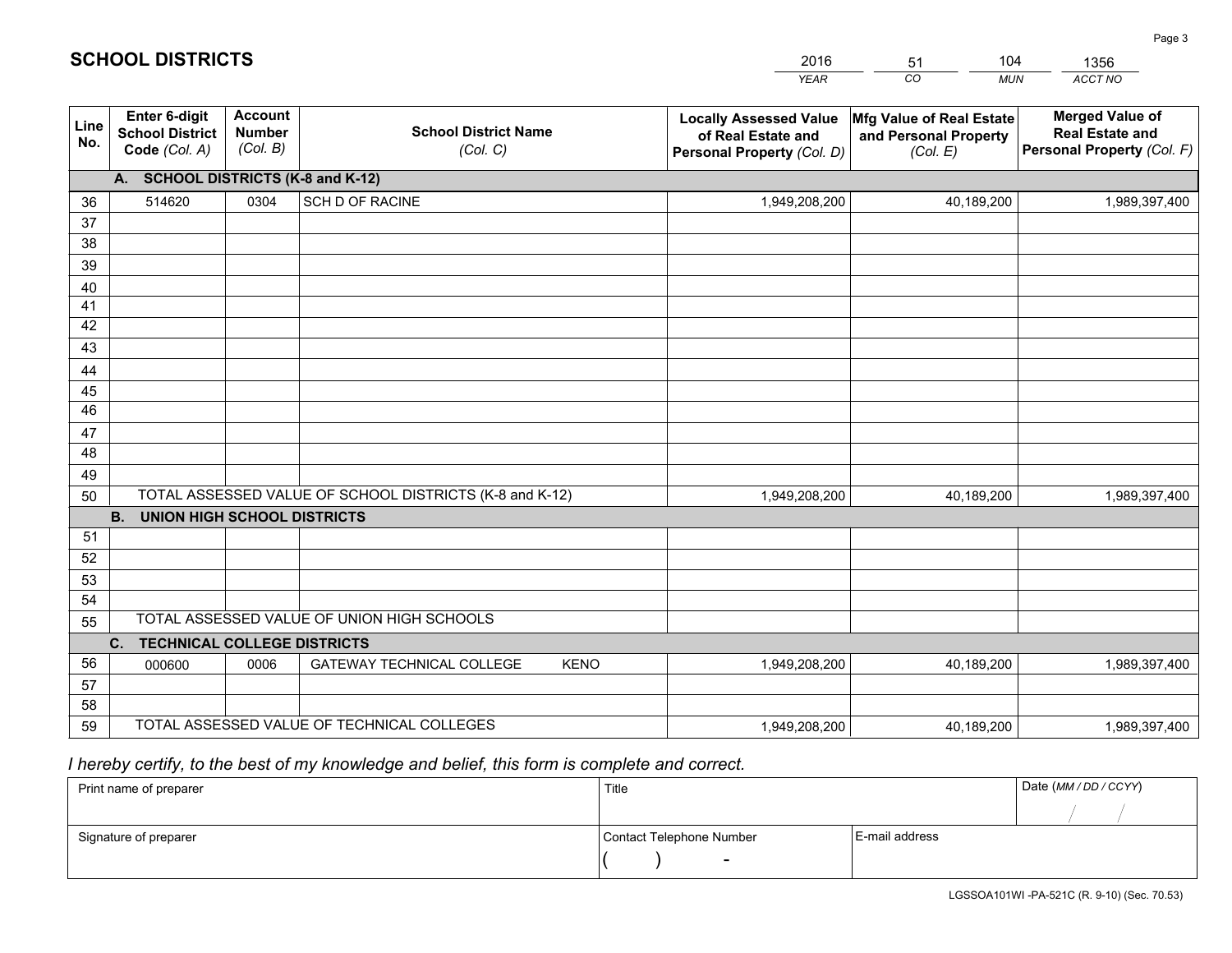## **HIGHLIGHTS**

- 1. Complete the Statement of Assessment after the Board of Review. Reflect any changes made there.
- 2. Use black ink to complete.
- 3. Line 16 must equal Line 50, Col D.
- 4. Line 55 must equal the total of K-8 schools listed on lines 36-49. Do not include K-12 schools in this comparision.
- 5. Line 59, Col. D must equal Line 16.
- 6. Special District, School District and Technical College District values must include both real estate and personal property. Examples of Special districts are: town sanitary districts, public inland lake protection and rehabilitation districts, and metropolitan sewerage districts.
- 7. DO NOT INCLUDE Manufacturing property values.DOR will print these values on the final SOA.

KARIE TORKILSEN VILLAGE OF CALEDONIA 6922 NICHOLSON RD

**VARIE TORKILSEN** 

VILLAGE OF CALEDONIA

CALEDONIA, WI 53108 - 9648

CALEDONIA, WI 53108 6922 NICHOLSON RD

 $-9648$ 

 8. Accuracy of this form is very important. The values reported directly affect the equalized value DOR calculates for school and special districts.

### **Page 1:**

 If not prefilled, enter the tax year,county and municipal code,municipal type, municipal name and county name on the top of form.

Check the Amended box, if filing an amended / corrected SOA.

 Report the parcel count, acres and assessed value of taxable general property, total parcel count, (real and personal), total acres, and values from final figures set by the Board of Review.

- A. Real Estate land and improvements (buildings, etc.) is reported on lines 1 8, total line 9.
- B. Personal Property is reported on lines 11 14, Column D, total line 15.
- C. To complete this report, use the computer produced summary of the assessment roll that shows these amounts.
- D. Use whole numbers only.
- E. Add each line across and each column down to verify entries.

### **Page 2:**

- A. Report Special Items (not subject to general property tax).
- 1. Private Forest Croplands and Managed Forest Lands are reported on lines 18,19, 20 and 21. Be sure to report assessed values **NOT** taxes.
- 2. You should have copies of the orders of entry, orders of withdrawal, etc., to update your assessment roll.
	- 3. Show hundredths of acres (e.g. 39.75).
- 4. Tax exempt lands are reported on line 22.
- 5. Omitted property and sec. 70.43, Wis. Stats., corrections of errors by assessor are reported on line 23. Report real estate and personal property separately. These should be for **prior years**, not something found on the current assessment roll after the board of review.
- B. Special District (Lines 24-35) Include the value of both real and personal property.
- The Department of Revenue (DOR) preprints much of the information regarding names and codes for schools, special districts,etc. If a district is not listed, enter the name and value only, DOR will enter the proper code.

## **Page 3 School Districts:**

Include the value of both real and personal property.

Report School District (regular, elementary, union high school, and technical college).

- 1. Regular (K-12) and Elementary (K-8) school values are reported on lines 36-49, total on line 50.
- 2. Union High School (UHS) (use only if elementary schools are listed on lines 36-49) are reported on lines 51-54. UHS total value (line 55) must equal to the total **elementary school** values reported on lines 36-49. Do notinclude K-12 schools in this comparison.
- 3. Technical College values are reported on lines 56-58, total on line 59.
- 4. Use the computer summary that shows these amounts to complete this report.

#### **This form is due the second Monday in June. File this report only after your Board of Review is complete.**

 *If you have questions: Return forms to:*

Fax number: (608) 264-6887 PO Box 8971

 Email: lgs@revenue.wi.gov Wisconsin Department of Revenue Call: (608) 261-5341 Local Government Services Section 6-97Madison WI 53708-8971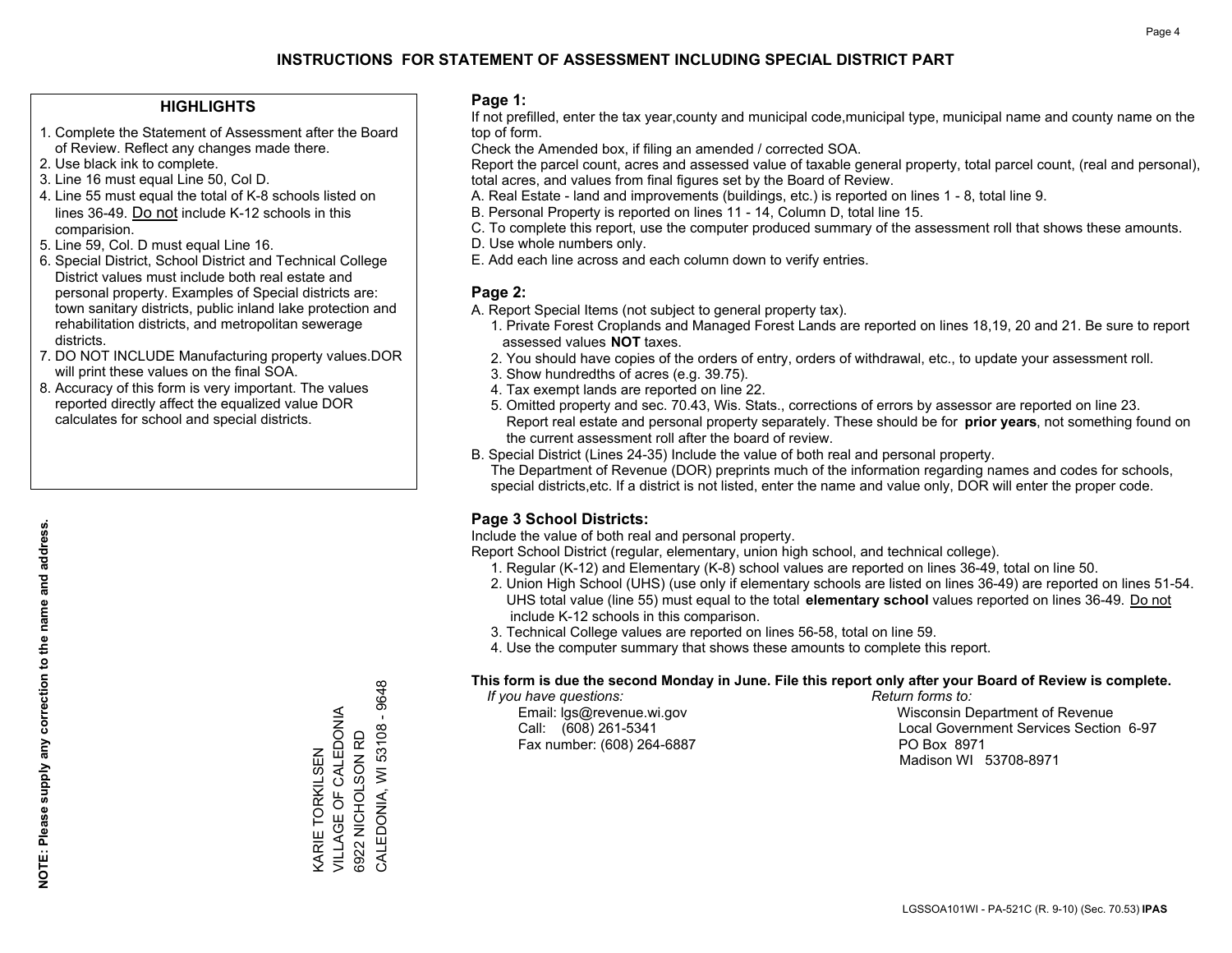**STATEMENT OF ASSESSMENT FOR 2016** 

**FINAL - EQUATED**

 $\overline{a}$  Check if this is an Amended Return Page 1

|                | <b>FOR</b>                                                                                                       | <b>VILLAGE OF</b><br>OF<br>Town - Village - City                                                                                                                                             | <b>ELMWOOD PARK</b><br><b>Municipality Name</b> |              | <b>RACINE COUNTY</b><br><b>County Name</b>           |                         |                      | <b>WHEN COMPLETING THIS DOCUMENT</b><br>DO NOT WRITE OVER X's OR IN SHADED AREAS |
|----------------|------------------------------------------------------------------------------------------------------------------|----------------------------------------------------------------------------------------------------------------------------------------------------------------------------------------------|-------------------------------------------------|--------------|------------------------------------------------------|-------------------------|----------------------|----------------------------------------------------------------------------------|
|                |                                                                                                                  | <b>REAL ESTATE</b>                                                                                                                                                                           |                                                 | PARCEL COUNT | NO. OF ACRES                                         | <b>VALUE OF</b>         | <b>VALUE OF</b>      | <b>TOTAL VALUE OF LAND</b>                                                       |
| Line<br>No.    |                                                                                                                  | (See Lines 18 - 22 for<br>other Real Estate)                                                                                                                                                 |                                                 |              | <b>WHOLE</b><br>TOTAL LAND IMPROVEMENTS NUMBERS ONLY | <b>LAND</b>             | <b>IMPROVEMENTS</b>  | AND IMPROVEMENTS                                                                 |
|                |                                                                                                                  |                                                                                                                                                                                              | Col. A                                          | Col. B       | Col. C                                               | Col. D                  | Col. E               | Col. F                                                                           |
| $\mathbf 1$    |                                                                                                                  | <b>RESIDENTIAL - Class 1</b>                                                                                                                                                                 | 211                                             | 205          | 79                                                   | 7,006,500               | 26,669,500           | 33,676,000                                                                       |
| 2              |                                                                                                                  | <b>COMMERCIAL - Class 2</b>                                                                                                                                                                  |                                                 |              | $\overline{2}$                                       | 480,000                 | 420,000              | 900,000                                                                          |
| 3              |                                                                                                                  | <b>MANUFACTURING - Class 3</b>                                                                                                                                                               | 0                                               | $\Omega$     | 0                                                    | 0                       |                      | 0<br>$\Omega$                                                                    |
| 4              |                                                                                                                  | <b>AGRICULTURAL - Class 4</b>                                                                                                                                                                | 0                                               |              | 0                                                    | $\mathbf{0}$            |                      | $\Omega$                                                                         |
| 5              |                                                                                                                  | <b>UNDEVELOPED - Class 5</b>                                                                                                                                                                 | $\mathbf{0}$                                    |              | 0                                                    | 0                       |                      | $\Omega$                                                                         |
| 6              |                                                                                                                  | AGRICULTURAL FOREST - Class 5m                                                                                                                                                               | 0                                               |              | 0                                                    | $\mathbf{0}$            |                      | $\Omega$                                                                         |
| $\overline{7}$ |                                                                                                                  | FOREST LANDS - Class 6                                                                                                                                                                       | $\mathbf{0}$                                    |              | 0                                                    | 0                       |                      | $\mathbf{0}$                                                                     |
| 8              |                                                                                                                  | OTHER - Class 7                                                                                                                                                                              | 0                                               | $\Omega$     | 0                                                    | $\mathbf{0}$            |                      | $\Omega$<br>0                                                                    |
| 9              |                                                                                                                  | TOTAL - ALL COLUMNS                                                                                                                                                                          | 212                                             | 206          | 81                                                   | 7,486,500               | 27,089,500           | 34,576,000                                                                       |
| 10             |                                                                                                                  | NUMBER OF PERSONAL PROPERTY ACCOUNTS IN ROLL                                                                                                                                                 |                                                 |              |                                                      | <b>LOCALLY ASSESSED</b> | <b>MANUFACTURING</b> | <b>MERGED</b>                                                                    |
| 11             |                                                                                                                  | BOATS AND OTHER WATERCRAFT NOT EXEMPT - Code 1                                                                                                                                               |                                                 |              |                                                      | $\mathbf{0}$            |                      | 0<br>$\Omega$                                                                    |
| 12             |                                                                                                                  | MACHINERY, TOOLS AND PATTERNS - Code 2                                                                                                                                                       |                                                 |              |                                                      | 117,000                 |                      | 0<br>117,000                                                                     |
| 13             |                                                                                                                  | FURNITURE, FIXTURES AND EQUIPMENT - Code 3                                                                                                                                                   |                                                 |              |                                                      | 63,950                  |                      | 0<br>63,950                                                                      |
| 14             |                                                                                                                  | ALL OTHER PERSONAL PROPERTY NOT EXEMPT - Codes 4A, 4B, 4C                                                                                                                                    |                                                 |              |                                                      | 3,400                   |                      | 0<br>3,400                                                                       |
| 15             | TOTAL OF PERSONAL PROPERTY NOT EXEMPT (Total of Lines 11-14)                                                     |                                                                                                                                                                                              |                                                 |              |                                                      | 184,350                 |                      | 0<br>184,350                                                                     |
| 16             |                                                                                                                  | AGGREGATE ASSESSED VALUE OF ALL PROPERTY SUBJECT TO THE GENERAL PROPERTY TAX (Total of Lines 9F and 15F)<br>MUST EQUAL TOTAL VALUE OF THE SCHOOL DISTRICTS (K-12 PLUS K-8) - Line 50, Col. F |                                                 |              |                                                      |                         |                      | 34,760,350                                                                       |
| 17             | Name of Assessor<br><b>BOARD OF REVIEW</b><br>DATE OF FINAL ADJOURNMENT<br>05/12/2016<br><b>RAYMOND ANDERSON</b> |                                                                                                                                                                                              |                                                 |              |                                                      |                         |                      | Telephone #<br>(262) 598-0893                                                    |

*CO*

*MUN*

*ACCT NO1364*

*<sup>51</sup> <sup>121</sup>*

REMARKS

The Assessment Ratio to be used in calculating the estimated Fair Market Value on tax bills for this tax district is .939888058<br>This ratio should be used to convert assessed values to "Calculate Equalized Values" in Step 1 Commission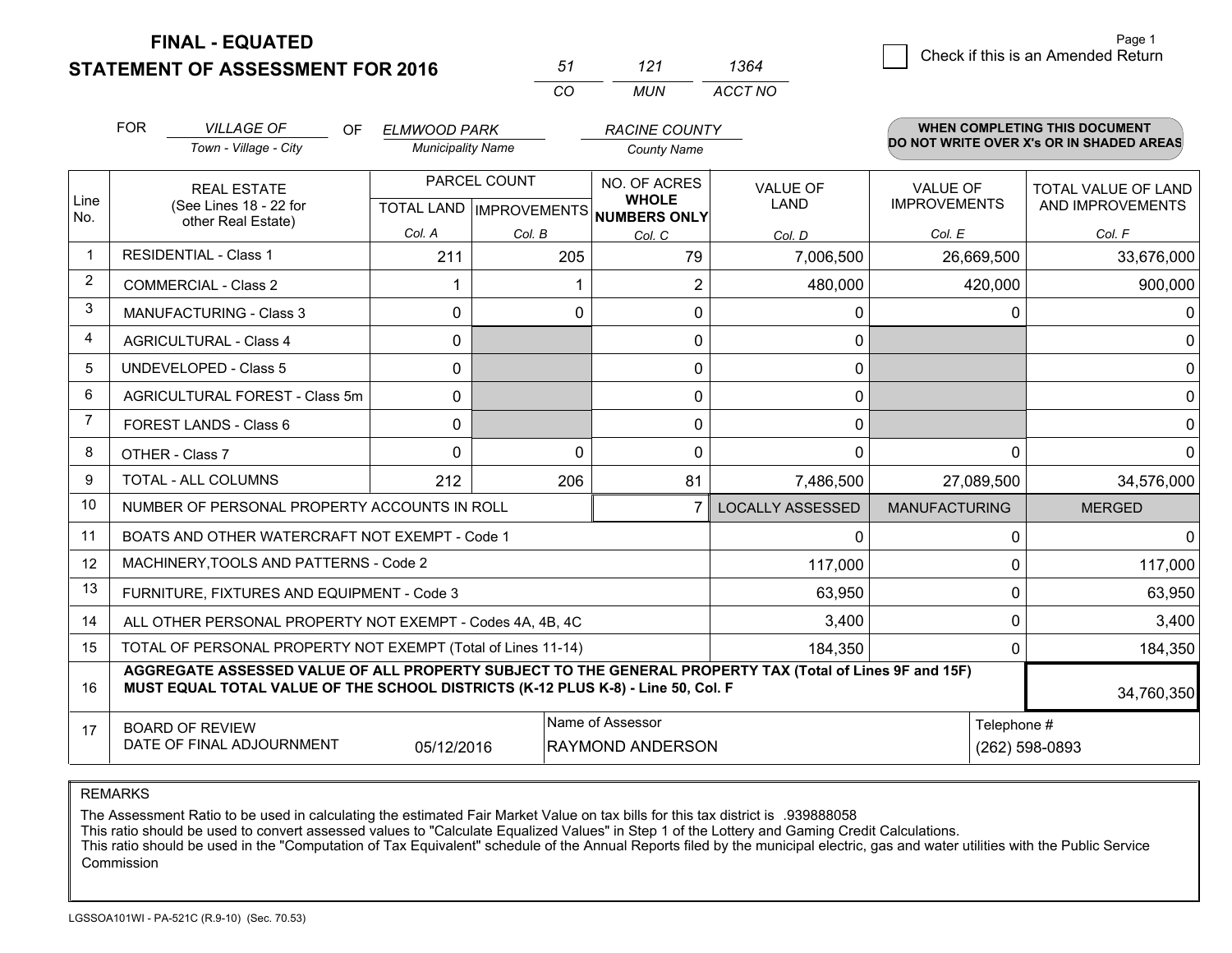*YEAR CO MUN ACCT NO* <sup>2016</sup> <sup>51</sup> <sup>121</sup> <sup>1364</sup>

Do not confuse FOREST LANDS (Line 7) with FOREST CROPS (in this section) - They are **NOT** the same

|    | Private Forest Crop - Reg Class @ 10¢ per acre                                 |                                             |                                   |                    |                                                                              | Private Forest Crop - Reg Class @ \$2.52 per acre                  |                                                               |                    |                    |
|----|--------------------------------------------------------------------------------|---------------------------------------------|-----------------------------------|--------------------|------------------------------------------------------------------------------|--------------------------------------------------------------------|---------------------------------------------------------------|--------------------|--------------------|
| 18 | (a) PARCELS                                                                    | (b) ACRES                                   |                                   | (c) ASSESSED VALUE |                                                                              | (d) PARCELS                                                        | (e) ACRES                                                     |                    | (f) ASSESSED VALUE |
|    |                                                                                |                                             |                                   |                    |                                                                              |                                                                    |                                                               |                    |                    |
|    | Private Forest Crop - Special Class @ 20¢ per acre                             |                                             |                                   |                    | Entered Before 2005 Managed Forest - Ferrous Mining CLOSED @ \$8.27 per acre |                                                                    |                                                               |                    |                    |
| 19 | (a) PARCELS                                                                    | (b) ACRES                                   |                                   | (c) ASSESSED VALUE |                                                                              | (d) PARCELS                                                        | (e) ACRES                                                     |                    | (f) ASSESSED VALUE |
|    |                                                                                |                                             |                                   |                    |                                                                              |                                                                    |                                                               |                    |                    |
|    |                                                                                | Entered Before 2005 Managed Forest - OPEN @ |                                   | \$.79 per acre     |                                                                              |                                                                    | Entered Before 2005 Managed Forest - CLOSED @ \$1.87 per acre |                    |                    |
| 20 | (a) PARCELS                                                                    | (b) ACRES                                   |                                   | (c) ASSESSED VALUE |                                                                              | (d) PARCELS                                                        | (e) ACRES                                                     |                    | (f) ASSESSED VALUE |
|    |                                                                                |                                             |                                   |                    |                                                                              |                                                                    |                                                               |                    |                    |
|    | Entered After 2004 Managed Forest - OPEN @<br>\$2.14 per acre                  |                                             |                                   |                    | Entered After 2004 Managed Forest - CLOSED @ \$10.68 per acre                |                                                                    |                                                               |                    |                    |
| 21 | (a) PARCELS                                                                    | (b) ACRES                                   |                                   | (c) ASSESSED VALUE |                                                                              | (d) PARCELS<br>(e) ACRES                                           |                                                               | (f) ASSESSED VALUE |                    |
|    |                                                                                |                                             |                                   |                    |                                                                              |                                                                    |                                                               |                    |                    |
|    |                                                                                |                                             |                                   | (b) Federal Acres  |                                                                              |                                                                    | (d) County (NOT FOREST CROP) Acres                            |                    | (e) Other Acres    |
| 22 | (a) County Forest Cropland Acres                                               |                                             |                                   |                    | (c) State Acres                                                              |                                                                    |                                                               |                    |                    |
|    |                                                                                |                                             |                                   |                    |                                                                              |                                                                    |                                                               |                    |                    |
|    | Assessed Value of Omitted Property From Prior Years (Sec. 70.44)               |                                             |                                   |                    | Assessed Value of Sec. 70.43 Corrections of Errors by Assessors              |                                                                    |                                                               |                    |                    |
| 23 | (b) PERSONAL<br>(a) REAL ESTATE                                                |                                             | (c1) REAL ESTATE<br>(c2) PERSONAL |                    |                                                                              |                                                                    |                                                               |                    |                    |
|    |                                                                                |                                             |                                   |                    |                                                                              |                                                                    |                                                               |                    |                    |
|    | Manufacturing Equated Value of Omitted Property From Prior Years (Sec. 70.995) |                                             |                                   |                    |                                                                              | Mfg. Equated Value of Sec.70.43 Corrections of Errors by Assessors |                                                               |                    |                    |
|    |                                                                                | (d) REAL ESTATE                             |                                   | (e) PERSONAL       |                                                                              |                                                                    | (f1) REAL ESTATE                                              |                    | (f2) PERSONAL      |
|    |                                                                                |                                             |                                   |                    |                                                                              |                                                                    |                                                               |                    |                    |

## **SPECIAL DISTRICTS**

| Line<br>No. | Enter 6-digit<br>Special District<br>Code (Col. A) | <b>Account</b><br><b>Number</b><br>(Col. B) | <b>Special District Name</b><br>(Col. C) | <b>Locally Assessed Value</b><br>of Real Estate and<br>Personal Property (Col. D) | Mfg Value of Real Estate<br>and Personal Property<br>(Col. E) | <b>Merged Value of</b><br><b>Real Estate and</b><br>Personal Property (Col. F) |
|-------------|----------------------------------------------------|---------------------------------------------|------------------------------------------|-----------------------------------------------------------------------------------|---------------------------------------------------------------|--------------------------------------------------------------------------------|
| 24          |                                                    |                                             |                                          |                                                                                   |                                                               |                                                                                |
| 25          |                                                    |                                             |                                          |                                                                                   |                                                               |                                                                                |
| 26          |                                                    |                                             |                                          |                                                                                   |                                                               |                                                                                |
| 27          |                                                    |                                             |                                          |                                                                                   |                                                               |                                                                                |
| 28          |                                                    |                                             |                                          |                                                                                   |                                                               |                                                                                |
| 29          |                                                    |                                             |                                          |                                                                                   |                                                               |                                                                                |
| 30          |                                                    |                                             |                                          |                                                                                   |                                                               |                                                                                |
| 31          |                                                    |                                             |                                          |                                                                                   |                                                               |                                                                                |
| 32          |                                                    |                                             |                                          |                                                                                   |                                                               |                                                                                |
| 33          |                                                    |                                             |                                          |                                                                                   |                                                               |                                                                                |
| 34          |                                                    |                                             |                                          |                                                                                   |                                                               |                                                                                |
| 35          |                                                    |                                             |                                          |                                                                                   |                                                               |                                                                                |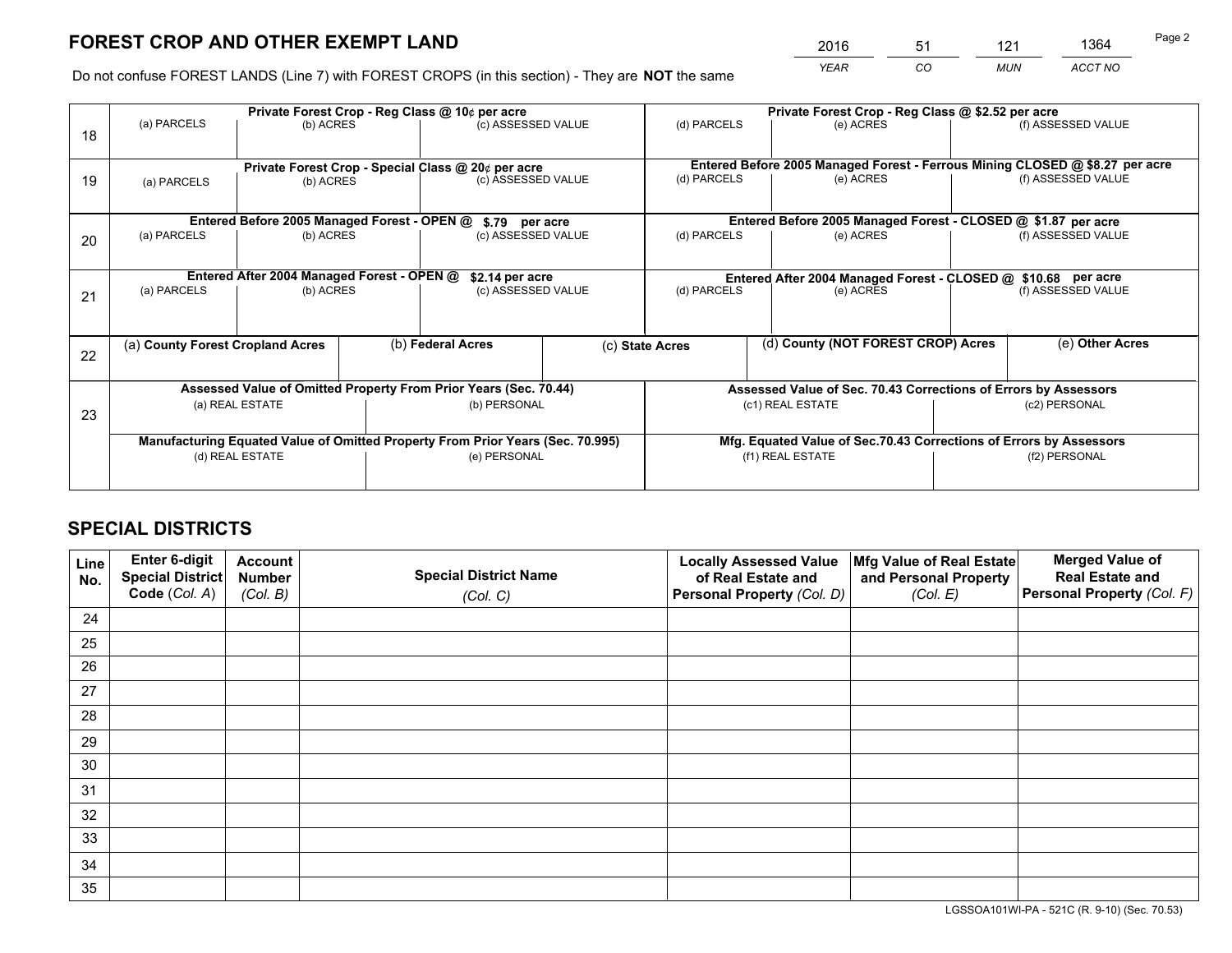|             |                                                          |                                             |                                                         | YEAR                                                                              | CO.<br><b>MUN</b>                                             | ACCT NO                                                                        |
|-------------|----------------------------------------------------------|---------------------------------------------|---------------------------------------------------------|-----------------------------------------------------------------------------------|---------------------------------------------------------------|--------------------------------------------------------------------------------|
| Line<br>No. | Enter 6-digit<br><b>School District</b><br>Code (Col. A) | <b>Account</b><br><b>Number</b><br>(Col. B) | <b>School District Name</b><br>(Col. C)                 | <b>Locally Assessed Value</b><br>of Real Estate and<br>Personal Property (Col. D) | Mfg Value of Real Estate<br>and Personal Property<br>(Col. E) | <b>Merged Value of</b><br><b>Real Estate and</b><br>Personal Property (Col. F) |
|             | A. SCHOOL DISTRICTS (K-8 and K-12)                       |                                             |                                                         |                                                                                   |                                                               |                                                                                |
| 36          | 514620                                                   | 0304                                        | SCH D OF RACINE                                         | 34,760,350                                                                        |                                                               | 34,760,350                                                                     |
| 37          |                                                          |                                             |                                                         |                                                                                   |                                                               |                                                                                |
| 38          |                                                          |                                             |                                                         |                                                                                   |                                                               |                                                                                |
| 39          |                                                          |                                             |                                                         |                                                                                   |                                                               |                                                                                |
| 40          |                                                          |                                             |                                                         |                                                                                   |                                                               |                                                                                |
| 41          |                                                          |                                             |                                                         |                                                                                   |                                                               |                                                                                |
| 42          |                                                          |                                             |                                                         |                                                                                   |                                                               |                                                                                |
| 43          |                                                          |                                             |                                                         |                                                                                   |                                                               |                                                                                |
| 44          |                                                          |                                             |                                                         |                                                                                   |                                                               |                                                                                |
| 45<br>46    |                                                          |                                             |                                                         |                                                                                   |                                                               |                                                                                |
| 47          |                                                          |                                             |                                                         |                                                                                   |                                                               |                                                                                |
| 48          |                                                          |                                             |                                                         |                                                                                   |                                                               |                                                                                |
| 49          |                                                          |                                             |                                                         |                                                                                   |                                                               |                                                                                |
| 50          |                                                          |                                             | TOTAL ASSESSED VALUE OF SCHOOL DISTRICTS (K-8 and K-12) | 34,760,350                                                                        |                                                               | 34,760,350                                                                     |
|             | <b>UNION HIGH SCHOOL DISTRICTS</b><br><b>B.</b>          |                                             |                                                         |                                                                                   |                                                               |                                                                                |
| 51          |                                                          |                                             |                                                         |                                                                                   |                                                               |                                                                                |
| 52          |                                                          |                                             |                                                         |                                                                                   |                                                               |                                                                                |
| 53          |                                                          |                                             |                                                         |                                                                                   |                                                               |                                                                                |
| 54          |                                                          |                                             |                                                         |                                                                                   |                                                               |                                                                                |
| 55          |                                                          |                                             | TOTAL ASSESSED VALUE OF UNION HIGH SCHOOLS              |                                                                                   |                                                               |                                                                                |
|             | C.<br><b>TECHNICAL COLLEGE DISTRICTS</b>                 |                                             |                                                         |                                                                                   |                                                               |                                                                                |
| 56          | 000600                                                   | 0006                                        | <b>GATEWAY TECHNICAL COLLEGE</b><br><b>KENO</b>         | 34,760,350                                                                        |                                                               | 34,760,350                                                                     |
| 57          |                                                          |                                             |                                                         |                                                                                   |                                                               |                                                                                |
| 58          |                                                          |                                             |                                                         |                                                                                   |                                                               |                                                                                |
| 59          |                                                          |                                             | TOTAL ASSESSED VALUE OF TECHNICAL COLLEGES              | 34,760,350                                                                        |                                                               | 34,760,350                                                                     |

51

121

 *I hereby certify, to the best of my knowledge and belief, this form is complete and correct.*

**SCHOOL DISTRICTS**

| Print name of preparer | Title                    |                | Date (MM/DD/CCYY) |
|------------------------|--------------------------|----------------|-------------------|
|                        |                          |                |                   |
| Signature of preparer  | Contact Telephone Number | E-mail address |                   |
|                        | $\overline{\phantom{a}}$ |                |                   |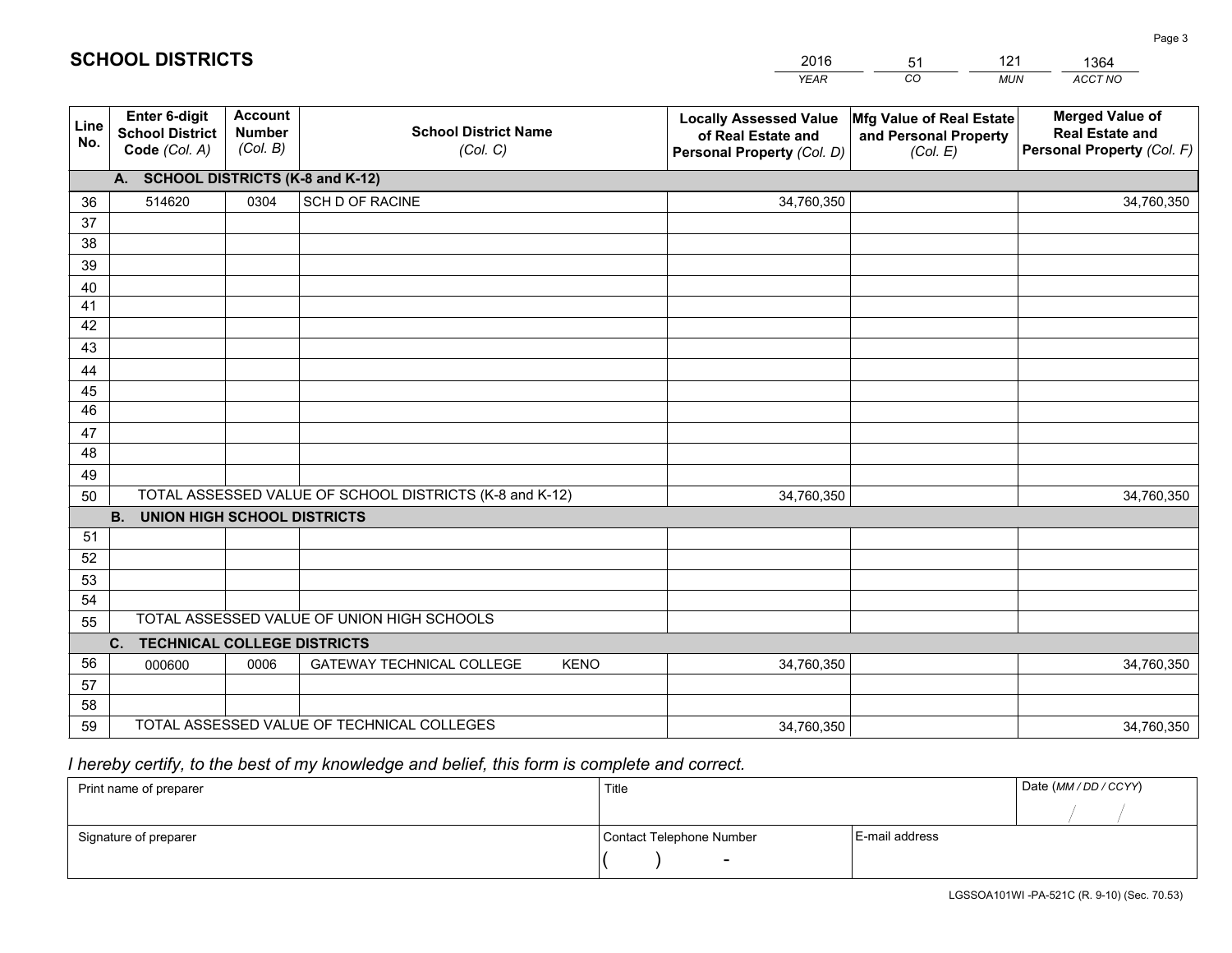## **HIGHLIGHTS**

- 1. Complete the Statement of Assessment after the Board of Review. Reflect any changes made there.
- 2. Use black ink to complete.
- 3. Line 16 must equal Line 50, Col D.
- 4. Line 55 must equal the total of K-8 schools listed on lines 36-49. Do not include K-12 schools in this comparision.
- 5. Line 59, Col. D must equal Line 16.
- 6. Special District, School District and Technical College District values must include both real estate and personal property. Examples of Special districts are: town sanitary districts, public inland lake protection and rehabilitation districts, and metropolitan sewerage districts.
- 7. DO NOT INCLUDE Manufacturing property values.DOR will print these values on the final SOA.
- 8. Accuracy of this form is very important. The values reported directly affect the equalized value DOR calculates for school and special districts.

### **Page 1:**

 If not prefilled, enter the tax year,county and municipal code,municipal type, municipal name and county name on the top of form.

Check the Amended box, if filing an amended / corrected SOA.

 Report the parcel count, acres and assessed value of taxable general property, total parcel count, (real and personal), total acres, and values from final figures set by the Board of Review.

- A. Real Estate land and improvements (buildings, etc.) is reported on lines 1 8, total line 9.
- B. Personal Property is reported on lines 11 14, Column D, total line 15.
- C. To complete this report, use the computer produced summary of the assessment roll that shows these amounts.
- D. Use whole numbers only.
- E. Add each line across and each column down to verify entries.

## **Page 2:**

- A. Report Special Items (not subject to general property tax).
- 1. Private Forest Croplands and Managed Forest Lands are reported on lines 18,19, 20 and 21. Be sure to report assessed values **NOT** taxes.
- 2. You should have copies of the orders of entry, orders of withdrawal, etc., to update your assessment roll.
	- 3. Show hundredths of acres (e.g. 39.75).
- 4. Tax exempt lands are reported on line 22.
- 5. Omitted property and sec. 70.43, Wis. Stats., corrections of errors by assessor are reported on line 23. Report real estate and personal property separately. These should be for **prior years**, not something found on the current assessment roll after the board of review.
- B. Special District (Lines 24-35) Include the value of both real and personal property.
- The Department of Revenue (DOR) preprints much of the information regarding names and codes for schools, special districts,etc. If a district is not listed, enter the name and value only, DOR will enter the proper code.

## **Page 3 School Districts:**

Include the value of both real and personal property.

Report School District (regular, elementary, union high school, and technical college).

- 1. Regular (K-12) and Elementary (K-8) school values are reported on lines 36-49, total on line 50.
- 2. Union High School (UHS) (use only if elementary schools are listed on lines 36-49) are reported on lines 51-54. UHS total value (line 55) must equal to the total **elementary school** values reported on lines 36-49. Do notinclude K-12 schools in this comparison.
- 3. Technical College values are reported on lines 56-58, total on line 59.
- 4. Use the computer summary that shows these amounts to complete this report.

#### **This form is due the second Monday in June. File this report only after your Board of Review is complete.**

 *If you have questions: Return forms to:*

Fax number: (608) 264-6887 PO Box 8971

 Email: lgs@revenue.wi.gov Wisconsin Department of Revenue Call: (608) 261-5341 Local Government Services Section 6-97Madison WI 53708-8971

VILLAGE OF ELMWOOD PARK 3131 TAYLOR AVENUE, UNIT 1 VILLAGE OF ELMWOOD PARK 3131 TAYLOR AVENUE, UNIT 1 53403 - 4503 RACINE, WI 53403 - 4503 **BARBARA MCNULTY** BARBARA MCNULTY RACINE, WI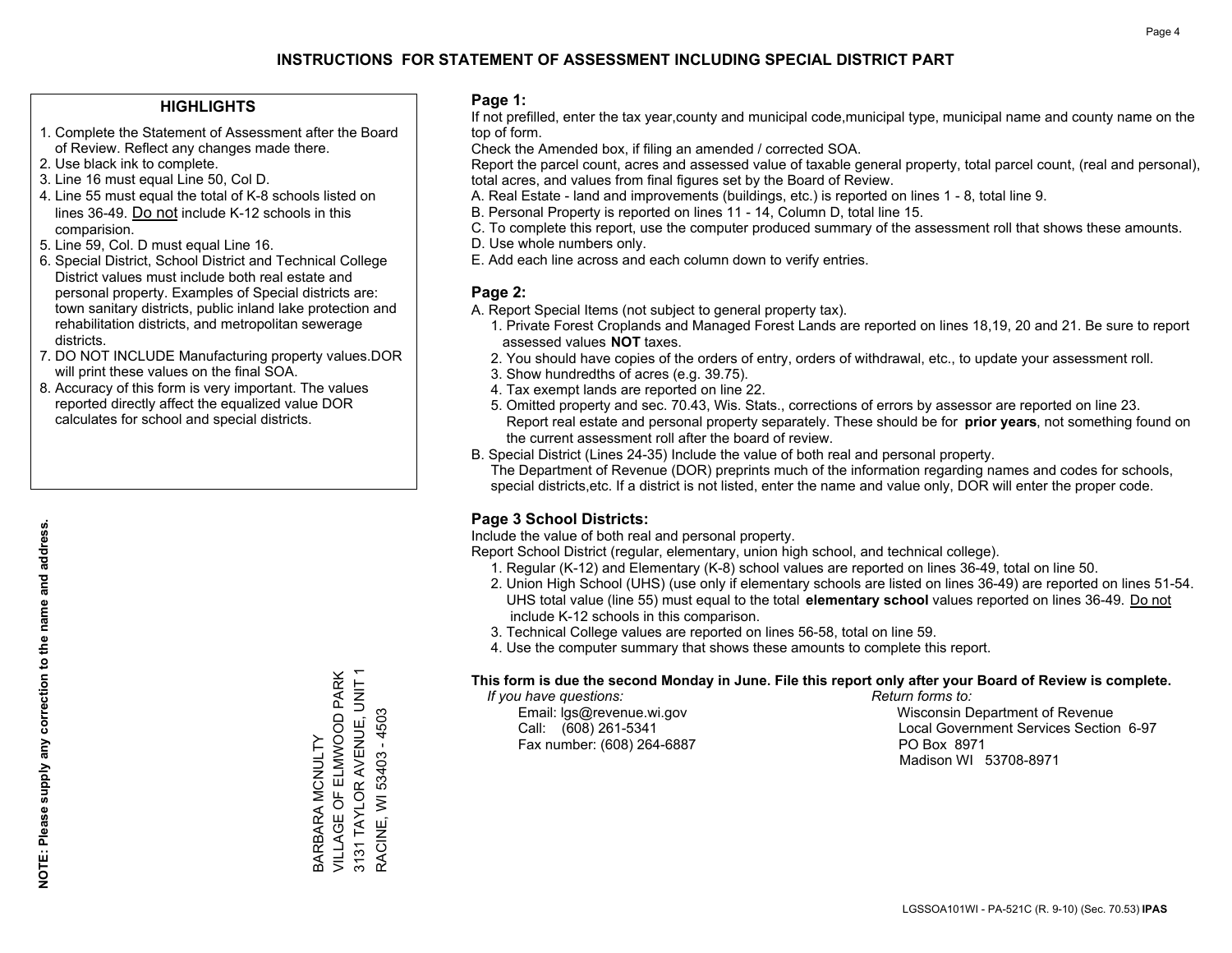|  | <b>STATEMENT OF ASSESSMENT FOR 2016</b> |
|--|-----------------------------------------|
|--|-----------------------------------------|

| 51         | 151 | 1358    |
|------------|-----|---------|
| $\sqrt{2}$ | MUN | ACCT NO |

|                | <b>FOR</b>                                                                                                                                                                                   | <b>VILLAGE OF</b><br><b>OF</b>                               | <b>MOUNT PLEASANT</b>    |              | <b>RACINE COUNTY</b>                |                                |                                        | WHEN COMPLETING THIS DOCUMENT            |
|----------------|----------------------------------------------------------------------------------------------------------------------------------------------------------------------------------------------|--------------------------------------------------------------|--------------------------|--------------|-------------------------------------|--------------------------------|----------------------------------------|------------------------------------------|
|                |                                                                                                                                                                                              | Town - Village - City                                        | <b>Municipality Name</b> |              | <b>County Name</b>                  |                                |                                        | DO NOT WRITE OVER X's OR IN SHADED AREAS |
| Line           |                                                                                                                                                                                              | <b>REAL ESTATE</b><br>(See Lines 18 - 22 for                 |                          | PARCEL COUNT | NO. OF ACRES<br><b>WHOLE</b>        | <b>VALUE OF</b><br><b>LAND</b> | <b>VALUE OF</b><br><b>IMPROVEMENTS</b> | TOTAL VALUE OF LAND<br>AND IMPROVEMENTS  |
| No.            |                                                                                                                                                                                              | other Real Estate)                                           |                          |              | TOTAL LAND MPROVEMENTS NUMBERS ONLY |                                |                                        |                                          |
| $\mathbf{1}$   |                                                                                                                                                                                              | <b>RESIDENTIAL - Class 1</b>                                 | Col. A                   | Col. B       | Col. C                              | Col. D                         | Col. E                                 | Col. F                                   |
|                |                                                                                                                                                                                              |                                                              | 11,149                   | 10,082       | 5,410                               | 369,258,300                    | 1,282,426,400                          | 1,651,684,700                            |
| 2              |                                                                                                                                                                                              | <b>COMMERCIAL - Class 2</b>                                  | 700                      | 473          | 1,753                               | 172,680,000                    | 424,807,300                            | 597,487,300                              |
| 3              |                                                                                                                                                                                              | MANUFACTURING - Class 3                                      | 30                       | 26           | 490                                 | 21,360,100                     | 69,792,400                             | 91,152,500                               |
| 4              |                                                                                                                                                                                              | <b>AGRICULTURAL - Class 4</b>                                | 393                      |              | 9,686                               | 1,874,300                      |                                        | 1,874,300                                |
| 5              |                                                                                                                                                                                              | <b>UNDEVELOPED - Class 5</b>                                 | 141                      |              | 330                                 | 161,400                        |                                        | 161,400                                  |
| 6              |                                                                                                                                                                                              | AGRICULTURAL FOREST - Class 5m                               | 36                       |              | 160                                 | 206,800                        |                                        | 206,800                                  |
| $\overline{7}$ |                                                                                                                                                                                              | <b>FOREST LANDS - Class 6</b>                                | $\Omega$                 |              | $\Omega$                            | $\Omega$                       |                                        | $\Omega$                                 |
| 8              |                                                                                                                                                                                              | OTHER - Class 7                                              | 128                      | 128          | 177                                 | 5,548,800                      | 14,091,600                             | 19,640,400                               |
| 9              |                                                                                                                                                                                              | TOTAL - ALL COLUMNS                                          | 12,577                   | 10,709       | 18,006                              | 571,089,700                    | 1,791,117,700                          | 2,362,207,400                            |
| 10             |                                                                                                                                                                                              | NUMBER OF PERSONAL PROPERTY ACCOUNTS IN ROLL                 |                          |              | 684                                 | <b>LOCALLY ASSESSED</b>        | <b>MANUFACTURING</b>                   | <b>MERGED</b>                            |
| 11             |                                                                                                                                                                                              | BOATS AND OTHER WATERCRAFT NOT EXEMPT - Code 1               |                          |              |                                     | 0                              | $\Omega$                               | $\mathbf{0}$                             |
| 12             |                                                                                                                                                                                              | MACHINERY, TOOLS AND PATTERNS - Code 2                       |                          |              |                                     | 9,674,600                      | 15,084,200                             | 24,758,800                               |
| 13             |                                                                                                                                                                                              | FURNITURE, FIXTURES AND EQUIPMENT - Code 3                   |                          |              |                                     | 34,426,200                     | 9,690,600                              | 44,116,800                               |
| 14             |                                                                                                                                                                                              | ALL OTHER PERSONAL PROPERTY NOT EXEMPT - Codes 4A, 4B, 4C    |                          |              |                                     | 5,987,900                      | 2,064,500                              | 8,052,400                                |
| 15             |                                                                                                                                                                                              | TOTAL OF PERSONAL PROPERTY NOT EXEMPT (Total of Lines 11-14) |                          |              |                                     | 50,088,700                     | 26,839,300                             | 76,928,000                               |
| 16             | AGGREGATE ASSESSED VALUE OF ALL PROPERTY SUBJECT TO THE GENERAL PROPERTY TAX (Total of Lines 9F and 15F)<br>MUST EQUAL TOTAL VALUE OF THE SCHOOL DISTRICTS (K-12 PLUS K-8) - Line 50, Col. F |                                                              |                          |              |                                     |                                | 2,439,135,400                          |                                          |
| 17             |                                                                                                                                                                                              | <b>BOARD OF REVIEW</b>                                       |                          |              | Name of Assessor                    |                                | Telephone #                            |                                          |
|                |                                                                                                                                                                                              | DATE OF FINAL ADJOURNMENT<br><b>DAN MCHUGH</b><br>05/31/2016 |                          |              |                                     | (262) 664-7822                 |                                        |                                          |

REMARKS

The Assessment Ratio to be used in calculating the estimated Fair Market Value on tax bills for this tax district is .969195478

This ratio should be used to convert assessed values to "Calculate Equalized Values" in Step 1 of the Lottery and Gaming Credit Calculations.<br>This ratio should be used in the "Computation of Tax Equivalent" schedule of the Commission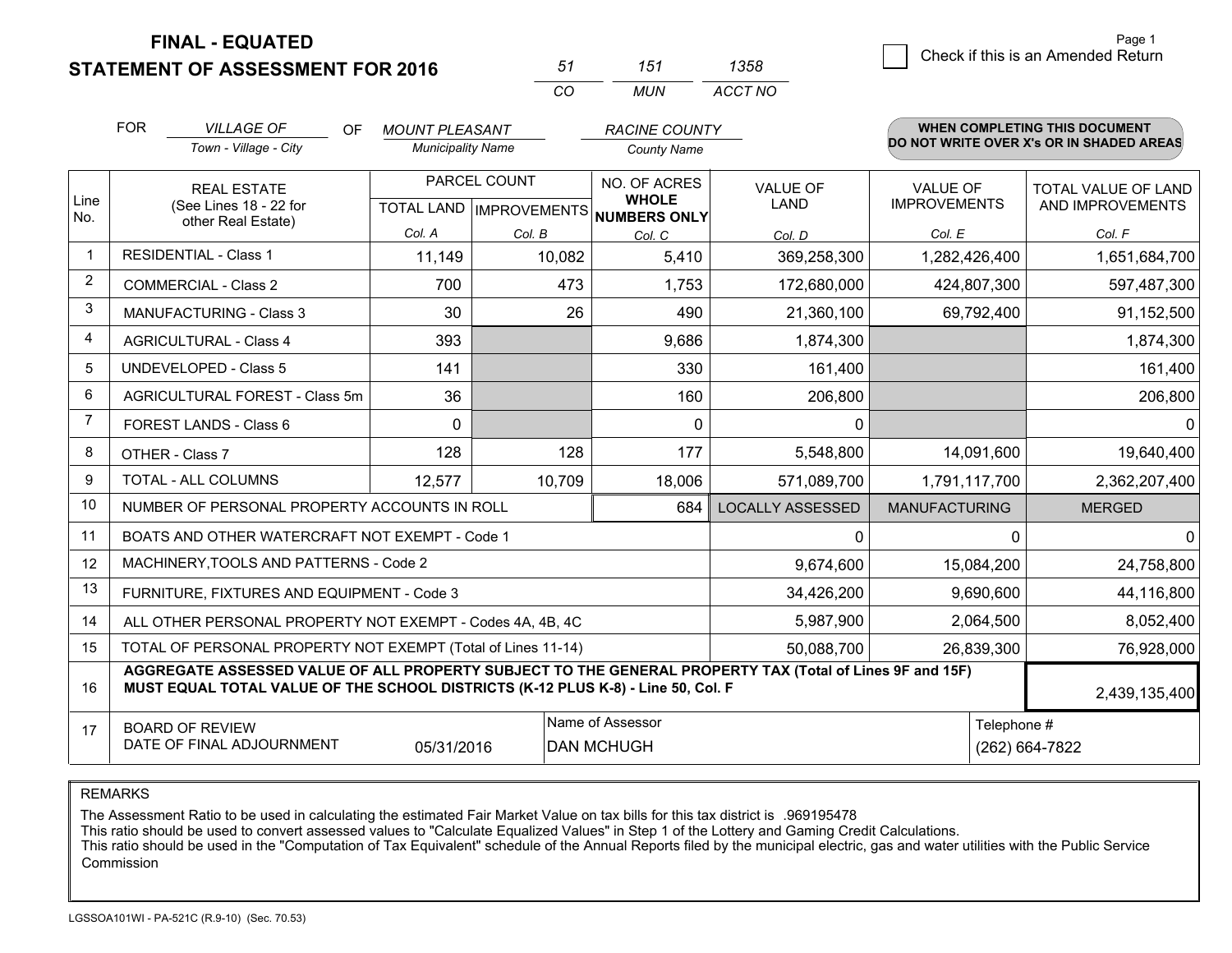*YEAR CO MUN ACCT NO* <sup>2016</sup> <sup>51</sup> <sup>151</sup> <sup>1358</sup>

Do not confuse FOREST LANDS (Line 7) with FOREST CROPS (in this section) - They are **NOT** the same

|    |                                                    |                                             |  | Private Forest Crop - Reg Class @ 10¢ per acre                                 |                                                               | Private Forest Crop - Reg Class @ \$2.52 per acre                            |                                                                    |  |                    |  |
|----|----------------------------------------------------|---------------------------------------------|--|--------------------------------------------------------------------------------|---------------------------------------------------------------|------------------------------------------------------------------------------|--------------------------------------------------------------------|--|--------------------|--|
| 18 | (a) PARCELS                                        | (b) ACRES                                   |  | (c) ASSESSED VALUE                                                             |                                                               | (d) PARCELS                                                                  | (e) ACRES                                                          |  | (f) ASSESSED VALUE |  |
|    |                                                    |                                             |  |                                                                                |                                                               |                                                                              |                                                                    |  |                    |  |
|    | Private Forest Crop - Special Class @ 20¢ per acre |                                             |  |                                                                                |                                                               | Entered Before 2005 Managed Forest - Ferrous Mining CLOSED @ \$8.27 per acre |                                                                    |  |                    |  |
| 19 | (a) PARCELS                                        | (b) ACRES                                   |  | (c) ASSESSED VALUE                                                             |                                                               | (d) PARCELS                                                                  | (e) ACRES                                                          |  | (f) ASSESSED VALUE |  |
|    |                                                    |                                             |  |                                                                                |                                                               |                                                                              |                                                                    |  |                    |  |
|    |                                                    | Entered Before 2005 Managed Forest - OPEN @ |  | \$.79 per acre                                                                 |                                                               |                                                                              | Entered Before 2005 Managed Forest - CLOSED @ \$1.87 per acre      |  |                    |  |
| 20 | (a) PARCELS                                        | (b) ACRES                                   |  | (c) ASSESSED VALUE                                                             |                                                               | (d) PARCELS                                                                  | (e) ACRES                                                          |  | (f) ASSESSED VALUE |  |
|    |                                                    |                                             |  |                                                                                |                                                               |                                                                              |                                                                    |  |                    |  |
|    | Entered After 2004 Managed Forest - OPEN @         | \$2.14 per acre                             |  |                                                                                | Entered After 2004 Managed Forest - CLOSED @ \$10.68 per acre |                                                                              |                                                                    |  |                    |  |
| 21 | (a) PARCELS                                        | (b) ACRES                                   |  | (c) ASSESSED VALUE                                                             |                                                               | (d) PARCELS<br>(e) ACRES                                                     |                                                                    |  | (f) ASSESSED VALUE |  |
|    |                                                    |                                             |  |                                                                                |                                                               |                                                                              |                                                                    |  |                    |  |
|    |                                                    |                                             |  |                                                                                |                                                               |                                                                              | (d) County (NOT FOREST CROP) Acres                                 |  |                    |  |
| 22 | (a) County Forest Cropland Acres                   |                                             |  | (b) Federal Acres                                                              |                                                               | (c) State Acres                                                              |                                                                    |  | (e) Other Acres    |  |
|    |                                                    |                                             |  |                                                                                |                                                               | 95.28                                                                        | 370.4                                                              |  | 556.74             |  |
|    |                                                    |                                             |  | Assessed Value of Omitted Property From Prior Years (Sec. 70.44)               |                                                               |                                                                              | Assessed Value of Sec. 70.43 Corrections of Errors by Assessors    |  |                    |  |
| 23 |                                                    | (a) REAL ESTATE                             |  | (b) PERSONAL                                                                   |                                                               |                                                                              | (c1) REAL ESTATE                                                   |  | (c2) PERSONAL      |  |
|    |                                                    |                                             |  |                                                                                |                                                               |                                                                              |                                                                    |  |                    |  |
|    |                                                    |                                             |  | Manufacturing Equated Value of Omitted Property From Prior Years (Sec. 70.995) |                                                               |                                                                              | Mfg. Equated Value of Sec.70.43 Corrections of Errors by Assessors |  |                    |  |
|    |                                                    | (d) REAL ESTATE                             |  | (e) PERSONAL                                                                   |                                                               | (f1) REAL ESTATE                                                             |                                                                    |  | (f2) PERSONAL      |  |
|    |                                                    |                                             |  |                                                                                |                                                               |                                                                              |                                                                    |  |                    |  |

## **SPECIAL DISTRICTS**

| Line<br>No. | Enter 6-digit<br>Special District<br>Code (Col. A) | <b>Account</b><br><b>Number</b> | <b>Special District Name</b> | <b>Locally Assessed Value</b><br>of Real Estate and | Mfg Value of Real Estate<br>and Personal Property | <b>Merged Value of</b><br><b>Real Estate and</b><br>Personal Property (Col. F) |
|-------------|----------------------------------------------------|---------------------------------|------------------------------|-----------------------------------------------------|---------------------------------------------------|--------------------------------------------------------------------------------|
|             |                                                    | (Col. B)                        | (Col. C)                     | Personal Property (Col. D)                          | (Col. E)                                          |                                                                                |
| 24          |                                                    |                                 |                              |                                                     |                                                   |                                                                                |
| 25          |                                                    |                                 |                              |                                                     |                                                   |                                                                                |
| 26          |                                                    |                                 |                              |                                                     |                                                   |                                                                                |
| 27          |                                                    |                                 |                              |                                                     |                                                   |                                                                                |
| 28          |                                                    |                                 |                              |                                                     |                                                   |                                                                                |
| 29          |                                                    |                                 |                              |                                                     |                                                   |                                                                                |
| 30          |                                                    |                                 |                              |                                                     |                                                   |                                                                                |
| 31          |                                                    |                                 |                              |                                                     |                                                   |                                                                                |
| 32          |                                                    |                                 |                              |                                                     |                                                   |                                                                                |
| 33          |                                                    |                                 |                              |                                                     |                                                   |                                                                                |
| 34          |                                                    |                                 |                              |                                                     |                                                   |                                                                                |
| 35          |                                                    |                                 |                              |                                                     |                                                   |                                                                                |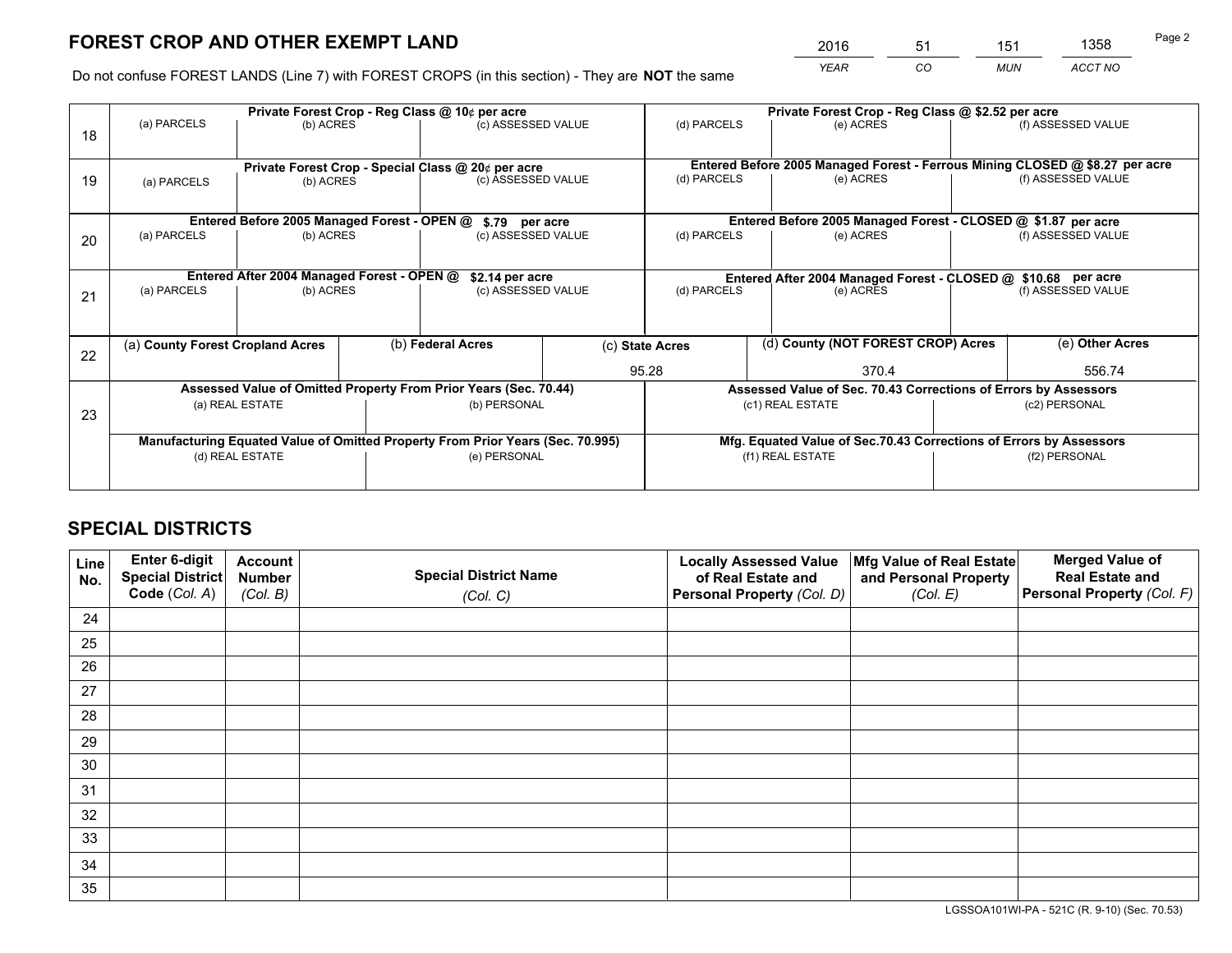|             |                                                          |                                             |                                                         | YEAR                                                                              | CO.<br><b>MUN</b>                                             | ACCT NO                                                                        |
|-------------|----------------------------------------------------------|---------------------------------------------|---------------------------------------------------------|-----------------------------------------------------------------------------------|---------------------------------------------------------------|--------------------------------------------------------------------------------|
| Line<br>No. | Enter 6-digit<br><b>School District</b><br>Code (Col. A) | <b>Account</b><br><b>Number</b><br>(Col. B) | <b>School District Name</b><br>(Col. C)                 | <b>Locally Assessed Value</b><br>of Real Estate and<br>Personal Property (Col. D) | Mfg Value of Real Estate<br>and Personal Property<br>(Col. E) | <b>Merged Value of</b><br><b>Real Estate and</b><br>Personal Property (Col. F) |
|             | A. SCHOOL DISTRICTS (K-8 and K-12)                       |                                             |                                                         |                                                                                   |                                                               |                                                                                |
| 36          | 514620                                                   | 0304                                        | SCH D OF RACINE                                         | 2,321,143,600                                                                     | 117,991,800                                                   | 2,439,135,400                                                                  |
| 37          |                                                          |                                             |                                                         |                                                                                   |                                                               |                                                                                |
| 38          |                                                          |                                             |                                                         |                                                                                   |                                                               |                                                                                |
| 39          |                                                          |                                             |                                                         |                                                                                   |                                                               |                                                                                |
| 40          |                                                          |                                             |                                                         |                                                                                   |                                                               |                                                                                |
| 41<br>42    |                                                          |                                             |                                                         |                                                                                   |                                                               |                                                                                |
| 43          |                                                          |                                             |                                                         |                                                                                   |                                                               |                                                                                |
| 44          |                                                          |                                             |                                                         |                                                                                   |                                                               |                                                                                |
| 45          |                                                          |                                             |                                                         |                                                                                   |                                                               |                                                                                |
| 46          |                                                          |                                             |                                                         |                                                                                   |                                                               |                                                                                |
| 47          |                                                          |                                             |                                                         |                                                                                   |                                                               |                                                                                |
| 48          |                                                          |                                             |                                                         |                                                                                   |                                                               |                                                                                |
| 49          |                                                          |                                             |                                                         |                                                                                   |                                                               |                                                                                |
| 50          |                                                          |                                             | TOTAL ASSESSED VALUE OF SCHOOL DISTRICTS (K-8 and K-12) | 2,321,143,600                                                                     | 117,991,800                                                   | 2,439,135,400                                                                  |
|             | <b>B.</b><br><b>UNION HIGH SCHOOL DISTRICTS</b>          |                                             |                                                         |                                                                                   |                                                               |                                                                                |
| 51<br>52    |                                                          |                                             |                                                         |                                                                                   |                                                               |                                                                                |
| 53          |                                                          |                                             |                                                         |                                                                                   |                                                               |                                                                                |
| 54          |                                                          |                                             |                                                         |                                                                                   |                                                               |                                                                                |
| 55          |                                                          |                                             | TOTAL ASSESSED VALUE OF UNION HIGH SCHOOLS              |                                                                                   |                                                               |                                                                                |
|             | C.<br><b>TECHNICAL COLLEGE DISTRICTS</b>                 |                                             |                                                         |                                                                                   |                                                               |                                                                                |
| 56          | 000600                                                   | 0006                                        | <b>GATEWAY TECHNICAL COLLEGE</b><br><b>KENO</b>         | 2,321,143,600                                                                     | 117,991,800                                                   | 2,439,135,400                                                                  |
| 57          |                                                          |                                             |                                                         |                                                                                   |                                                               |                                                                                |
| 58          |                                                          |                                             |                                                         |                                                                                   |                                                               |                                                                                |
| 59          |                                                          |                                             | TOTAL ASSESSED VALUE OF TECHNICAL COLLEGES              | 2,321,143,600                                                                     | 117,991,800                                                   | 2,439,135,400                                                                  |

51

151

 *I hereby certify, to the best of my knowledge and belief, this form is complete and correct.*

**SCHOOL DISTRICTS**

| Print name of preparer | Title                    |                | Date (MM/DD/CCYY) |
|------------------------|--------------------------|----------------|-------------------|
|                        |                          |                |                   |
| Signature of preparer  | Contact Telephone Number | E-mail address |                   |
|                        | $\overline{\phantom{0}}$ |                |                   |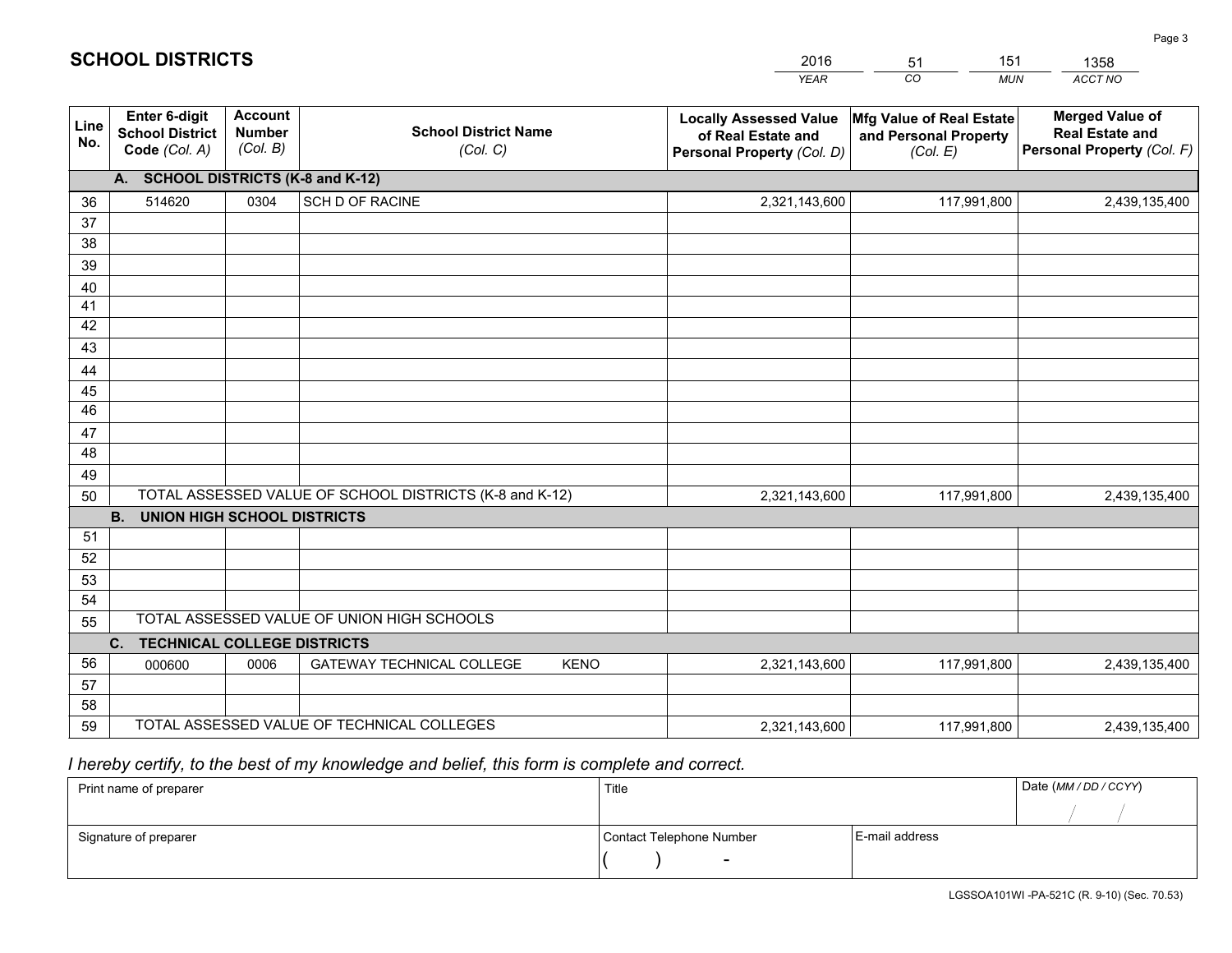## **HIGHLIGHTS**

- 1. Complete the Statement of Assessment after the Board of Review. Reflect any changes made there.
- 2. Use black ink to complete.
- 3. Line 16 must equal Line 50, Col D.
- 4. Line 55 must equal the total of K-8 schools listed on lines 36-49. Do not include K-12 schools in this comparision.
- 5. Line 59, Col. D must equal Line 16.
- 6. Special District, School District and Technical College District values must include both real estate and personal property. Examples of Special districts are: town sanitary districts, public inland lake protection and rehabilitation districts, and metropolitan sewerage districts.
- 7. DO NOT INCLUDE Manufacturing property values.DOR will print these values on the final SOA.

STEPHANIE KOHLHAGEN VILLAGE OF MOUNT PLEASANT

STEPHANIE KOHLHAGEN<br>VILLAGE OF MOUNT PLEASANT

8811 CAMPUS DRIVE

8811 CAMPUS DRIVE

MT PLEASANT, WI 53406 - 7014

PLEASANT, WI 53406 -

 $\overline{5}$ 

7014

 8. Accuracy of this form is very important. The values reported directly affect the equalized value DOR calculates for school and special districts.

### **Page 1:**

 If not prefilled, enter the tax year,county and municipal code,municipal type, municipal name and county name on the top of form.

Check the Amended box, if filing an amended / corrected SOA.

 Report the parcel count, acres and assessed value of taxable general property, total parcel count, (real and personal), total acres, and values from final figures set by the Board of Review.

- A. Real Estate land and improvements (buildings, etc.) is reported on lines 1 8, total line 9.
- B. Personal Property is reported on lines 11 14, Column D, total line 15.
- C. To complete this report, use the computer produced summary of the assessment roll that shows these amounts.
- D. Use whole numbers only.
- E. Add each line across and each column down to verify entries.

## **Page 2:**

- A. Report Special Items (not subject to general property tax).
- 1. Private Forest Croplands and Managed Forest Lands are reported on lines 18,19, 20 and 21. Be sure to report assessed values **NOT** taxes.
- 2. You should have copies of the orders of entry, orders of withdrawal, etc., to update your assessment roll.
	- 3. Show hundredths of acres (e.g. 39.75).
- 4. Tax exempt lands are reported on line 22.
- 5. Omitted property and sec. 70.43, Wis. Stats., corrections of errors by assessor are reported on line 23. Report real estate and personal property separately. These should be for **prior years**, not something found on the current assessment roll after the board of review.
- B. Special District (Lines 24-35) Include the value of both real and personal property.
- The Department of Revenue (DOR) preprints much of the information regarding names and codes for schools, special districts,etc. If a district is not listed, enter the name and value only, DOR will enter the proper code.

## **Page 3 School Districts:**

Include the value of both real and personal property.

Report School District (regular, elementary, union high school, and technical college).

- 1. Regular (K-12) and Elementary (K-8) school values are reported on lines 36-49, total on line 50.
- 2. Union High School (UHS) (use only if elementary schools are listed on lines 36-49) are reported on lines 51-54. UHS total value (line 55) must equal to the total **elementary school** values reported on lines 36-49. Do notinclude K-12 schools in this comparison.
- 3. Technical College values are reported on lines 56-58, total on line 59.
- 4. Use the computer summary that shows these amounts to complete this report.

#### **This form is due the second Monday in June. File this report only after your Board of Review is complete.**

 *If you have questions: Return forms to:*

Fax number: (608) 264-6887 PO Box 8971

 Email: lgs@revenue.wi.gov Wisconsin Department of Revenue Call: (608) 261-5341 Local Government Services Section 6-97Madison WI 53708-8971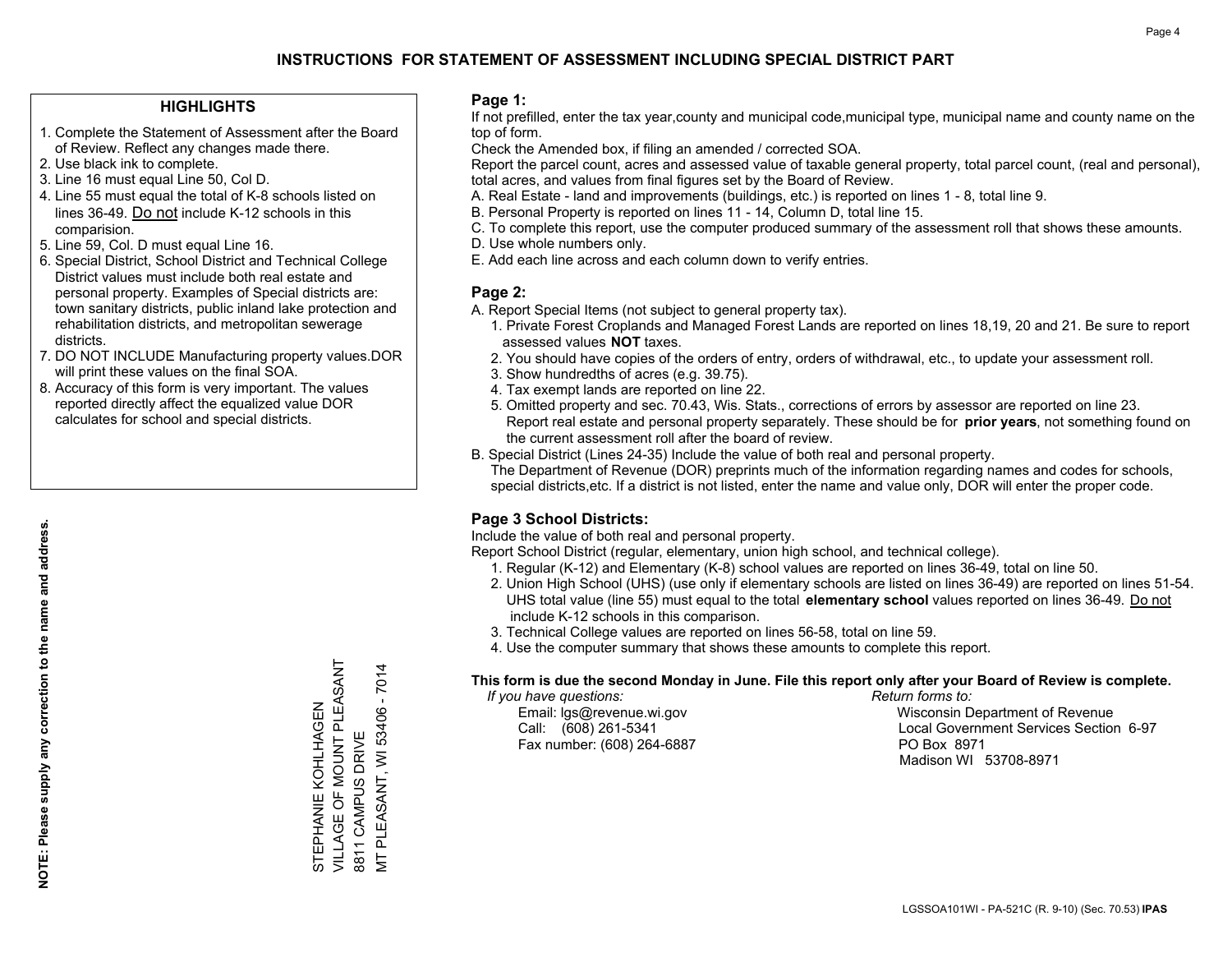**STATEMENT OF ASSESSMENT FOR 2016** 

| 51  | 161 | 1365    |
|-----|-----|---------|
| CO. | MUN | ACCT NO |

|                | <b>FOR</b>                                                                                                                                                                                   | <b>VILLAGE OF</b><br><b>OF</b>                               | NORTH BAY                |          | <b>RACINE COUNTY</b>                                     |                         |                      | <b>WHEN COMPLETING THIS DOCUMENT</b>     |
|----------------|----------------------------------------------------------------------------------------------------------------------------------------------------------------------------------------------|--------------------------------------------------------------|--------------------------|----------|----------------------------------------------------------|-------------------------|----------------------|------------------------------------------|
|                |                                                                                                                                                                                              | Town - Village - City                                        | <b>Municipality Name</b> |          | <b>County Name</b>                                       |                         |                      | DO NOT WRITE OVER X's OR IN SHADED AREAS |
|                |                                                                                                                                                                                              | <b>REAL ESTATE</b>                                           | PARCEL COUNT             |          | NO. OF ACRES                                             | <b>VALUE OF</b>         | <b>VALUE OF</b>      | <b>TOTAL VALUE OF LAND</b>               |
| Line<br>No.    |                                                                                                                                                                                              | (See Lines 18 - 22 for<br>other Real Estate)                 |                          |          | <b>WHOLE</b><br>TOTAL LAND   IMPROVEMENTS   NUMBERS ONLY | <b>LAND</b>             | <b>IMPROVEMENTS</b>  | AND IMPROVEMENTS                         |
|                |                                                                                                                                                                                              |                                                              | Col. A                   | Col. B   | Col. C                                                   | Col. D                  | Col. E               | Col. F                                   |
| $\mathbf 1$    |                                                                                                                                                                                              | <b>RESIDENTIAL - Class 1</b>                                 | 102                      | 97       | 52                                                       | 10,491,300              | 23,320,700           | 33,812,000                               |
| 2              |                                                                                                                                                                                              | <b>COMMERCIAL - Class 2</b>                                  | $\mathbf{0}$             | 0        | $\Omega$                                                 | 0                       | $\Omega$             | 0                                        |
| 3              |                                                                                                                                                                                              | <b>MANUFACTURING - Class 3</b>                               | $\Omega$                 | 0        | $\Omega$                                                 | 0                       | $\Omega$             | $\Omega$                                 |
| 4              |                                                                                                                                                                                              | <b>AGRICULTURAL - Class 4</b>                                | 0                        |          | 0                                                        | $\mathbf 0$             |                      | $\mathbf 0$                              |
| 5              |                                                                                                                                                                                              | <b>UNDEVELOPED - Class 5</b>                                 | $\Omega$                 |          | $\Omega$                                                 | 0                       |                      | $\Omega$                                 |
| 6              |                                                                                                                                                                                              | AGRICULTURAL FOREST - Class 5m                               | 0                        |          | 0                                                        | $\mathbf 0$             |                      | $\mathbf{0}$                             |
| $\overline{7}$ |                                                                                                                                                                                              | FOREST LANDS - Class 6                                       | 0                        |          | 0                                                        | 0                       |                      | 0                                        |
| 8              |                                                                                                                                                                                              | OTHER - Class 7                                              | $\Omega$                 | $\Omega$ | $\Omega$                                                 | $\Omega$                | $\Omega$             | $\Omega$                                 |
| 9              |                                                                                                                                                                                              | TOTAL - ALL COLUMNS                                          | 102                      | 97       | 52                                                       | 10,491,300              | 23,320,700           | 33,812,000                               |
| 10             |                                                                                                                                                                                              | NUMBER OF PERSONAL PROPERTY ACCOUNTS IN ROLL                 |                          |          | 4                                                        | <b>LOCALLY ASSESSED</b> | <b>MANUFACTURING</b> | <b>MERGED</b>                            |
| 11             |                                                                                                                                                                                              | BOATS AND OTHER WATERCRAFT NOT EXEMPT - Code 1               |                          |          |                                                          | 0                       | $\Omega$             | 0                                        |
| 12             |                                                                                                                                                                                              | MACHINERY, TOOLS AND PATTERNS - Code 2                       |                          |          |                                                          | 500                     | $\Omega$             | 500                                      |
| 13             |                                                                                                                                                                                              | FURNITURE, FIXTURES AND EQUIPMENT - Code 3                   |                          |          |                                                          | 900                     | $\Omega$             | 900                                      |
| 14             |                                                                                                                                                                                              | ALL OTHER PERSONAL PROPERTY NOT EXEMPT - Codes 4A, 4B, 4C    |                          |          |                                                          | 200                     | $\mathbf{0}$         | 200                                      |
| 15             |                                                                                                                                                                                              | TOTAL OF PERSONAL PROPERTY NOT EXEMPT (Total of Lines 11-14) |                          |          | 1.600                                                    | $\Omega$                | 1,600                |                                          |
| 16             | AGGREGATE ASSESSED VALUE OF ALL PROPERTY SUBJECT TO THE GENERAL PROPERTY TAX (Total of Lines 9F and 15F)<br>MUST EQUAL TOTAL VALUE OF THE SCHOOL DISTRICTS (K-12 PLUS K-8) - Line 50, Col. F |                                                              |                          |          |                                                          |                         | 33,813,600           |                                          |
| 17             |                                                                                                                                                                                              | <b>BOARD OF REVIEW</b>                                       |                          |          | Name of Assessor                                         |                         | Telephone #          |                                          |
|                | DATE OF FINAL ADJOURNMENT<br>06/13/2016<br><b>JAMES G. HENKE</b><br>(262) 498-7473                                                                                                           |                                                              |                          |          |                                                          |                         |                      |                                          |

REMARKS

The Assessment Ratio to be used in calculating the estimated Fair Market Value on tax bills for this tax district is .985284948<br>This ratio should be used to convert assessed values to "Calculate Equalized Values" in Step 1 Commission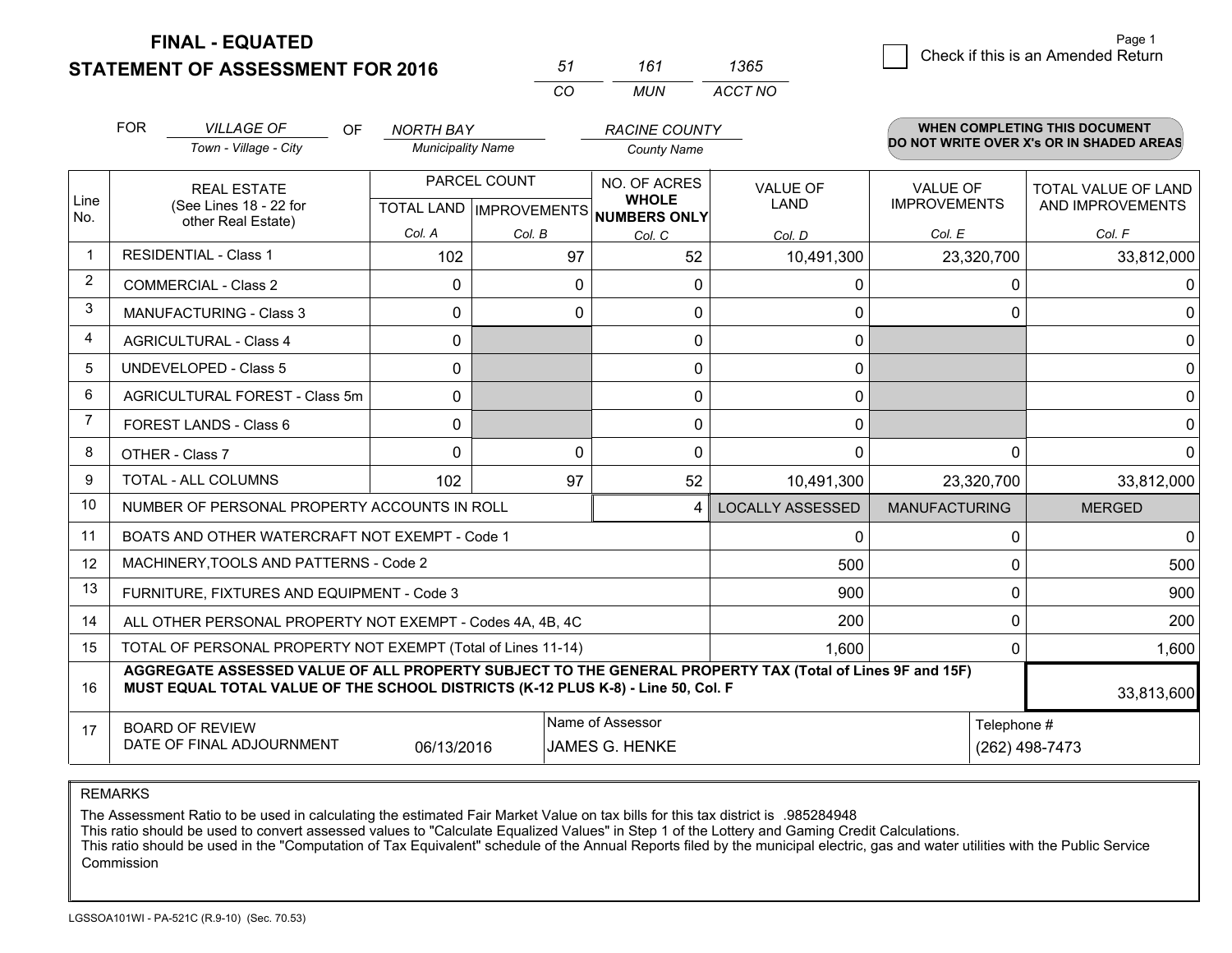*YEAR CO MUN ACCT NO* <sup>2016</sup> <sup>51</sup> <sup>161</sup> <sup>1365</sup>

Do not confuse FOREST LANDS (Line 7) with FOREST CROPS (in this section) - They are **NOT** the same

|    | Private Forest Crop - Reg Class @ 10¢ per acre                                 |                                             |  |                                                                  |  | Private Forest Crop - Reg Class @ \$2.52 per acre                            |                                                                 |                                                                    |                    |  |
|----|--------------------------------------------------------------------------------|---------------------------------------------|--|------------------------------------------------------------------|--|------------------------------------------------------------------------------|-----------------------------------------------------------------|--------------------------------------------------------------------|--------------------|--|
| 18 | (a) PARCELS                                                                    | (b) ACRES                                   |  | (c) ASSESSED VALUE                                               |  | (d) PARCELS                                                                  | (e) ACRES                                                       |                                                                    | (f) ASSESSED VALUE |  |
|    |                                                                                |                                             |  |                                                                  |  |                                                                              |                                                                 |                                                                    |                    |  |
|    | Private Forest Crop - Special Class @ 20¢ per acre                             |                                             |  |                                                                  |  | Entered Before 2005 Managed Forest - Ferrous Mining CLOSED @ \$8.27 per acre |                                                                 |                                                                    |                    |  |
| 19 | (a) PARCELS                                                                    | (b) ACRES                                   |  | (c) ASSESSED VALUE                                               |  | (d) PARCELS                                                                  | (e) ACRES                                                       |                                                                    | (f) ASSESSED VALUE |  |
|    |                                                                                |                                             |  |                                                                  |  |                                                                              |                                                                 |                                                                    |                    |  |
|    |                                                                                | Entered Before 2005 Managed Forest - OPEN @ |  | \$.79 per acre                                                   |  |                                                                              | Entered Before 2005 Managed Forest - CLOSED @ \$1.87 per acre   |                                                                    |                    |  |
| 20 | (a) PARCELS                                                                    | (b) ACRES                                   |  | (c) ASSESSED VALUE                                               |  | (d) PARCELS                                                                  | (e) ACRES                                                       |                                                                    | (f) ASSESSED VALUE |  |
|    |                                                                                |                                             |  |                                                                  |  |                                                                              |                                                                 |                                                                    |                    |  |
|    | Entered After 2004 Managed Forest - OPEN @<br>\$2.14 per acre                  |                                             |  |                                                                  |  | Entered After 2004 Managed Forest - CLOSED @ \$10.68 per acre                |                                                                 |                                                                    |                    |  |
| 21 | (a) PARCELS                                                                    | (b) ACRES                                   |  | (c) ASSESSED VALUE                                               |  | (d) PARCELS<br>(e) ACRES                                                     |                                                                 |                                                                    | (f) ASSESSED VALUE |  |
|    |                                                                                |                                             |  |                                                                  |  |                                                                              |                                                                 |                                                                    |                    |  |
|    |                                                                                |                                             |  |                                                                  |  |                                                                              |                                                                 |                                                                    |                    |  |
| 22 | (a) County Forest Cropland Acres                                               |                                             |  | (b) Federal Acres                                                |  | (c) State Acres                                                              | (d) County (NOT FOREST CROP) Acres                              |                                                                    | (e) Other Acres    |  |
|    |                                                                                |                                             |  |                                                                  |  |                                                                              |                                                                 |                                                                    | 4.1                |  |
|    |                                                                                |                                             |  | Assessed Value of Omitted Property From Prior Years (Sec. 70.44) |  |                                                                              | Assessed Value of Sec. 70.43 Corrections of Errors by Assessors |                                                                    |                    |  |
| 23 |                                                                                | (a) REAL ESTATE                             |  | (b) PERSONAL                                                     |  | (c1) REAL ESTATE                                                             |                                                                 | (c2) PERSONAL                                                      |                    |  |
|    |                                                                                |                                             |  |                                                                  |  |                                                                              |                                                                 |                                                                    |                    |  |
|    | Manufacturing Equated Value of Omitted Property From Prior Years (Sec. 70.995) |                                             |  |                                                                  |  |                                                                              |                                                                 | Mfg. Equated Value of Sec.70.43 Corrections of Errors by Assessors |                    |  |
|    |                                                                                | (d) REAL ESTATE                             |  | (e) PERSONAL                                                     |  |                                                                              | (f1) REAL ESTATE                                                |                                                                    | (f2) PERSONAL      |  |
|    |                                                                                |                                             |  |                                                                  |  |                                                                              |                                                                 |                                                                    |                    |  |

## **SPECIAL DISTRICTS**

| Line<br>No. | Enter 6-digit<br>Special District<br>Code (Col. A) | <b>Account</b><br><b>Number</b> | <b>Special District Name</b> | <b>Locally Assessed Value</b><br>of Real Estate and | Mfg Value of Real Estate<br>and Personal Property | <b>Merged Value of</b><br><b>Real Estate and</b><br>Personal Property (Col. F) |
|-------------|----------------------------------------------------|---------------------------------|------------------------------|-----------------------------------------------------|---------------------------------------------------|--------------------------------------------------------------------------------|
|             |                                                    | (Col. B)                        | (Col. C)                     | Personal Property (Col. D)                          | (Col. E)                                          |                                                                                |
| 24          |                                                    |                                 |                              |                                                     |                                                   |                                                                                |
| 25          |                                                    |                                 |                              |                                                     |                                                   |                                                                                |
| 26          |                                                    |                                 |                              |                                                     |                                                   |                                                                                |
| 27          |                                                    |                                 |                              |                                                     |                                                   |                                                                                |
| 28          |                                                    |                                 |                              |                                                     |                                                   |                                                                                |
| 29          |                                                    |                                 |                              |                                                     |                                                   |                                                                                |
| 30          |                                                    |                                 |                              |                                                     |                                                   |                                                                                |
| 31          |                                                    |                                 |                              |                                                     |                                                   |                                                                                |
| 32          |                                                    |                                 |                              |                                                     |                                                   |                                                                                |
| 33          |                                                    |                                 |                              |                                                     |                                                   |                                                                                |
| 34          |                                                    |                                 |                              |                                                     |                                                   |                                                                                |
| 35          |                                                    |                                 |                              |                                                     |                                                   |                                                                                |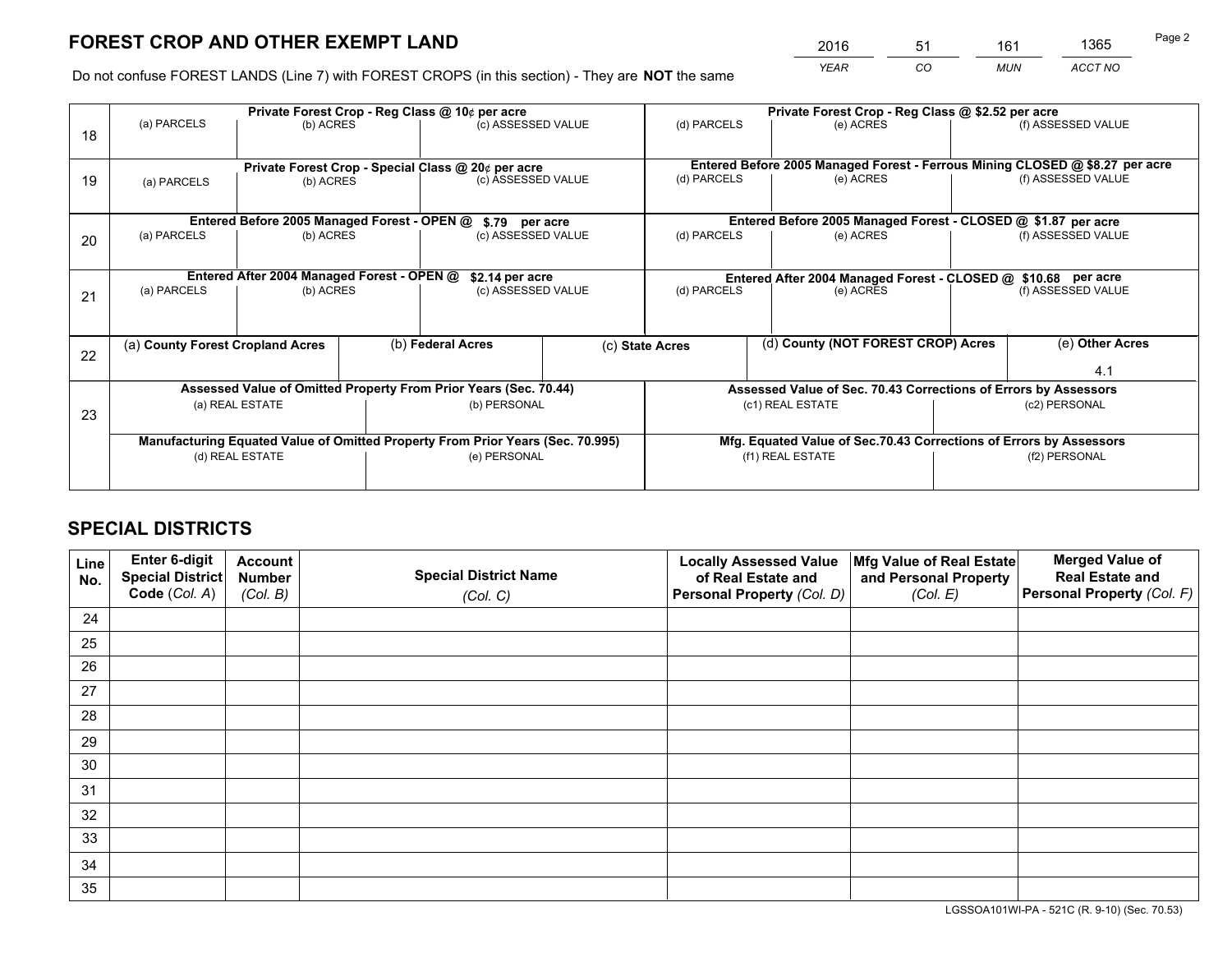|             |                                                          |                                             |                                                         | <b>YEAR</b>                                                                       | CO<br><b>MUN</b>                                              | ACCT NO                                                                        |
|-------------|----------------------------------------------------------|---------------------------------------------|---------------------------------------------------------|-----------------------------------------------------------------------------------|---------------------------------------------------------------|--------------------------------------------------------------------------------|
| Line<br>No. | Enter 6-digit<br><b>School District</b><br>Code (Col. A) | <b>Account</b><br><b>Number</b><br>(Col. B) | <b>School District Name</b><br>(Col. C)                 | <b>Locally Assessed Value</b><br>of Real Estate and<br>Personal Property (Col. D) | Mfg Value of Real Estate<br>and Personal Property<br>(Col. E) | <b>Merged Value of</b><br><b>Real Estate and</b><br>Personal Property (Col. F) |
|             | A. SCHOOL DISTRICTS (K-8 and K-12)                       |                                             |                                                         |                                                                                   |                                                               |                                                                                |
| 36          | 514620                                                   | 0304                                        | <b>SCH D OF RACINE</b>                                  | 33,813,600                                                                        |                                                               | 33,813,600                                                                     |
| 37          |                                                          |                                             |                                                         |                                                                                   |                                                               |                                                                                |
| 38          |                                                          |                                             |                                                         |                                                                                   |                                                               |                                                                                |
| 39          |                                                          |                                             |                                                         |                                                                                   |                                                               |                                                                                |
| 40          |                                                          |                                             |                                                         |                                                                                   |                                                               |                                                                                |
| 41          |                                                          |                                             |                                                         |                                                                                   |                                                               |                                                                                |
| 42          |                                                          |                                             |                                                         |                                                                                   |                                                               |                                                                                |
| 43          |                                                          |                                             |                                                         |                                                                                   |                                                               |                                                                                |
| 44          |                                                          |                                             |                                                         |                                                                                   |                                                               |                                                                                |
| 45<br>46    |                                                          |                                             |                                                         |                                                                                   |                                                               |                                                                                |
| 47          |                                                          |                                             |                                                         |                                                                                   |                                                               |                                                                                |
| 48          |                                                          |                                             |                                                         |                                                                                   |                                                               |                                                                                |
| 49          |                                                          |                                             |                                                         |                                                                                   |                                                               |                                                                                |
| 50          |                                                          |                                             | TOTAL ASSESSED VALUE OF SCHOOL DISTRICTS (K-8 and K-12) | 33,813,600                                                                        |                                                               | 33,813,600                                                                     |
|             | <b>B.</b><br><b>UNION HIGH SCHOOL DISTRICTS</b>          |                                             |                                                         |                                                                                   |                                                               |                                                                                |
| 51          |                                                          |                                             |                                                         |                                                                                   |                                                               |                                                                                |
| 52          |                                                          |                                             |                                                         |                                                                                   |                                                               |                                                                                |
| 53          |                                                          |                                             |                                                         |                                                                                   |                                                               |                                                                                |
| 54          |                                                          |                                             |                                                         |                                                                                   |                                                               |                                                                                |
| 55          |                                                          |                                             | TOTAL ASSESSED VALUE OF UNION HIGH SCHOOLS              |                                                                                   |                                                               |                                                                                |
|             | C.<br><b>TECHNICAL COLLEGE DISTRICTS</b>                 |                                             |                                                         |                                                                                   |                                                               |                                                                                |
| 56          | 000600                                                   | 0006                                        | <b>GATEWAY TECHNICAL COLLEGE</b><br><b>KENO</b>         | 33,813,600                                                                        |                                                               | 33,813,600                                                                     |
| 57          |                                                          |                                             |                                                         |                                                                                   |                                                               |                                                                                |
| 58          |                                                          |                                             |                                                         |                                                                                   |                                                               |                                                                                |
| 59          |                                                          |                                             | TOTAL ASSESSED VALUE OF TECHNICAL COLLEGES              | 33,813,600                                                                        |                                                               | 33,813,600                                                                     |

51

161

 *I hereby certify, to the best of my knowledge and belief, this form is complete and correct.*

**SCHOOL DISTRICTS**

| Print name of preparer | Title                    |                | Date (MM/DD/CCYY) |
|------------------------|--------------------------|----------------|-------------------|
|                        |                          |                |                   |
| Signature of preparer  | Contact Telephone Number | E-mail address |                   |
|                        | $\overline{\phantom{a}}$ |                |                   |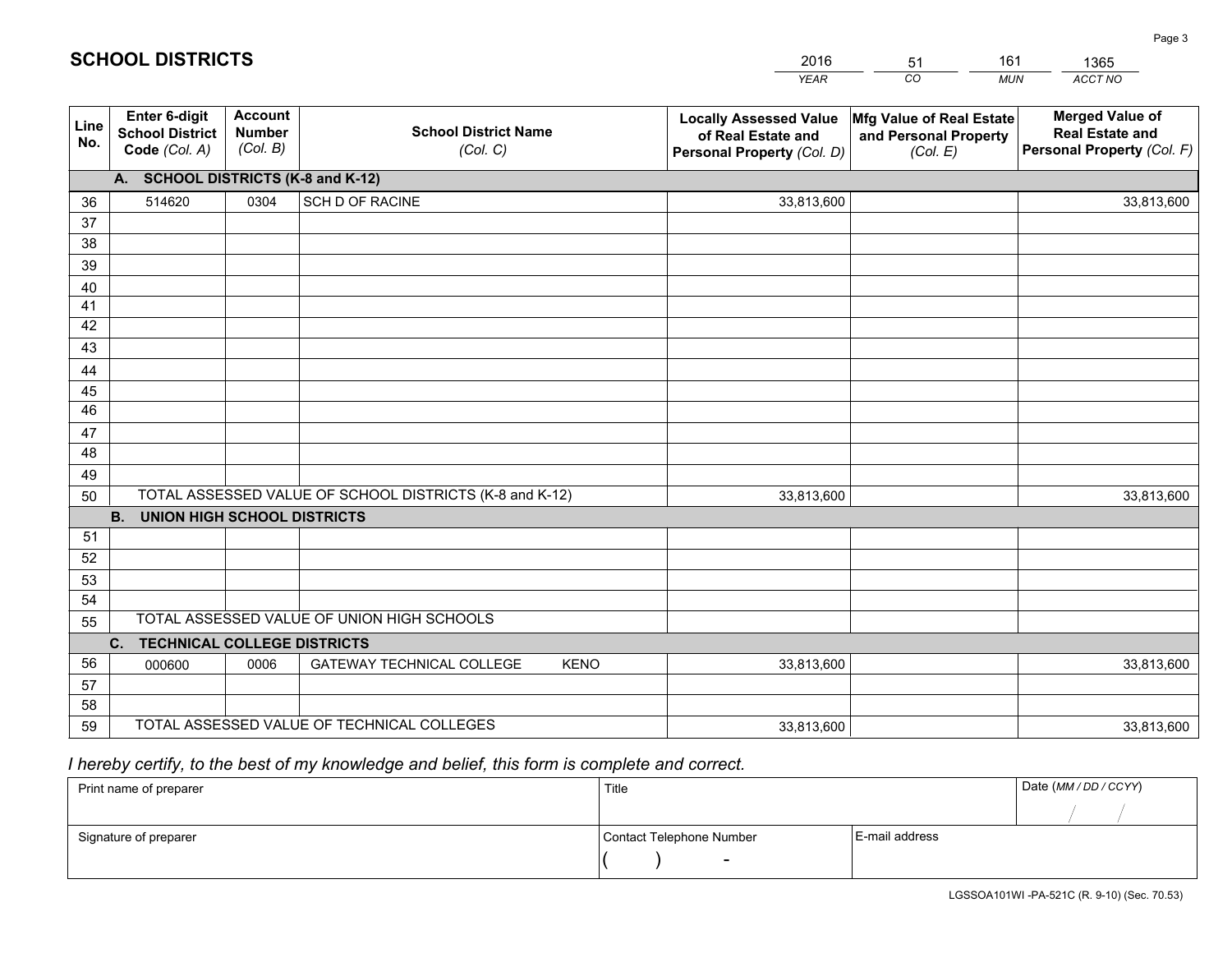## **HIGHLIGHTS**

- 1. Complete the Statement of Assessment after the Board of Review. Reflect any changes made there.
- 2. Use black ink to complete.
- 3. Line 16 must equal Line 50, Col D.
- 4. Line 55 must equal the total of K-8 schools listed on lines 36-49. Do not include K-12 schools in this comparision.
- 5. Line 59, Col. D must equal Line 16.
- 6. Special District, School District and Technical College District values must include both real estate and personal property. Examples of Special districts are: town sanitary districts, public inland lake protection and rehabilitation districts, and metropolitan sewerage districts.
- 7. DO NOT INCLUDE Manufacturing property values.DOR will print these values on the final SOA.
- 8. Accuracy of this form is very important. The values reported directly affect the equalized value DOR calculates for school and special districts.

### **Page 1:**

 If not prefilled, enter the tax year,county and municipal code,municipal type, municipal name and county name on the top of form.

Check the Amended box, if filing an amended / corrected SOA.

 Report the parcel count, acres and assessed value of taxable general property, total parcel count, (real and personal), total acres, and values from final figures set by the Board of Review.

- A. Real Estate land and improvements (buildings, etc.) is reported on lines 1 8, total line 9.
- B. Personal Property is reported on lines 11 14, Column D, total line 15.
- C. To complete this report, use the computer produced summary of the assessment roll that shows these amounts.
- D. Use whole numbers only.
- E. Add each line across and each column down to verify entries.

## **Page 2:**

- A. Report Special Items (not subject to general property tax).
- 1. Private Forest Croplands and Managed Forest Lands are reported on lines 18,19, 20 and 21. Be sure to report assessed values **NOT** taxes.
- 2. You should have copies of the orders of entry, orders of withdrawal, etc., to update your assessment roll.
	- 3. Show hundredths of acres (e.g. 39.75).
- 4. Tax exempt lands are reported on line 22.
- 5. Omitted property and sec. 70.43, Wis. Stats., corrections of errors by assessor are reported on line 23. Report real estate and personal property separately. These should be for **prior years**, not something found on the current assessment roll after the board of review.
- B. Special District (Lines 24-35) Include the value of both real and personal property.

 The Department of Revenue (DOR) preprints much of the information regarding names and codes for schools, special districts,etc. If a district is not listed, enter the name and value only, DOR will enter the proper code.

## **Page 3 School Districts:**

Include the value of both real and personal property.

Report School District (regular, elementary, union high school, and technical college).

- 1. Regular (K-12) and Elementary (K-8) school values are reported on lines 36-49, total on line 50.
- 2. Union High School (UHS) (use only if elementary schools are listed on lines 36-49) are reported on lines 51-54. UHS total value (line 55) must equal to the total **elementary school** values reported on lines 36-49. Do notinclude K-12 schools in this comparison.
- 3. Technical College values are reported on lines 56-58, total on line 59.
- 4. Use the computer summary that shows these amounts to complete this report.

#### **This form is due the second Monday in June. File this report only after your Board of Review is complete.**

 *If you have questions: Return forms to:*

Fax number: (608) 264-6887 PO Box 8971

 Email: lgs@revenue.wi.gov Wisconsin Department of Revenue Call: (608) 261-5341 Local Government Services Section 6-97Madison WI 53708-8971

VILLAGE OF NORTH BAY VILLAGE OF NORTH BAY 3615 HENNEPIN PLACE 3615 HENNEPIN PLACE RACINE, WI 53402 RACINE, WI 53402 ALIX SANCHEZ ALIX SANCHEZ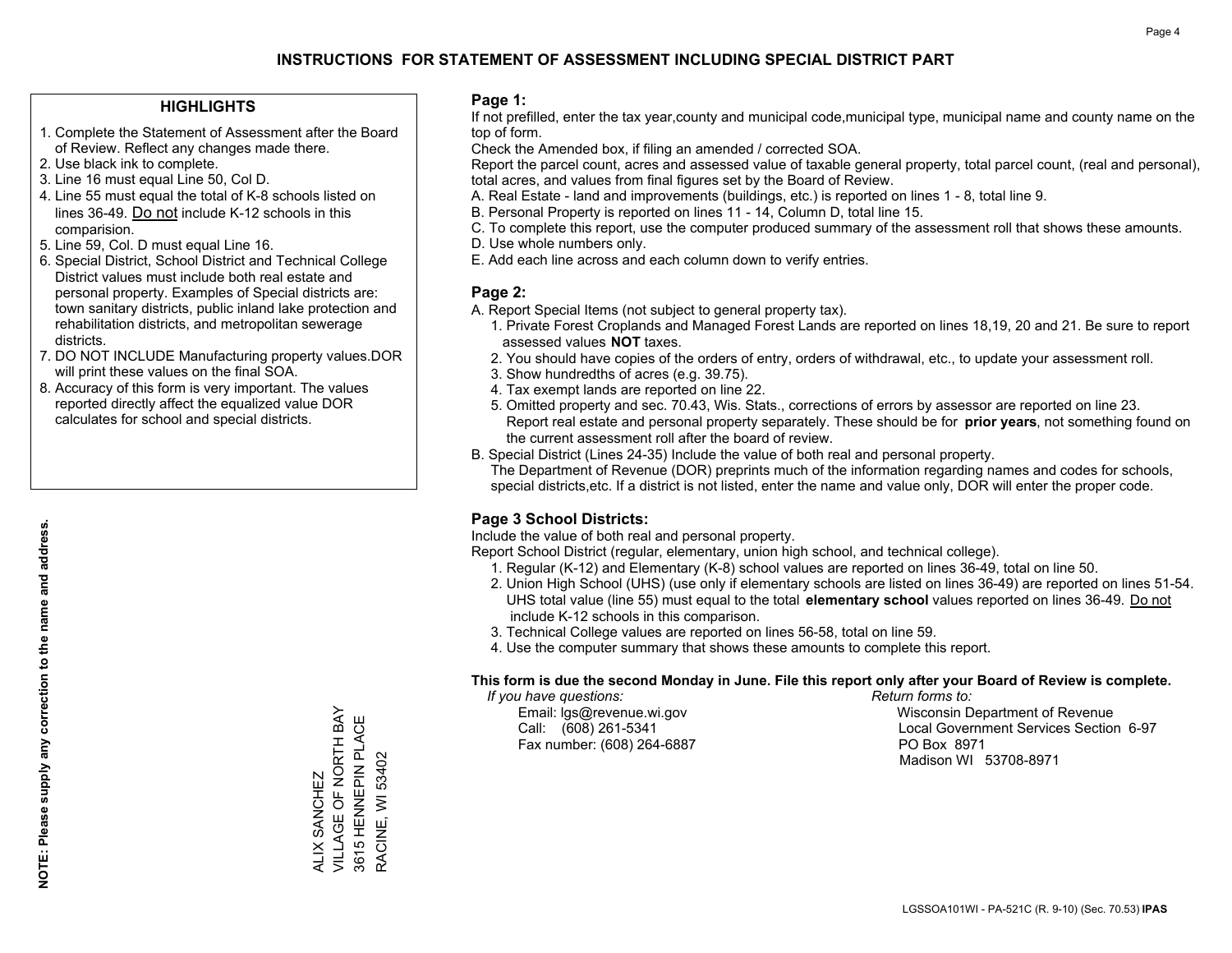## **STATEMENT OF ASSESSMENT FOR 2016**

| .51      | 176 | 1366    |
|----------|-----|---------|
| $\cdots$ | MUN | ACCT NO |

|             | <b>FOR</b>                                                                                                                                                                                   | <b>VILLAGE OF</b><br>OF.<br>Town - Village - City         | <b>ROCHESTER</b><br><b>Municipality Name</b> |                                                          | <b>RACINE COUNTY</b><br><b>County Name</b> |                                |                                        | <b>WHEN COMPLETING THIS DOCUMENT</b><br>DO NOT WRITE OVER X's OR IN SHADED AREAS |
|-------------|----------------------------------------------------------------------------------------------------------------------------------------------------------------------------------------------|-----------------------------------------------------------|----------------------------------------------|----------------------------------------------------------|--------------------------------------------|--------------------------------|----------------------------------------|----------------------------------------------------------------------------------|
| Line<br>No. | <b>REAL ESTATE</b><br>(See Lines 18 - 22 for                                                                                                                                                 |                                                           |                                              | PARCEL COUNT<br>TOTAL LAND   IMPROVEMENTS   NUMBERS ONLY |                                            | <b>VALUE OF</b><br><b>LAND</b> | <b>VALUE OF</b><br><b>IMPROVEMENTS</b> | <b>TOTAL VALUE OF LAND</b><br>AND IMPROVEMENTS                                   |
|             |                                                                                                                                                                                              | other Real Estate)                                        | Col. A                                       | Col. B                                                   | Col. C                                     | Col. D                         | Col. E                                 | Col. F                                                                           |
|             |                                                                                                                                                                                              | <b>RESIDENTIAL - Class 1</b>                              | 1,536                                        | 1,324                                                    | 2,315                                      | 110,164,390                    | 220,271,000                            | 330,435,390                                                                      |
| 2           |                                                                                                                                                                                              | <b>COMMERCIAL - Class 2</b>                               | 56                                           | 36                                                       | 209                                        | 6,675,900                      | 11,696,600                             | 18,372,500                                                                       |
| 3           |                                                                                                                                                                                              | <b>MANUFACTURING - Class 3</b>                            | 5                                            | 3                                                        | 227                                        | 1,536,600                      | 700,200                                | 2,236,800                                                                        |
| 4           |                                                                                                                                                                                              | <b>AGRICULTURAL - Class 4</b>                             | 191                                          |                                                          | 4,136                                      | 873,400                        |                                        | 873,400                                                                          |
| 5           |                                                                                                                                                                                              | UNDEVELOPED - Class 5                                     | 99                                           |                                                          | 974                                        | 966,200                        |                                        | 966,200                                                                          |
| 6           |                                                                                                                                                                                              | AGRICULTURAL FOREST - Class 5m                            | 14                                           |                                                          | 162                                        | 468,800                        |                                        | 468,800                                                                          |
| 7           | FOREST LANDS - Class 6                                                                                                                                                                       |                                                           | 23                                           |                                                          | 277                                        | 1,609,300                      |                                        | 1,609,300                                                                        |
| 8           |                                                                                                                                                                                              | OTHER - Class 7                                           | 36                                           | 36                                                       | 68                                         | 1,073,400                      | 5,438,200                              | 6,511,600                                                                        |
| 9           |                                                                                                                                                                                              | TOTAL - ALL COLUMNS                                       | 1,960                                        | 1,399                                                    | 8,368                                      | 123,367,990                    | 238,106,000                            | 361,473,990                                                                      |
| 10          |                                                                                                                                                                                              | NUMBER OF PERSONAL PROPERTY ACCOUNTS IN ROLL              |                                              |                                                          | 73                                         | <b>LOCALLY ASSESSED</b>        | <b>MANUFACTURING</b>                   | <b>MERGED</b>                                                                    |
| 11          |                                                                                                                                                                                              | BOATS AND OTHER WATERCRAFT NOT EXEMPT - Code 1            |                                              |                                                          |                                            | 0                              | $\Omega$                               | 0                                                                                |
| 12          |                                                                                                                                                                                              | MACHINERY, TOOLS AND PATTERNS - Code 2                    |                                              |                                                          |                                            | 419,300                        | 80,800                                 | 500,100                                                                          |
| 13          |                                                                                                                                                                                              | FURNITURE, FIXTURES AND EQUIPMENT - Code 3                |                                              |                                                          |                                            | 437,550                        | 39,700                                 | 477,250                                                                          |
| 14          |                                                                                                                                                                                              | ALL OTHER PERSONAL PROPERTY NOT EXEMPT - Codes 4A, 4B, 4C |                                              |                                                          |                                            | 400                            | 6,800                                  | 7,200                                                                            |
| 15          | TOTAL OF PERSONAL PROPERTY NOT EXEMPT (Total of Lines 11-14)<br>857,250                                                                                                                      |                                                           |                                              |                                                          |                                            |                                | 127,300                                | 984,550                                                                          |
| 16          | AGGREGATE ASSESSED VALUE OF ALL PROPERTY SUBJECT TO THE GENERAL PROPERTY TAX (Total of Lines 9F and 15F)<br>MUST EQUAL TOTAL VALUE OF THE SCHOOL DISTRICTS (K-12 PLUS K-8) - Line 50, Col. F |                                                           |                                              |                                                          |                                            |                                | 362,458,540                            |                                                                                  |
| 17          | Name of Assessor<br><b>BOARD OF REVIEW</b><br>DATE OF FINAL ADJOURNMENT<br>05/18/2016<br>KATHY ROMANAK                                                                                       |                                                           |                                              |                                                          |                                            | Telephone #                    | (262) 534-3003                         |                                                                                  |

REMARKS

The Assessment Ratio to be used in calculating the estimated Fair Market Value on tax bills for this tax district is .98412541<br>This ratio should be used to convert assessed values to "Calculate Equalized Values" in Step 1 Commission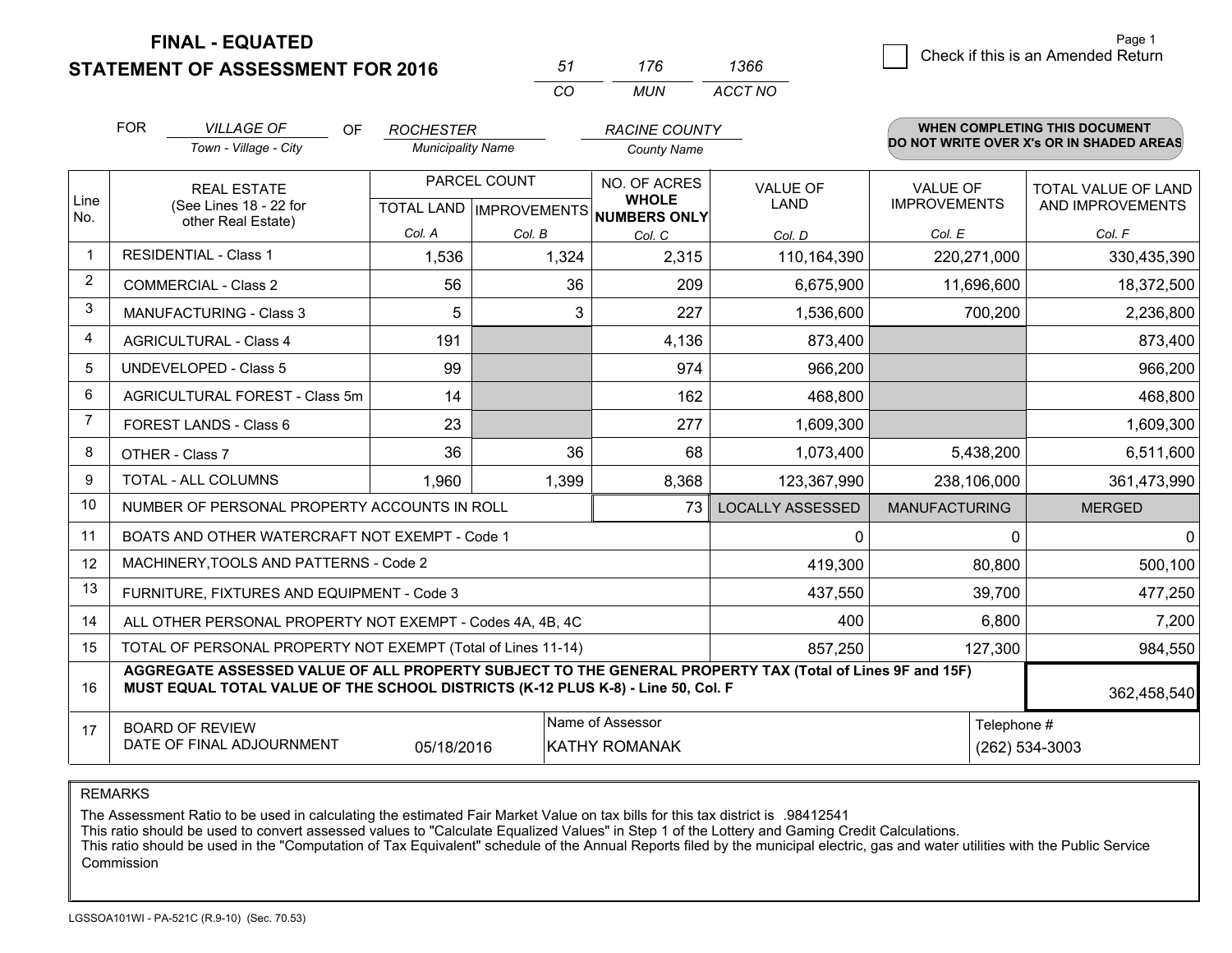*YEAR CO MUN ACCT NO* <sup>2016</sup> <sup>51</sup> <sup>176</sup> <sup>1366</sup>

Do not confuse FOREST LANDS (Line 7) with FOREST CROPS (in this section) - They are **NOT** the same

|    | Private Forest Crop - Reg Class @ 10¢ per acre                                 |                                             |  |                                                                  |     |                                                                              | Private Forest Crop - Reg Class @ \$2.52 per acre                  |                    |                    |  |
|----|--------------------------------------------------------------------------------|---------------------------------------------|--|------------------------------------------------------------------|-----|------------------------------------------------------------------------------|--------------------------------------------------------------------|--------------------|--------------------|--|
| 18 | (a) PARCELS                                                                    | (b) ACRES                                   |  | (c) ASSESSED VALUE                                               |     | (d) PARCELS                                                                  | (e) ACRES                                                          |                    | (f) ASSESSED VALUE |  |
|    |                                                                                |                                             |  |                                                                  |     |                                                                              |                                                                    |                    |                    |  |
|    | Private Forest Crop - Special Class @ 20¢ per acre                             |                                             |  |                                                                  |     | Entered Before 2005 Managed Forest - Ferrous Mining CLOSED @ \$8.27 per acre |                                                                    |                    |                    |  |
| 19 | (a) PARCELS                                                                    | (b) ACRES                                   |  | (c) ASSESSED VALUE                                               |     | (d) PARCELS                                                                  | (e) ACRES                                                          |                    | (f) ASSESSED VALUE |  |
|    |                                                                                |                                             |  |                                                                  |     |                                                                              |                                                                    |                    |                    |  |
|    |                                                                                | Entered Before 2005 Managed Forest - OPEN @ |  | \$.79 per acre                                                   |     |                                                                              | Entered Before 2005 Managed Forest - CLOSED @ \$1.87 per acre      |                    |                    |  |
| 20 | (a) PARCELS                                                                    | (b) ACRES                                   |  | (c) ASSESSED VALUE                                               |     | (d) PARCELS                                                                  | (e) ACRES                                                          |                    | (f) ASSESSED VALUE |  |
|    |                                                                                |                                             |  | 10                                                               | 321 |                                                                              | 509.400                                                            |                    |                    |  |
|    | Entered After 2004 Managed Forest - OPEN @<br>\$2.14 per acre                  |                                             |  |                                                                  |     |                                                                              | Entered After 2004 Managed Forest - CLOSED @ \$10.68 per acre      |                    |                    |  |
| 21 | (a) PARCELS                                                                    | (b) ACRES                                   |  | (c) ASSESSED VALUE                                               |     | (d) PARCELS<br>(e) ACRES                                                     |                                                                    | (f) ASSESSED VALUE |                    |  |
|    |                                                                                |                                             |  |                                                                  |     |                                                                              |                                                                    |                    |                    |  |
|    |                                                                                |                                             |  |                                                                  |     | 2                                                                            | 88                                                                 |                    | 187,000            |  |
| 22 | (a) County Forest Cropland Acres                                               |                                             |  | (b) Federal Acres                                                |     | (d) County (NOT FOREST CROP) Acres<br>(c) State Acres                        |                                                                    |                    | (e) Other Acres    |  |
|    |                                                                                |                                             |  |                                                                  |     | 851.39                                                                       | 648.68                                                             |                    | 140.38             |  |
|    |                                                                                |                                             |  | Assessed Value of Omitted Property From Prior Years (Sec. 70.44) |     |                                                                              | Assessed Value of Sec. 70.43 Corrections of Errors by Assessors    |                    |                    |  |
| 23 |                                                                                | (a) REAL ESTATE                             |  | (b) PERSONAL                                                     |     |                                                                              | (c1) REAL ESTATE                                                   |                    | (c2) PERSONAL      |  |
|    |                                                                                |                                             |  |                                                                  |     |                                                                              |                                                                    | 577.800            |                    |  |
|    | Manufacturing Equated Value of Omitted Property From Prior Years (Sec. 70.995) |                                             |  |                                                                  |     |                                                                              | Mfg. Equated Value of Sec.70.43 Corrections of Errors by Assessors |                    |                    |  |
|    |                                                                                | (d) REAL ESTATE                             |  | (e) PERSONAL                                                     |     |                                                                              | (f1) REAL ESTATE                                                   | (f2) PERSONAL      |                    |  |
|    |                                                                                |                                             |  |                                                                  |     |                                                                              |                                                                    |                    |                    |  |

## **SPECIAL DISTRICTS**

| Line<br>No. | <b>Enter 6-digit</b><br>Special District<br>Code (Col. A) | <b>Account</b><br><b>Number</b><br>(Col. B) | <b>Special District Name</b><br>(Col. C) | <b>Locally Assessed Value</b><br>of Real Estate and<br>Personal Property (Col. D) | Mfg Value of Real Estate<br>and Personal Property<br>(Col. E) | <b>Merged Value of</b><br><b>Real Estate and</b><br>Personal Property (Col. F) |
|-------------|-----------------------------------------------------------|---------------------------------------------|------------------------------------------|-----------------------------------------------------------------------------------|---------------------------------------------------------------|--------------------------------------------------------------------------------|
| 24          | 515110                                                    | 0311                                        | WESTERN RACINE COUNTY SEWER DISTRICT     | 160,398,000                                                                       | 2,364,100                                                     | 162,762,100                                                                    |
| 25          | 648030                                                    | 0417                                        | HONEY LAKE PRO & REHAB DISTRICT          | 18,793,400                                                                        |                                                               | 18,793,400                                                                     |
| 26          |                                                           |                                             |                                          |                                                                                   |                                                               |                                                                                |
| 27          |                                                           |                                             |                                          |                                                                                   |                                                               |                                                                                |
| 28          |                                                           |                                             |                                          |                                                                                   |                                                               |                                                                                |
| 29          |                                                           |                                             |                                          |                                                                                   |                                                               |                                                                                |
| 30          |                                                           |                                             |                                          |                                                                                   |                                                               |                                                                                |
| 31          |                                                           |                                             |                                          |                                                                                   |                                                               |                                                                                |
| 32          |                                                           |                                             |                                          |                                                                                   |                                                               |                                                                                |
| 33          |                                                           |                                             |                                          |                                                                                   |                                                               |                                                                                |
| 34          |                                                           |                                             |                                          |                                                                                   |                                                               |                                                                                |
| 35          |                                                           |                                             |                                          |                                                                                   |                                                               |                                                                                |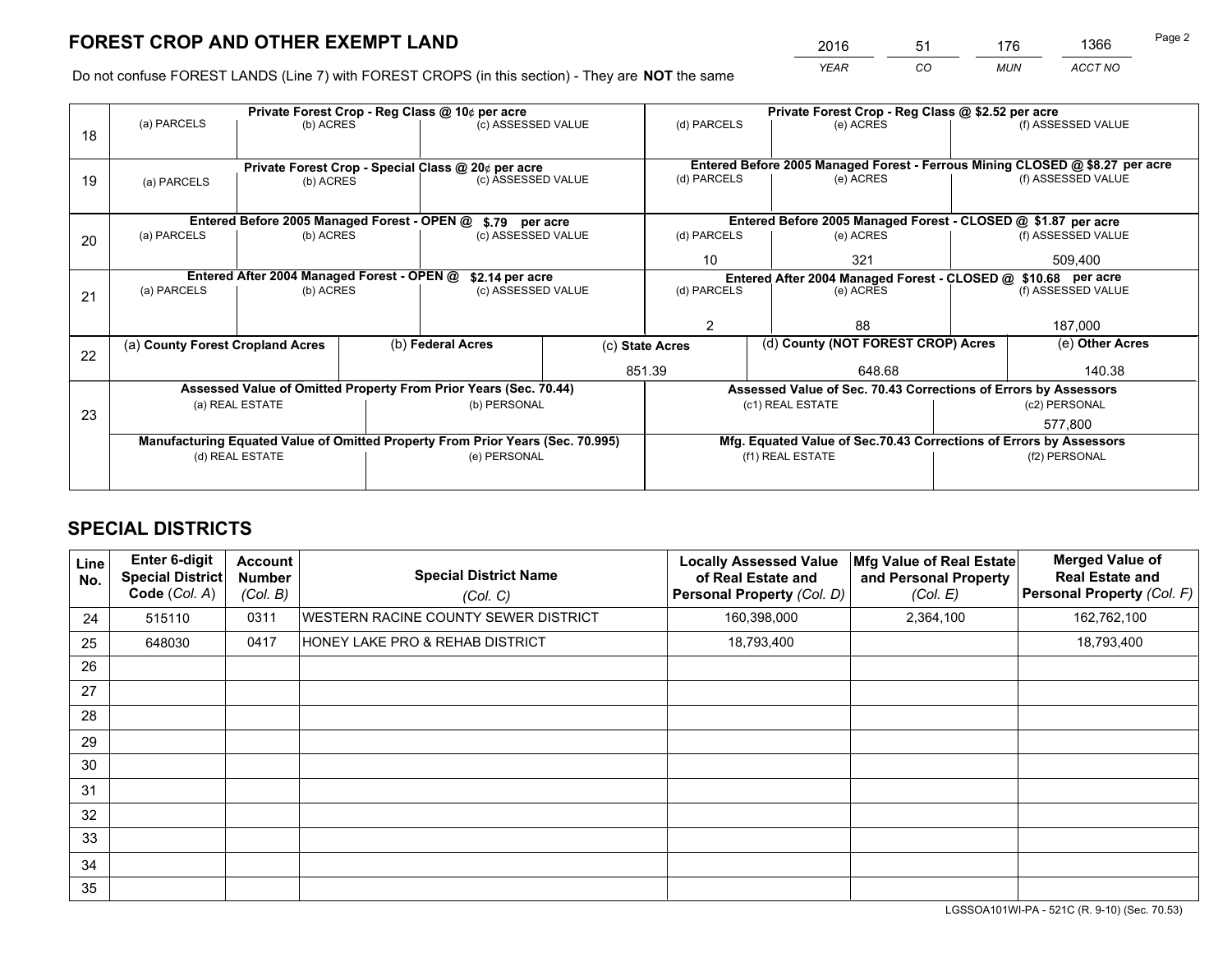|             |                                                                 |                                             |                                                         | <b>YEAR</b>                                                                       | CO<br><b>MUN</b>                                                     | <b>ACCT NO</b>                                                                 |
|-------------|-----------------------------------------------------------------|---------------------------------------------|---------------------------------------------------------|-----------------------------------------------------------------------------------|----------------------------------------------------------------------|--------------------------------------------------------------------------------|
| Line<br>No. | <b>Enter 6-digit</b><br><b>School District</b><br>Code (Col. A) | <b>Account</b><br><b>Number</b><br>(Col. B) | <b>School District Name</b><br>(Col. C)                 | <b>Locally Assessed Value</b><br>of Real Estate and<br>Personal Property (Col. D) | <b>Mfg Value of Real Estate</b><br>and Personal Property<br>(Col. E) | <b>Merged Value of</b><br><b>Real Estate and</b><br>Personal Property (Col. F) |
|             | A. SCHOOL DISTRICTS (K-8 and K-12)                              |                                             |                                                         |                                                                                   |                                                                      |                                                                                |
| 36          | 510777                                                          | 0301                                        | SCH D OF BURLINGTON AREA                                | 92,110,740                                                                        | 1,317,300                                                            | 93,428,040                                                                     |
| 37          | 516113                                                          | 0311                                        | SCH D OF WATERFORD GRADED J 1 (V)                       | 267,983,700                                                                       | 1,046,800                                                            | 269,030,500                                                                    |
| 38          |                                                                 |                                             |                                                         |                                                                                   |                                                                      |                                                                                |
| 39          |                                                                 |                                             |                                                         |                                                                                   |                                                                      |                                                                                |
| 40          |                                                                 |                                             |                                                         |                                                                                   |                                                                      |                                                                                |
| 41          |                                                                 |                                             |                                                         |                                                                                   |                                                                      |                                                                                |
| 42<br>43    |                                                                 |                                             |                                                         |                                                                                   |                                                                      |                                                                                |
|             |                                                                 |                                             |                                                         |                                                                                   |                                                                      |                                                                                |
| 44<br>45    |                                                                 |                                             |                                                         |                                                                                   |                                                                      |                                                                                |
| 46          |                                                                 |                                             |                                                         |                                                                                   |                                                                      |                                                                                |
| 47          |                                                                 |                                             |                                                         |                                                                                   |                                                                      |                                                                                |
| 48          |                                                                 |                                             |                                                         |                                                                                   |                                                                      |                                                                                |
| 49          |                                                                 |                                             |                                                         |                                                                                   |                                                                      |                                                                                |
| 50          |                                                                 |                                             | TOTAL ASSESSED VALUE OF SCHOOL DISTRICTS (K-8 and K-12) | 360,094,440                                                                       | 2,364,100                                                            | 362,458,540                                                                    |
|             | <b>B.</b><br><b>UNION HIGH SCHOOL DISTRICTS</b>                 |                                             |                                                         |                                                                                   |                                                                      |                                                                                |
| 51          | 516083                                                          | 0309                                        | UHS D OF WATERFORD UNION HIGH                           | 267,983,700                                                                       | 1,046,800                                                            | 269,030,500                                                                    |
| 52          |                                                                 |                                             |                                                         |                                                                                   |                                                                      |                                                                                |
| 53          |                                                                 |                                             |                                                         |                                                                                   |                                                                      |                                                                                |
| 54          |                                                                 |                                             |                                                         |                                                                                   |                                                                      |                                                                                |
| 55          |                                                                 |                                             | TOTAL ASSESSED VALUE OF UNION HIGH SCHOOLS              | 267,983,700                                                                       | 1,046,800                                                            | 269,030,500                                                                    |
|             | C.<br><b>TECHNICAL COLLEGE DISTRICTS</b>                        |                                             |                                                         |                                                                                   |                                                                      |                                                                                |
| 56          | 000600                                                          | 0006                                        | <b>GATEWAY TECHNICAL COLLEGE</b><br><b>KENO</b>         | 360,094,440                                                                       | 2,364,100                                                            | 362,458,540                                                                    |
| 57          |                                                                 |                                             |                                                         |                                                                                   |                                                                      |                                                                                |
| 58          |                                                                 |                                             |                                                         |                                                                                   |                                                                      |                                                                                |
| 59          |                                                                 |                                             | TOTAL ASSESSED VALUE OF TECHNICAL COLLEGES              | 360,094,440                                                                       | 2,364,100                                                            | 362,458,540                                                                    |

51

176

 *I hereby certify, to the best of my knowledge and belief, this form is complete and correct.*

**SCHOOL DISTRICTS**

| Print name of preparer | Title                    |                | Date (MM / DD / CCYY) |
|------------------------|--------------------------|----------------|-----------------------|
|                        |                          |                |                       |
| Signature of preparer  | Contact Telephone Number | E-mail address |                       |
|                        | $\sim$                   |                |                       |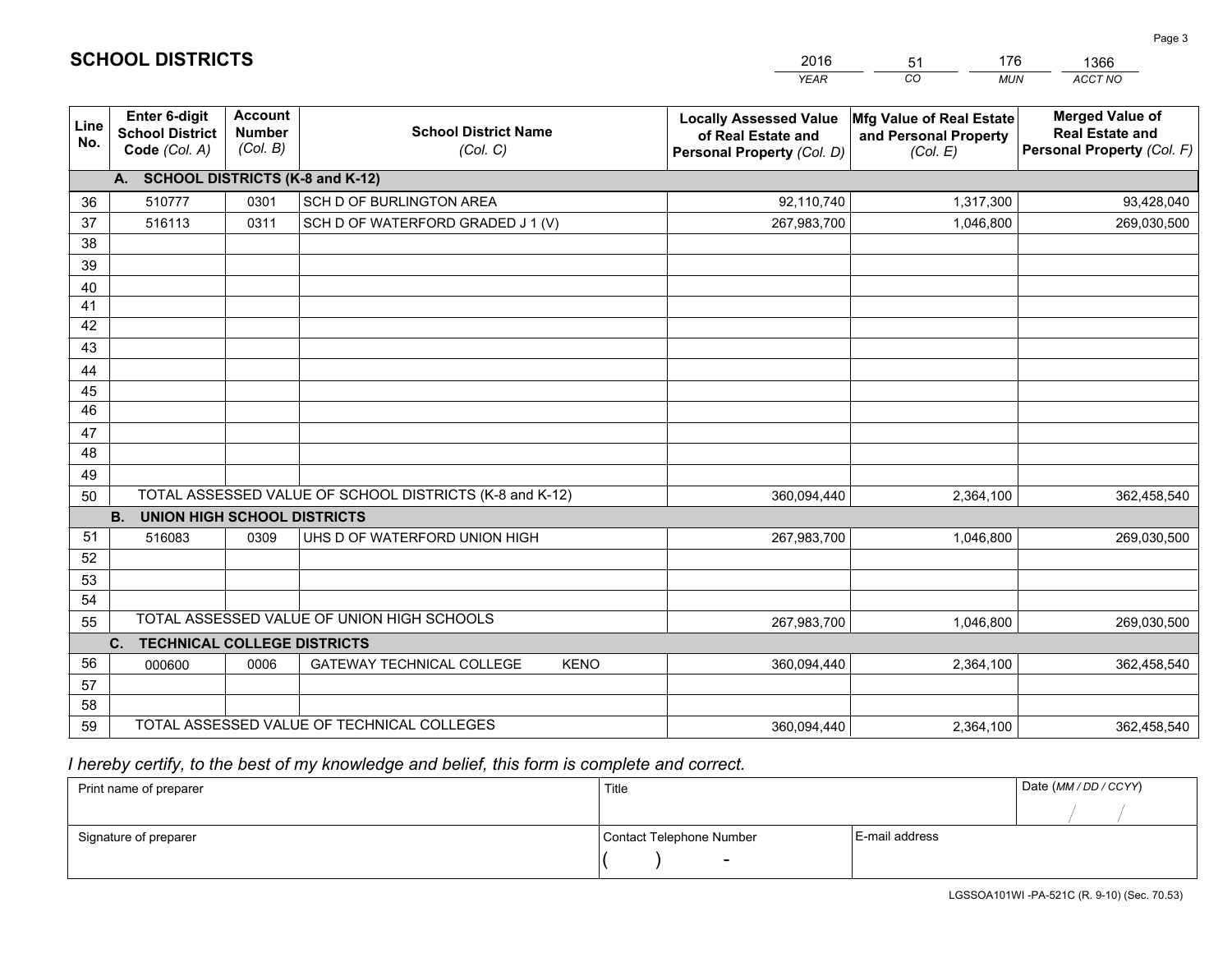## **HIGHLIGHTS**

- 1. Complete the Statement of Assessment after the Board of Review. Reflect any changes made there.
- 2. Use black ink to complete.
- 3. Line 16 must equal Line 50, Col D.
- 4. Line 55 must equal the total of K-8 schools listed on lines 36-49. Do not include K-12 schools in this comparision.
- 5. Line 59, Col. D must equal Line 16.
- 6. Special District, School District and Technical College District values must include both real estate and personal property. Examples of Special districts are: town sanitary districts, public inland lake protection and rehabilitation districts, and metropolitan sewerage districts.
- 7. DO NOT INCLUDE Manufacturing property values.DOR will print these values on the final SOA.

BETTY J NOVY

VILLAGE OF ROCHESTER

BETTY J NOVY<br>VILLAGE OF ROCHESTER

PO BOX 65

 $\overline{S}$ 

BOX 65

ROCHESTER, WI 53167 - 0065

ROCHESTER, WI 53167

 $-0065$ 

 8. Accuracy of this form is very important. The values reported directly affect the equalized value DOR calculates for school and special districts.

### **Page 1:**

 If not prefilled, enter the tax year,county and municipal code,municipal type, municipal name and county name on the top of form.

Check the Amended box, if filing an amended / corrected SOA.

 Report the parcel count, acres and assessed value of taxable general property, total parcel count, (real and personal), total acres, and values from final figures set by the Board of Review.

- A. Real Estate land and improvements (buildings, etc.) is reported on lines 1 8, total line 9.
- B. Personal Property is reported on lines 11 14, Column D, total line 15.
- C. To complete this report, use the computer produced summary of the assessment roll that shows these amounts.
- D. Use whole numbers only.
- E. Add each line across and each column down to verify entries.

## **Page 2:**

- A. Report Special Items (not subject to general property tax).
- 1. Private Forest Croplands and Managed Forest Lands are reported on lines 18,19, 20 and 21. Be sure to report assessed values **NOT** taxes.
- 2. You should have copies of the orders of entry, orders of withdrawal, etc., to update your assessment roll.
	- 3. Show hundredths of acres (e.g. 39.75).
- 4. Tax exempt lands are reported on line 22.
- 5. Omitted property and sec. 70.43, Wis. Stats., corrections of errors by assessor are reported on line 23. Report real estate and personal property separately. These should be for **prior years**, not something found on the current assessment roll after the board of review.
- B. Special District (Lines 24-35) Include the value of both real and personal property.
- The Department of Revenue (DOR) preprints much of the information regarding names and codes for schools, special districts,etc. If a district is not listed, enter the name and value only, DOR will enter the proper code.

## **Page 3 School Districts:**

Include the value of both real and personal property.

Report School District (regular, elementary, union high school, and technical college).

- 1. Regular (K-12) and Elementary (K-8) school values are reported on lines 36-49, total on line 50.
- 2. Union High School (UHS) (use only if elementary schools are listed on lines 36-49) are reported on lines 51-54. UHS total value (line 55) must equal to the total **elementary school** values reported on lines 36-49. Do notinclude K-12 schools in this comparison.
- 3. Technical College values are reported on lines 56-58, total on line 59.
- 4. Use the computer summary that shows these amounts to complete this report.

#### **This form is due the second Monday in June. File this report only after your Board of Review is complete.**

 *If you have questions: Return forms to:*

Fax number: (608) 264-6887 PO Box 8971

 Email: lgs@revenue.wi.gov Wisconsin Department of Revenue Call: (608) 261-5341 Local Government Services Section 6-97Madison WI 53708-8971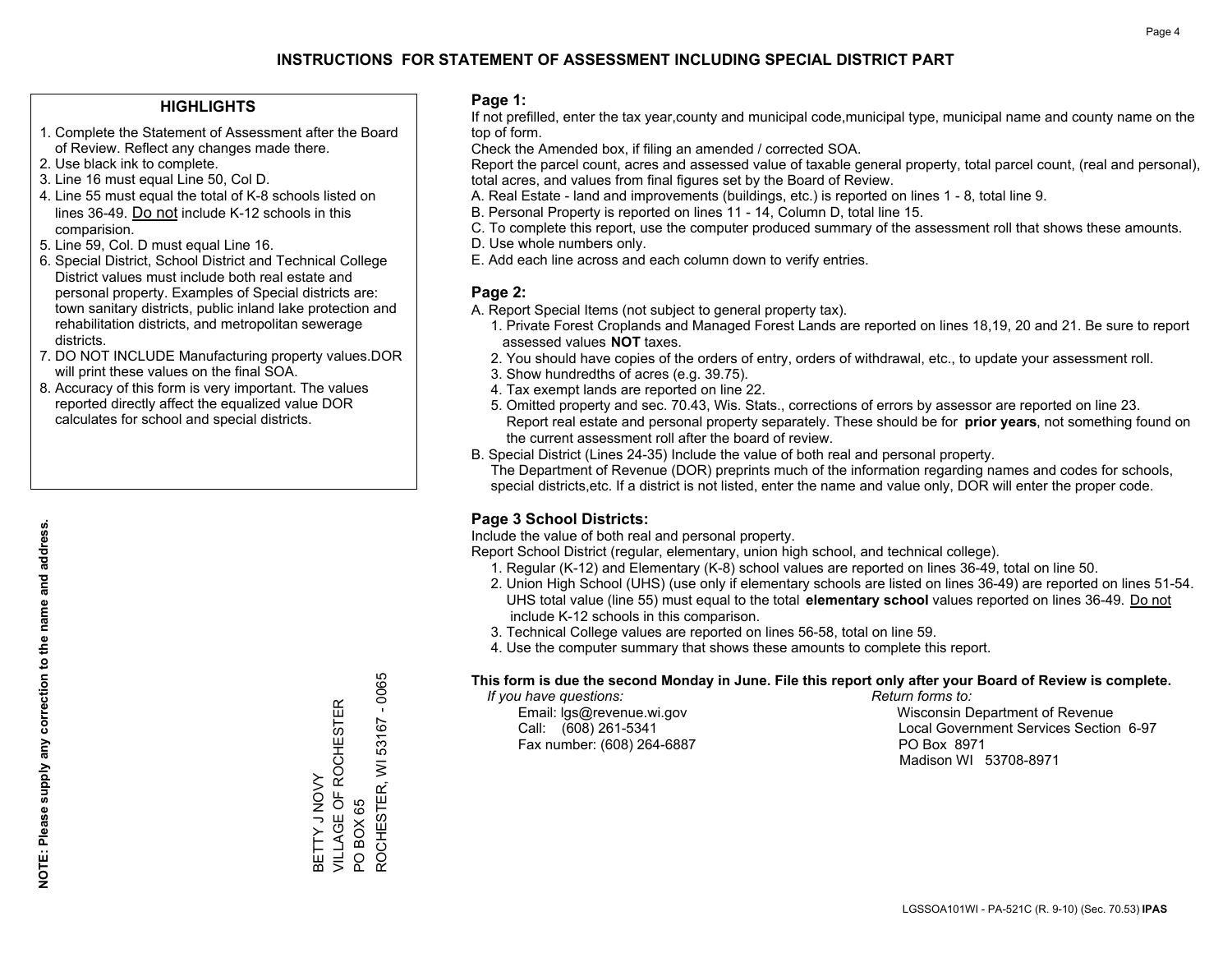**STATEMENT OF ASSESSMENT FOR 2016** 

| 51 | 181 | 1367    |
|----|-----|---------|
| CO | MUN | ACCT NO |

|             | <b>FOR</b><br><b>VILLAGE OF</b><br>OF.<br>Town - Village - City                                                                                                                              | <b>STURTEVANT</b><br><b>Municipality Name</b>       |            | <b>RACINE COUNTY</b><br><b>County Name</b> |                                |                                        | <b>WHEN COMPLETING THIS DOCUMENT</b><br>DO NOT WRITE OVER X's OR IN SHADED AREAS |
|-------------|----------------------------------------------------------------------------------------------------------------------------------------------------------------------------------------------|-----------------------------------------------------|------------|--------------------------------------------|--------------------------------|----------------------------------------|----------------------------------------------------------------------------------|
| Line<br>No. | <b>REAL ESTATE</b><br>(See Lines 18 - 22 for<br>other Real Estate)                                                                                                                           | PARCEL COUNT<br>TOTAL LAND MPROVEMENTS NUMBERS ONLY |            | NO. OF ACRES<br><b>WHOLE</b>               | <b>VALUE OF</b><br><b>LAND</b> | <b>VALUE OF</b><br><b>IMPROVEMENTS</b> | <b>TOTAL VALUE OF LAND</b><br>AND IMPROVEMENTS                                   |
|             |                                                                                                                                                                                              | Col. A                                              | Col. B     | Col. C                                     | Col. D                         | Col. E                                 | Col. F                                                                           |
| $\mathbf 1$ | <b>RESIDENTIAL - Class 1</b>                                                                                                                                                                 | 1,966                                               | 1,837      | 502                                        | 60,261,000                     | 192,176,900                            | 252,437,900                                                                      |
| 2           | <b>COMMERCIAL - Class 2</b>                                                                                                                                                                  | 188                                                 | 148        | 538                                        | 41,206,700                     | 161,612,000                            | 202,818,700                                                                      |
| 3           | <b>MANUFACTURING - Class 3</b>                                                                                                                                                               | 16                                                  | 13         | 238                                        | 13,942,600                     | 70,101,100                             | 84,043,700                                                                       |
| 4           | <b>AGRICULTURAL - Class 4</b>                                                                                                                                                                | 25                                                  |            | 541                                        | 117,400                        |                                        | 117,400                                                                          |
| 5           | <b>UNDEVELOPED - Class 5</b>                                                                                                                                                                 | 4                                                   |            | 64                                         | 209,100                        |                                        | 209,100                                                                          |
| 6           | AGRICULTURAL FOREST - Class 5m                                                                                                                                                               | $\mathbf{0}$                                        |            | $\mathbf{0}$                               | 0                              |                                        | 0                                                                                |
| 7           | FOREST LANDS - Class 6                                                                                                                                                                       | $\mathbf{0}$                                        |            | $\Omega$                                   | $\Omega$                       |                                        | $\mathbf 0$                                                                      |
| 8           | OTHER - Class 7                                                                                                                                                                              | 15                                                  | 15         | 25                                         | 760,200                        | 1,405,300                              | 2,165,500                                                                        |
| 9           | TOTAL - ALL COLUMNS                                                                                                                                                                          | 2,214                                               | 2,013      | 1,908                                      | 116,497,000                    | 425,295,300                            | 541,792,300                                                                      |
| 10          | NUMBER OF PERSONAL PROPERTY ACCOUNTS IN ROLL                                                                                                                                                 |                                                     |            | 205                                        | <b>LOCALLY ASSESSED</b>        | <b>MANUFACTURING</b>                   | <b>MERGED</b>                                                                    |
| 11          | BOATS AND OTHER WATERCRAFT NOT EXEMPT - Code 1                                                                                                                                               |                                                     |            |                                            | 0                              | $\Omega$                               | $\Omega$                                                                         |
| 12          | MACHINERY, TOOLS AND PATTERNS - Code 2                                                                                                                                                       |                                                     |            |                                            | 9,782,600                      | 7,576,300                              | 17,358,900                                                                       |
| 13          | FURNITURE, FIXTURES AND EQUIPMENT - Code 3                                                                                                                                                   |                                                     |            |                                            | 6,031,700                      | 5,221,200                              | 11,252,900                                                                       |
| 14          | ALL OTHER PERSONAL PROPERTY NOT EXEMPT - Codes 4A, 4B, 4C                                                                                                                                    |                                                     |            |                                            | 4,191,800                      | 1,344,000                              | 5,535,800                                                                        |
| 15          | TOTAL OF PERSONAL PROPERTY NOT EXEMPT (Total of Lines 11-14)                                                                                                                                 |                                                     | 20,006,100 | 14,141,500                                 | 34,147,600                     |                                        |                                                                                  |
| 16          | AGGREGATE ASSESSED VALUE OF ALL PROPERTY SUBJECT TO THE GENERAL PROPERTY TAX (Total of Lines 9F and 15F)<br>MUST EQUAL TOTAL VALUE OF THE SCHOOL DISTRICTS (K-12 PLUS K-8) - Line 50, Col. F |                                                     |            |                                            |                                |                                        | 575,939,900                                                                      |
| 17          | Name of Assessor<br>Telephone #<br><b>BOARD OF REVIEW</b><br>DATE OF FINAL ADJOURNMENT<br>06/15/2016<br>JAMES HENKE                                                                          |                                                     |            |                                            | (262) 886-7236                 |                                        |                                                                                  |

REMARKS

The Assessment Ratio to be used in calculating the estimated Fair Market Value on tax bills for this tax district is .972352886

This ratio should be used to convert assessed values to "Calculate Equalized Values" in Step 1 of the Lottery and Gaming Credit Calculations.

 This ratio should be used in the "Computation of Tax Equivalent" schedule of the Annual Reports filed by the municipal electric, gas and water utilities with the Public Service Commission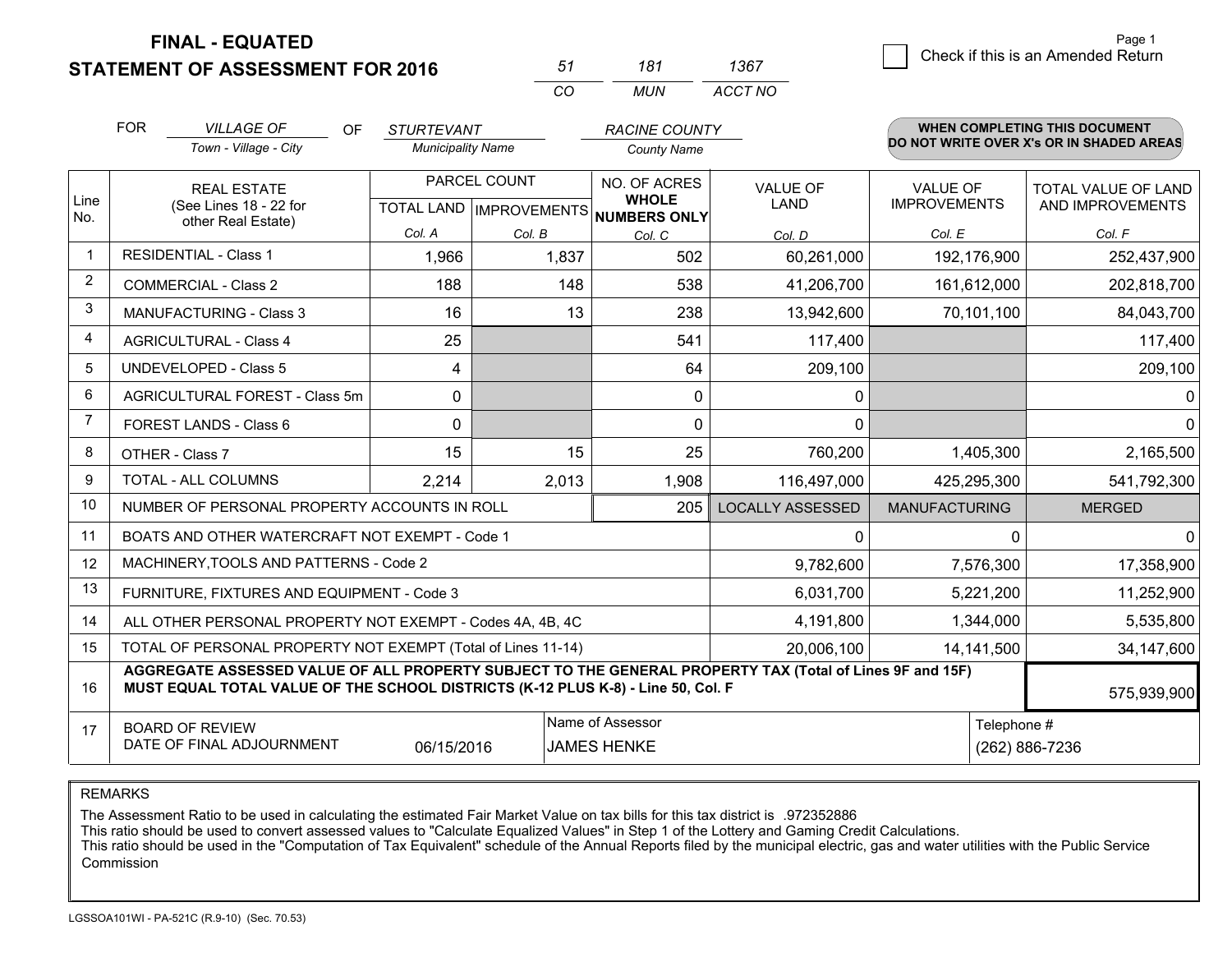*YEAR CO MUN ACCT NO* <sup>2016</sup> <sup>51</sup> <sup>181</sup> <sup>1367</sup>

Do not confuse FOREST LANDS (Line 7) with FOREST CROPS (in this section) - They are **NOT** the same

|    | Private Forest Crop - Reg Class @ 10¢ per acre                                 |                                             |  |                                                                  |                                                                              | Private Forest Crop - Reg Class @ \$2.52 per acre     |                                                                    |                                                               |                                                                 |  |
|----|--------------------------------------------------------------------------------|---------------------------------------------|--|------------------------------------------------------------------|------------------------------------------------------------------------------|-------------------------------------------------------|--------------------------------------------------------------------|---------------------------------------------------------------|-----------------------------------------------------------------|--|
| 18 | (a) PARCELS                                                                    | (b) ACRES                                   |  | (c) ASSESSED VALUE                                               |                                                                              | (d) PARCELS                                           | (e) ACRES                                                          |                                                               | (f) ASSESSED VALUE                                              |  |
|    |                                                                                |                                             |  |                                                                  |                                                                              |                                                       |                                                                    |                                                               |                                                                 |  |
|    | Private Forest Crop - Special Class @ 20¢ per acre                             |                                             |  |                                                                  | Entered Before 2005 Managed Forest - Ferrous Mining CLOSED @ \$8.27 per acre |                                                       |                                                                    |                                                               |                                                                 |  |
| 19 | (a) PARCELS                                                                    | (b) ACRES                                   |  | (c) ASSESSED VALUE                                               |                                                                              | (d) PARCELS                                           | (e) ACRES                                                          |                                                               | (f) ASSESSED VALUE                                              |  |
|    |                                                                                |                                             |  |                                                                  |                                                                              |                                                       |                                                                    |                                                               |                                                                 |  |
|    |                                                                                | Entered Before 2005 Managed Forest - OPEN @ |  | \$.79 per acre                                                   |                                                                              |                                                       | Entered Before 2005 Managed Forest - CLOSED @ \$1.87 per acre      |                                                               |                                                                 |  |
| 20 | (a) PARCELS                                                                    | (b) ACRES                                   |  | (c) ASSESSED VALUE                                               |                                                                              | (d) PARCELS                                           | (e) ACRES                                                          |                                                               | (f) ASSESSED VALUE                                              |  |
|    |                                                                                |                                             |  |                                                                  |                                                                              |                                                       |                                                                    |                                                               |                                                                 |  |
|    | Entered After 2004 Managed Forest - OPEN @                                     |                                             |  | \$2.14 per acre                                                  |                                                                              |                                                       |                                                                    | Entered After 2004 Managed Forest - CLOSED @ \$10.68 per acre |                                                                 |  |
| 21 | (a) PARCELS                                                                    | (b) ACRES                                   |  | (c) ASSESSED VALUE                                               |                                                                              | (d) PARCELS<br>(e) ACRES                              |                                                                    |                                                               | (f) ASSESSED VALUE                                              |  |
|    |                                                                                |                                             |  |                                                                  |                                                                              |                                                       |                                                                    |                                                               |                                                                 |  |
|    |                                                                                |                                             |  |                                                                  |                                                                              |                                                       |                                                                    |                                                               |                                                                 |  |
| 22 | (a) County Forest Cropland Acres                                               |                                             |  | (b) Federal Acres                                                |                                                                              | (d) County (NOT FOREST CROP) Acres<br>(c) State Acres |                                                                    |                                                               | (e) Other Acres                                                 |  |
|    |                                                                                |                                             |  | 10.85                                                            |                                                                              | 108.63<br>24.52                                       |                                                                    |                                                               | 382.58                                                          |  |
|    |                                                                                |                                             |  | Assessed Value of Omitted Property From Prior Years (Sec. 70.44) |                                                                              |                                                       |                                                                    |                                                               | Assessed Value of Sec. 70.43 Corrections of Errors by Assessors |  |
| 23 |                                                                                | (a) REAL ESTATE                             |  | (b) PERSONAL                                                     |                                                                              |                                                       | (c1) REAL ESTATE                                                   |                                                               | (c2) PERSONAL                                                   |  |
|    |                                                                                |                                             |  |                                                                  |                                                                              |                                                       |                                                                    |                                                               |                                                                 |  |
|    | Manufacturing Equated Value of Omitted Property From Prior Years (Sec. 70.995) |                                             |  |                                                                  |                                                                              |                                                       | Mfg. Equated Value of Sec.70.43 Corrections of Errors by Assessors |                                                               |                                                                 |  |
|    |                                                                                | (d) REAL ESTATE                             |  | (e) PERSONAL                                                     |                                                                              |                                                       | (f1) REAL ESTATE                                                   |                                                               | (f2) PERSONAL                                                   |  |
|    |                                                                                |                                             |  |                                                                  |                                                                              |                                                       |                                                                    |                                                               |                                                                 |  |

## **SPECIAL DISTRICTS**

| Line<br>No. | Enter 6-digit<br><b>Special District</b> | <b>Account</b><br><b>Number</b> | <b>Special District Name</b> | <b>Locally Assessed Value</b><br>of Real Estate and | Mfg Value of Real Estate<br>and Personal Property | <b>Merged Value of</b><br><b>Real Estate and</b> |
|-------------|------------------------------------------|---------------------------------|------------------------------|-----------------------------------------------------|---------------------------------------------------|--------------------------------------------------|
|             | Code (Col. A)                            | (Col. B)                        | (Col. C)                     | Personal Property (Col. D)                          | (Col. E)                                          | Personal Property (Col. F)                       |
| 24          |                                          |                                 |                              |                                                     |                                                   |                                                  |
| 25          |                                          |                                 |                              |                                                     |                                                   |                                                  |
| 26          |                                          |                                 |                              |                                                     |                                                   |                                                  |
| 27          |                                          |                                 |                              |                                                     |                                                   |                                                  |
| 28          |                                          |                                 |                              |                                                     |                                                   |                                                  |
| 29          |                                          |                                 |                              |                                                     |                                                   |                                                  |
| 30          |                                          |                                 |                              |                                                     |                                                   |                                                  |
| 31          |                                          |                                 |                              |                                                     |                                                   |                                                  |
| 32          |                                          |                                 |                              |                                                     |                                                   |                                                  |
| 33          |                                          |                                 |                              |                                                     |                                                   |                                                  |
| 34          |                                          |                                 |                              |                                                     |                                                   |                                                  |
| 35          |                                          |                                 |                              |                                                     |                                                   |                                                  |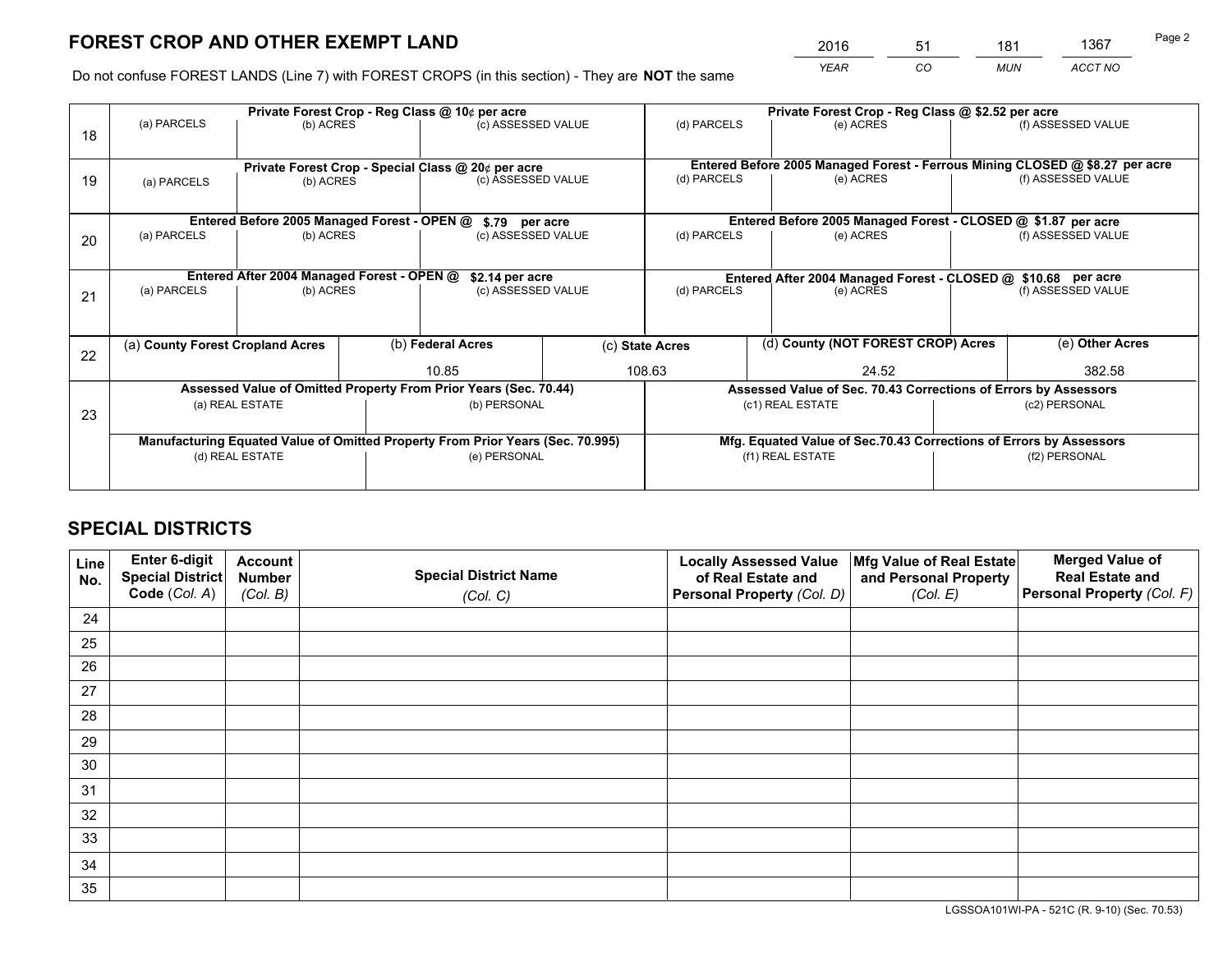|             |                                                                 |                                             |                                                         | <b>YEAR</b>                                                                       | CO<br><b>MUN</b>                                              | ACCT NO                                                                        |
|-------------|-----------------------------------------------------------------|---------------------------------------------|---------------------------------------------------------|-----------------------------------------------------------------------------------|---------------------------------------------------------------|--------------------------------------------------------------------------------|
| Line<br>No. | <b>Enter 6-digit</b><br><b>School District</b><br>Code (Col. A) | <b>Account</b><br><b>Number</b><br>(Col. B) | <b>School District Name</b><br>(Col. C)                 | <b>Locally Assessed Value</b><br>of Real Estate and<br>Personal Property (Col. D) | Mfg Value of Real Estate<br>and Personal Property<br>(Col. E) | <b>Merged Value of</b><br><b>Real Estate and</b><br>Personal Property (Col. F) |
|             | A. SCHOOL DISTRICTS (K-8 and K-12)                              |                                             |                                                         |                                                                                   |                                                               |                                                                                |
| 36          | 514620                                                          | 0304                                        | <b>SCH D OF RACINE</b>                                  | 477,754,700                                                                       | 98,185,200                                                    | 575,939,900                                                                    |
| 37          |                                                                 |                                             |                                                         |                                                                                   |                                                               |                                                                                |
| 38          |                                                                 |                                             |                                                         |                                                                                   |                                                               |                                                                                |
| 39          |                                                                 |                                             |                                                         |                                                                                   |                                                               |                                                                                |
| 40          |                                                                 |                                             |                                                         |                                                                                   |                                                               |                                                                                |
| 41<br>42    |                                                                 |                                             |                                                         |                                                                                   |                                                               |                                                                                |
| 43          |                                                                 |                                             |                                                         |                                                                                   |                                                               |                                                                                |
| 44          |                                                                 |                                             |                                                         |                                                                                   |                                                               |                                                                                |
| 45          |                                                                 |                                             |                                                         |                                                                                   |                                                               |                                                                                |
| 46          |                                                                 |                                             |                                                         |                                                                                   |                                                               |                                                                                |
| 47          |                                                                 |                                             |                                                         |                                                                                   |                                                               |                                                                                |
| 48          |                                                                 |                                             |                                                         |                                                                                   |                                                               |                                                                                |
| 49          |                                                                 |                                             |                                                         |                                                                                   |                                                               |                                                                                |
| 50          |                                                                 |                                             | TOTAL ASSESSED VALUE OF SCHOOL DISTRICTS (K-8 and K-12) | 477,754,700                                                                       | 98,185,200                                                    | 575,939,900                                                                    |
|             | <b>B.</b><br><b>UNION HIGH SCHOOL DISTRICTS</b>                 |                                             |                                                         |                                                                                   |                                                               |                                                                                |
| 51<br>52    |                                                                 |                                             |                                                         |                                                                                   |                                                               |                                                                                |
| 53          |                                                                 |                                             |                                                         |                                                                                   |                                                               |                                                                                |
| 54          |                                                                 |                                             |                                                         |                                                                                   |                                                               |                                                                                |
| 55          |                                                                 |                                             | TOTAL ASSESSED VALUE OF UNION HIGH SCHOOLS              |                                                                                   |                                                               |                                                                                |
|             | C.<br><b>TECHNICAL COLLEGE DISTRICTS</b>                        |                                             |                                                         |                                                                                   |                                                               |                                                                                |
| 56          | 000600                                                          | 0006                                        | <b>GATEWAY TECHNICAL COLLEGE</b><br><b>KENO</b>         | 477,754,700                                                                       | 98,185,200                                                    | 575,939,900                                                                    |
| 57          |                                                                 |                                             |                                                         |                                                                                   |                                                               |                                                                                |
| 58          |                                                                 |                                             |                                                         |                                                                                   |                                                               |                                                                                |
| 59          |                                                                 |                                             | TOTAL ASSESSED VALUE OF TECHNICAL COLLEGES              | 477,754,700                                                                       | 98,185,200                                                    | 575,939,900                                                                    |

51

181

 *I hereby certify, to the best of my knowledge and belief, this form is complete and correct.*

**SCHOOL DISTRICTS**

| Print name of preparer | Title                    |                | Date (MM/DD/CCYY) |
|------------------------|--------------------------|----------------|-------------------|
|                        |                          |                |                   |
| Signature of preparer  | Contact Telephone Number | E-mail address |                   |
|                        | $\overline{\phantom{a}}$ |                |                   |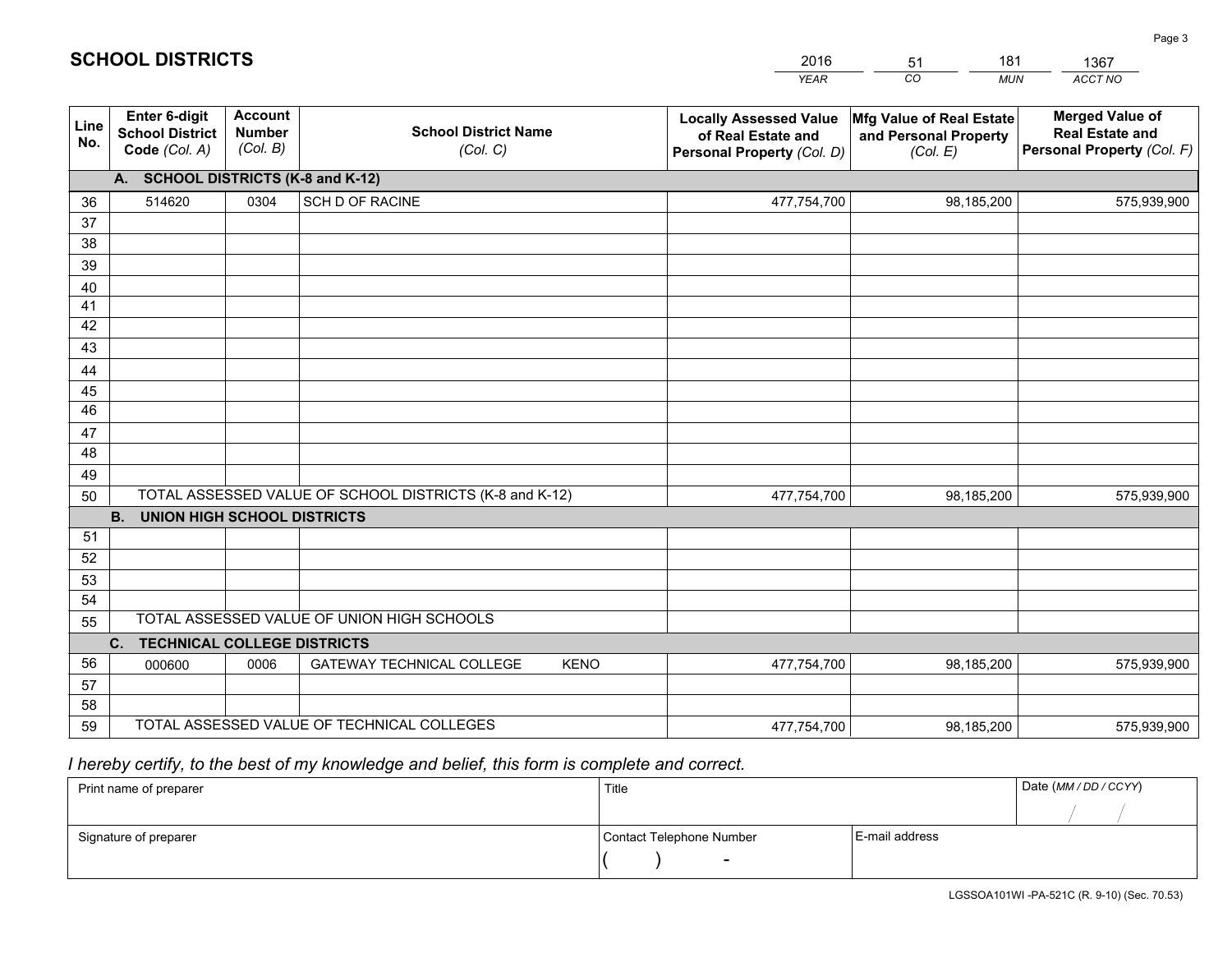## **HIGHLIGHTS**

- 1. Complete the Statement of Assessment after the Board of Review. Reflect any changes made there.
- 2. Use black ink to complete.
- 3. Line 16 must equal Line 50, Col D.
- 4. Line 55 must equal the total of K-8 schools listed on lines 36-49. Do not include K-12 schools in this comparision.
- 5. Line 59, Col. D must equal Line 16.
- 6. Special District, School District and Technical College District values must include both real estate and personal property. Examples of Special districts are: town sanitary districts, public inland lake protection and rehabilitation districts, and metropolitan sewerage districts.
- 7. DO NOT INCLUDE Manufacturing property values.DOR will print these values on the final SOA.

MARY COLE

**VIARY COLE** 

VILLAGE OF STURTEVANT

VILLAGE OF STURTEVANT

2801 89TH STREET

STURTEVANT, WI 53177 - 0595

STURTEVANT, WI 53177 2801 89TH STREET

 $-0595$ 

 8. Accuracy of this form is very important. The values reported directly affect the equalized value DOR calculates for school and special districts.

### **Page 1:**

 If not prefilled, enter the tax year,county and municipal code,municipal type, municipal name and county name on the top of form.

Check the Amended box, if filing an amended / corrected SOA.

 Report the parcel count, acres and assessed value of taxable general property, total parcel count, (real and personal), total acres, and values from final figures set by the Board of Review.

- A. Real Estate land and improvements (buildings, etc.) is reported on lines 1 8, total line 9.
- B. Personal Property is reported on lines 11 14, Column D, total line 15.
- C. To complete this report, use the computer produced summary of the assessment roll that shows these amounts.
- D. Use whole numbers only.
- E. Add each line across and each column down to verify entries.

## **Page 2:**

- A. Report Special Items (not subject to general property tax).
- 1. Private Forest Croplands and Managed Forest Lands are reported on lines 18,19, 20 and 21. Be sure to report assessed values **NOT** taxes.
- 2. You should have copies of the orders of entry, orders of withdrawal, etc., to update your assessment roll.
	- 3. Show hundredths of acres (e.g. 39.75).
- 4. Tax exempt lands are reported on line 22.
- 5. Omitted property and sec. 70.43, Wis. Stats., corrections of errors by assessor are reported on line 23. Report real estate and personal property separately. These should be for **prior years**, not something found on the current assessment roll after the board of review.
- B. Special District (Lines 24-35) Include the value of both real and personal property.
- The Department of Revenue (DOR) preprints much of the information regarding names and codes for schools, special districts,etc. If a district is not listed, enter the name and value only, DOR will enter the proper code.

## **Page 3 School Districts:**

Include the value of both real and personal property.

Report School District (regular, elementary, union high school, and technical college).

- 1. Regular (K-12) and Elementary (K-8) school values are reported on lines 36-49, total on line 50.
- 2. Union High School (UHS) (use only if elementary schools are listed on lines 36-49) are reported on lines 51-54. UHS total value (line 55) must equal to the total **elementary school** values reported on lines 36-49. Do notinclude K-12 schools in this comparison.
- 3. Technical College values are reported on lines 56-58, total on line 59.
- 4. Use the computer summary that shows these amounts to complete this report.

#### **This form is due the second Monday in June. File this report only after your Board of Review is complete.**

 *If you have questions: Return forms to:*

Fax number: (608) 264-6887 PO Box 8971

 Email: lgs@revenue.wi.gov Wisconsin Department of Revenue Call: (608) 261-5341 Local Government Services Section 6-97Madison WI 53708-8971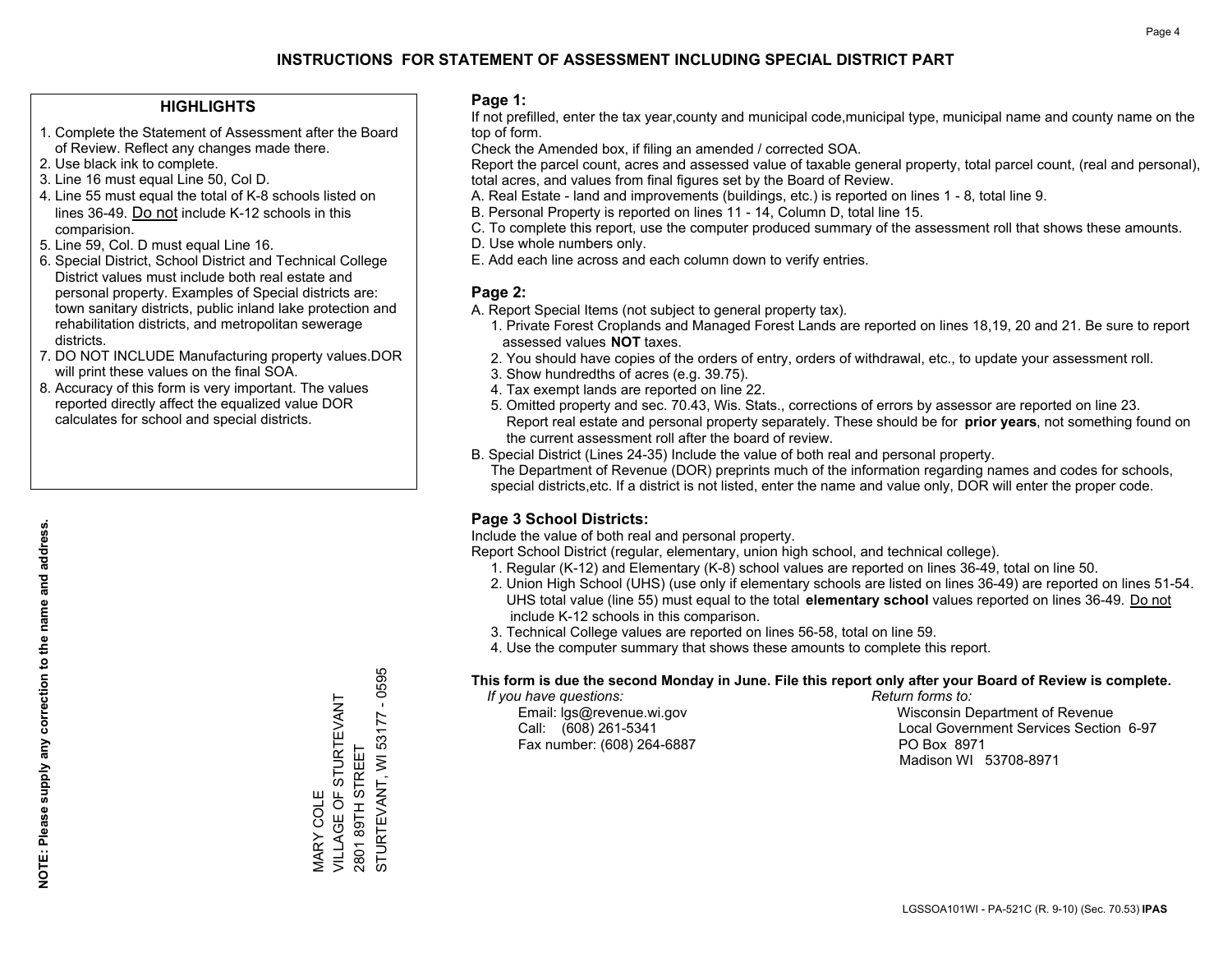**STATEMENT OF ASSESSMENT FOR 2016** 

| 51 | 186 | 1368    |
|----|-----|---------|
| rη | MUN | ACCT NO |

|                | <b>FOR</b>                                                                                                                                                                                   | <b>VILLAGE OF</b><br>OF.<br>Town - Village - City            | <b>UNION GROVE</b><br><b>Municipality Name</b>      |        | <b>RACINE COUNTY</b><br><b>County Name</b> |                         |                                        | <b>WHEN COMPLETING THIS DOCUMENT</b><br>DO NOT WRITE OVER X's OR IN SHADED AREAS |
|----------------|----------------------------------------------------------------------------------------------------------------------------------------------------------------------------------------------|--------------------------------------------------------------|-----------------------------------------------------|--------|--------------------------------------------|-------------------------|----------------------------------------|----------------------------------------------------------------------------------|
| Line<br>No.    | <b>REAL ESTATE</b><br>(See Lines 18 - 22 for                                                                                                                                                 |                                                              | PARCEL COUNT<br>TOTAL LAND MPROVEMENTS NUMBERS ONLY |        | <b>NO. OF ACRES</b><br><b>WHOLE</b>        | <b>VALUE OF</b><br>LAND | <b>VALUE OF</b><br><b>IMPROVEMENTS</b> | TOTAL VALUE OF LAND<br>AND IMPROVEMENTS                                          |
|                |                                                                                                                                                                                              | other Real Estate)                                           | Col. A                                              | Col. B | Col. C                                     | Col. D                  | Col. E                                 | Col. F                                                                           |
| -1             |                                                                                                                                                                                              | <b>RESIDENTIAL - Class 1</b>                                 | 1,380                                               | 1,287  | 428                                        | 47,972,300              | 166,790,200                            | 214,762,500                                                                      |
| $\overline{2}$ |                                                                                                                                                                                              | <b>COMMERCIAL - Class 2</b>                                  | 151                                                 | 127    | 146                                        | 12,594,200              | 47,945,300                             | 60,539,500                                                                       |
| 3              |                                                                                                                                                                                              | <b>MANUFACTURING - Class 3</b>                               | 18                                                  | 15     | 53                                         | 1,709,700               | 12,085,500                             | 13,795,200                                                                       |
| 4              |                                                                                                                                                                                              | <b>AGRICULTURAL - Class 4</b>                                | 20                                                  |        | 385                                        | 83,300                  |                                        | 83,300                                                                           |
| 5              |                                                                                                                                                                                              | UNDEVELOPED - Class 5                                        | 6                                                   |        | 19                                         | 9,400                   |                                        | 9,400                                                                            |
| 6              |                                                                                                                                                                                              | AGRICULTURAL FOREST - Class 5m                               | $\Omega$                                            |        | $\Omega$                                   | $\mathbf 0$             |                                        | $\Omega$                                                                         |
| 7              |                                                                                                                                                                                              | FOREST LANDS - Class 6                                       | 6                                                   |        | 46                                         | 238,300                 |                                        | 238,300                                                                          |
| 8              |                                                                                                                                                                                              | OTHER - Class 7                                              | 4                                                   | 4      | 6                                          | 139,800                 | 627,200                                | 767,000                                                                          |
| 9              |                                                                                                                                                                                              | TOTAL - ALL COLUMNS                                          | 1,585                                               | 1,433  | 1,083                                      | 62,747,000              | 227,448,200                            | 290,195,200                                                                      |
| 10             |                                                                                                                                                                                              | NUMBER OF PERSONAL PROPERTY ACCOUNTS IN ROLL                 |                                                     |        | 170                                        | <b>LOCALLY ASSESSED</b> | <b>MANUFACTURING</b>                   | <b>MERGED</b>                                                                    |
| 11             |                                                                                                                                                                                              | BOATS AND OTHER WATERCRAFT NOT EXEMPT - Code 1               |                                                     |        |                                            | 0                       | 0                                      | $\Omega$                                                                         |
| 12             |                                                                                                                                                                                              | MACHINERY, TOOLS AND PATTERNS - Code 2                       |                                                     |        |                                            | 907,400                 | 1,051,300                              | 1,958,700                                                                        |
| 13             |                                                                                                                                                                                              | FURNITURE, FIXTURES AND EQUIPMENT - Code 3                   |                                                     |        |                                            | 1,333,000               | 308,600                                | 1,641,600                                                                        |
| 14             |                                                                                                                                                                                              | ALL OTHER PERSONAL PROPERTY NOT EXEMPT - Codes 4A, 4B, 4C    |                                                     |        |                                            | 298,500                 | 233,400                                | 531,900                                                                          |
| 15             |                                                                                                                                                                                              | TOTAL OF PERSONAL PROPERTY NOT EXEMPT (Total of Lines 11-14) |                                                     |        |                                            | 2,538,900               | 1,593,300                              | 4,132,200                                                                        |
| 16             | AGGREGATE ASSESSED VALUE OF ALL PROPERTY SUBJECT TO THE GENERAL PROPERTY TAX (Total of Lines 9F and 15F)<br>MUST EQUAL TOTAL VALUE OF THE SCHOOL DISTRICTS (K-12 PLUS K-8) - Line 50, Col. F |                                                              |                                                     |        |                                            |                         |                                        | 294,327,400                                                                      |
| 17             | Name of Assessor<br>Telephone #<br><b>BOARD OF REVIEW</b><br>DATE OF FINAL ADJOURNMENT<br>DH ASSESSMENT LLC<br>06/22/2016                                                                    |                                                              |                                                     |        |                                            | (262) 498-7473          |                                        |                                                                                  |

REMARKS

The Assessment Ratio to be used in calculating the estimated Fair Market Value on tax bills for this tax district is .958850461

This ratio should be used to convert assessed values to "Calculate Equalized Values" in Step 1 of the Lottery and Gaming Credit Calculations.<br>This ratio should be used in the "Computation of Tax Equivalent" schedule of the Commission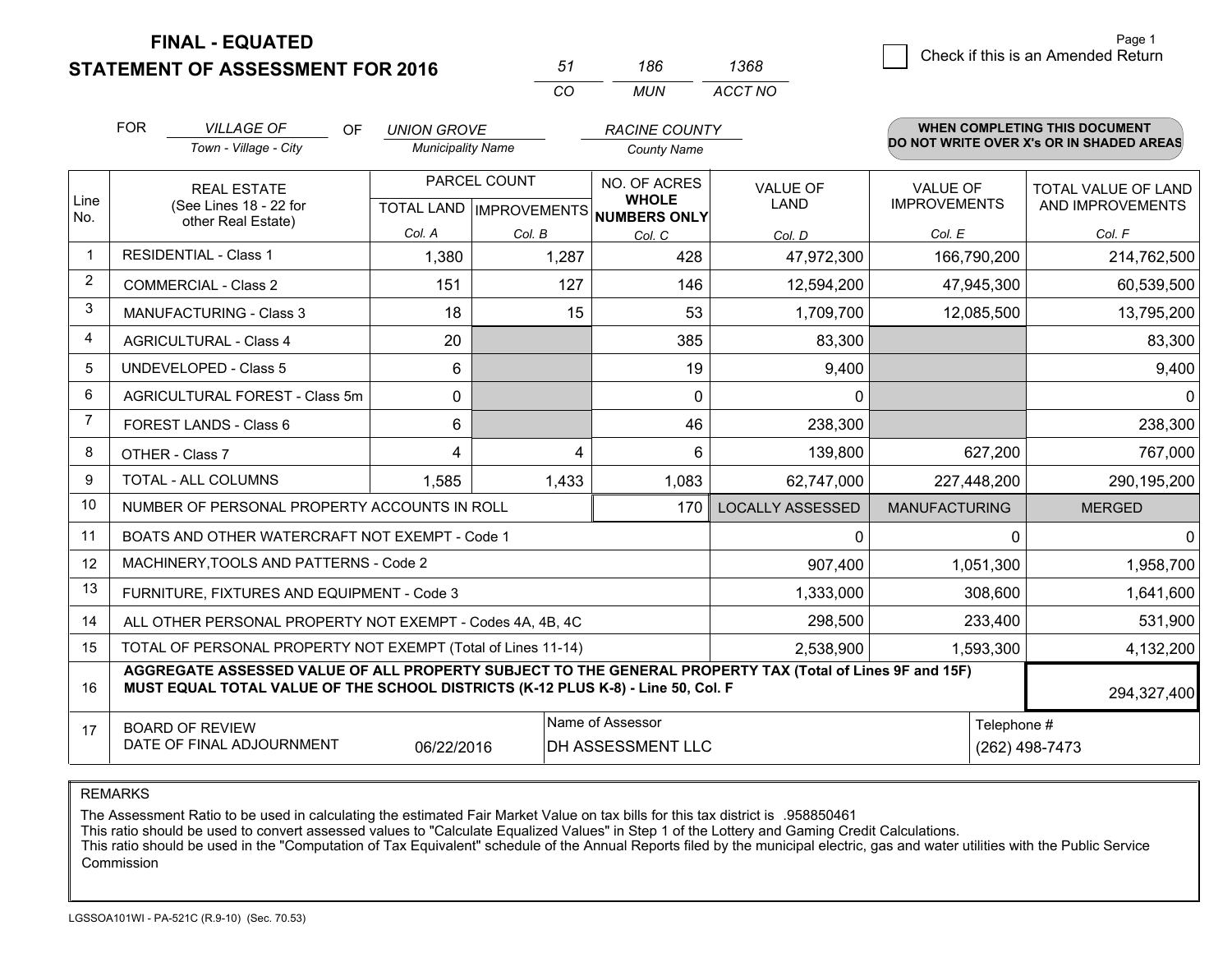*YEAR CO MUN ACCT NO* <sup>2016</sup> <sup>51</sup> <sup>186</sup> <sup>1368</sup>

Do not confuse FOREST LANDS (Line 7) with FOREST CROPS (in this section) - They are **NOT** the same

|    |                                                               |                                             |  | Private Forest Crop - Reg Class @ 10¢ per acre                                 |                                   | Private Forest Crop - Reg Class @ \$2.52 per acre                                      |  |                                                                 |  |                                                                                                    |
|----|---------------------------------------------------------------|---------------------------------------------|--|--------------------------------------------------------------------------------|-----------------------------------|----------------------------------------------------------------------------------------|--|-----------------------------------------------------------------|--|----------------------------------------------------------------------------------------------------|
| 18 | (a) PARCELS                                                   | (b) ACRES                                   |  | (c) ASSESSED VALUE                                                             |                                   | (d) PARCELS                                                                            |  | (e) ACRES                                                       |  | (f) ASSESSED VALUE                                                                                 |
|    |                                                               |                                             |  |                                                                                |                                   |                                                                                        |  |                                                                 |  |                                                                                                    |
|    | Private Forest Crop - Special Class @ 20¢ per acre            |                                             |  |                                                                                |                                   |                                                                                        |  |                                                                 |  | Entered Before 2005 Managed Forest - Ferrous Mining CLOSED @ \$8.27 per acre<br>(f) ASSESSED VALUE |
| 19 | (a) PARCELS                                                   | (b) ACRES                                   |  | (c) ASSESSED VALUE                                                             |                                   | (d) PARCELS                                                                            |  | (e) ACRES                                                       |  |                                                                                                    |
|    |                                                               |                                             |  |                                                                                |                                   |                                                                                        |  |                                                                 |  |                                                                                                    |
|    |                                                               | Entered Before 2005 Managed Forest - OPEN @ |  | \$.79 per acre                                                                 |                                   |                                                                                        |  | Entered Before 2005 Managed Forest - CLOSED @ \$1.87 per acre   |  |                                                                                                    |
| 20 | (a) PARCELS                                                   | (b) ACRES                                   |  | (c) ASSESSED VALUE                                                             |                                   | (d) PARCELS                                                                            |  | (e) ACRES                                                       |  | (f) ASSESSED VALUE                                                                                 |
|    |                                                               |                                             |  |                                                                                |                                   |                                                                                        |  |                                                                 |  |                                                                                                    |
|    | Entered After 2004 Managed Forest - OPEN @<br>\$2.14 per acre |                                             |  |                                                                                |                                   | Entered After 2004 Managed Forest - CLOSED @ \$10.68 per acre                          |  |                                                                 |  |                                                                                                    |
| 21 | (a) PARCELS                                                   | (b) ACRES                                   |  |                                                                                | (d) PARCELS<br>(c) ASSESSED VALUE |                                                                                        |  | (e) ACRES                                                       |  | (f) ASSESSED VALUE                                                                                 |
|    |                                                               |                                             |  |                                                                                |                                   |                                                                                        |  |                                                                 |  |                                                                                                    |
|    |                                                               |                                             |  |                                                                                |                                   |                                                                                        |  |                                                                 |  |                                                                                                    |
| 22 | (a) County Forest Cropland Acres                              |                                             |  | (b) Federal Acres                                                              |                                   | (d) County (NOT FOREST CROP) Acres<br>(c) State Acres                                  |  |                                                                 |  | (e) Other Acres                                                                                    |
|    |                                                               |                                             |  |                                                                                |                                   | .93                                                                                    |  |                                                                 |  | 244.13                                                                                             |
|    |                                                               |                                             |  | Assessed Value of Omitted Property From Prior Years (Sec. 70.44)               |                                   |                                                                                        |  | Assessed Value of Sec. 70.43 Corrections of Errors by Assessors |  |                                                                                                    |
|    |                                                               | (a) REAL ESTATE                             |  | (b) PERSONAL                                                                   |                                   |                                                                                        |  | (c1) REAL ESTATE                                                |  | (c2) PERSONAL                                                                                      |
| 23 |                                                               |                                             |  |                                                                                |                                   |                                                                                        |  |                                                                 |  |                                                                                                    |
|    |                                                               |                                             |  | Manufacturing Equated Value of Omitted Property From Prior Years (Sec. 70.995) |                                   |                                                                                        |  |                                                                 |  |                                                                                                    |
|    |                                                               | (d) REAL ESTATE                             |  | (e) PERSONAL                                                                   |                                   | Mfg. Equated Value of Sec.70.43 Corrections of Errors by Assessors<br>(f1) REAL ESTATE |  | (f2) PERSONAL                                                   |  |                                                                                                    |
|    |                                                               |                                             |  |                                                                                |                                   |                                                                                        |  |                                                                 |  |                                                                                                    |
|    |                                                               |                                             |  |                                                                                |                                   |                                                                                        |  |                                                                 |  |                                                                                                    |

## **SPECIAL DISTRICTS**

| Line<br>No. | Enter 6-digit<br><b>Special District</b> | <b>Account</b><br><b>Number</b> | <b>Special District Name</b> | <b>Locally Assessed Value</b><br>of Real Estate and | Mfg Value of Real Estate<br>and Personal Property | <b>Merged Value of</b><br><b>Real Estate and</b> |
|-------------|------------------------------------------|---------------------------------|------------------------------|-----------------------------------------------------|---------------------------------------------------|--------------------------------------------------|
|             | Code (Col. A)                            | (Col. B)                        | (Col. C)                     | Personal Property (Col. D)                          | (Col. E)                                          | Personal Property (Col. F)                       |
| 24          |                                          |                                 |                              |                                                     |                                                   |                                                  |
| 25          |                                          |                                 |                              |                                                     |                                                   |                                                  |
| 26          |                                          |                                 |                              |                                                     |                                                   |                                                  |
| 27          |                                          |                                 |                              |                                                     |                                                   |                                                  |
| 28          |                                          |                                 |                              |                                                     |                                                   |                                                  |
| 29          |                                          |                                 |                              |                                                     |                                                   |                                                  |
| 30          |                                          |                                 |                              |                                                     |                                                   |                                                  |
| 31          |                                          |                                 |                              |                                                     |                                                   |                                                  |
| 32          |                                          |                                 |                              |                                                     |                                                   |                                                  |
| 33          |                                          |                                 |                              |                                                     |                                                   |                                                  |
| 34          |                                          |                                 |                              |                                                     |                                                   |                                                  |
| 35          |                                          |                                 |                              |                                                     |                                                   |                                                  |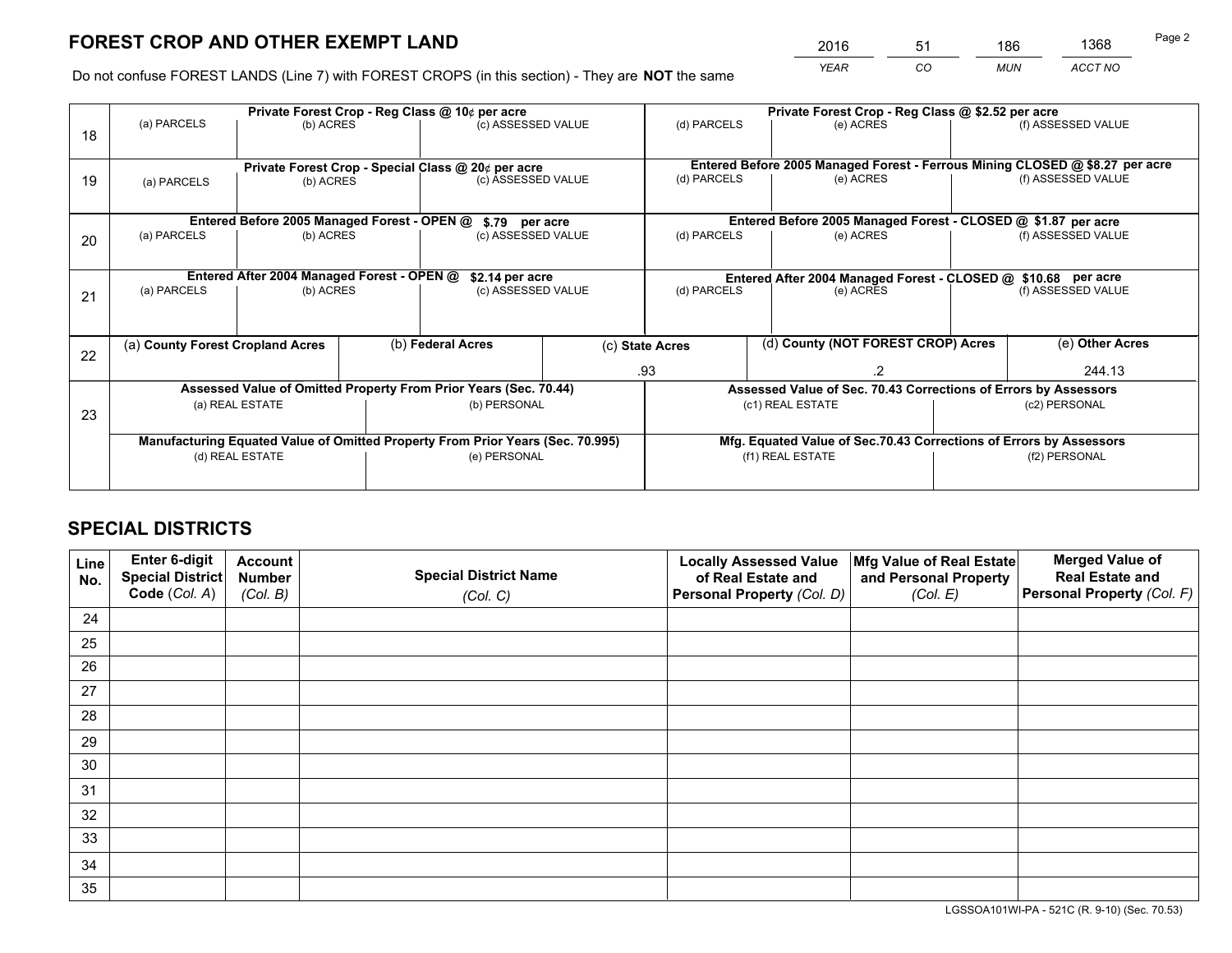|             |                                                                 |                                             |                                                         | <b>YEAR</b>                                                                       | CO<br><b>MUN</b>                                              | ACCT NO                                                                        |
|-------------|-----------------------------------------------------------------|---------------------------------------------|---------------------------------------------------------|-----------------------------------------------------------------------------------|---------------------------------------------------------------|--------------------------------------------------------------------------------|
| Line<br>No. | <b>Enter 6-digit</b><br><b>School District</b><br>Code (Col. A) | <b>Account</b><br><b>Number</b><br>(Col. B) | <b>School District Name</b><br>(Col. C)                 | <b>Locally Assessed Value</b><br>of Real Estate and<br>Personal Property (Col. D) | Mfg Value of Real Estate<br>and Personal Property<br>(Col. E) | <b>Merged Value of</b><br><b>Real Estate and</b><br>Personal Property (Col. F) |
|             | A. SCHOOL DISTRICTS (K-8 and K-12)                              |                                             |                                                         |                                                                                   |                                                               |                                                                                |
| 36          | 515859                                                          | 0308                                        | SCH D OF UNION GROVE J 1                                | 278,938,900                                                                       | 15,388,500                                                    | 294,327,400                                                                    |
| 37          |                                                                 |                                             |                                                         |                                                                                   |                                                               |                                                                                |
| 38          |                                                                 |                                             |                                                         |                                                                                   |                                                               |                                                                                |
| 39          |                                                                 |                                             |                                                         |                                                                                   |                                                               |                                                                                |
| 40          |                                                                 |                                             |                                                         |                                                                                   |                                                               |                                                                                |
| 41<br>42    |                                                                 |                                             |                                                         |                                                                                   |                                                               |                                                                                |
| 43          |                                                                 |                                             |                                                         |                                                                                   |                                                               |                                                                                |
|             |                                                                 |                                             |                                                         |                                                                                   |                                                               |                                                                                |
| 44<br>45    |                                                                 |                                             |                                                         |                                                                                   |                                                               |                                                                                |
| 46          |                                                                 |                                             |                                                         |                                                                                   |                                                               |                                                                                |
| 47          |                                                                 |                                             |                                                         |                                                                                   |                                                               |                                                                                |
| 48          |                                                                 |                                             |                                                         |                                                                                   |                                                               |                                                                                |
| 49          |                                                                 |                                             |                                                         |                                                                                   |                                                               |                                                                                |
| 50          |                                                                 |                                             | TOTAL ASSESSED VALUE OF SCHOOL DISTRICTS (K-8 and K-12) | 278,938,900                                                                       | 15,388,500                                                    | 294,327,400                                                                    |
|             | <b>UNION HIGH SCHOOL DISTRICTS</b><br><b>B.</b>                 |                                             |                                                         |                                                                                   |                                                               |                                                                                |
| 51          | 515852                                                          | 0307                                        | UHS D OF UNION GROVE UNION HIGH                         | 278,938,900                                                                       | 15,388,500                                                    | 294,327,400                                                                    |
| 52          |                                                                 |                                             |                                                         |                                                                                   |                                                               |                                                                                |
| 53          |                                                                 |                                             |                                                         |                                                                                   |                                                               |                                                                                |
| 54          |                                                                 |                                             |                                                         |                                                                                   |                                                               |                                                                                |
| 55          |                                                                 |                                             | TOTAL ASSESSED VALUE OF UNION HIGH SCHOOLS              | 278,938,900                                                                       | 15,388,500                                                    | 294,327,400                                                                    |
|             | C.<br><b>TECHNICAL COLLEGE DISTRICTS</b>                        |                                             |                                                         |                                                                                   |                                                               |                                                                                |
| 56          | 000600                                                          | 0006                                        | <b>GATEWAY TECHNICAL COLLEGE</b><br><b>KENO</b>         | 278,938,900                                                                       | 15,388,500                                                    | 294,327,400                                                                    |
| 57<br>58    |                                                                 |                                             |                                                         |                                                                                   |                                                               |                                                                                |
| 59          |                                                                 |                                             | TOTAL ASSESSED VALUE OF TECHNICAL COLLEGES              | 278,938,900                                                                       | 15,388,500                                                    | 294,327,400                                                                    |
|             |                                                                 |                                             |                                                         |                                                                                   |                                                               |                                                                                |

51

186

 *I hereby certify, to the best of my knowledge and belief, this form is complete and correct.*

**SCHOOL DISTRICTS**

| Print name of preparer | Title                    | Date (MM/DD/CCYY) |  |
|------------------------|--------------------------|-------------------|--|
|                        |                          |                   |  |
| Signature of preparer  | Contact Telephone Number | E-mail address    |  |
|                        | $\overline{\phantom{0}}$ |                   |  |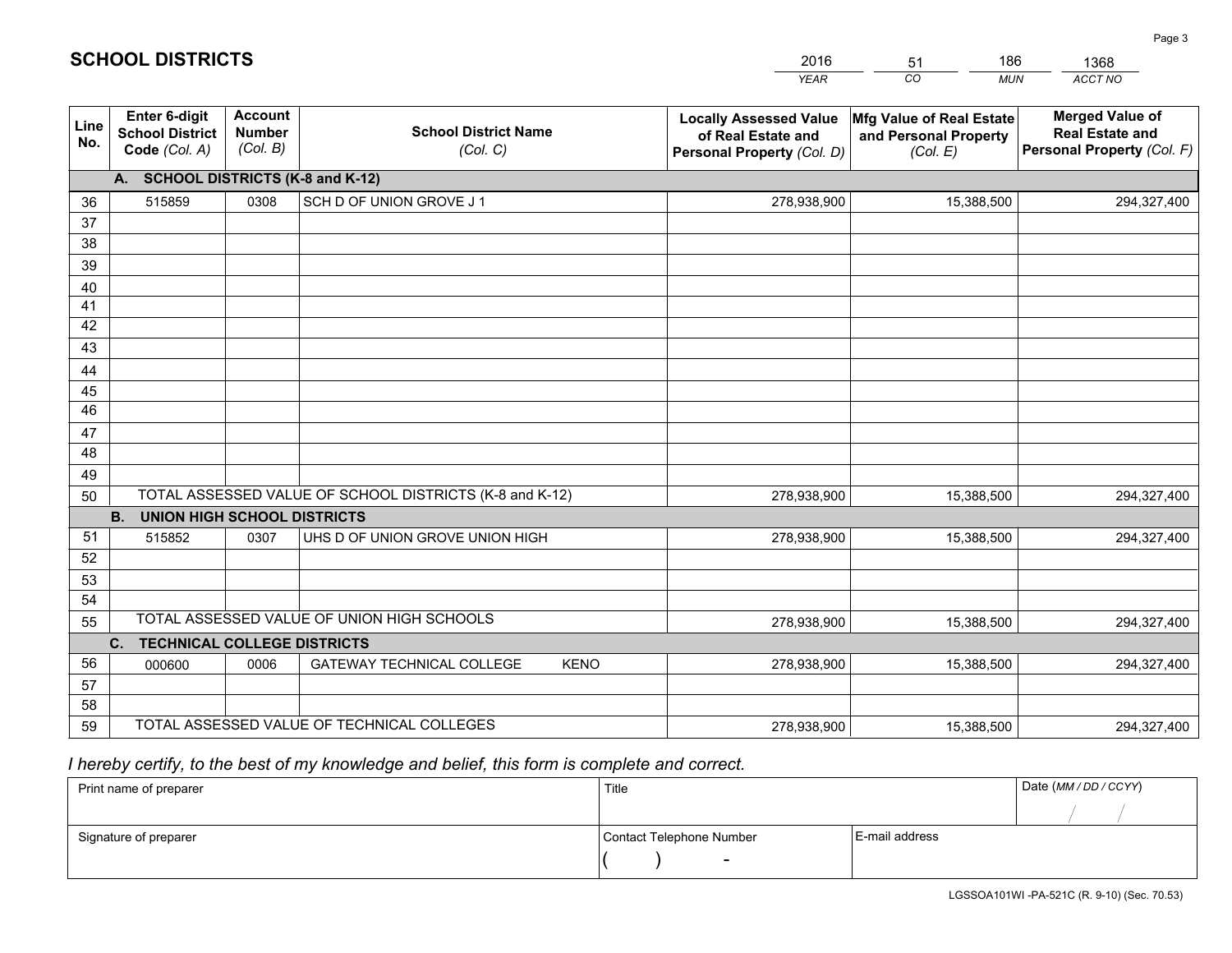## **HIGHLIGHTS**

- 1. Complete the Statement of Assessment after the Board of Review. Reflect any changes made there.
- 2. Use black ink to complete.
- 3. Line 16 must equal Line 50, Col D.
- 4. Line 55 must equal the total of K-8 schools listed on lines 36-49. Do not include K-12 schools in this comparision.
- 5. Line 59, Col. D must equal Line 16.
- 6. Special District, School District and Technical College District values must include both real estate and personal property. Examples of Special districts are: town sanitary districts, public inland lake protection and rehabilitation districts, and metropolitan sewerage districts.
- 7. DO NOT INCLUDE Manufacturing property values.DOR will print these values on the final SOA.

JILL M. KOPP

VILLAGE OF UNION GROVE

JILL M. KOPP<br>VILLAGE OF UNION GROVE

925 15TH AVE

UNION GROVE, WI 53182 - 1427

JNION GROVE, WI 925 15TH AVE

53182 - 1427

 8. Accuracy of this form is very important. The values reported directly affect the equalized value DOR calculates for school and special districts.

### **Page 1:**

 If not prefilled, enter the tax year,county and municipal code,municipal type, municipal name and county name on the top of form.

Check the Amended box, if filing an amended / corrected SOA.

 Report the parcel count, acres and assessed value of taxable general property, total parcel count, (real and personal), total acres, and values from final figures set by the Board of Review.

- A. Real Estate land and improvements (buildings, etc.) is reported on lines 1 8, total line 9.
- B. Personal Property is reported on lines 11 14, Column D, total line 15.
- C. To complete this report, use the computer produced summary of the assessment roll that shows these amounts.
- D. Use whole numbers only.
- E. Add each line across and each column down to verify entries.

### **Page 2:**

- A. Report Special Items (not subject to general property tax).
- 1. Private Forest Croplands and Managed Forest Lands are reported on lines 18,19, 20 and 21. Be sure to report assessed values **NOT** taxes.
- 2. You should have copies of the orders of entry, orders of withdrawal, etc., to update your assessment roll.
	- 3. Show hundredths of acres (e.g. 39.75).
- 4. Tax exempt lands are reported on line 22.
- 5. Omitted property and sec. 70.43, Wis. Stats., corrections of errors by assessor are reported on line 23. Report real estate and personal property separately. These should be for **prior years**, not something found on the current assessment roll after the board of review.
- B. Special District (Lines 24-35) Include the value of both real and personal property.
- The Department of Revenue (DOR) preprints much of the information regarding names and codes for schools, special districts,etc. If a district is not listed, enter the name and value only, DOR will enter the proper code.

## **Page 3 School Districts:**

Include the value of both real and personal property.

Report School District (regular, elementary, union high school, and technical college).

- 1. Regular (K-12) and Elementary (K-8) school values are reported on lines 36-49, total on line 50.
- 2. Union High School (UHS) (use only if elementary schools are listed on lines 36-49) are reported on lines 51-54. UHS total value (line 55) must equal to the total **elementary school** values reported on lines 36-49. Do notinclude K-12 schools in this comparison.
- 3. Technical College values are reported on lines 56-58, total on line 59.
- 4. Use the computer summary that shows these amounts to complete this report.

#### **This form is due the second Monday in June. File this report only after your Board of Review is complete.**

 *If you have questions: Return forms to:*

Fax number: (608) 264-6887 PO Box 8971

 Email: lgs@revenue.wi.gov Wisconsin Department of Revenue Call: (608) 261-5341 Local Government Services Section 6-97Madison WI 53708-8971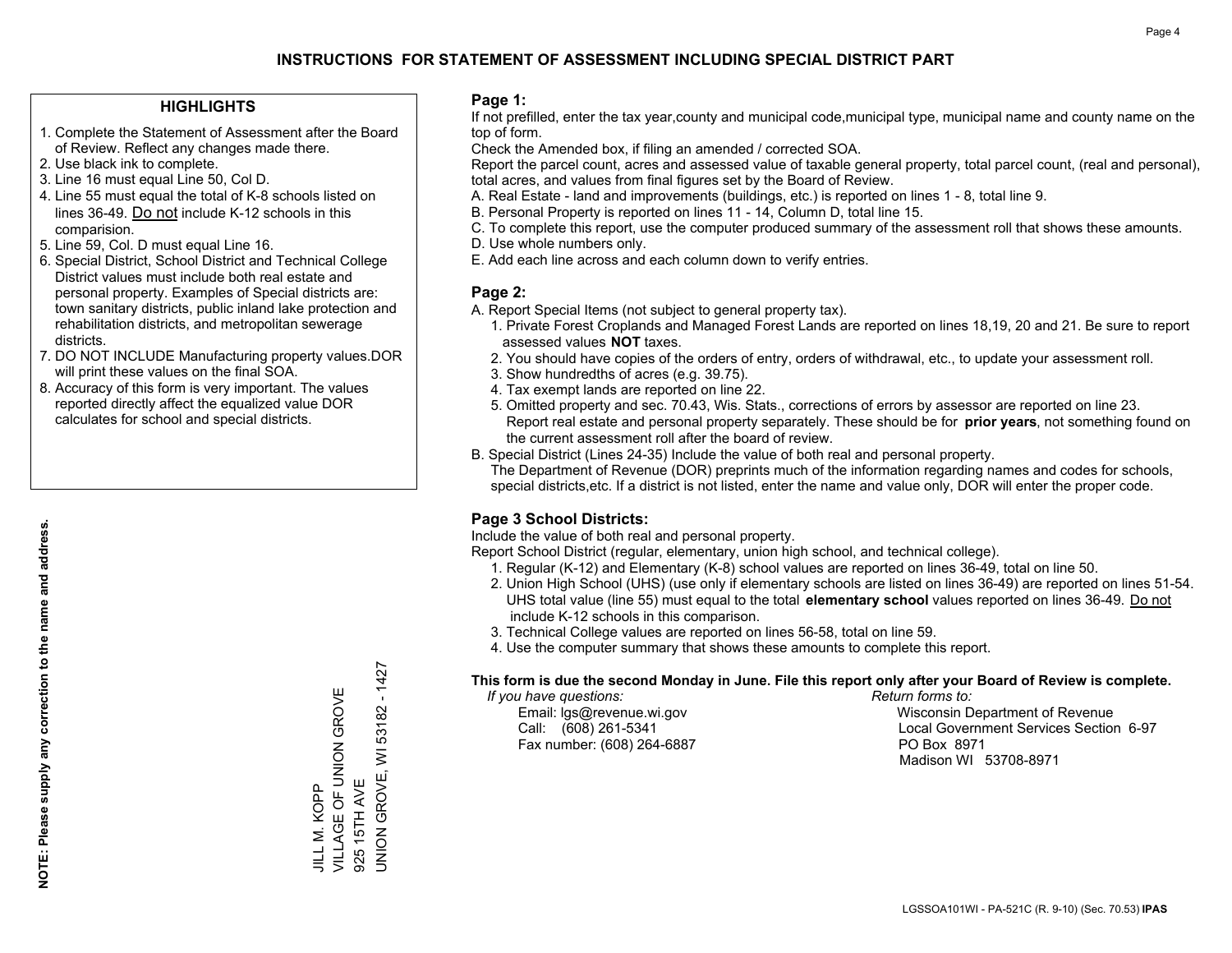g **Check if this is an Amended Return** Page 1

# **STATEMENT OF ASSESSMENT FOR 2016**

| .51 | 191 | 1369    |
|-----|-----|---------|
| CO  | MUN | ACCT NO |

|                | <b>FOR</b>                                                                            | <b>VILLAGE OF</b><br><b>OF</b>                                                                                                                                                               | <b>WATERFORD</b>         |              | <b>RACINE COUNTY</b>                                                 |                                  |                                 | <b>WHEN COMPLETING THIS DOCUMENT</b><br>DO NOT WRITE OVER X's OR IN SHADED AREAS |
|----------------|---------------------------------------------------------------------------------------|----------------------------------------------------------------------------------------------------------------------------------------------------------------------------------------------|--------------------------|--------------|----------------------------------------------------------------------|----------------------------------|---------------------------------|----------------------------------------------------------------------------------|
|                |                                                                                       | Town - Village - City                                                                                                                                                                        | <b>Municipality Name</b> |              | <b>County Name</b>                                                   |                                  |                                 |                                                                                  |
| Line           |                                                                                       | <b>REAL ESTATE</b><br>(See Lines 18 - 22 for                                                                                                                                                 |                          | PARCEL COUNT | NO. OF ACRES<br><b>WHOLE</b><br>TOTAL LAND IMPROVEMENTS NUMBERS ONLY | <b>VALUE OF</b><br>LAND          | VALUE OF<br><b>IMPROVEMENTS</b> | TOTAL VALUE OF LAND<br>AND IMPROVEMENTS                                          |
| No.            |                                                                                       | other Real Estate)                                                                                                                                                                           | Col. A                   | Col. B       | Col. C                                                               | Col. D                           | Col. E                          | Col. F                                                                           |
| $\mathbf{1}$   |                                                                                       | <b>RESIDENTIAL - Class 1</b>                                                                                                                                                                 | 1,838                    | 1,675        | 613                                                                  | 69,260,500                       | 259,205,200                     | 328,465,700                                                                      |
| $\overline{2}$ |                                                                                       | <b>COMMERCIAL - Class 2</b>                                                                                                                                                                  | 190                      | 149          | 336                                                                  | 20,758,300                       | 66,020,900                      | 86,779,200                                                                       |
| 3              |                                                                                       | <b>MANUFACTURING - Class 3</b>                                                                                                                                                               | 9                        |              | 30<br>9                                                              | 1,257,000                        | 6,046,700                       | 7,303,700                                                                        |
| 4              |                                                                                       | <b>AGRICULTURAL - Class 4</b>                                                                                                                                                                | 0                        |              | $\mathbf{0}$                                                         | 0                                |                                 |                                                                                  |
| 5              |                                                                                       | <b>UNDEVELOPED - Class 5</b>                                                                                                                                                                 | $\Omega$                 |              | $\mathbf{0}$                                                         | $\mathbf{0}$                     |                                 |                                                                                  |
| 6              |                                                                                       | AGRICULTURAL FOREST - Class 5m                                                                                                                                                               | 0                        |              | 0                                                                    | 0                                |                                 | 0                                                                                |
| $\overline{7}$ |                                                                                       | FOREST LANDS - Class 6                                                                                                                                                                       | $\mathbf{0}$             |              | 0                                                                    | $\mathbf{0}$                     |                                 |                                                                                  |
| 8              |                                                                                       | OTHER - Class 7                                                                                                                                                                              | $\Omega$                 |              | $\Omega$<br>0                                                        | $\mathbf 0$                      | $\Omega$                        |                                                                                  |
| 9              |                                                                                       | TOTAL - ALL COLUMNS                                                                                                                                                                          | 2,037                    | 1,833        | 979                                                                  | 91,275,800                       | 331,272,800                     | 422,548,600                                                                      |
| 10             |                                                                                       | NUMBER OF PERSONAL PROPERTY ACCOUNTS IN ROLL                                                                                                                                                 |                          |              | 217                                                                  | <b>LOCALLY ASSESSED</b>          | <b>MANUFACTURING</b>            | <b>MERGED</b>                                                                    |
| 11             |                                                                                       | BOATS AND OTHER WATERCRAFT NOT EXEMPT - Code 1                                                                                                                                               |                          |              |                                                                      | 5,200                            | $\Omega$                        | 5,200                                                                            |
| 12             |                                                                                       | MACHINERY, TOOLS AND PATTERNS - Code 2                                                                                                                                                       |                          |              |                                                                      | 1,533,200                        | 324,300                         | 1,857,500                                                                        |
| 13             |                                                                                       | FURNITURE, FIXTURES AND EQUIPMENT - Code 3                                                                                                                                                   |                          |              |                                                                      | 3,053,000                        | 445,600                         | 3,498,600                                                                        |
| 14             |                                                                                       | ALL OTHER PERSONAL PROPERTY NOT EXEMPT - Codes 4A, 4B, 4C                                                                                                                                    |                          |              |                                                                      | 664,900                          | 136,300                         | 801,200                                                                          |
| 15             |                                                                                       | TOTAL OF PERSONAL PROPERTY NOT EXEMPT (Total of Lines 11-14)                                                                                                                                 |                          |              |                                                                      | 5,256,300                        | 906,200                         | 6,162,500                                                                        |
| 16             |                                                                                       | AGGREGATE ASSESSED VALUE OF ALL PROPERTY SUBJECT TO THE GENERAL PROPERTY TAX (Total of Lines 9F and 15F)<br>MUST EQUAL TOTAL VALUE OF THE SCHOOL DISTRICTS (K-12 PLUS K-8) - Line 50, Col. F |                          |              |                                                                      |                                  |                                 | 428,711,100                                                                      |
| 17             | Name of Assessor<br><b>BOARD OF REVIEW</b><br>DATE OF FINAL ADJOURNMENT<br>06/28/2016 |                                                                                                                                                                                              |                          |              |                                                                      | ASSOCIATED APPRAISAL CONSULTANTS | Telephone #                     | (800) 721-4157                                                                   |

REMARKS

The Assessment Ratio to be used in calculating the estimated Fair Market Value on tax bills for this tax district is .970901888

This ratio should be used to convert assessed values to "Calculate Equalized Values" in Step 1 of the Lottery and Gaming Credit Calculations.<br>This ratio should be used in the "Computation of Tax Equivalent" schedule of the Commission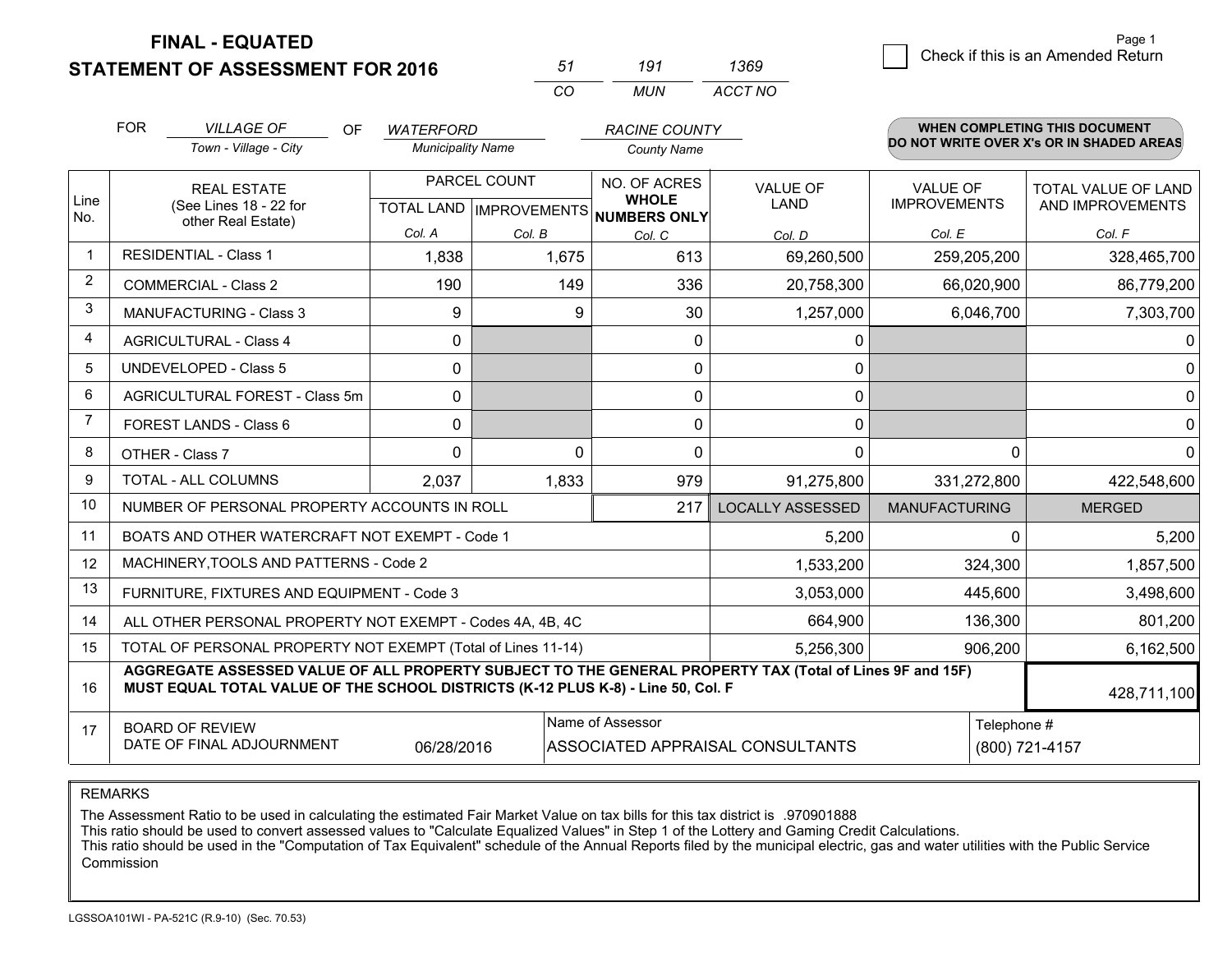*YEAR CO MUN ACCT NO* <sup>2016</sup> <sup>51</sup> <sup>191</sup> <sup>1369</sup>

Do not confuse FOREST LANDS (Line 7) with FOREST CROPS (in this section) - They are **NOT** the same

|    |                                                                                |                                             |  | Private Forest Crop - Reg Class @ 10¢ per acre                   |  | Private Forest Crop - Reg Class @ \$2.52 per acre             |                                                                              |               |                    |  |
|----|--------------------------------------------------------------------------------|---------------------------------------------|--|------------------------------------------------------------------|--|---------------------------------------------------------------|------------------------------------------------------------------------------|---------------|--------------------|--|
| 18 | (a) PARCELS                                                                    | (b) ACRES                                   |  | (c) ASSESSED VALUE                                               |  | (d) PARCELS                                                   | (e) ACRES                                                                    |               | (f) ASSESSED VALUE |  |
|    |                                                                                |                                             |  | Private Forest Crop - Special Class @ 20¢ per acre               |  |                                                               | Entered Before 2005 Managed Forest - Ferrous Mining CLOSED @ \$8.27 per acre |               |                    |  |
| 19 | (b) ACRES<br>(a) PARCELS                                                       |                                             |  | (c) ASSESSED VALUE                                               |  | (d) PARCELS                                                   | (e) ACRES                                                                    |               | (f) ASSESSED VALUE |  |
|    |                                                                                | Entered Before 2005 Managed Forest - OPEN @ |  | \$.79 per acre                                                   |  |                                                               | Entered Before 2005 Managed Forest - CLOSED @ \$1.87 per acre                |               |                    |  |
| 20 | (a) PARCELS<br>(b) ACRES                                                       |                                             |  | (c) ASSESSED VALUE                                               |  | (d) PARCELS<br>(e) ACRES                                      |                                                                              |               | (f) ASSESSED VALUE |  |
|    | Entered After 2004 Managed Forest - OPEN @<br>\$2.14 per acre                  |                                             |  |                                                                  |  | Entered After 2004 Managed Forest - CLOSED @ \$10.68 per acre |                                                                              |               |                    |  |
| 21 | (a) PARCELS<br>(b) ACRES                                                       |                                             |  | (c) ASSESSED VALUE                                               |  | (d) PARCELS                                                   | (e) ACRES                                                                    |               | (f) ASSESSED VALUE |  |
|    |                                                                                |                                             |  |                                                                  |  |                                                               |                                                                              |               |                    |  |
| 22 |                                                                                | (a) County Forest Cropland Acres            |  | (b) Federal Acres                                                |  | (d) County (NOT FOREST CROP) Acres<br>(c) State Acres         |                                                                              |               | (e) Other Acres    |  |
|    |                                                                                |                                             |  |                                                                  |  | 1.74<br>2.54                                                  |                                                                              |               | 248.65             |  |
|    |                                                                                |                                             |  | Assessed Value of Omitted Property From Prior Years (Sec. 70.44) |  |                                                               | Assessed Value of Sec. 70.43 Corrections of Errors by Assessors              |               |                    |  |
| 23 |                                                                                | (a) REAL ESTATE                             |  | (b) PERSONAL                                                     |  |                                                               | (c1) REAL ESTATE                                                             |               | (c2) PERSONAL      |  |
|    |                                                                                | 110.500                                     |  |                                                                  |  |                                                               | 22,000                                                                       |               |                    |  |
|    | Manufacturing Equated Value of Omitted Property From Prior Years (Sec. 70.995) |                                             |  |                                                                  |  |                                                               | Mfg. Equated Value of Sec.70.43 Corrections of Errors by Assessors           |               |                    |  |
|    |                                                                                | (d) REAL ESTATE                             |  | (e) PERSONAL                                                     |  | (f1) REAL ESTATE                                              |                                                                              | (f2) PERSONAL |                    |  |
|    |                                                                                |                                             |  |                                                                  |  |                                                               |                                                                              |               |                    |  |

## **SPECIAL DISTRICTS**

| Line<br>No. | <b>Enter 6-digit</b><br><b>Special District</b><br>Code (Col. A) | <b>Account</b><br><b>Number</b><br>(Col. B) | <b>Special District Name</b><br>(Col. C) | <b>Locally Assessed Value</b><br>of Real Estate and<br>Personal Property (Col. D) | Mfg Value of Real Estate<br>and Personal Property<br>(Col. E) | <b>Merged Value of</b><br><b>Real Estate and</b><br>Personal Property (Col. F) |
|-------------|------------------------------------------------------------------|---------------------------------------------|------------------------------------------|-----------------------------------------------------------------------------------|---------------------------------------------------------------|--------------------------------------------------------------------------------|
| 24          | 515110                                                           | 0311                                        | WESTERN RACINE COUNTY SEWER DISTRICT     | 420,501,200                                                                       | 8,209,900                                                     | 428,711,100                                                                    |
| 25          | 518060                                                           | 0564                                        | WATERFORD WATERWAY MANAGEMENT DISTRICT   | 26,015,000                                                                        |                                                               | 26,015,000                                                                     |
| 26          |                                                                  |                                             |                                          |                                                                                   |                                                               |                                                                                |
| 27          |                                                                  |                                             |                                          |                                                                                   |                                                               |                                                                                |
| 28          |                                                                  |                                             |                                          |                                                                                   |                                                               |                                                                                |
| 29          |                                                                  |                                             |                                          |                                                                                   |                                                               |                                                                                |
| 30          |                                                                  |                                             |                                          |                                                                                   |                                                               |                                                                                |
| 31          |                                                                  |                                             |                                          |                                                                                   |                                                               |                                                                                |
| 32          |                                                                  |                                             |                                          |                                                                                   |                                                               |                                                                                |
| 33          |                                                                  |                                             |                                          |                                                                                   |                                                               |                                                                                |
| 34          |                                                                  |                                             |                                          |                                                                                   |                                                               |                                                                                |
| 35          |                                                                  |                                             |                                          |                                                                                   |                                                               |                                                                                |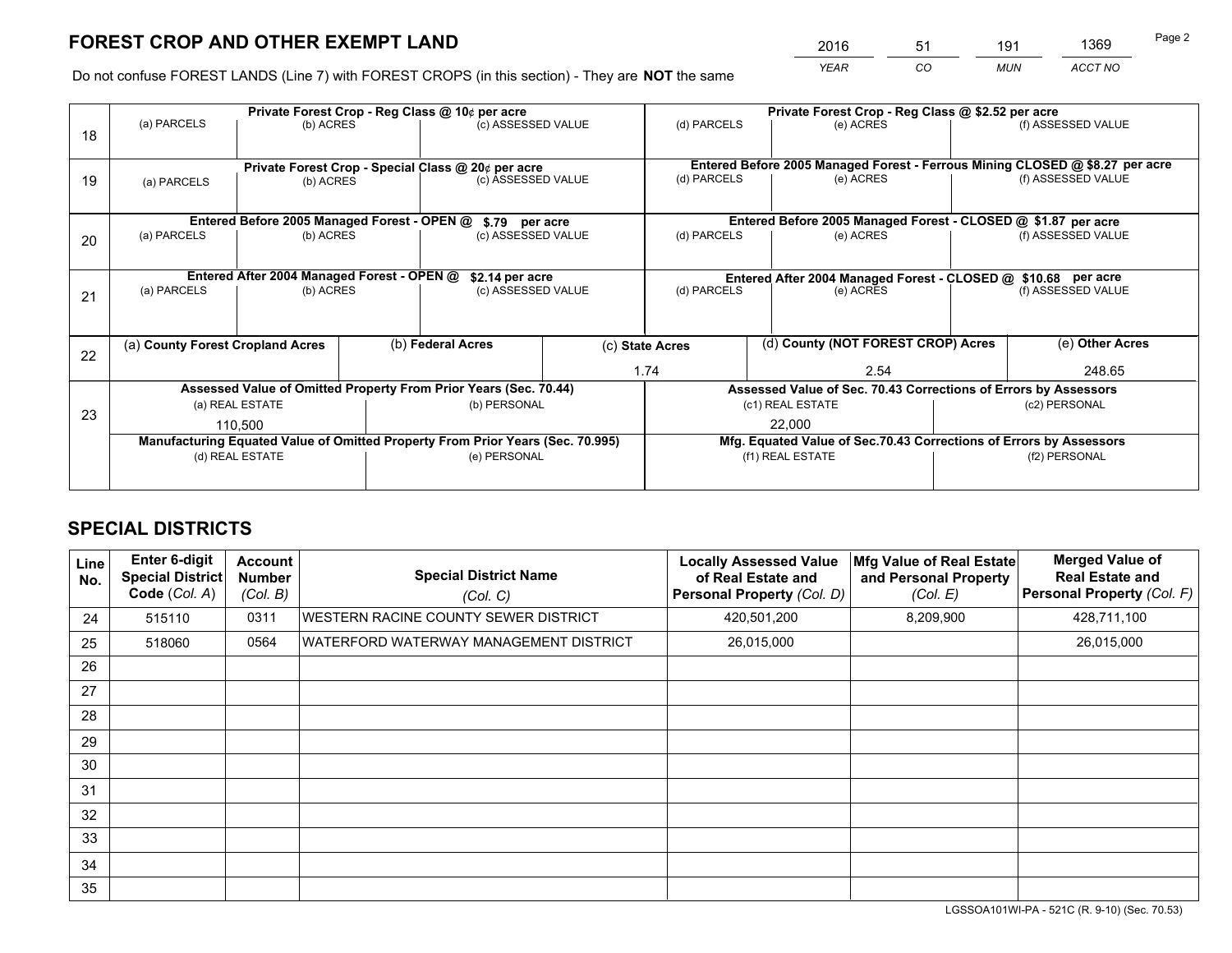|             |                                                                 |                                             |                                                         | <b>YEAR</b>                                                                       | CO<br><b>MUN</b>                                              | ACCT NO                                                                        |
|-------------|-----------------------------------------------------------------|---------------------------------------------|---------------------------------------------------------|-----------------------------------------------------------------------------------|---------------------------------------------------------------|--------------------------------------------------------------------------------|
| Line<br>No. | <b>Enter 6-digit</b><br><b>School District</b><br>Code (Col. A) | <b>Account</b><br><b>Number</b><br>(Col. B) | <b>School District Name</b><br>(Col. C)                 | <b>Locally Assessed Value</b><br>of Real Estate and<br>Personal Property (Col. D) | Mfg Value of Real Estate<br>and Personal Property<br>(Col. E) | <b>Merged Value of</b><br><b>Real Estate and</b><br>Personal Property (Col. F) |
|             | A. SCHOOL DISTRICTS (K-8 and K-12)                              |                                             |                                                         |                                                                                   |                                                               |                                                                                |
| 36          | 516113                                                          | 0311                                        | SCH D OF WATERFORD GRADED J 1 (V)                       | 420,501,200                                                                       | 8,209,900                                                     | 428,711,100                                                                    |
| 37          |                                                                 |                                             |                                                         |                                                                                   |                                                               |                                                                                |
| 38          |                                                                 |                                             |                                                         |                                                                                   |                                                               |                                                                                |
| 39          |                                                                 |                                             |                                                         |                                                                                   |                                                               |                                                                                |
| 40          |                                                                 |                                             |                                                         |                                                                                   |                                                               |                                                                                |
| 41<br>42    |                                                                 |                                             |                                                         |                                                                                   |                                                               |                                                                                |
| 43          |                                                                 |                                             |                                                         |                                                                                   |                                                               |                                                                                |
| 44          |                                                                 |                                             |                                                         |                                                                                   |                                                               |                                                                                |
| 45          |                                                                 |                                             |                                                         |                                                                                   |                                                               |                                                                                |
| 46          |                                                                 |                                             |                                                         |                                                                                   |                                                               |                                                                                |
| 47          |                                                                 |                                             |                                                         |                                                                                   |                                                               |                                                                                |
| 48          |                                                                 |                                             |                                                         |                                                                                   |                                                               |                                                                                |
| 49          |                                                                 |                                             |                                                         |                                                                                   |                                                               |                                                                                |
| 50          |                                                                 |                                             | TOTAL ASSESSED VALUE OF SCHOOL DISTRICTS (K-8 and K-12) | 420,501,200                                                                       | 8,209,900                                                     | 428,711,100                                                                    |
|             | <b>B.</b><br><b>UNION HIGH SCHOOL DISTRICTS</b>                 |                                             |                                                         |                                                                                   |                                                               |                                                                                |
| 51          | 516083                                                          | 0309                                        | UHS D OF WATERFORD UNION HIGH                           | 420,501,200                                                                       | 8,209,900                                                     | 428,711,100                                                                    |
| 52          |                                                                 |                                             |                                                         |                                                                                   |                                                               |                                                                                |
| 53<br>54    |                                                                 |                                             |                                                         |                                                                                   |                                                               |                                                                                |
| 55          |                                                                 |                                             | TOTAL ASSESSED VALUE OF UNION HIGH SCHOOLS              | 420,501,200                                                                       | 8,209,900                                                     | 428,711,100                                                                    |
|             | C.<br><b>TECHNICAL COLLEGE DISTRICTS</b>                        |                                             |                                                         |                                                                                   |                                                               |                                                                                |
| 56          | 000600                                                          | 0006                                        | <b>GATEWAY TECHNICAL COLLEGE</b><br><b>KENO</b>         | 420,501,200                                                                       | 8,209,900                                                     | 428,711,100                                                                    |
| 57          |                                                                 |                                             |                                                         |                                                                                   |                                                               |                                                                                |
| 58          |                                                                 |                                             |                                                         |                                                                                   |                                                               |                                                                                |
| 59          |                                                                 |                                             | TOTAL ASSESSED VALUE OF TECHNICAL COLLEGES              | 420,501,200                                                                       | 8,209,900                                                     | 428,711,100                                                                    |

51

191

 *I hereby certify, to the best of my knowledge and belief, this form is complete and correct.*

**SCHOOL DISTRICTS**

| Print name of preparer | Title                    |                | Date (MM/DD/CCYY) |
|------------------------|--------------------------|----------------|-------------------|
|                        |                          |                |                   |
| Signature of preparer  | Contact Telephone Number | E-mail address |                   |
|                        | $\overline{\phantom{a}}$ |                |                   |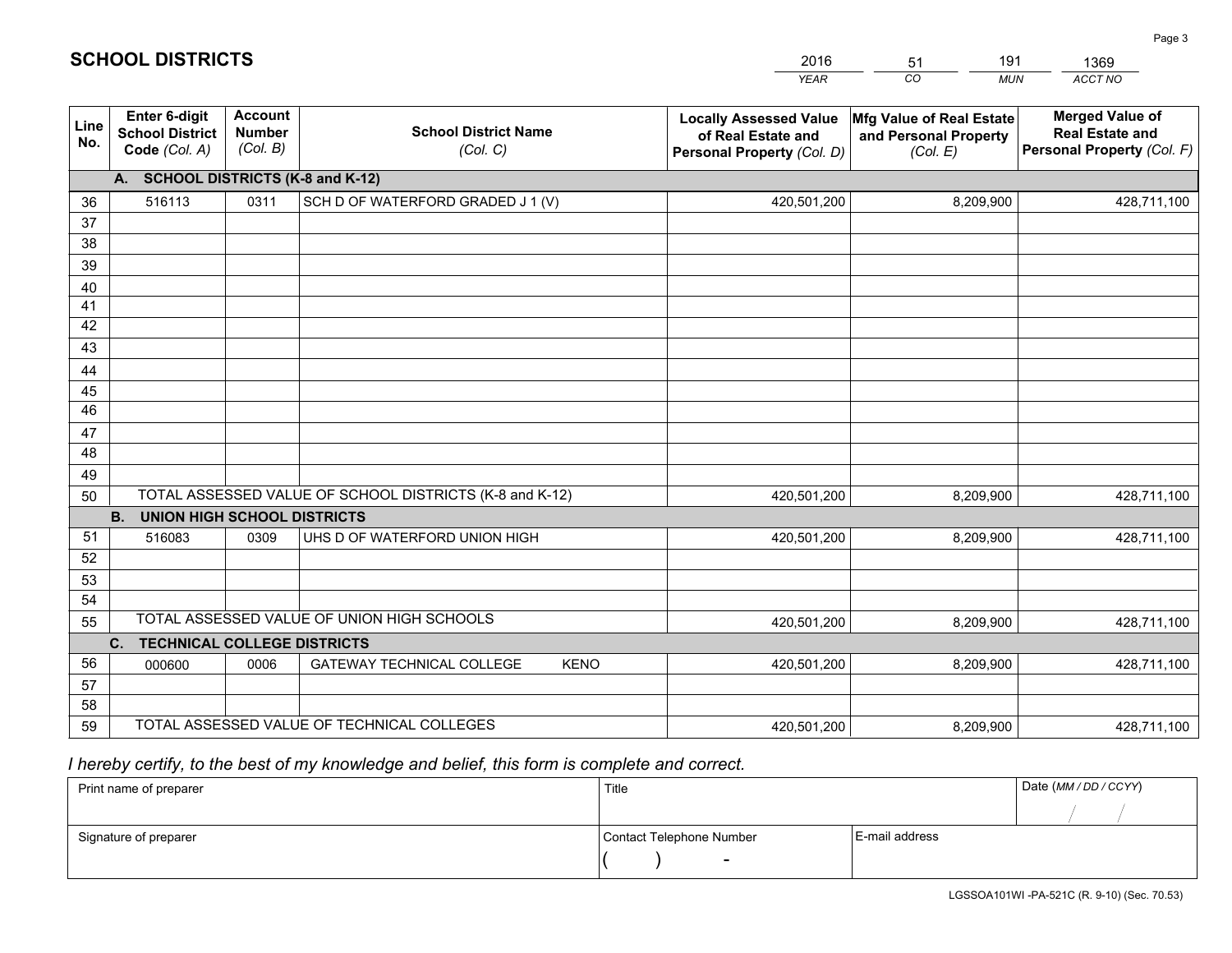## **HIGHLIGHTS**

- 1. Complete the Statement of Assessment after the Board of Review. Reflect any changes made there.
- 2. Use black ink to complete.
- 3. Line 16 must equal Line 50, Col D.
- 4. Line 55 must equal the total of K-8 schools listed on lines 36-49. Do not include K-12 schools in this comparision.
- 5. Line 59, Col. D must equal Line 16.
- 6. Special District, School District and Technical College District values must include both real estate and personal property. Examples of Special districts are: town sanitary districts, public inland lake protection and rehabilitation districts, and metropolitan sewerage districts.
- 7. DO NOT INCLUDE Manufacturing property values.DOR will print these values on the final SOA.

CARRIE ORLOVSKY VILLAGE OF WATERFORD

CARRIE ORLOVSKY

VILLAGE OF WATERFORD

123 N RIVER ST

123 N RIVER ST

WATERFORD, WI 53185 - 4149

WATERFORD, WI 53185

 $-4149$ 

 8. Accuracy of this form is very important. The values reported directly affect the equalized value DOR calculates for school and special districts.

### **Page 1:**

 If not prefilled, enter the tax year,county and municipal code,municipal type, municipal name and county name on the top of form.

Check the Amended box, if filing an amended / corrected SOA.

 Report the parcel count, acres and assessed value of taxable general property, total parcel count, (real and personal), total acres, and values from final figures set by the Board of Review.

- A. Real Estate land and improvements (buildings, etc.) is reported on lines 1 8, total line 9.
- B. Personal Property is reported on lines 11 14, Column D, total line 15.
- C. To complete this report, use the computer produced summary of the assessment roll that shows these amounts.
- D. Use whole numbers only.
- E. Add each line across and each column down to verify entries.

## **Page 2:**

- A. Report Special Items (not subject to general property tax).
- 1. Private Forest Croplands and Managed Forest Lands are reported on lines 18,19, 20 and 21. Be sure to report assessed values **NOT** taxes.
- 2. You should have copies of the orders of entry, orders of withdrawal, etc., to update your assessment roll.
	- 3. Show hundredths of acres (e.g. 39.75).
- 4. Tax exempt lands are reported on line 22.
- 5. Omitted property and sec. 70.43, Wis. Stats., corrections of errors by assessor are reported on line 23. Report real estate and personal property separately. These should be for **prior years**, not something found on the current assessment roll after the board of review.
- B. Special District (Lines 24-35) Include the value of both real and personal property.

 The Department of Revenue (DOR) preprints much of the information regarding names and codes for schools, special districts,etc. If a district is not listed, enter the name and value only, DOR will enter the proper code.

## **Page 3 School Districts:**

Include the value of both real and personal property.

Report School District (regular, elementary, union high school, and technical college).

- 1. Regular (K-12) and Elementary (K-8) school values are reported on lines 36-49, total on line 50.
- 2. Union High School (UHS) (use only if elementary schools are listed on lines 36-49) are reported on lines 51-54. UHS total value (line 55) must equal to the total **elementary school** values reported on lines 36-49. Do notinclude K-12 schools in this comparison.
- 3. Technical College values are reported on lines 56-58, total on line 59.
- 4. Use the computer summary that shows these amounts to complete this report.

#### **This form is due the second Monday in June. File this report only after your Board of Review is complete.**

 *If you have questions: Return forms to:*

Fax number: (608) 264-6887 PO Box 8971

 Email: lgs@revenue.wi.gov Wisconsin Department of Revenue Call: (608) 261-5341 Local Government Services Section 6-97Madison WI 53708-8971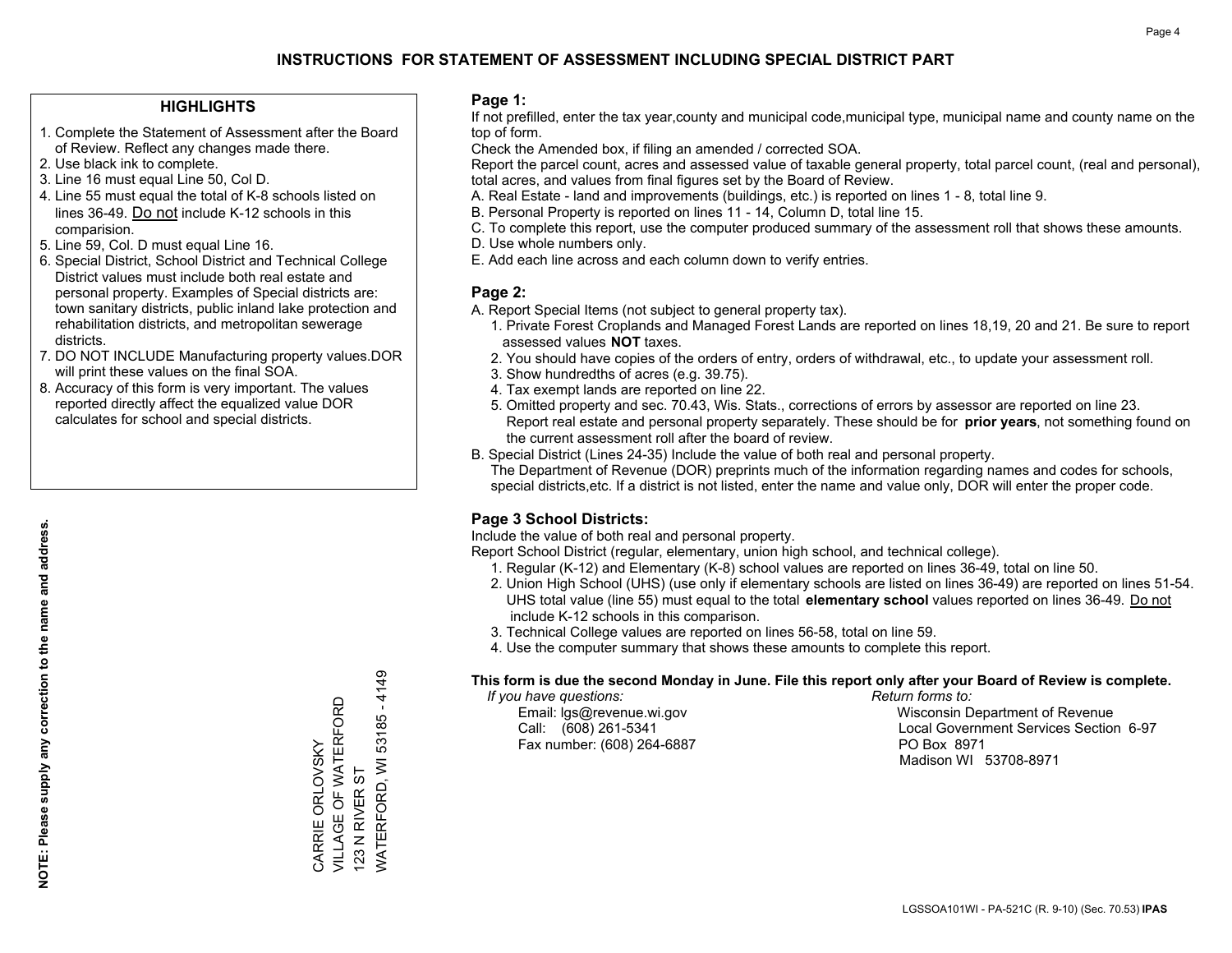**STATEMENT OF ASSESSMENT FOR 2016** 

| ר ה      | w   | 1370    |
|----------|-----|---------|
| $\cdots$ | MUN | ACCT NO |

|      | <b>FOR</b>                                                                                                                                                                                   | <b>VILLAGE OF</b><br><b>OF</b>                               | <b>WIND POINT</b>                                    |                | <b>RACINE COUNTY</b>         |                                |                                        | <b>WHEN COMPLETING THIS DOCUMENT</b>     |
|------|----------------------------------------------------------------------------------------------------------------------------------------------------------------------------------------------|--------------------------------------------------------------|------------------------------------------------------|----------------|------------------------------|--------------------------------|----------------------------------------|------------------------------------------|
|      |                                                                                                                                                                                              | Town - Village - City                                        | <b>Municipality Name</b>                             |                | <b>County Name</b>           |                                |                                        | DO NOT WRITE OVER X's OR IN SHADED AREAS |
| Line | <b>REAL ESTATE</b><br>(See Lines 18 - 22 for                                                                                                                                                 |                                                              | PARCEL COUNT<br>TOTAL LAND IMPROVEMENTS NUMBERS ONLY |                | NO. OF ACRES<br><b>WHOLE</b> | <b>VALUE OF</b><br><b>LAND</b> | <b>VALUE OF</b><br><b>IMPROVEMENTS</b> | TOTAL VALUE OF LAND<br>AND IMPROVEMENTS  |
| No.  |                                                                                                                                                                                              | other Real Estate)                                           | Col. A                                               | Col. B         | Col. C                       | Col. D                         | Col. E                                 | Col. F                                   |
|      |                                                                                                                                                                                              | <b>RESIDENTIAL - Class 1</b>                                 | 828                                                  | 784            | 491                          | 56,666,500                     | 169,956,000                            | 226,622,500                              |
| 2    |                                                                                                                                                                                              | <b>COMMERCIAL - Class 2</b>                                  | 7                                                    | 7              | 41                           | 2,510,800                      | 6,813,500                              | 9,324,300                                |
| 3    |                                                                                                                                                                                              | <b>MANUFACTURING - Class 3</b>                               | $\overline{2}$                                       | $\overline{2}$ | 36                           | 1,019,500                      | 1,045,900                              | 2,065,400                                |
| 4    |                                                                                                                                                                                              | <b>AGRICULTURAL - Class 4</b>                                |                                                      |                | 12                           | 2,900                          |                                        | 2,900                                    |
| 5    |                                                                                                                                                                                              | <b>UNDEVELOPED - Class 5</b>                                 |                                                      |                | 0                            | 100                            |                                        | 100                                      |
| 6    |                                                                                                                                                                                              | AGRICULTURAL FOREST - Class 5m                               | $\Omega$                                             |                | 0                            | 0                              |                                        | 0                                        |
| 7    |                                                                                                                                                                                              | FOREST LANDS - Class 6                                       | 0                                                    |                | 0                            | $\mathbf{0}$                   |                                        | $\Omega$                                 |
| 8    |                                                                                                                                                                                              | OTHER - Class 7                                              | $\Omega$                                             | $\Omega$       | 0                            | $\Omega$                       | 0                                      | 0                                        |
| 9    |                                                                                                                                                                                              | TOTAL - ALL COLUMNS                                          | 839                                                  | 793            | 580                          | 60,199,800                     | 177,815,400                            | 238,015,200                              |
| 10   |                                                                                                                                                                                              | NUMBER OF PERSONAL PROPERTY ACCOUNTS IN ROLL                 |                                                      |                | 20                           | <b>LOCALLY ASSESSED</b>        | <b>MANUFACTURING</b>                   | <b>MERGED</b>                            |
| 11   |                                                                                                                                                                                              | BOATS AND OTHER WATERCRAFT NOT EXEMPT - Code 1               |                                                      |                |                              | $\Omega$                       | <sup>0</sup>                           | $\Omega$                                 |
| 12   |                                                                                                                                                                                              | MACHINERY, TOOLS AND PATTERNS - Code 2                       |                                                      |                |                              | 1,400                          | 89,300                                 | 90,700                                   |
| 13   |                                                                                                                                                                                              | FURNITURE, FIXTURES AND EQUIPMENT - Code 3                   |                                                      |                |                              | 821,700                        | 105,400                                | 927,100                                  |
| 14   |                                                                                                                                                                                              | ALL OTHER PERSONAL PROPERTY NOT EXEMPT - Codes 4A, 4B, 4C    |                                                      |                |                              | 20,400                         | 393,100                                | 413,500                                  |
| 15   |                                                                                                                                                                                              | TOTAL OF PERSONAL PROPERTY NOT EXEMPT (Total of Lines 11-14) |                                                      |                | 843,500                      | 587,800                        | 1,431,300                              |                                          |
| 16   | AGGREGATE ASSESSED VALUE OF ALL PROPERTY SUBJECT TO THE GENERAL PROPERTY TAX (Total of Lines 9F and 15F)<br>MUST EQUAL TOTAL VALUE OF THE SCHOOL DISTRICTS (K-12 PLUS K-8) - Line 50, Col. F |                                                              |                                                      |                |                              |                                | 239,446,500                            |                                          |
| 17   | Name of Assessor<br>Telephone #<br><b>BOARD OF REVIEW</b><br>DATE OF FINAL ADJOURNMENT<br>(800) 721-4157<br>10/12/2016<br><b>ASSOCIATED APPRAISAL</b>                                        |                                                              |                                                      |                |                              |                                |                                        |                                          |

REMARKS

The Assessment Ratio to be used in calculating the estimated Fair Market Value on tax bills for this tax district is 1.015793287<br>This ratio should be used to convert assessed values to "Calculate Equalized Values" in Step Commission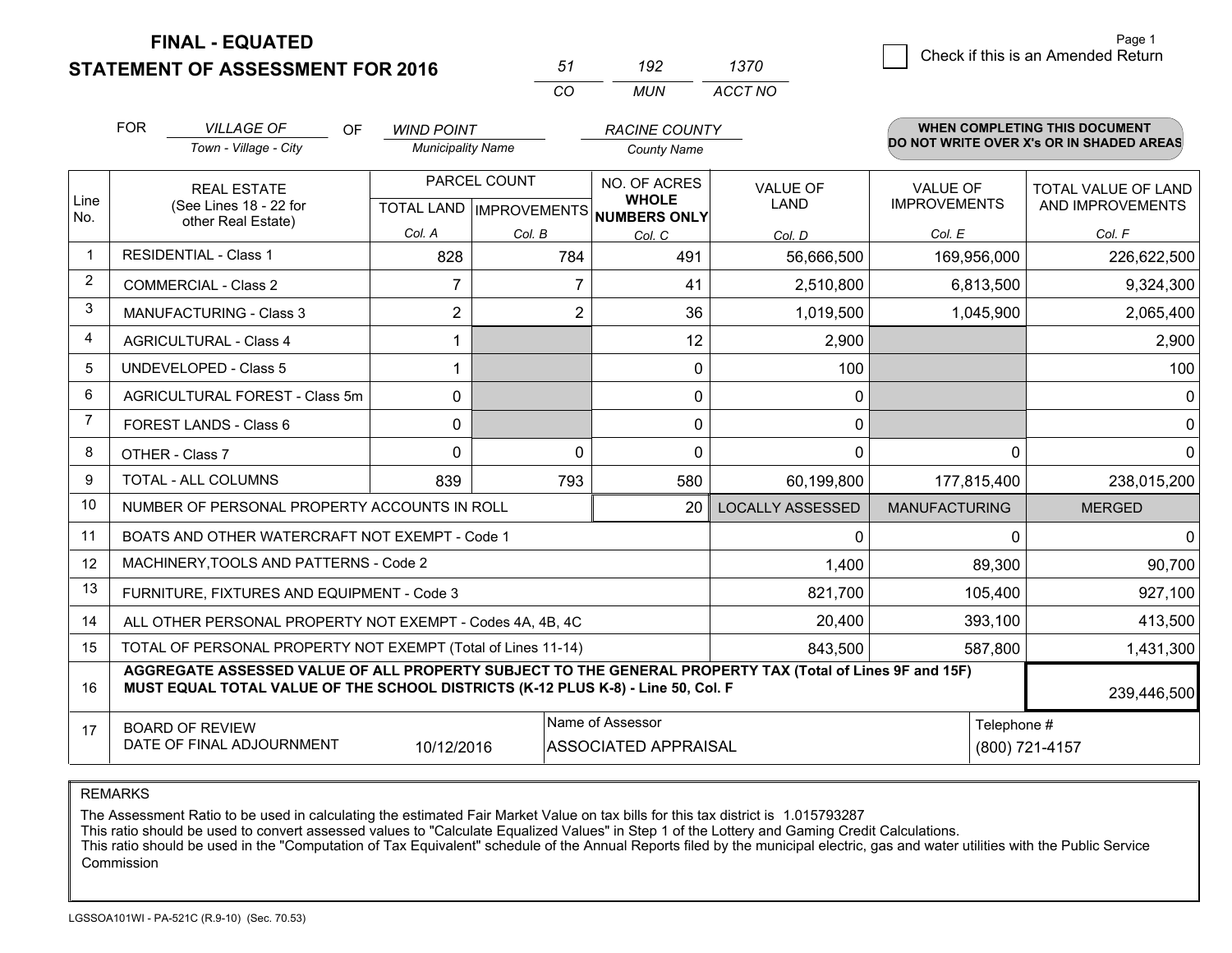*YEAR CO MUN ACCT NO* <sup>2016</sup> <sup>51</sup> <sup>192</sup> <sup>1370</sup>

Do not confuse FOREST LANDS (Line 7) with FOREST CROPS (in this section) - They are **NOT** the same

|    | Private Forest Crop - Reg Class @ 10¢ per acre                                 |                                             |                                   |                                                                  |  |                                                                    | Private Forest Crop - Reg Class @ \$2.52 per acre                            |               |                    |  |
|----|--------------------------------------------------------------------------------|---------------------------------------------|-----------------------------------|------------------------------------------------------------------|--|--------------------------------------------------------------------|------------------------------------------------------------------------------|---------------|--------------------|--|
| 18 | (a) PARCELS                                                                    | (b) ACRES                                   |                                   | (c) ASSESSED VALUE                                               |  | (d) PARCELS                                                        | (e) ACRES                                                                    |               | (f) ASSESSED VALUE |  |
|    |                                                                                |                                             |                                   | Private Forest Crop - Special Class @ 20¢ per acre               |  |                                                                    | Entered Before 2005 Managed Forest - Ferrous Mining CLOSED @ \$8.27 per acre |               |                    |  |
| 19 | (a) PARCELS                                                                    | (b) ACRES                                   |                                   | (c) ASSESSED VALUE                                               |  | (d) PARCELS                                                        | (e) ACRES                                                                    |               | (f) ASSESSED VALUE |  |
|    |                                                                                | Entered Before 2005 Managed Forest - OPEN @ |                                   | \$.79 per acre                                                   |  |                                                                    | Entered Before 2005 Managed Forest - CLOSED @ \$1.87 per acre                |               |                    |  |
| 20 | (a) PARCELS<br>(b) ACRES                                                       |                                             |                                   | (c) ASSESSED VALUE                                               |  | (d) PARCELS                                                        | (e) ACRES                                                                    |               | (f) ASSESSED VALUE |  |
|    | Entered After 2004 Managed Forest - OPEN @<br>\$2.14 per acre                  |                                             |                                   |                                                                  |  | Entered After 2004 Managed Forest - CLOSED @ \$10.68 per acre      |                                                                              |               |                    |  |
| 21 | (a) PARCELS                                                                    | (b) ACRES                                   |                                   | (c) ASSESSED VALUE                                               |  | (d) PARCELS                                                        | (e) ACRES                                                                    |               | (f) ASSESSED VALUE |  |
| 22 | (a) County Forest Cropland Acres                                               |                                             |                                   | (b) Federal Acres                                                |  | (d) County (NOT FOREST CROP) Acres<br>(c) State Acres              |                                                                              |               | (e) Other Acres    |  |
|    |                                                                                |                                             |                                   |                                                                  |  |                                                                    |                                                                              |               | 101.44             |  |
|    |                                                                                |                                             |                                   | Assessed Value of Omitted Property From Prior Years (Sec. 70.44) |  |                                                                    | Assessed Value of Sec. 70.43 Corrections of Errors by Assessors              |               |                    |  |
| 23 | (b) PERSONAL<br>(a) REAL ESTATE                                                |                                             | (c1) REAL ESTATE<br>(c2) PERSONAL |                                                                  |  |                                                                    |                                                                              |               |                    |  |
|    | Manufacturing Equated Value of Omitted Property From Prior Years (Sec. 70.995) |                                             |                                   |                                                                  |  | Mfg. Equated Value of Sec.70.43 Corrections of Errors by Assessors |                                                                              |               |                    |  |
|    | (d) REAL ESTATE                                                                |                                             | (e) PERSONAL                      |                                                                  |  | (f1) REAL ESTATE                                                   |                                                                              | (f2) PERSONAL |                    |  |
|    |                                                                                |                                             |                                   |                                                                  |  |                                                                    |                                                                              |               |                    |  |

## **SPECIAL DISTRICTS**

| Line<br>No. | Enter 6-digit<br>Special District<br>Code (Col. A) | <b>Account</b><br><b>Number</b> | <b>Special District Name</b> | <b>Locally Assessed Value</b><br>of Real Estate and | Mfg Value of Real Estate<br>and Personal Property | <b>Merged Value of</b><br><b>Real Estate and</b><br>Personal Property (Col. F) |
|-------------|----------------------------------------------------|---------------------------------|------------------------------|-----------------------------------------------------|---------------------------------------------------|--------------------------------------------------------------------------------|
|             |                                                    | (Col. B)                        | (Col. C)                     | Personal Property (Col. D)                          | (Col. E)                                          |                                                                                |
| 24          |                                                    |                                 |                              |                                                     |                                                   |                                                                                |
| 25          |                                                    |                                 |                              |                                                     |                                                   |                                                                                |
| 26          |                                                    |                                 |                              |                                                     |                                                   |                                                                                |
| 27          |                                                    |                                 |                              |                                                     |                                                   |                                                                                |
| 28          |                                                    |                                 |                              |                                                     |                                                   |                                                                                |
| 29          |                                                    |                                 |                              |                                                     |                                                   |                                                                                |
| 30          |                                                    |                                 |                              |                                                     |                                                   |                                                                                |
| 31          |                                                    |                                 |                              |                                                     |                                                   |                                                                                |
| 32          |                                                    |                                 |                              |                                                     |                                                   |                                                                                |
| 33          |                                                    |                                 |                              |                                                     |                                                   |                                                                                |
| 34          |                                                    |                                 |                              |                                                     |                                                   |                                                                                |
| 35          |                                                    |                                 |                              |                                                     |                                                   |                                                                                |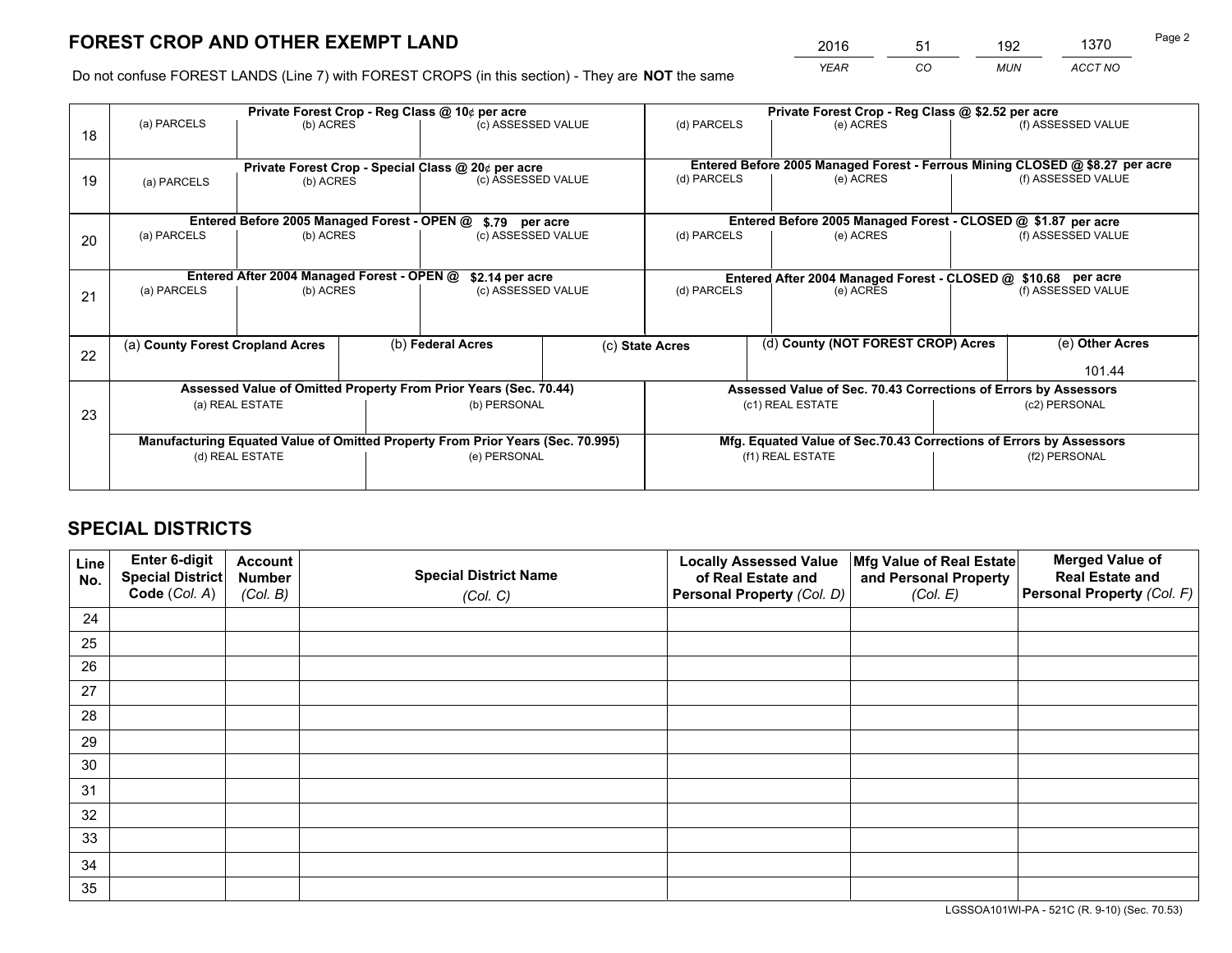|             |                                                                 |                                             |                                                         | <b>YEAR</b>                                                                       | CO<br><b>MUN</b>                                              | ACCT NO                                                                        |
|-------------|-----------------------------------------------------------------|---------------------------------------------|---------------------------------------------------------|-----------------------------------------------------------------------------------|---------------------------------------------------------------|--------------------------------------------------------------------------------|
| Line<br>No. | <b>Enter 6-digit</b><br><b>School District</b><br>Code (Col. A) | <b>Account</b><br><b>Number</b><br>(Col. B) | <b>School District Name</b><br>(Col. C)                 | <b>Locally Assessed Value</b><br>of Real Estate and<br>Personal Property (Col. D) | Mfg Value of Real Estate<br>and Personal Property<br>(Col. E) | <b>Merged Value of</b><br><b>Real Estate and</b><br>Personal Property (Col. F) |
|             | A. SCHOOL DISTRICTS (K-8 and K-12)                              |                                             |                                                         |                                                                                   |                                                               |                                                                                |
| 36          | 514620                                                          | 0304                                        | SCH D OF RACINE                                         | 236,793,300                                                                       | 2,653,200                                                     | 239,446,500                                                                    |
| 37          |                                                                 |                                             |                                                         |                                                                                   |                                                               |                                                                                |
| 38          |                                                                 |                                             |                                                         |                                                                                   |                                                               |                                                                                |
| 39          |                                                                 |                                             |                                                         |                                                                                   |                                                               |                                                                                |
| 40          |                                                                 |                                             |                                                         |                                                                                   |                                                               |                                                                                |
| 41          |                                                                 |                                             |                                                         |                                                                                   |                                                               |                                                                                |
| 42          |                                                                 |                                             |                                                         |                                                                                   |                                                               |                                                                                |
| 43          |                                                                 |                                             |                                                         |                                                                                   |                                                               |                                                                                |
| 44<br>45    |                                                                 |                                             |                                                         |                                                                                   |                                                               |                                                                                |
| 46          |                                                                 |                                             |                                                         |                                                                                   |                                                               |                                                                                |
| 47          |                                                                 |                                             |                                                         |                                                                                   |                                                               |                                                                                |
| 48          |                                                                 |                                             |                                                         |                                                                                   |                                                               |                                                                                |
| 49          |                                                                 |                                             |                                                         |                                                                                   |                                                               |                                                                                |
| 50          |                                                                 |                                             | TOTAL ASSESSED VALUE OF SCHOOL DISTRICTS (K-8 and K-12) | 236,793,300                                                                       | 2,653,200                                                     | 239,446,500                                                                    |
|             | <b>B. UNION HIGH SCHOOL DISTRICTS</b>                           |                                             |                                                         |                                                                                   |                                                               |                                                                                |
| 51          |                                                                 |                                             |                                                         |                                                                                   |                                                               |                                                                                |
| 52          |                                                                 |                                             |                                                         |                                                                                   |                                                               |                                                                                |
| 53          |                                                                 |                                             |                                                         |                                                                                   |                                                               |                                                                                |
| 54          |                                                                 |                                             |                                                         |                                                                                   |                                                               |                                                                                |
| 55          |                                                                 |                                             | TOTAL ASSESSED VALUE OF UNION HIGH SCHOOLS              |                                                                                   |                                                               |                                                                                |
|             | C.<br><b>TECHNICAL COLLEGE DISTRICTS</b>                        |                                             |                                                         |                                                                                   |                                                               |                                                                                |
| 56          | 000600                                                          | 0006                                        | <b>GATEWAY TECHNICAL COLLEGE</b><br><b>KENO</b>         | 236,793,300                                                                       | 2,653,200                                                     | 239,446,500                                                                    |
| 57          |                                                                 |                                             |                                                         |                                                                                   |                                                               |                                                                                |
| 58          |                                                                 |                                             |                                                         |                                                                                   |                                                               |                                                                                |
| 59          |                                                                 |                                             | TOTAL ASSESSED VALUE OF TECHNICAL COLLEGES              | 236,793,300                                                                       | 2,653,200                                                     | 239,446,500                                                                    |

51

192

 *I hereby certify, to the best of my knowledge and belief, this form is complete and correct.*

**SCHOOL DISTRICTS**

| Print name of preparer | Title                    |                | Date (MM / DD / CCYY) |
|------------------------|--------------------------|----------------|-----------------------|
|                        |                          |                |                       |
| Signature of preparer  | Contact Telephone Number | E-mail address |                       |
|                        | $\sim$                   |                |                       |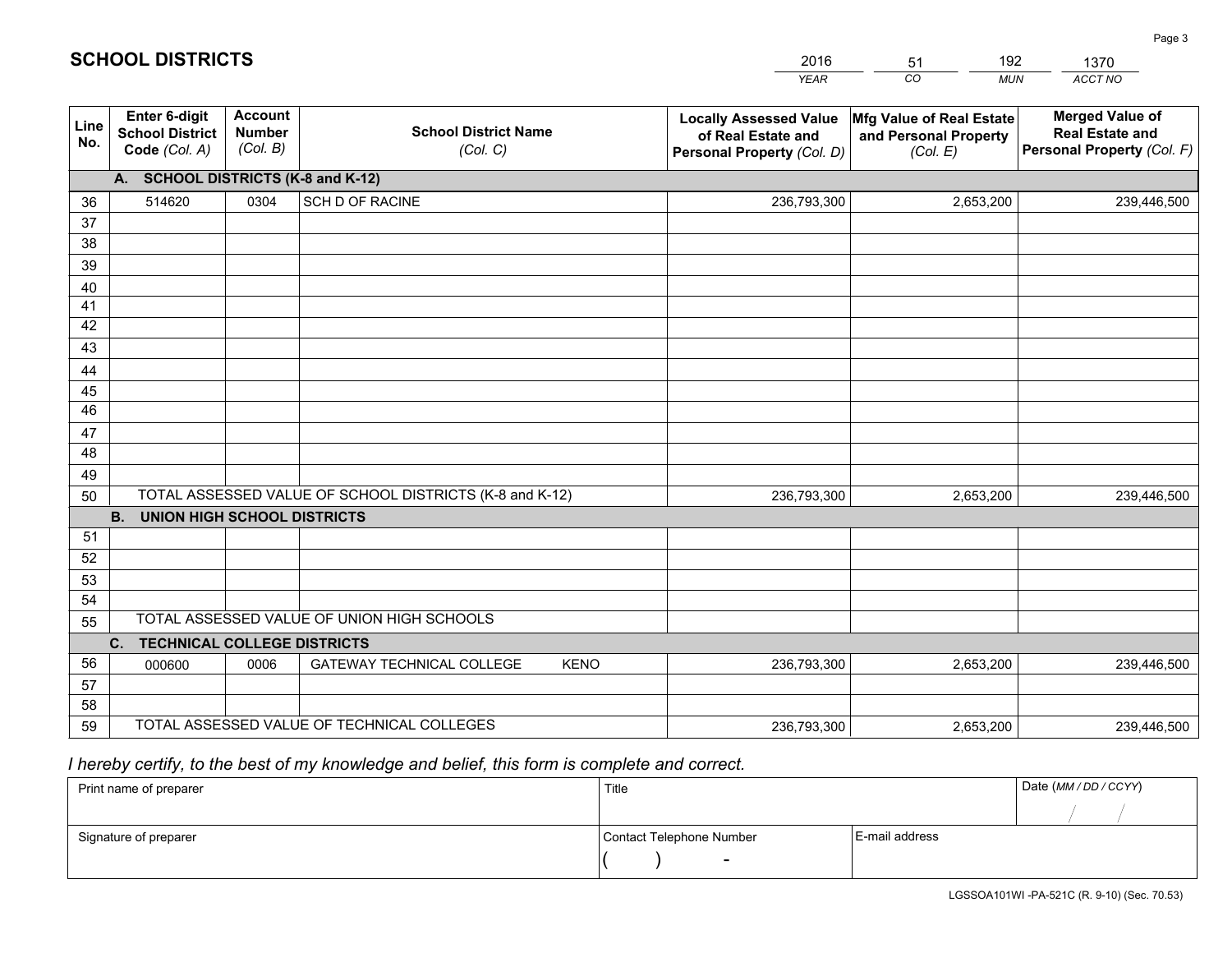## **HIGHLIGHTS**

- 1. Complete the Statement of Assessment after the Board of Review. Reflect any changes made there.
- 2. Use black ink to complete.
- 3. Line 16 must equal Line 50, Col D.
- 4. Line 55 must equal the total of K-8 schools listed on lines 36-49. Do not include K-12 schools in this comparision.
- 5. Line 59, Col. D must equal Line 16.
- 6. Special District, School District and Technical College District values must include both real estate and personal property. Examples of Special districts are: town sanitary districts, public inland lake protection and rehabilitation districts, and metropolitan sewerage districts.
- 7. DO NOT INCLUDE Manufacturing property values.DOR will print these values on the final SOA.

MICHAEL HAWES

**MICHAEL HAWES** 

VILLAGE OF WIND POINT 215 E FOUR MILE RD RACINE, WI 53402 - 2625

RACINE, WI 53402 - 2625 215 E FOUR MILE RD

VILLAGE OF WIND POINT

 8. Accuracy of this form is very important. The values reported directly affect the equalized value DOR calculates for school and special districts.

### **Page 1:**

 If not prefilled, enter the tax year,county and municipal code,municipal type, municipal name and county name on the top of form.

Check the Amended box, if filing an amended / corrected SOA.

 Report the parcel count, acres and assessed value of taxable general property, total parcel count, (real and personal), total acres, and values from final figures set by the Board of Review.

- A. Real Estate land and improvements (buildings, etc.) is reported on lines 1 8, total line 9.
- B. Personal Property is reported on lines 11 14, Column D, total line 15.
- C. To complete this report, use the computer produced summary of the assessment roll that shows these amounts.
- D. Use whole numbers only.
- E. Add each line across and each column down to verify entries.

### **Page 2:**

- A. Report Special Items (not subject to general property tax).
- 1. Private Forest Croplands and Managed Forest Lands are reported on lines 18,19, 20 and 21. Be sure to report assessed values **NOT** taxes.
- 2. You should have copies of the orders of entry, orders of withdrawal, etc., to update your assessment roll.
	- 3. Show hundredths of acres (e.g. 39.75).
- 4. Tax exempt lands are reported on line 22.
- 5. Omitted property and sec. 70.43, Wis. Stats., corrections of errors by assessor are reported on line 23. Report real estate and personal property separately. These should be for **prior years**, not something found on the current assessment roll after the board of review.
- B. Special District (Lines 24-35) Include the value of both real and personal property.
- The Department of Revenue (DOR) preprints much of the information regarding names and codes for schools, special districts,etc. If a district is not listed, enter the name and value only, DOR will enter the proper code.

## **Page 3 School Districts:**

Include the value of both real and personal property.

Report School District (regular, elementary, union high school, and technical college).

- 1. Regular (K-12) and Elementary (K-8) school values are reported on lines 36-49, total on line 50.
- 2. Union High School (UHS) (use only if elementary schools are listed on lines 36-49) are reported on lines 51-54. UHS total value (line 55) must equal to the total **elementary school** values reported on lines 36-49. Do notinclude K-12 schools in this comparison.
- 3. Technical College values are reported on lines 56-58, total on line 59.
- 4. Use the computer summary that shows these amounts to complete this report.

#### **This form is due the second Monday in June. File this report only after your Board of Review is complete.**

 *If you have questions: Return forms to:*

Fax number: (608) 264-6887 PO Box 8971

 Email: lgs@revenue.wi.gov Wisconsin Department of Revenue Call: (608) 261-5341 Local Government Services Section 6-97Madison WI 53708-8971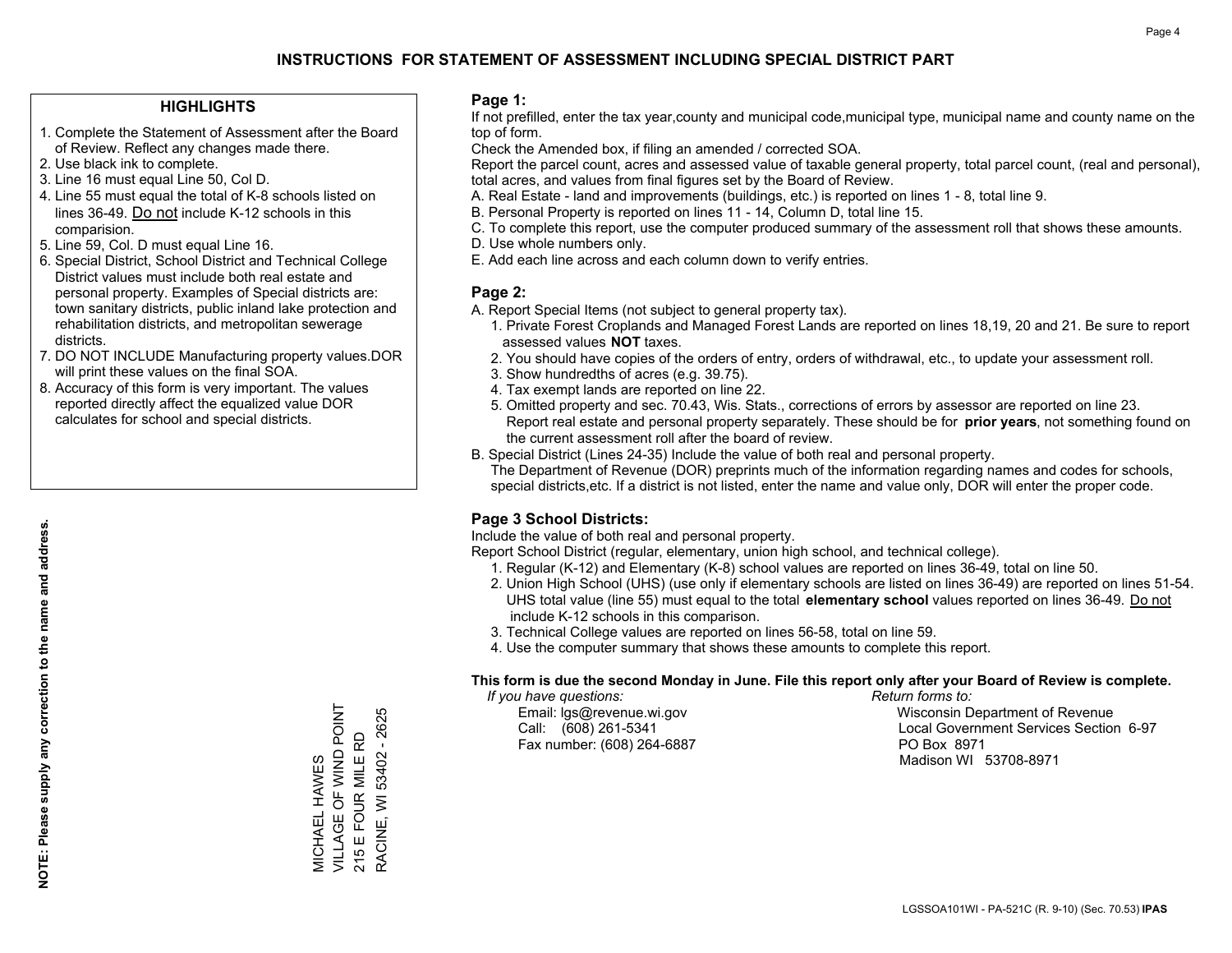**STATEMENT OF ASSESSMENT FOR 2016** 

| 57       | ノハト   | 13/1    |
|----------|-------|---------|
| $\cdots$ | MI IN | ACCT NO |

|                | <b>FOR</b>                                                                                                                                                                                   | CITY OF<br><b>OF</b><br>Town - Village - City                | <b>BURLINGTON</b><br><b>Municipality Name</b> |                           | <b>RACINE COUNTY</b><br><b>County Name</b> |                         |                      | <b>WHEN COMPLETING THIS DOCUMENT</b><br>DO NOT WRITE OVER X's OR IN SHADED AREAS |
|----------------|----------------------------------------------------------------------------------------------------------------------------------------------------------------------------------------------|--------------------------------------------------------------|-----------------------------------------------|---------------------------|--------------------------------------------|-------------------------|----------------------|----------------------------------------------------------------------------------|
|                |                                                                                                                                                                                              | PARCEL COUNT<br><b>REAL ESTATE</b>                           |                                               |                           | NO. OF ACRES                               | <b>VALUE OF</b>         | <b>VALUE OF</b>      | <b>TOTAL VALUE OF LAND</b>                                                       |
| Line<br>No.    |                                                                                                                                                                                              | (See Lines 18 - 22 for<br>other Real Estate)                 |                                               | TOTAL LAND   IMPROVEMENTS | <b>WHOLE</b><br>NUMBERS ONLY               | <b>LAND</b>             | <b>IMPROVEMENTS</b>  | AND IMPROVEMENTS                                                                 |
|                |                                                                                                                                                                                              |                                                              | Col. A                                        | Col. B                    | Col. C                                     | Col. D                  | Col. E               | Col. F                                                                           |
| -1             |                                                                                                                                                                                              | <b>RESIDENTIAL - Class 1</b>                                 | 3,086                                         | 2,913                     | 989                                        | 61,299,500              | 462,424,900          | 523,724,400                                                                      |
| 2              |                                                                                                                                                                                              | <b>COMMERCIAL - Class 2</b>                                  | 490                                           | 420                       | 959                                        | 63,623,400              | 177,963,000          | 241,586,400                                                                      |
| 3              |                                                                                                                                                                                              | <b>MANUFACTURING - Class 3</b>                               | 24                                            | 22                        | 368                                        | 6,683,300               | 42,726,800           | 49,410,100                                                                       |
| 4              |                                                                                                                                                                                              | <b>AGRICULTURAL - Class 4</b>                                | 12                                            |                           | 353                                        | 68,600                  |                      | 68,600                                                                           |
| 5              |                                                                                                                                                                                              | <b>UNDEVELOPED - Class 5</b>                                 | 14                                            |                           | 108                                        | 120,900                 |                      | 120,900                                                                          |
| 6              |                                                                                                                                                                                              | AGRICULTURAL FOREST - Class 5m                               | $\overline{7}$                                |                           | 135                                        | 391,100                 |                      | 391,100                                                                          |
| $\overline{7}$ |                                                                                                                                                                                              | FOREST LANDS - Class 6                                       | 5                                             |                           | 50                                         | 233,300                 |                      | 233,300                                                                          |
| 8              |                                                                                                                                                                                              | OTHER - Class 7                                              |                                               |                           |                                            | 36,800                  | 137,100              | 173,900                                                                          |
| 9              |                                                                                                                                                                                              | TOTAL - ALL COLUMNS                                          | 3,639                                         | 3,356                     | 2,963                                      | 132,456,900             | 683,251,800          | 815,708,700                                                                      |
| 10             |                                                                                                                                                                                              | NUMBER OF PERSONAL PROPERTY ACCOUNTS IN ROLL                 |                                               |                           | 566                                        | <b>LOCALLY ASSESSED</b> | <b>MANUFACTURING</b> | <b>MERGED</b>                                                                    |
| 11             |                                                                                                                                                                                              | BOATS AND OTHER WATERCRAFT NOT EXEMPT - Code 1               |                                               |                           |                                            | 2,300                   | <sup>0</sup>         | 2,300                                                                            |
| 12             |                                                                                                                                                                                              | MACHINERY, TOOLS AND PATTERNS - Code 2                       |                                               |                           |                                            | 4,921,800               | 10,771,400           | 15,693,200                                                                       |
| 13             |                                                                                                                                                                                              | FURNITURE, FIXTURES AND EQUIPMENT - Code 3                   |                                               |                           |                                            | 11,670,300              | 3,726,400            | 15,396,700                                                                       |
| 14             |                                                                                                                                                                                              | ALL OTHER PERSONAL PROPERTY NOT EXEMPT - Codes 4A, 4B, 4C    |                                               |                           |                                            | 3,124,900               | 942,200              | 4,067,100                                                                        |
| 15             |                                                                                                                                                                                              | TOTAL OF PERSONAL PROPERTY NOT EXEMPT (Total of Lines 11-14) |                                               |                           |                                            | 19,719,300              | 15,440,000           | 35,159,300                                                                       |
| 16             | AGGREGATE ASSESSED VALUE OF ALL PROPERTY SUBJECT TO THE GENERAL PROPERTY TAX (Total of Lines 9F and 15F)<br>MUST EQUAL TOTAL VALUE OF THE SCHOOL DISTRICTS (K-12 PLUS K-8) - Line 50, Col. F |                                                              |                                               |                           |                                            |                         | 850,868,000          |                                                                                  |
| 17             |                                                                                                                                                                                              | <b>BOARD OF REVIEW</b>                                       |                                               |                           | Name of Assessor                           |                         | Telephone #          |                                                                                  |
|                | DATE OF FINAL ADJOURNMENT<br>(800) 770-3927<br>08/30/2016<br>ACCURATE APPRAISAL - LEEDEGROOT                                                                                                 |                                                              |                                               |                           |                                            |                         |                      |                                                                                  |

REMARKS

The Assessment Ratio to be used in calculating the estimated Fair Market Value on tax bills for this tax district is .994914659<br>This ratio should be used to convert assessed values to "Calculate Equalized Values" in Step 1 Commission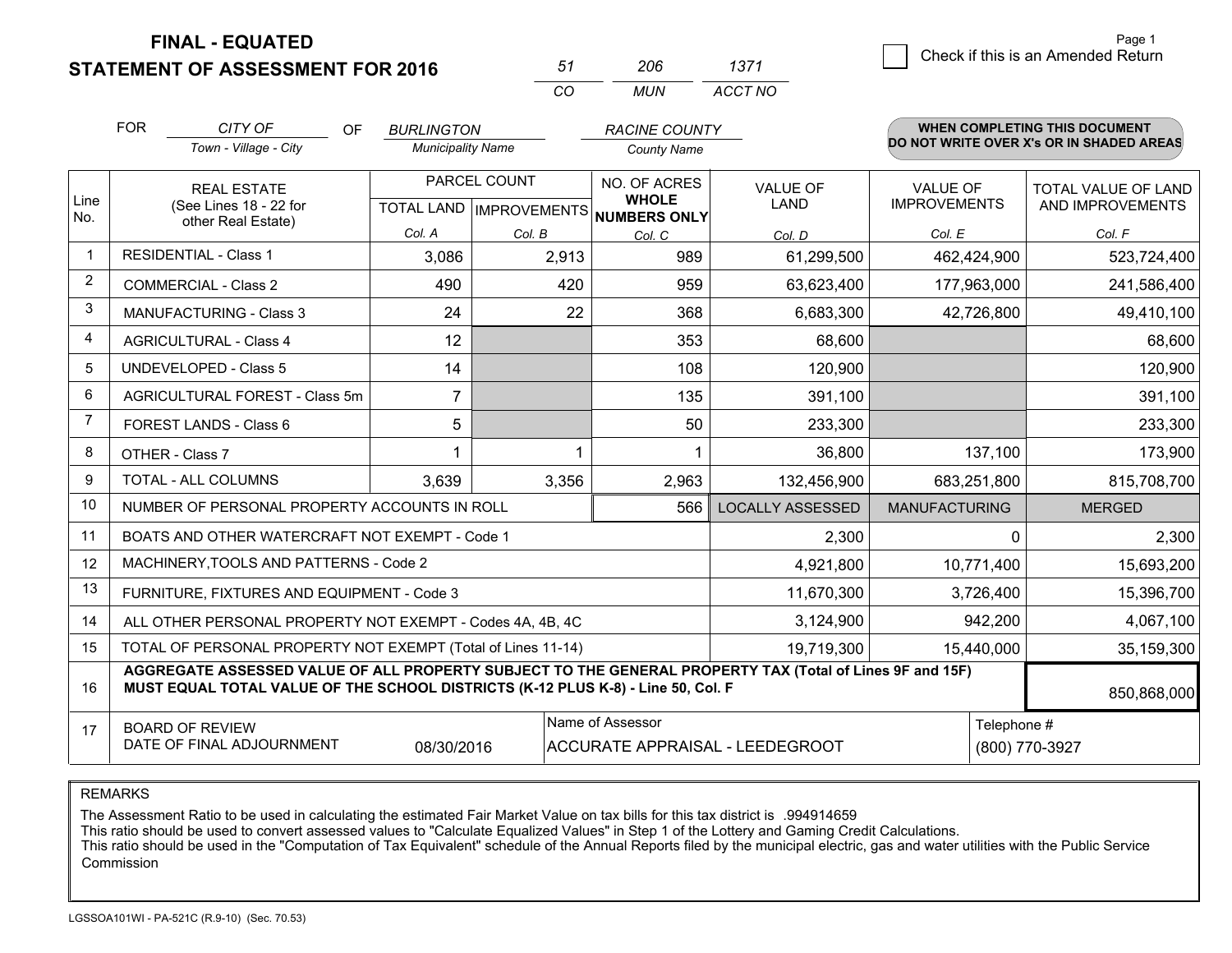*YEAR CO MUN ACCT NO* 2016 51 206 1371 51 Page 2

Do not confuse FOREST LANDS (Line 7) with FOREST CROPS (in this section) - They are **NOT** the same

|    | Private Forest Crop - Reg Class @ 10¢ per acre                                 |                                             |  |                                                                              |  | Private Forest Crop - Reg Class @ \$2.52 per acre                  |                                                                 |  |                    |  |
|----|--------------------------------------------------------------------------------|---------------------------------------------|--|------------------------------------------------------------------------------|--|--------------------------------------------------------------------|-----------------------------------------------------------------|--|--------------------|--|
| 18 | (a) PARCELS                                                                    | (b) ACRES                                   |  | (c) ASSESSED VALUE                                                           |  | (d) PARCELS                                                        | (e) ACRES                                                       |  | (f) ASSESSED VALUE |  |
|    |                                                                                |                                             |  |                                                                              |  |                                                                    |                                                                 |  |                    |  |
|    | Private Forest Crop - Special Class @ 20¢ per acre                             |                                             |  | Entered Before 2005 Managed Forest - Ferrous Mining CLOSED @ \$8.27 per acre |  |                                                                    |                                                                 |  |                    |  |
| 19 | (a) PARCELS                                                                    | (b) ACRES                                   |  | (c) ASSESSED VALUE                                                           |  | (d) PARCELS                                                        | (e) ACRES                                                       |  | (f) ASSESSED VALUE |  |
|    |                                                                                |                                             |  |                                                                              |  |                                                                    |                                                                 |  |                    |  |
|    |                                                                                | Entered Before 2005 Managed Forest - OPEN @ |  | \$.79 per acre                                                               |  |                                                                    | Entered Before 2005 Managed Forest - CLOSED @ \$1.87 per acre   |  |                    |  |
| 20 | (a) PARCELS                                                                    | (b) ACRES                                   |  | (c) ASSESSED VALUE                                                           |  | (d) PARCELS                                                        | (e) ACRES                                                       |  | (f) ASSESSED VALUE |  |
|    |                                                                                |                                             |  |                                                                              |  |                                                                    |                                                                 |  |                    |  |
|    | Entered After 2004 Managed Forest - OPEN @<br>\$2.14 per acre                  |                                             |  |                                                                              |  | Entered After 2004 Managed Forest - CLOSED @ \$10.68 per acre      |                                                                 |  |                    |  |
| 21 | (a) PARCELS                                                                    | (b) ACRES                                   |  | (c) ASSESSED VALUE                                                           |  | (d) PARCELS<br>(e) ACRES                                           |                                                                 |  | (f) ASSESSED VALUE |  |
|    |                                                                                |                                             |  |                                                                              |  |                                                                    |                                                                 |  |                    |  |
|    |                                                                                |                                             |  |                                                                              |  |                                                                    |                                                                 |  | (e) Other Acres    |  |
| 22 | (a) County Forest Cropland Acres                                               |                                             |  | (b) Federal Acres                                                            |  | (d) County (NOT FOREST CROP) Acres<br>(c) State Acres              |                                                                 |  |                    |  |
|    |                                                                                |                                             |  | .72                                                                          |  | 58.83<br>157.7                                                     |                                                                 |  | 837.37             |  |
|    |                                                                                |                                             |  | Assessed Value of Omitted Property From Prior Years (Sec. 70.44)             |  |                                                                    | Assessed Value of Sec. 70.43 Corrections of Errors by Assessors |  |                    |  |
| 23 |                                                                                | (a) REAL ESTATE                             |  | (b) PERSONAL                                                                 |  |                                                                    | (c1) REAL ESTATE                                                |  | (c2) PERSONAL      |  |
|    |                                                                                |                                             |  |                                                                              |  |                                                                    |                                                                 |  |                    |  |
|    | Manufacturing Equated Value of Omitted Property From Prior Years (Sec. 70.995) |                                             |  |                                                                              |  | Mfg. Equated Value of Sec.70.43 Corrections of Errors by Assessors |                                                                 |  |                    |  |
|    |                                                                                | (d) REAL ESTATE                             |  | (e) PERSONAL                                                                 |  |                                                                    | (f1) REAL ESTATE                                                |  | (f2) PERSONAL      |  |
|    |                                                                                |                                             |  |                                                                              |  |                                                                    |                                                                 |  |                    |  |

## **SPECIAL DISTRICTS**

| Line<br>No. | Enter 6-digit<br>Special District<br>Code (Col. A) | <b>Account</b><br><b>Number</b> | <b>Special District Name</b> | <b>Locally Assessed Value</b><br>of Real Estate and | Mfg Value of Real Estate<br>and Personal Property | <b>Merged Value of</b><br><b>Real Estate and</b><br>Personal Property (Col. F) |
|-------------|----------------------------------------------------|---------------------------------|------------------------------|-----------------------------------------------------|---------------------------------------------------|--------------------------------------------------------------------------------|
|             |                                                    | (Col. B)                        | (Col. C)                     | Personal Property (Col. D)                          | (Col. E)                                          |                                                                                |
| 24          |                                                    |                                 |                              |                                                     |                                                   |                                                                                |
| 25          |                                                    |                                 |                              |                                                     |                                                   |                                                                                |
| 26          |                                                    |                                 |                              |                                                     |                                                   |                                                                                |
| 27          |                                                    |                                 |                              |                                                     |                                                   |                                                                                |
| 28          |                                                    |                                 |                              |                                                     |                                                   |                                                                                |
| 29          |                                                    |                                 |                              |                                                     |                                                   |                                                                                |
| 30          |                                                    |                                 |                              |                                                     |                                                   |                                                                                |
| 31          |                                                    |                                 |                              |                                                     |                                                   |                                                                                |
| 32          |                                                    |                                 |                              |                                                     |                                                   |                                                                                |
| 33          |                                                    |                                 |                              |                                                     |                                                   |                                                                                |
| 34          |                                                    |                                 |                              |                                                     |                                                   |                                                                                |
| 35          |                                                    |                                 |                              |                                                     |                                                   |                                                                                |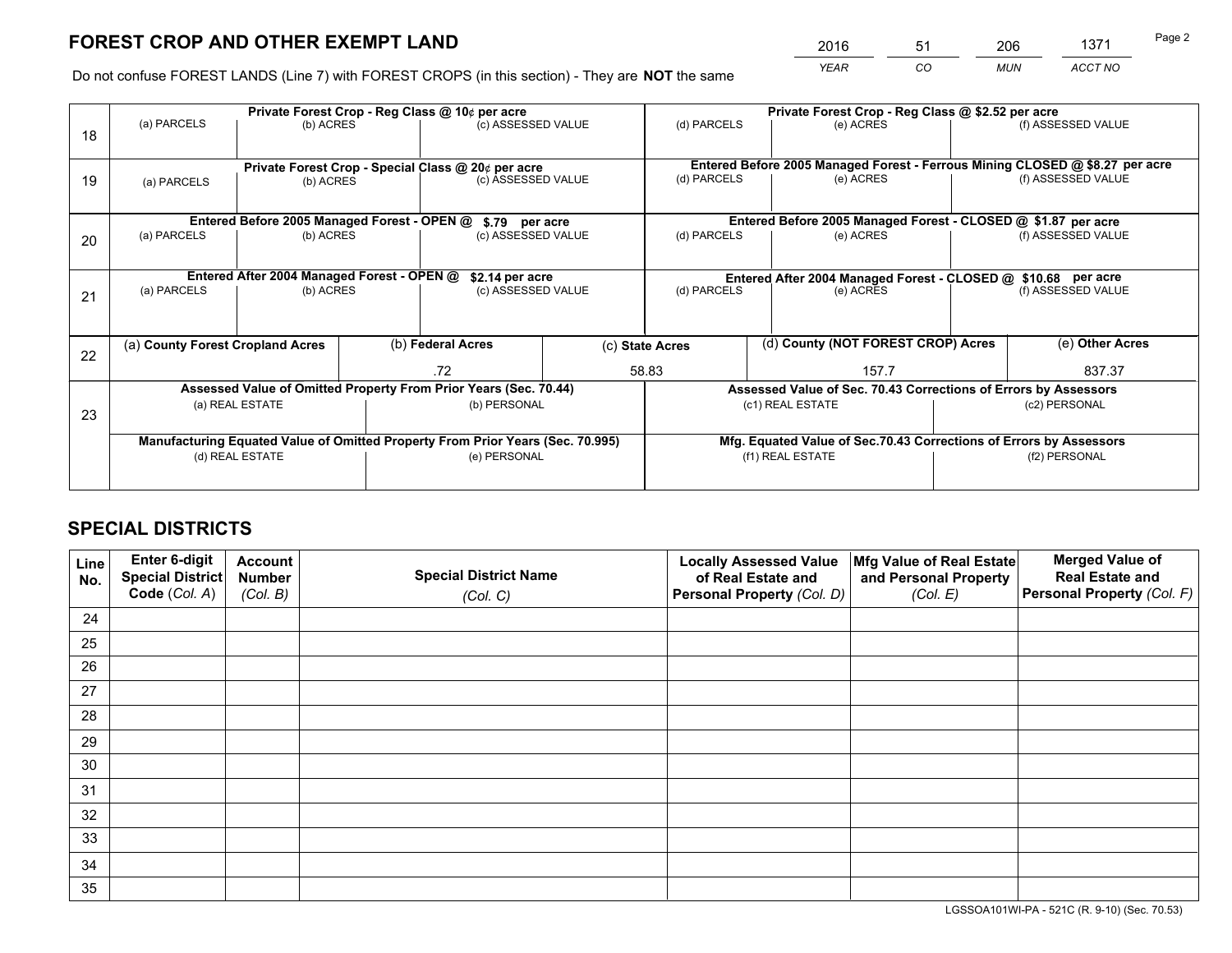|                       |                                                          |                                             |                                                         | <b>YEAR</b>                                                                       | CO<br><b>MUN</b>                                              | ACCT NO                                                                        |
|-----------------------|----------------------------------------------------------|---------------------------------------------|---------------------------------------------------------|-----------------------------------------------------------------------------------|---------------------------------------------------------------|--------------------------------------------------------------------------------|
| Line<br>No.           | Enter 6-digit<br><b>School District</b><br>Code (Col. A) | <b>Account</b><br><b>Number</b><br>(Col. B) | <b>School District Name</b><br>(Col. C)                 | <b>Locally Assessed Value</b><br>of Real Estate and<br>Personal Property (Col. D) | Mfg Value of Real Estate<br>and Personal Property<br>(Col. E) | <b>Merged Value of</b><br><b>Real Estate and</b><br>Personal Property (Col. F) |
|                       | A. SCHOOL DISTRICTS (K-8 and K-12)                       |                                             |                                                         |                                                                                   |                                                               |                                                                                |
| 36                    | 510777                                                   | 0301                                        | SCH D OF BURLINGTON AREA                                | 786,017,900                                                                       | 64,850,100                                                    | 850,868,000                                                                    |
| 37                    |                                                          |                                             |                                                         |                                                                                   |                                                               |                                                                                |
| 38                    |                                                          |                                             |                                                         |                                                                                   |                                                               |                                                                                |
| 39                    |                                                          |                                             |                                                         |                                                                                   |                                                               |                                                                                |
| 40                    |                                                          |                                             |                                                         |                                                                                   |                                                               |                                                                                |
| 41                    |                                                          |                                             |                                                         |                                                                                   |                                                               |                                                                                |
| 42                    |                                                          |                                             |                                                         |                                                                                   |                                                               |                                                                                |
| 43                    |                                                          |                                             |                                                         |                                                                                   |                                                               |                                                                                |
| 44                    |                                                          |                                             |                                                         |                                                                                   |                                                               |                                                                                |
| 45<br>$\overline{46}$ |                                                          |                                             |                                                         |                                                                                   |                                                               |                                                                                |
| 47                    |                                                          |                                             |                                                         |                                                                                   |                                                               |                                                                                |
| 48                    |                                                          |                                             |                                                         |                                                                                   |                                                               |                                                                                |
| 49                    |                                                          |                                             |                                                         |                                                                                   |                                                               |                                                                                |
| 50                    |                                                          |                                             | TOTAL ASSESSED VALUE OF SCHOOL DISTRICTS (K-8 and K-12) | 786,017,900                                                                       | 64,850,100                                                    | 850,868,000                                                                    |
|                       | <b>B.</b><br><b>UNION HIGH SCHOOL DISTRICTS</b>          |                                             |                                                         |                                                                                   |                                                               |                                                                                |
| 51                    |                                                          |                                             |                                                         |                                                                                   |                                                               |                                                                                |
| 52                    |                                                          |                                             |                                                         |                                                                                   |                                                               |                                                                                |
| 53                    |                                                          |                                             |                                                         |                                                                                   |                                                               |                                                                                |
| 54                    |                                                          |                                             |                                                         |                                                                                   |                                                               |                                                                                |
| 55                    |                                                          |                                             | TOTAL ASSESSED VALUE OF UNION HIGH SCHOOLS              |                                                                                   |                                                               |                                                                                |
|                       | C.<br><b>TECHNICAL COLLEGE DISTRICTS</b>                 |                                             |                                                         |                                                                                   |                                                               |                                                                                |
| 56                    | 000600                                                   | 0006                                        | <b>GATEWAY TECHNICAL COLLEGE</b><br><b>KENO</b>         | 786,017,900                                                                       | 64,850,100                                                    | 850,868,000                                                                    |
| 57                    |                                                          |                                             |                                                         |                                                                                   |                                                               |                                                                                |
| 58                    |                                                          |                                             |                                                         |                                                                                   |                                                               |                                                                                |
| 59                    |                                                          |                                             | TOTAL ASSESSED VALUE OF TECHNICAL COLLEGES              | 786,017,900                                                                       | 64,850,100                                                    | 850,868,000                                                                    |

51

206

 *I hereby certify, to the best of my knowledge and belief, this form is complete and correct.*

**SCHOOL DISTRICTS**

| Print name of preparer | Title                    |                | Date (MM / DD / CCYY) |
|------------------------|--------------------------|----------------|-----------------------|
|                        |                          |                |                       |
| Signature of preparer  | Contact Telephone Number | E-mail address |                       |
|                        | $\sim$                   |                |                       |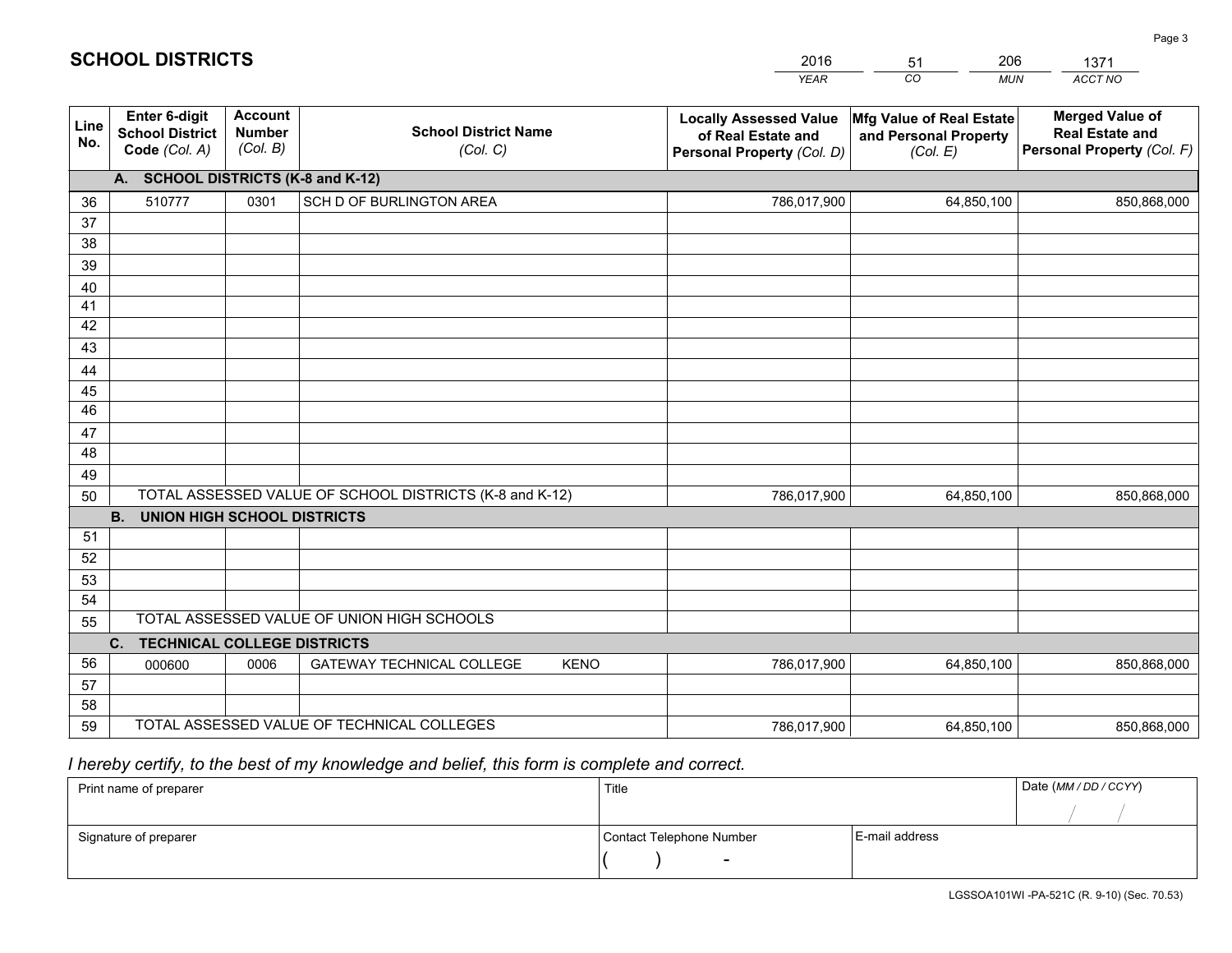## **HIGHLIGHTS**

- 1. Complete the Statement of Assessment after the Board of Review. Reflect any changes made there.
- 2. Use black ink to complete.
- 3. Line 16 must equal Line 50, Col D.
- 4. Line 55 must equal the total of K-8 schools listed on lines 36-49. Do not include K-12 schools in this comparision.
- 5. Line 59, Col. D must equal Line 16.
- 6. Special District, School District and Technical College District values must include both real estate and personal property. Examples of Special districts are: town sanitary districts, public inland lake protection and rehabilitation districts, and metropolitan sewerage districts.
- 7. DO NOT INCLUDE Manufacturing property values.DOR will print these values on the final SOA.

DIAHNN HALBACH CITY OF BURLINGTON

DIAHNN HALBACH<br>CITY OF BURLINGTON

300 N PINE ST

300 N PINE ST

BURLINGTON, WI 53105 - 1460

**BURLINGTON, WI 53105 - 1460** 

 8. Accuracy of this form is very important. The values reported directly affect the equalized value DOR calculates for school and special districts.

### **Page 1:**

 If not prefilled, enter the tax year,county and municipal code,municipal type, municipal name and county name on the top of form.

Check the Amended box, if filing an amended / corrected SOA.

 Report the parcel count, acres and assessed value of taxable general property, total parcel count, (real and personal), total acres, and values from final figures set by the Board of Review.

- A. Real Estate land and improvements (buildings, etc.) is reported on lines 1 8, total line 9.
- B. Personal Property is reported on lines 11 14, Column D, total line 15.
- C. To complete this report, use the computer produced summary of the assessment roll that shows these amounts.
- D. Use whole numbers only.
- E. Add each line across and each column down to verify entries.

### **Page 2:**

- A. Report Special Items (not subject to general property tax).
- 1. Private Forest Croplands and Managed Forest Lands are reported on lines 18,19, 20 and 21. Be sure to report assessed values **NOT** taxes.
- 2. You should have copies of the orders of entry, orders of withdrawal, etc., to update your assessment roll.
	- 3. Show hundredths of acres (e.g. 39.75).
- 4. Tax exempt lands are reported on line 22.
- 5. Omitted property and sec. 70.43, Wis. Stats., corrections of errors by assessor are reported on line 23. Report real estate and personal property separately. These should be for **prior years**, not something found on the current assessment roll after the board of review.
- B. Special District (Lines 24-35) Include the value of both real and personal property.

 The Department of Revenue (DOR) preprints much of the information regarding names and codes for schools, special districts,etc. If a district is not listed, enter the name and value only, DOR will enter the proper code.

## **Page 3 School Districts:**

Include the value of both real and personal property.

Report School District (regular, elementary, union high school, and technical college).

- 1. Regular (K-12) and Elementary (K-8) school values are reported on lines 36-49, total on line 50.
- 2. Union High School (UHS) (use only if elementary schools are listed on lines 36-49) are reported on lines 51-54. UHS total value (line 55) must equal to the total **elementary school** values reported on lines 36-49. Do notinclude K-12 schools in this comparison.
- 3. Technical College values are reported on lines 56-58, total on line 59.
- 4. Use the computer summary that shows these amounts to complete this report.

#### **This form is due the second Monday in June. File this report only after your Board of Review is complete.**

 *If you have questions: Return forms to:*

Fax number: (608) 264-6887 PO Box 8971

 Email: lgs@revenue.wi.gov Wisconsin Department of Revenue Call: (608) 261-5341 Local Government Services Section 6-97Madison WI 53708-8971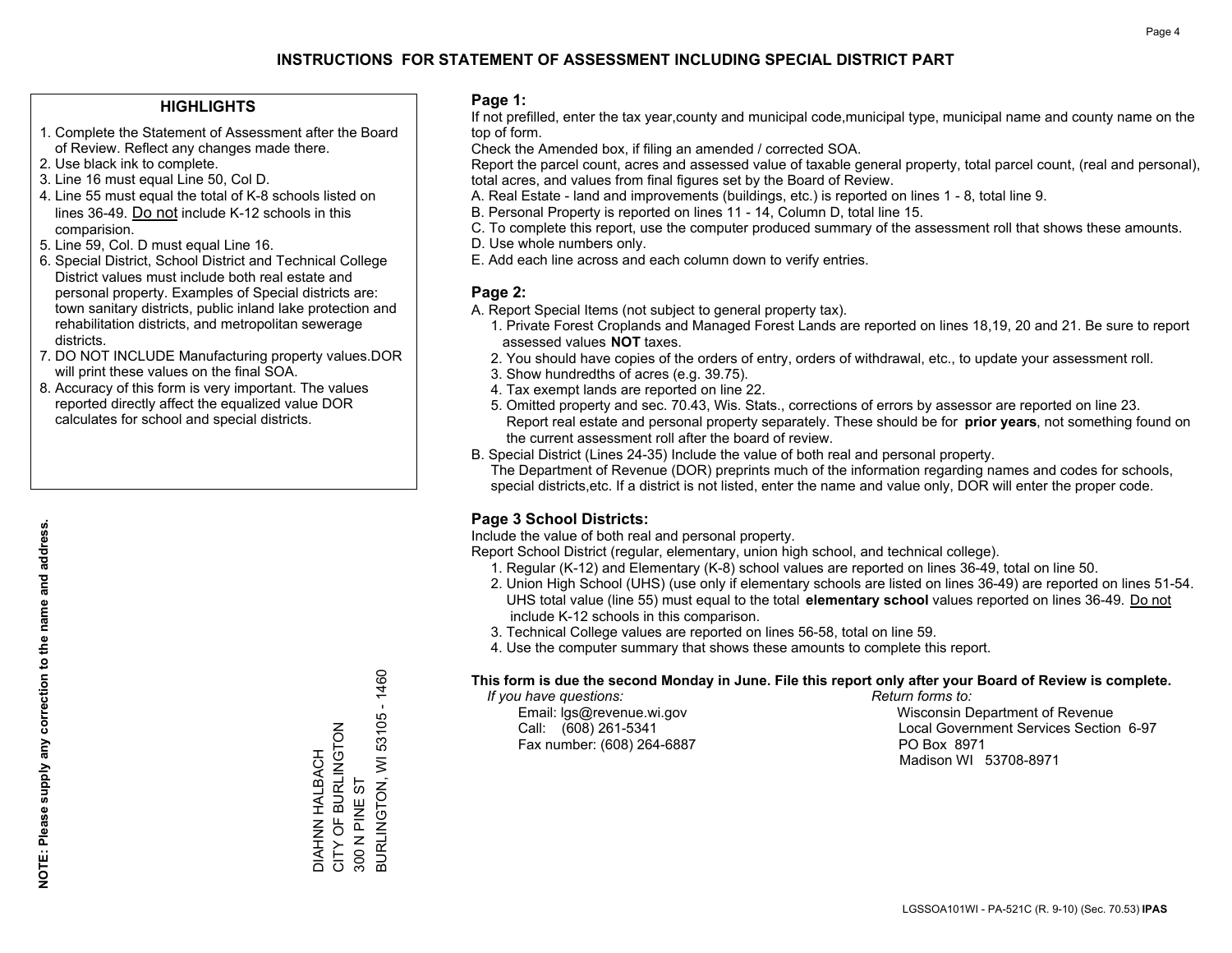**STATEMENT OF ASSESSMENT FOR 2016** 

| 51 | 276   | 1372    |
|----|-------|---------|
| rη | MI IN | ACCT NO |

|      | <b>FOR</b>                                                                                                                                                                                   | CITY OF<br><b>OF</b>                                | <b>RACINE</b>            |              | <b>RACINE COUNTY</b>                      |                         |                                        | <b>WHEN COMPLETING THIS DOCUMENT</b>           |
|------|----------------------------------------------------------------------------------------------------------------------------------------------------------------------------------------------|-----------------------------------------------------|--------------------------|--------------|-------------------------------------------|-------------------------|----------------------------------------|------------------------------------------------|
|      |                                                                                                                                                                                              | Town - Village - City                               | <b>Municipality Name</b> |              | <b>County Name</b>                        |                         |                                        | DO NOT WRITE OVER X's OR IN SHADED AREAS       |
| Line |                                                                                                                                                                                              | <b>REAL ESTATE</b><br>(See Lines 18 - 22 for        |                          | PARCEL COUNT | NO. OF ACRES<br><b>WHOLE</b>              | <b>VALUE OF</b><br>LAND | <b>VALUE OF</b><br><b>IMPROVEMENTS</b> | <b>TOTAL VALUE OF LAND</b><br>AND IMPROVEMENTS |
| No.  |                                                                                                                                                                                              | other Real Estate)                                  | Col. A                   | Col. B       | TOTAL LAND   IMPROVEMENTS   NUMBERS ONLY  |                         | Col. E                                 | Col. F                                         |
|      |                                                                                                                                                                                              | <b>RESIDENTIAL - Class 1</b>                        | 24,010                   | 23,534       | Col. C<br>5,032                           | Col. D<br>441,967,100   | 1,769,017,400                          | 2,210,984,500                                  |
| 2    |                                                                                                                                                                                              | <b>COMMERCIAL - Class 2</b>                         | 1,930                    | 1,686        | 2,005                                     | 190,831,100             | 553,771,800                            | 744,602,900                                    |
| 3    |                                                                                                                                                                                              | MANUFACTURING - Class 3                             | 139                      | 133          | 487                                       | 21,943,900              |                                        | 126,159,500                                    |
| 4    |                                                                                                                                                                                              |                                                     |                          |              |                                           |                         | 104,215,600                            |                                                |
|      |                                                                                                                                                                                              | <b>AGRICULTURAL - Class 4</b>                       | 0                        |              | $\Omega$                                  | 0                       |                                        | $\Omega$                                       |
| 5    |                                                                                                                                                                                              | <b>UNDEVELOPED - Class 5</b>                        | $\Omega$                 |              | 0                                         | 0                       |                                        | $\Omega$                                       |
| 6    |                                                                                                                                                                                              | AGRICULTURAL FOREST - Class 5m                      | 0                        |              | $\mathbf 0$                               | 0                       |                                        | 0                                              |
| 7    |                                                                                                                                                                                              | FOREST LANDS - Class 6                              | 0                        |              | $\Omega$                                  | 0                       |                                        | $\mathbf 0$                                    |
| 8    |                                                                                                                                                                                              | OTHER - Class 7                                     | $\Omega$                 | $\Omega$     | $\Omega$                                  | $\Omega$                |                                        | $\Omega$<br>0                                  |
| 9    | TOTAL - ALL COLUMNS                                                                                                                                                                          |                                                     | 26,079                   | 25,353       | 7,524                                     | 654,742,100             | 2,427,004,800                          | 3,081,746,900                                  |
| 10   | NUMBER OF PERSONAL PROPERTY ACCOUNTS IN ROLL<br>2,920                                                                                                                                        |                                                     |                          |              |                                           | <b>LOCALLY ASSESSED</b> | <b>MANUFACTURING</b>                   | <b>MERGED</b>                                  |
| 11   | BOATS AND OTHER WATERCRAFT NOT EXEMPT - Code 1                                                                                                                                               |                                                     |                          |              |                                           | 0                       | 178,800                                | 178,800                                        |
| 12   |                                                                                                                                                                                              | MACHINERY, TOOLS AND PATTERNS - Code 2              |                          |              |                                           | 25,812,400              | 11,161,300                             | 36,973,700                                     |
| 13   | FURNITURE, FIXTURES AND EQUIPMENT - Code 3                                                                                                                                                   |                                                     |                          |              |                                           | 27,020,400              | 17,410,300                             | 44,430,700                                     |
| 14   | 14,843,700<br>ALL OTHER PERSONAL PROPERTY NOT EXEMPT - Codes 4A, 4B, 4C                                                                                                                      |                                                     |                          |              |                                           |                         | 3,010,400                              | 17,854,100                                     |
| 15   | TOTAL OF PERSONAL PROPERTY NOT EXEMPT (Total of Lines 11-14)<br>67,676,500<br>31,760,800                                                                                                     |                                                     |                          |              |                                           |                         | 99,437,300                             |                                                |
| 16   | AGGREGATE ASSESSED VALUE OF ALL PROPERTY SUBJECT TO THE GENERAL PROPERTY TAX (Total of Lines 9F and 15F)<br>MUST EQUAL TOTAL VALUE OF THE SCHOOL DISTRICTS (K-12 PLUS K-8) - Line 50, Col. F |                                                     |                          |              |                                           | 3,181,184,200           |                                        |                                                |
| 17   |                                                                                                                                                                                              | <b>BOARD OF REVIEW</b><br>DATE OF FINAL ADJOURNMENT | 08/01/2016               |              | Name of Assessor<br><b>BILLY J BOWERS</b> |                         |                                        | Telephone #<br>(262) 636-9119                  |

REMARKS

The Assessment Ratio to be used in calculating the estimated Fair Market Value on tax bills for this tax district is .990270354<br>This ratio should be used to convert assessed values to "Calculate Equalized Values" in Step 1 Commission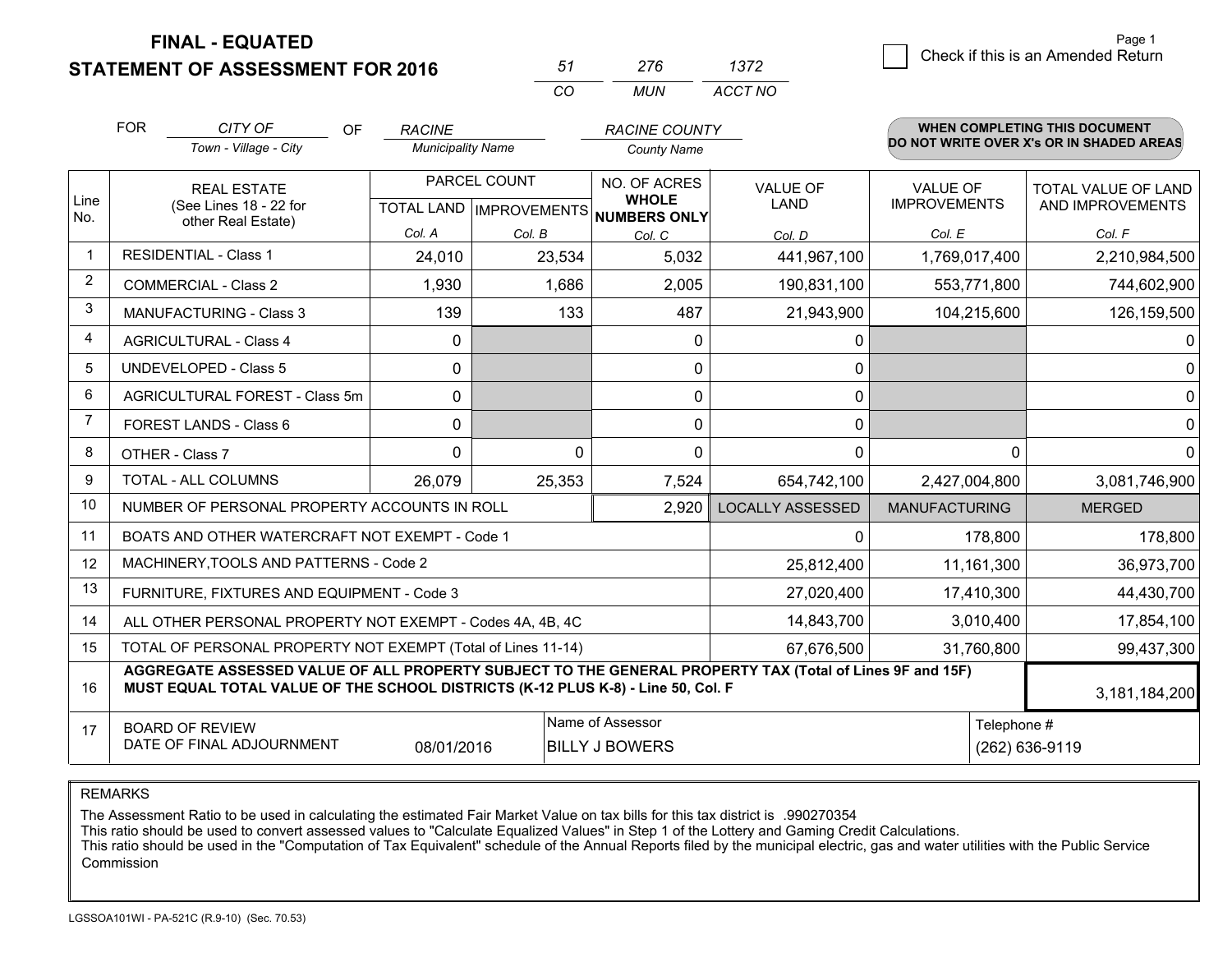*YEAR CO MUN ACCT NO* 2016 51 276 1372

Do not confuse FOREST LANDS (Line 7) with FOREST CROPS (in this section) - They are **NOT** the same

| Private Forest Crop - Reg Class @ 10¢ per acre |                                                                                |                                             |  |                                                    |  | Private Forest Crop - Reg Class @ \$2.52 per acre                  |                                                                              |                    |                    |  |
|------------------------------------------------|--------------------------------------------------------------------------------|---------------------------------------------|--|----------------------------------------------------|--|--------------------------------------------------------------------|------------------------------------------------------------------------------|--------------------|--------------------|--|
| 18                                             | (a) PARCELS                                                                    | (b) ACRES                                   |  | (c) ASSESSED VALUE                                 |  | (d) PARCELS                                                        | (e) ACRES                                                                    |                    | (f) ASSESSED VALUE |  |
|                                                |                                                                                |                                             |  | Private Forest Crop - Special Class @ 20¢ per acre |  |                                                                    | Entered Before 2005 Managed Forest - Ferrous Mining CLOSED @ \$8.27 per acre |                    |                    |  |
| 19                                             | (a) PARCELS                                                                    | (b) ACRES                                   |  | (c) ASSESSED VALUE                                 |  | (d) PARCELS                                                        | (e) ACRES                                                                    |                    | (f) ASSESSED VALUE |  |
|                                                |                                                                                | Entered Before 2005 Managed Forest - OPEN @ |  |                                                    |  |                                                                    | Entered Before 2005 Managed Forest - CLOSED @ \$1.87 per acre                |                    |                    |  |
| 20                                             | (a) PARCELS<br>(b) ACRES                                                       |                                             |  | \$.79 per acre<br>(c) ASSESSED VALUE               |  | (d) PARCELS<br>(e) ACRES                                           |                                                                              | (f) ASSESSED VALUE |                    |  |
|                                                |                                                                                | Entered After 2004 Managed Forest - OPEN @  |  | \$2.14 per acre                                    |  | Entered After 2004 Managed Forest - CLOSED @ \$10.68 per acre      |                                                                              |                    |                    |  |
| 21                                             | (a) PARCELS<br>(b) ACRES                                                       |                                             |  | (c) ASSESSED VALUE                                 |  | (d) PARCELS<br>(e) ACRES                                           |                                                                              | (f) ASSESSED VALUE |                    |  |
|                                                | (a) County Forest Cropland Acres                                               |                                             |  | (b) Federal Acres                                  |  | (d) County (NOT FOREST CROP) Acres<br>(c) State Acres              |                                                                              |                    | (e) Other Acres    |  |
| 22                                             |                                                                                |                                             |  |                                                    |  |                                                                    |                                                                              |                    |                    |  |
|                                                | Assessed Value of Omitted Property From Prior Years (Sec. 70.44)               |                                             |  |                                                    |  |                                                                    | Assessed Value of Sec. 70.43 Corrections of Errors by Assessors              |                    |                    |  |
| 23                                             | (b) PERSONAL<br>(a) REAL ESTATE                                                |                                             |  | (c1) REAL ESTATE<br>(c2) PERSONAL                  |  |                                                                    |                                                                              |                    |                    |  |
|                                                | Manufacturing Equated Value of Omitted Property From Prior Years (Sec. 70.995) |                                             |  |                                                    |  | Mfg. Equated Value of Sec.70.43 Corrections of Errors by Assessors |                                                                              |                    |                    |  |
|                                                | (d) REAL ESTATE                                                                |                                             |  | (e) PERSONAL                                       |  | (f1) REAL ESTATE                                                   |                                                                              |                    | (f2) PERSONAL      |  |
|                                                |                                                                                |                                             |  |                                                    |  |                                                                    |                                                                              |                    |                    |  |

## **SPECIAL DISTRICTS**

| Line<br>No. | Enter 6-digit<br>Special District<br>Code (Col. A) | <b>Account</b><br><b>Number</b> | <b>Special District Name</b> | <b>Locally Assessed Value</b><br>of Real Estate and | Mfg Value of Real Estate<br>and Personal Property | <b>Merged Value of</b><br><b>Real Estate and</b><br>Personal Property (Col. F) |
|-------------|----------------------------------------------------|---------------------------------|------------------------------|-----------------------------------------------------|---------------------------------------------------|--------------------------------------------------------------------------------|
|             |                                                    | (Col. B)                        | (Col. C)                     | Personal Property (Col. D)                          | (Col. E)                                          |                                                                                |
| 24          |                                                    |                                 |                              |                                                     |                                                   |                                                                                |
| 25          |                                                    |                                 |                              |                                                     |                                                   |                                                                                |
| 26          |                                                    |                                 |                              |                                                     |                                                   |                                                                                |
| 27          |                                                    |                                 |                              |                                                     |                                                   |                                                                                |
| 28          |                                                    |                                 |                              |                                                     |                                                   |                                                                                |
| 29          |                                                    |                                 |                              |                                                     |                                                   |                                                                                |
| 30          |                                                    |                                 |                              |                                                     |                                                   |                                                                                |
| 31          |                                                    |                                 |                              |                                                     |                                                   |                                                                                |
| 32          |                                                    |                                 |                              |                                                     |                                                   |                                                                                |
| 33          |                                                    |                                 |                              |                                                     |                                                   |                                                                                |
| 34          |                                                    |                                 |                              |                                                     |                                                   |                                                                                |
| 35          |                                                    |                                 |                              |                                                     |                                                   |                                                                                |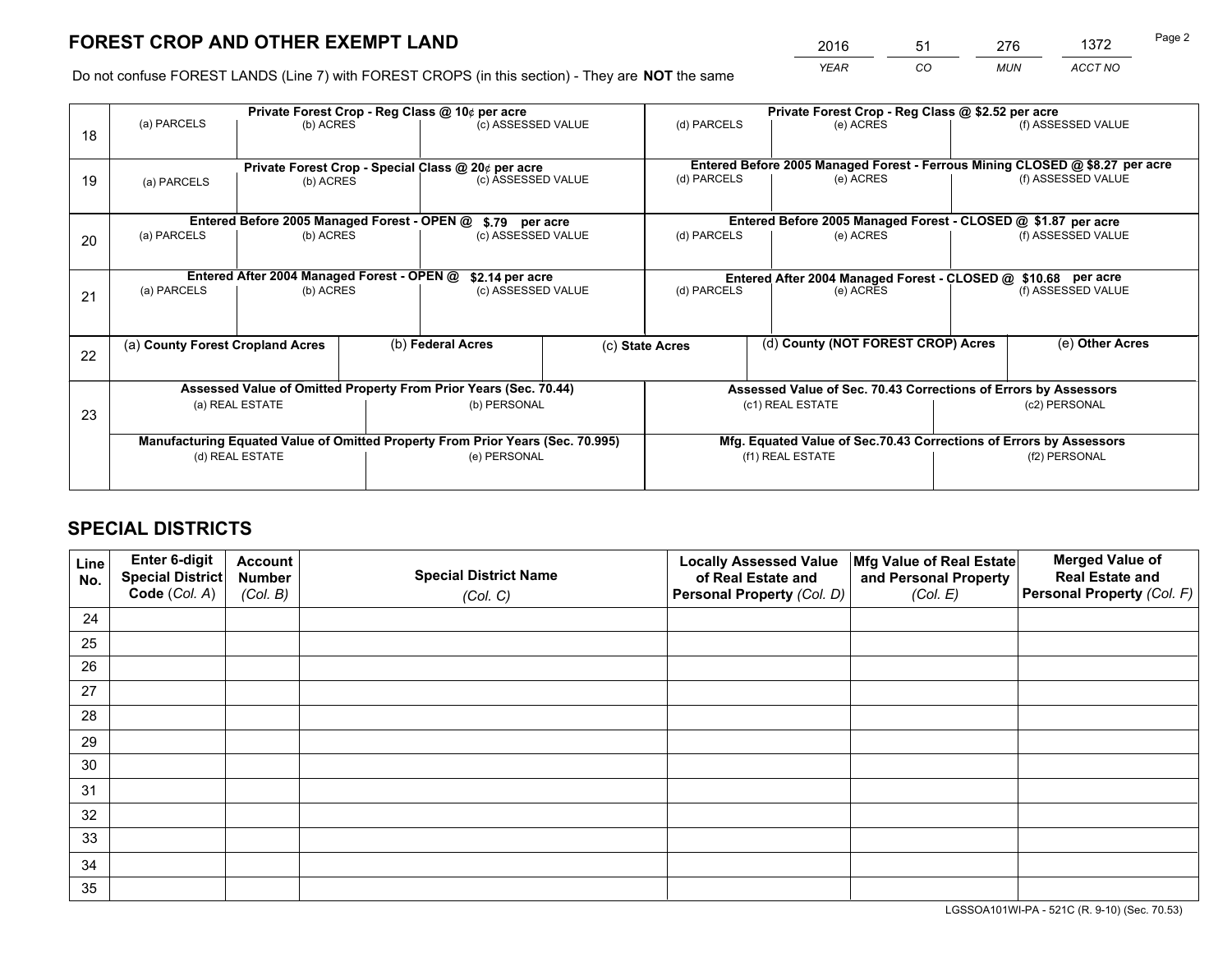|             |                                                                 |                                             |                                                         | <b>YEAR</b>                                                                       | CO<br><b>MUN</b>                                              | ACCT NO                                                                        |  |  |  |  |
|-------------|-----------------------------------------------------------------|---------------------------------------------|---------------------------------------------------------|-----------------------------------------------------------------------------------|---------------------------------------------------------------|--------------------------------------------------------------------------------|--|--|--|--|
| Line<br>No. | <b>Enter 6-digit</b><br><b>School District</b><br>Code (Col. A) | <b>Account</b><br><b>Number</b><br>(Col. B) | <b>School District Name</b><br>(Col. C)                 | <b>Locally Assessed Value</b><br>of Real Estate and<br>Personal Property (Col. D) | Mfg Value of Real Estate<br>and Personal Property<br>(Col. E) | <b>Merged Value of</b><br><b>Real Estate and</b><br>Personal Property (Col. F) |  |  |  |  |
|             | A. SCHOOL DISTRICTS (K-8 and K-12)                              |                                             |                                                         |                                                                                   |                                                               |                                                                                |  |  |  |  |
| 36          | 514620                                                          | 0304                                        | <b>SCH D OF RACINE</b>                                  | 3,023,263,900                                                                     | 157,920,300                                                   | 3,181,184,200                                                                  |  |  |  |  |
| 37          |                                                                 |                                             |                                                         |                                                                                   |                                                               |                                                                                |  |  |  |  |
| 38          |                                                                 |                                             |                                                         |                                                                                   |                                                               |                                                                                |  |  |  |  |
| 39          |                                                                 |                                             |                                                         |                                                                                   |                                                               |                                                                                |  |  |  |  |
| 40          |                                                                 |                                             |                                                         |                                                                                   |                                                               |                                                                                |  |  |  |  |
| 41<br>42    |                                                                 |                                             |                                                         |                                                                                   |                                                               |                                                                                |  |  |  |  |
| 43          |                                                                 |                                             |                                                         |                                                                                   |                                                               |                                                                                |  |  |  |  |
| 44          |                                                                 |                                             |                                                         |                                                                                   |                                                               |                                                                                |  |  |  |  |
| 45          |                                                                 |                                             |                                                         |                                                                                   |                                                               |                                                                                |  |  |  |  |
| 46          |                                                                 |                                             |                                                         |                                                                                   |                                                               |                                                                                |  |  |  |  |
| 47          |                                                                 |                                             |                                                         |                                                                                   |                                                               |                                                                                |  |  |  |  |
| 48          |                                                                 |                                             |                                                         |                                                                                   |                                                               |                                                                                |  |  |  |  |
| 49          |                                                                 |                                             |                                                         |                                                                                   |                                                               |                                                                                |  |  |  |  |
| 50          |                                                                 |                                             | TOTAL ASSESSED VALUE OF SCHOOL DISTRICTS (K-8 and K-12) | 3,023,263,900                                                                     | 157,920,300                                                   | 3,181,184,200                                                                  |  |  |  |  |
|             | <b>B. UNION HIGH SCHOOL DISTRICTS</b>                           |                                             |                                                         |                                                                                   |                                                               |                                                                                |  |  |  |  |
| 51<br>52    |                                                                 |                                             |                                                         |                                                                                   |                                                               |                                                                                |  |  |  |  |
| 53          |                                                                 |                                             |                                                         |                                                                                   |                                                               |                                                                                |  |  |  |  |
| 54          |                                                                 |                                             |                                                         |                                                                                   |                                                               |                                                                                |  |  |  |  |
| 55          |                                                                 |                                             | TOTAL ASSESSED VALUE OF UNION HIGH SCHOOLS              |                                                                                   |                                                               |                                                                                |  |  |  |  |
|             | C.<br><b>TECHNICAL COLLEGE DISTRICTS</b>                        |                                             |                                                         |                                                                                   |                                                               |                                                                                |  |  |  |  |
| 56          | 000600                                                          | 0006                                        | <b>GATEWAY TECHNICAL COLLEGE</b><br><b>KENO</b>         | 3,023,263,900                                                                     | 157,920,300                                                   | 3,181,184,200                                                                  |  |  |  |  |
| 57          |                                                                 |                                             |                                                         |                                                                                   |                                                               |                                                                                |  |  |  |  |
| 58          |                                                                 |                                             |                                                         |                                                                                   |                                                               |                                                                                |  |  |  |  |
| 59          |                                                                 |                                             | TOTAL ASSESSED VALUE OF TECHNICAL COLLEGES              | 3,023,263,900                                                                     | 157,920,300                                                   | 3,181,184,200                                                                  |  |  |  |  |

51

276

 *I hereby certify, to the best of my knowledge and belief, this form is complete and correct.*

**SCHOOL DISTRICTS**

| Print name of preparer | Title                    |                | Date (MM / DD / CCYY) |
|------------------------|--------------------------|----------------|-----------------------|
|                        |                          |                |                       |
| Signature of preparer  | Contact Telephone Number | E-mail address |                       |
|                        | $\sim$                   |                |                       |